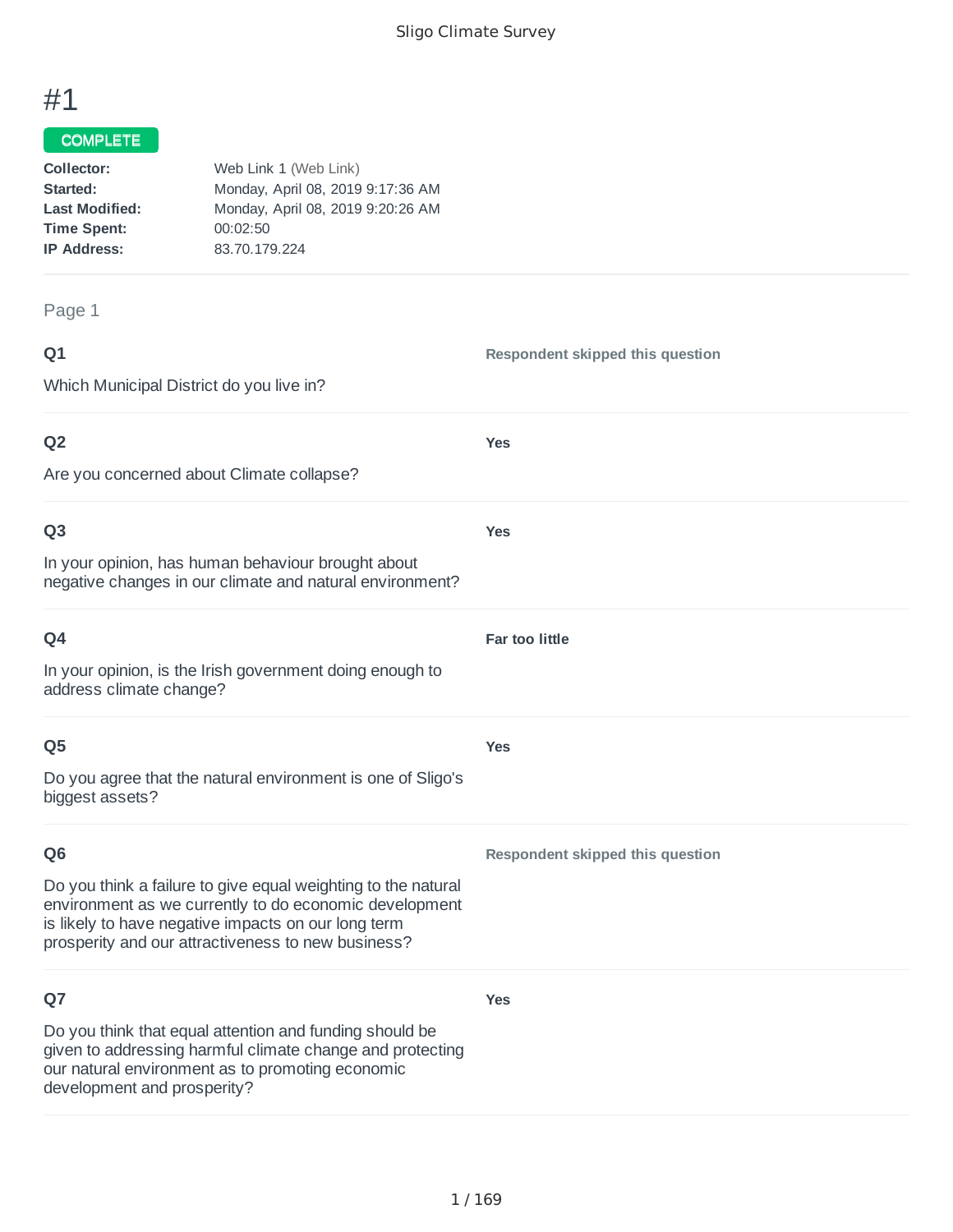Have you noticed any changes in your local natural environment that you think might be happening as a result of climate change?

# **Q9**

If Yes, please detail

local flooding, weather extremes

| Q10                                                                                                                                                                                         | Respondent skipped this question           |
|---------------------------------------------------------------------------------------------------------------------------------------------------------------------------------------------|--------------------------------------------|
| What do you think are the most important environmental<br>issues facing Sligo? Please rank in order of most<br>important to least                                                           |                                            |
| Q11                                                                                                                                                                                         | Respondent skipped this question           |
| Where do you think responsibility for taking positive<br>climate action lies?                                                                                                               |                                            |
| Q12                                                                                                                                                                                         | <b>Extremely willing</b>                   |
| How willing are you to change your lifestyle to reduce the<br>damage you cause to the environment?                                                                                          |                                            |
| Q13                                                                                                                                                                                         | Other (please specify):                    |
| Have you tried any of the following actions recently to try<br>and reduce your negative impact on the local<br>environment?                                                                 | but glass containers as opposed to plastic |
| Q14                                                                                                                                                                                         | Respondent skipped this question           |
| If yes, how has this worked for you? Have you faced any<br>problems trying to make these changes? What are your<br>suggestions for making it easier for people to make<br>proactive change? |                                            |
| Q15                                                                                                                                                                                         | Respondent skipped this question           |
| If we have missed anything that you think will be a crucial<br>environmental issue for Sligo over the next decade, please<br>let us know                                                    |                                            |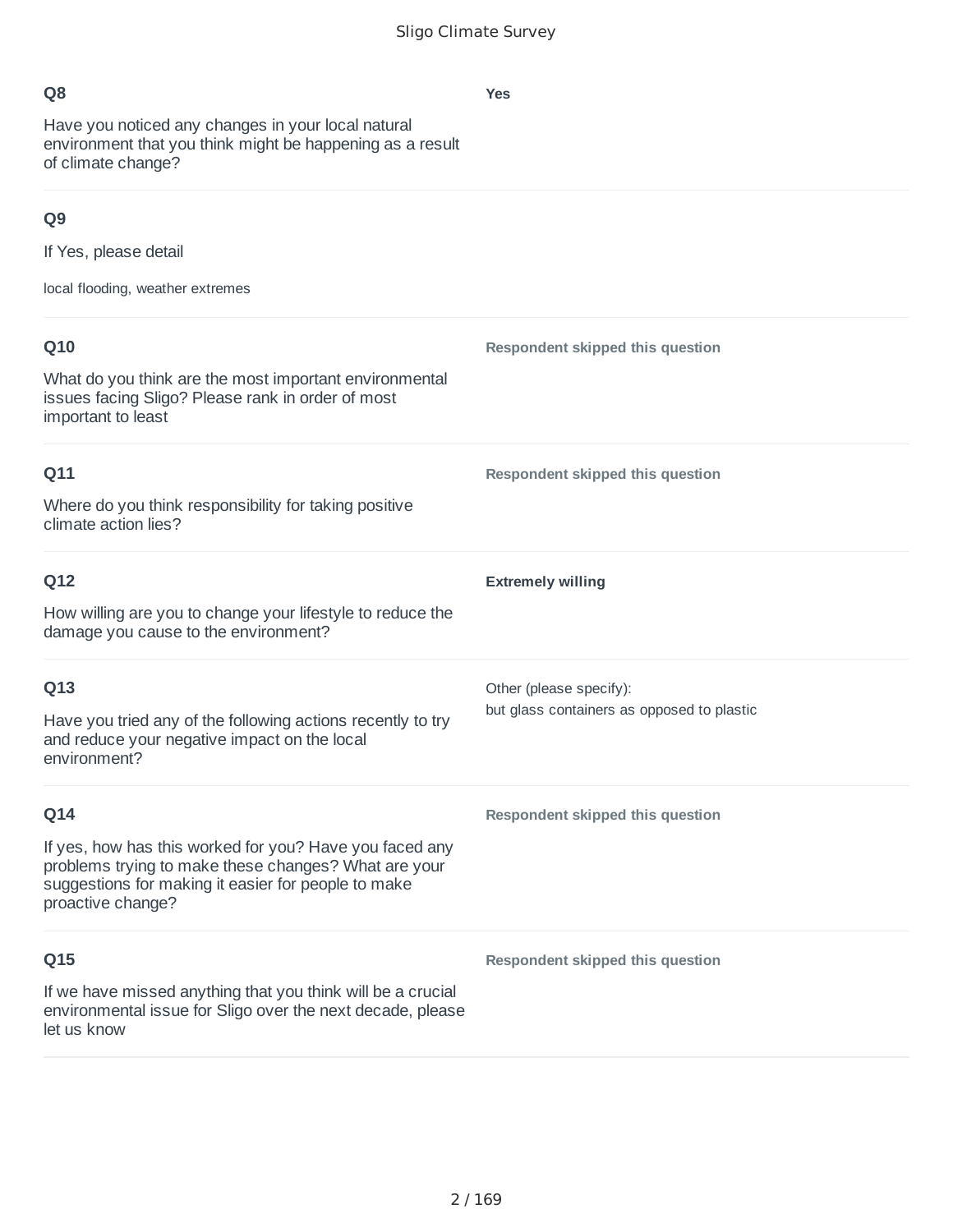# #2

### COMPLETE

| Collector:            | Web Link 1 (Web Link)           |
|-----------------------|---------------------------------|
| Started:              | Friday, May 03, 2019 3:00:09 PM |
| <b>Last Modified:</b> | Friday, May 03, 2019 3:04:50 PM |
| <b>Time Spent:</b>    | 00:04:40                        |
| <b>IP Address:</b>    | 137.191.232.98                  |
|                       |                                 |

Page 1

# **Q1** Which Municipal District do you live in? **Respondent skipped this question Q2** Are you concerned about Climate collapse? **No Q3 No**

In your opinion, has human behaviour brought about negative changes in our climate and natural environment?

| Q4                                                                                  | <b>Far too little</b> |
|-------------------------------------------------------------------------------------|-----------------------|
| In your opinion, is the Irish government doing enough to<br>address climate change? |                       |
| Q <sub>5</sub>                                                                      | <b>Yes</b>            |
| Do you agree that the natural environment is one of Sligo's<br>biggest assets?      |                       |

### **Q6**

Do you think a failure to give equal weighting to the natural environment as we currently to do economic development is likely to have negative impacts on our long term prosperity and our attractiveness to new business?

### **Q7**

**Yes**

**Respondent skipped this question**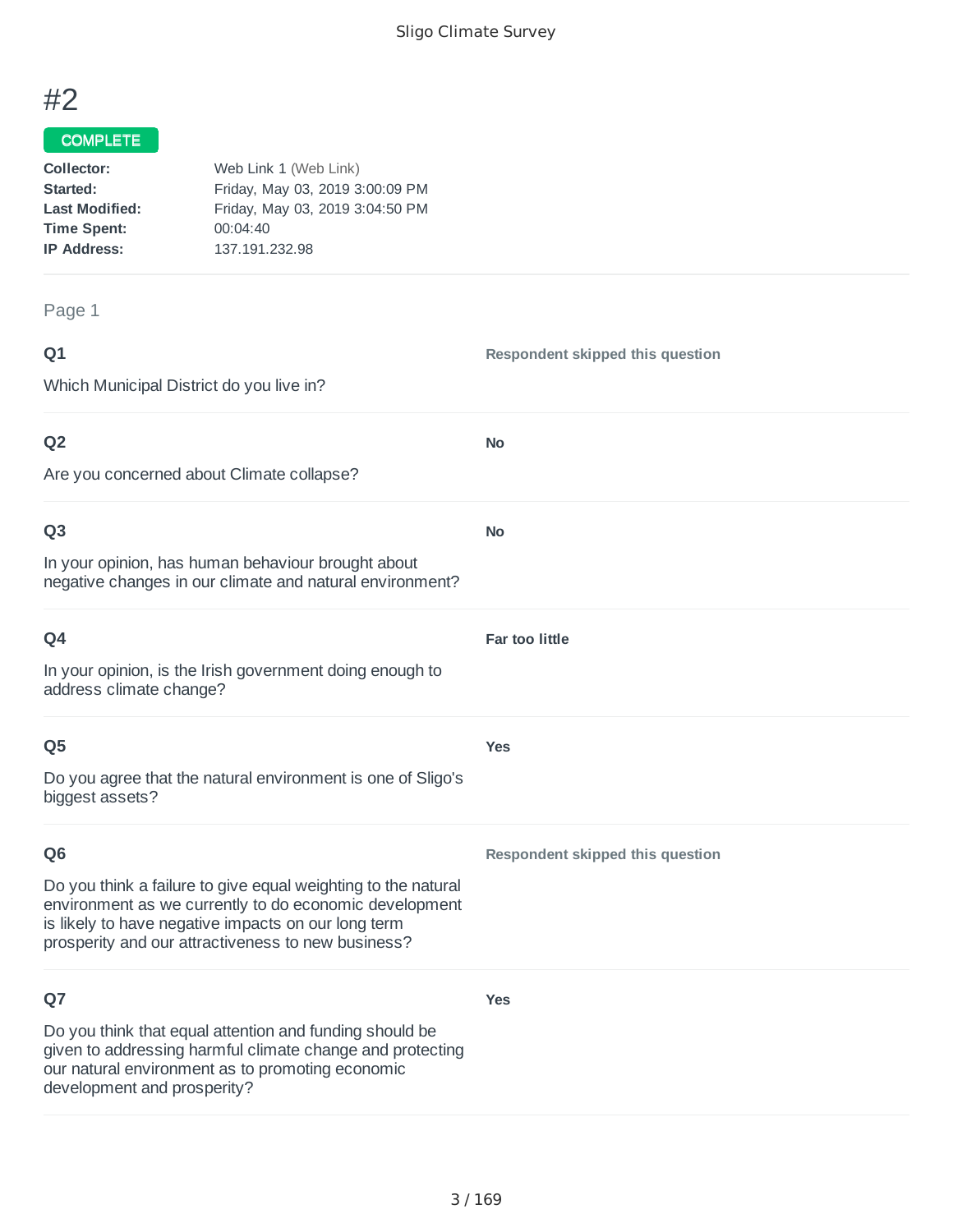**Yes**

## **Q8**

Have you noticed any changes in your local natural environment that you think might be happening as a result of climate change?

# **Q9**

If Yes, please detail

Increased flooding after heavy rain

# **Q10**

What do you think are the most important environmental issues facing Sligo? Please rank in order of most important to least

| Protecting our water quality                                                                       | 6                                |
|----------------------------------------------------------------------------------------------------|----------------------------------|
| Reversing the decline in native species                                                            | 3                                |
| Investing in proactive climate action                                                              | 2                                |
| Tackling littering and Illegal dumping                                                             | 10                               |
| Reducing levels of domestic waste, including plastic packaging                                     | 9                                |
| Encouraging fewer car journeys and increased public transport<br>use                               | 5                                |
| Planning for better, more sustainable housing and communities                                      | 4                                |
| Providing more green spaces, parks and on-street plantings                                         | 8                                |
| Protecting our natural environment and limited natural resources                                   | 1                                |
| Encouraging greater use of public transport                                                        | 7                                |
|                                                                                                    |                                  |
| Q11                                                                                                | Respondent skipped this question |
| Where do you think responsibility for taking positive<br>climate action lies?                      |                                  |
| Q12                                                                                                | Very willing                     |
| How willing are you to change your lifestyle to reduce the<br>damage you cause to the environment? |                                  |
| Q13                                                                                                | <b>Home Composting</b>           |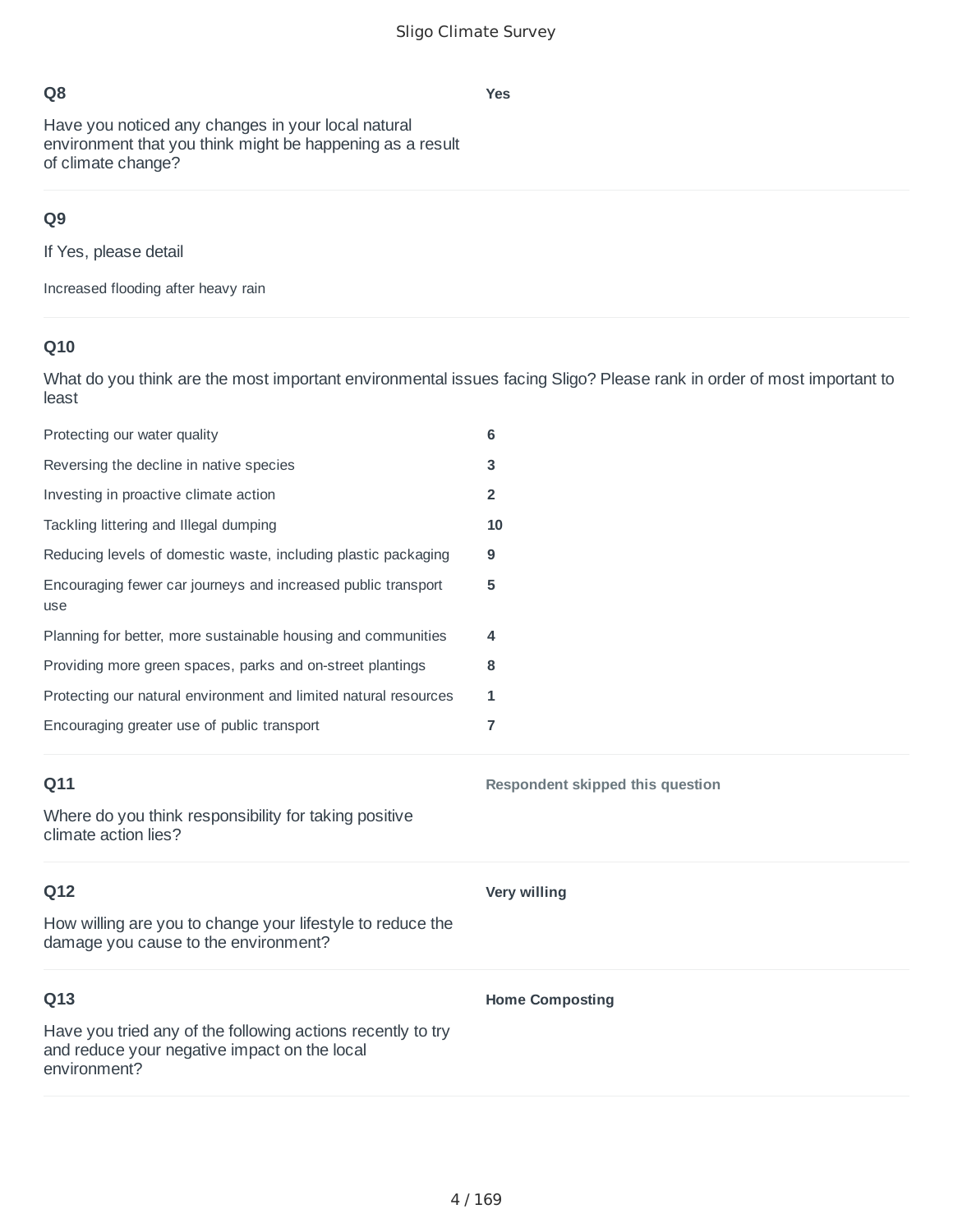If yes, how has this worked for you? Have you faced any problems trying to make these changes? What are your suggestions for making it easier for people to make proactive change?

# **Q15**

**Respondent skipped this question**

**Respondent skipped this question**

If we have missed anything that you think will be a crucial environmental issue for Sligo over the next decade, please let us know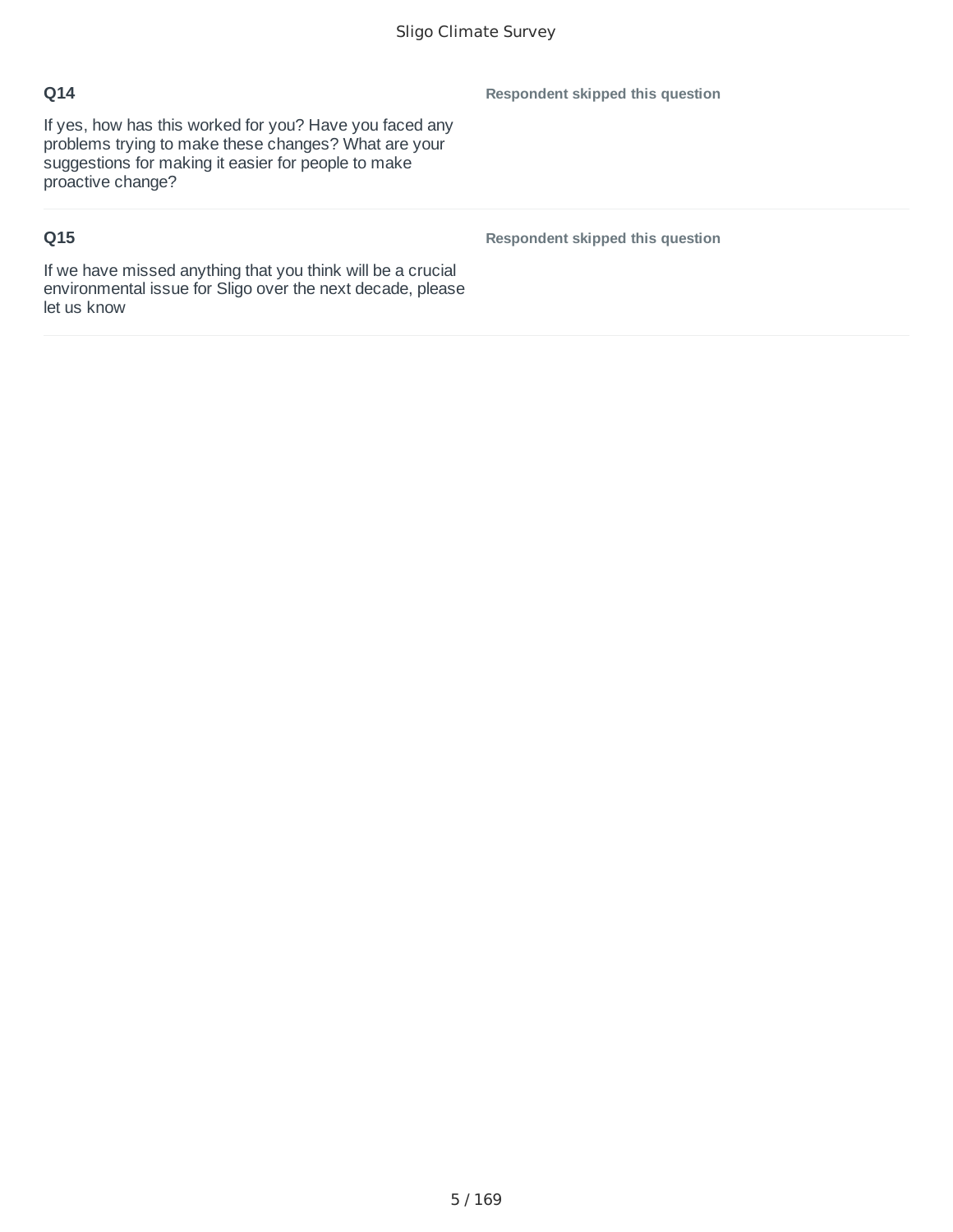# #3

#### COMPLETE

| Collector:            | Web Link 1 (Web Link)             |
|-----------------------|-----------------------------------|
| Started:              | Tuesday, May 07, 2019 11:40:01 AM |
| <b>Last Modified:</b> | Tuesday, May 07, 2019 11:47:43 AM |
| <b>Time Spent:</b>    | 00:07:41                          |
| <b>IP Address:</b>    | 137.191.232.98                    |
|                       |                                   |

Page 1

# **Q1** Which Municipal District do you live in? **Respondent skipped this question Q2** Are you concerned about Climate collapse? **Yes Q3** In your opinion, has human behaviour brought about negative changes in our climate and natural environment? **Yes Q4** In your opinion, is the Irish government doing enough to address climate change? **Far too little Q5** Do you agree that the natural environment is one of Sligo's biggest assets? **Yes Q6** Do you think a failure to give equal weighting to the natural environment as we currently to do economic development is likely to have negative impacts on our long term prosperity and our attractiveness to new business? **Respondent skipped this question Q7** Do you think that equal attention and funding should be given to addressing harmful climate change and protecting our natural environment as to promoting economic development and prosperity? **Yes**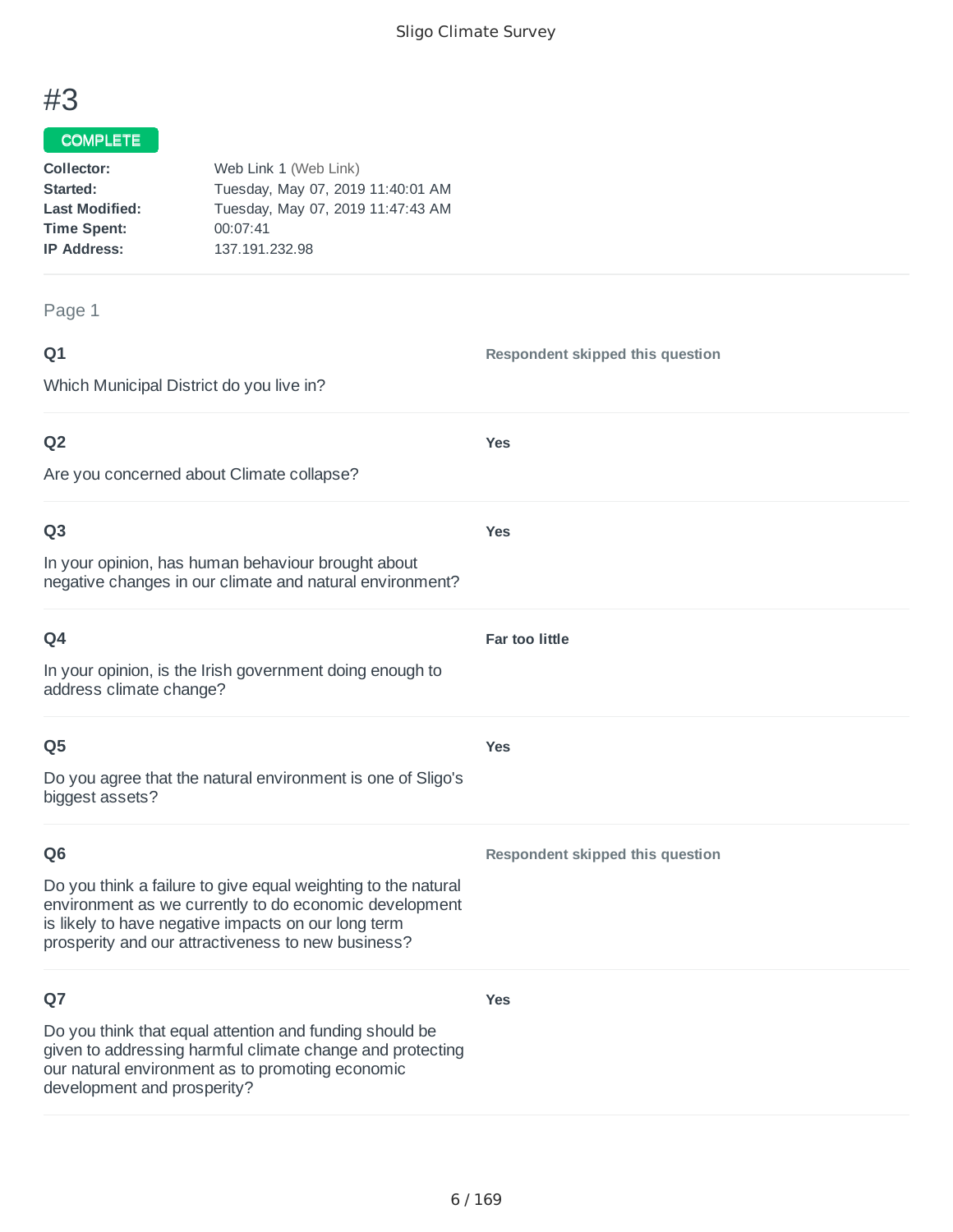Have you noticed any changes in your local natural environment that you think might be happening as a result of climate change?

# **Q9**

If Yes, please detail

Coastal Erosion and loss of biodiversity.

# **Q10**

What do you think are the most important environmental issues facing Sligo? Please rank in order of most important to least

| Protecting our water quality            | 4 |
|-----------------------------------------|---|
| Reversing the decline in native species |   |
| Investing in proactive climate action   |   |
| Tackling littering and Illegal dumping  |   |

| Q11                                                                                                                                                                                         | Respondent skipped this question          |
|---------------------------------------------------------------------------------------------------------------------------------------------------------------------------------------------|-------------------------------------------|
| Where do you think responsibility for taking positive<br>climate action lies?                                                                                                               |                                           |
| Q12                                                                                                                                                                                         | <b>Extremely willing</b>                  |
| How willing are you to change your lifestyle to reduce the<br>damage you cause to the environment?                                                                                          |                                           |
| Q13                                                                                                                                                                                         | Using 'keep cups' and reusable containers |
| Have you tried any of the following actions recently to try<br>and reduce your negative impact on the local<br>environment?                                                                 |                                           |
| Q14                                                                                                                                                                                         | Respondent skipped this question          |
| If yes, how has this worked for you? Have you faced any<br>problems trying to make these changes? What are your<br>suggestions for making it easier for people to make<br>proactive change? |                                           |

**Yes**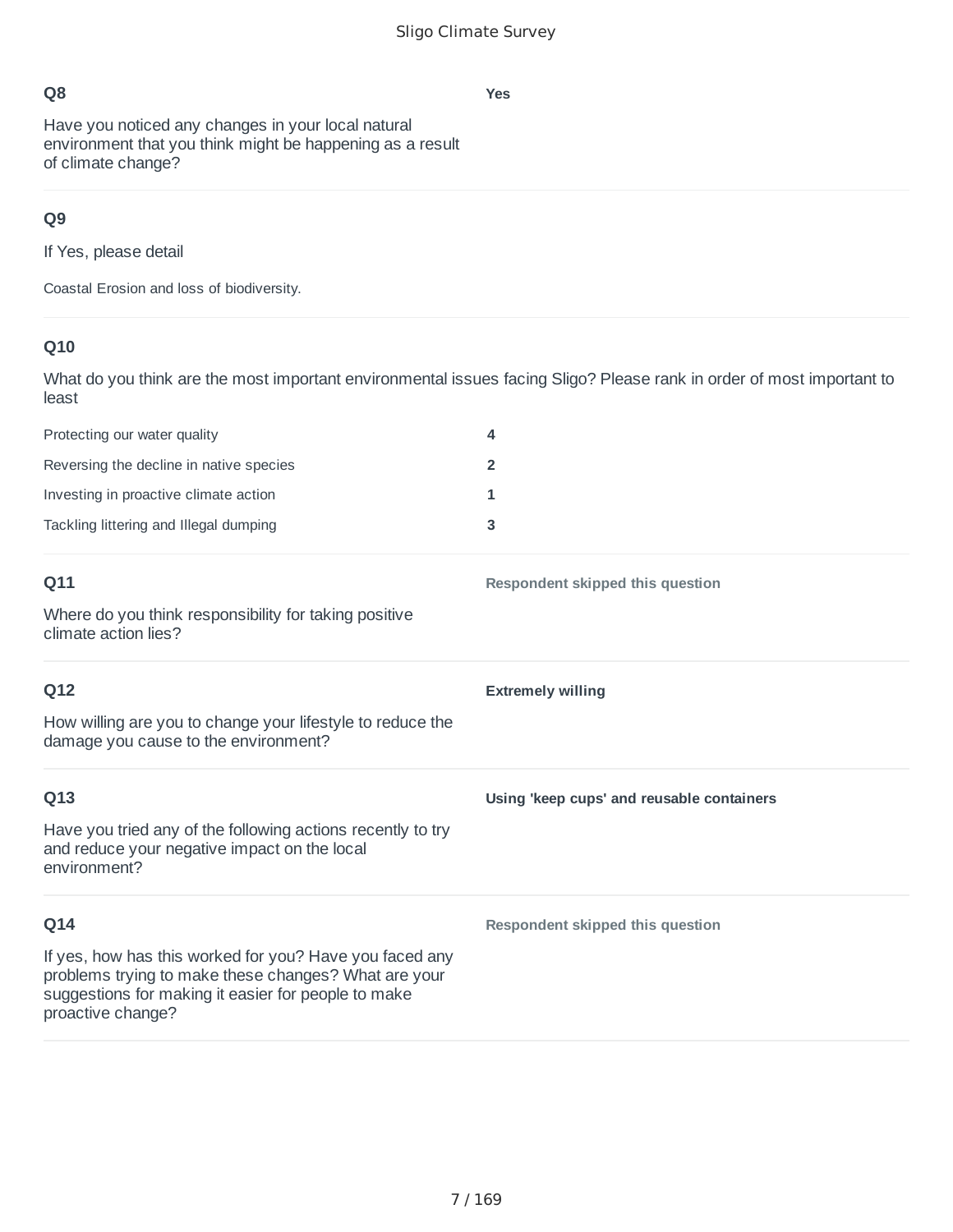**Respondent skipped this question**

If we have missed anything that you think will be a crucial environmental issue for Sligo over the next decade, please let us know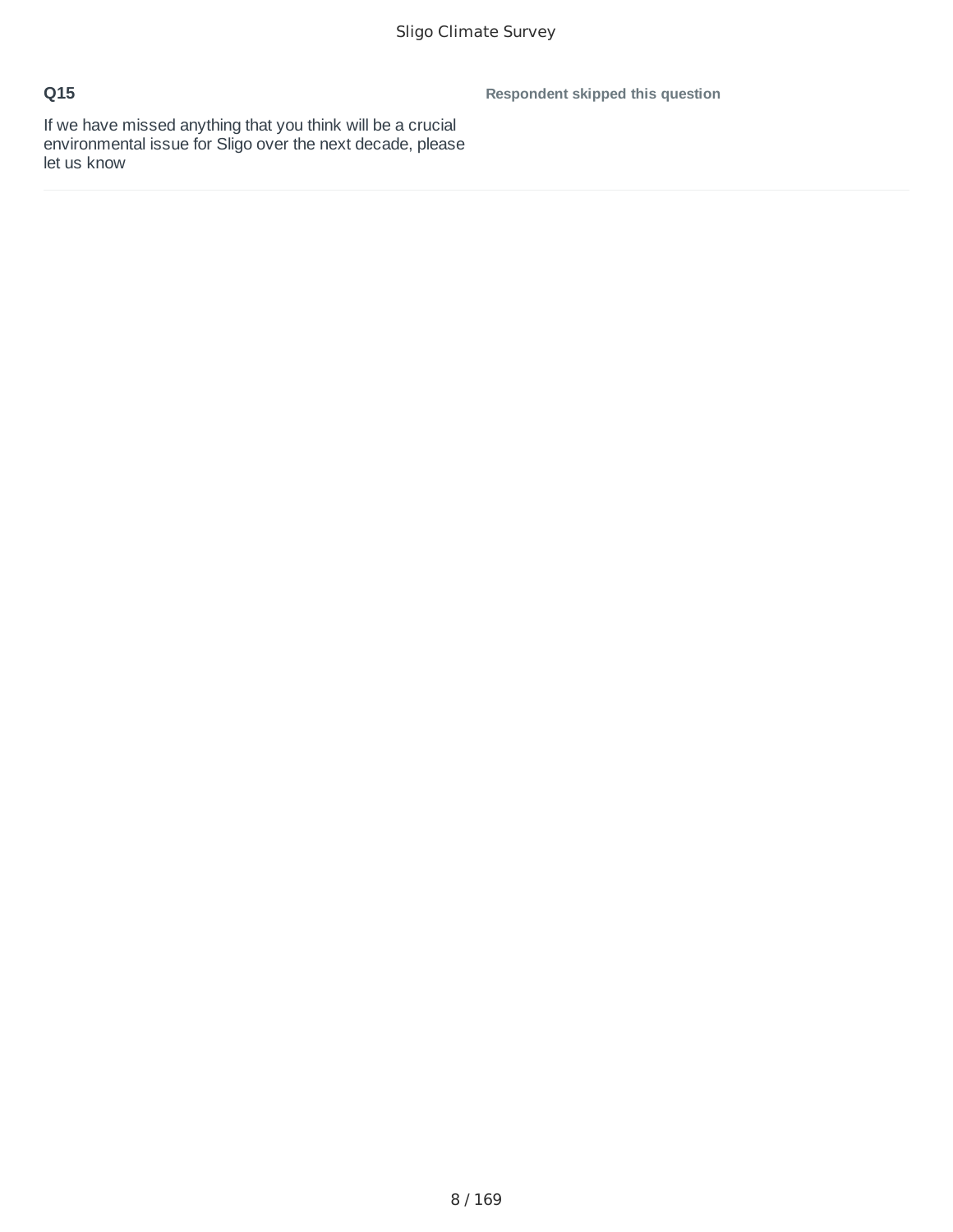# #4

### COMPLETE

| Collector:            | Web Link 1 (Web Link)              |
|-----------------------|------------------------------------|
| Started:              | Thursday, May 16, 2019 9:55:50 AM  |
| <b>Last Modified:</b> | Thursday, May 16, 2019 10:05:40 AM |
| <b>Time Spent:</b>    | 00:09:49                           |
| <b>IP Address:</b>    | 88.151.81.241                      |
|                       |                                    |

Page 1

# **Q1** Which Municipal District do you live in? **Respondent skipped this question Q2** Are you concerned about Climate collapse? **Yes Q3** In your opinion, has human behaviour brought about negative changes in our climate and natural environment? **Yes Q4** In your opinion, is the Irish government doing enough to address climate change? **Far too little Q5** Do you agree that the natural environment is one of Sligo's biggest assets? **Yes Q6** Do you think a failure to give equal weighting to the natural environment as we currently to do economic development is likely to have negative impacts on our long term prosperity and our attractiveness to new business? **Respondent skipped this question Q7** Do you think that equal attention and funding should be given to addressing harmful climate change and protecting our natural environment as to promoting economic development and prosperity? **Yes**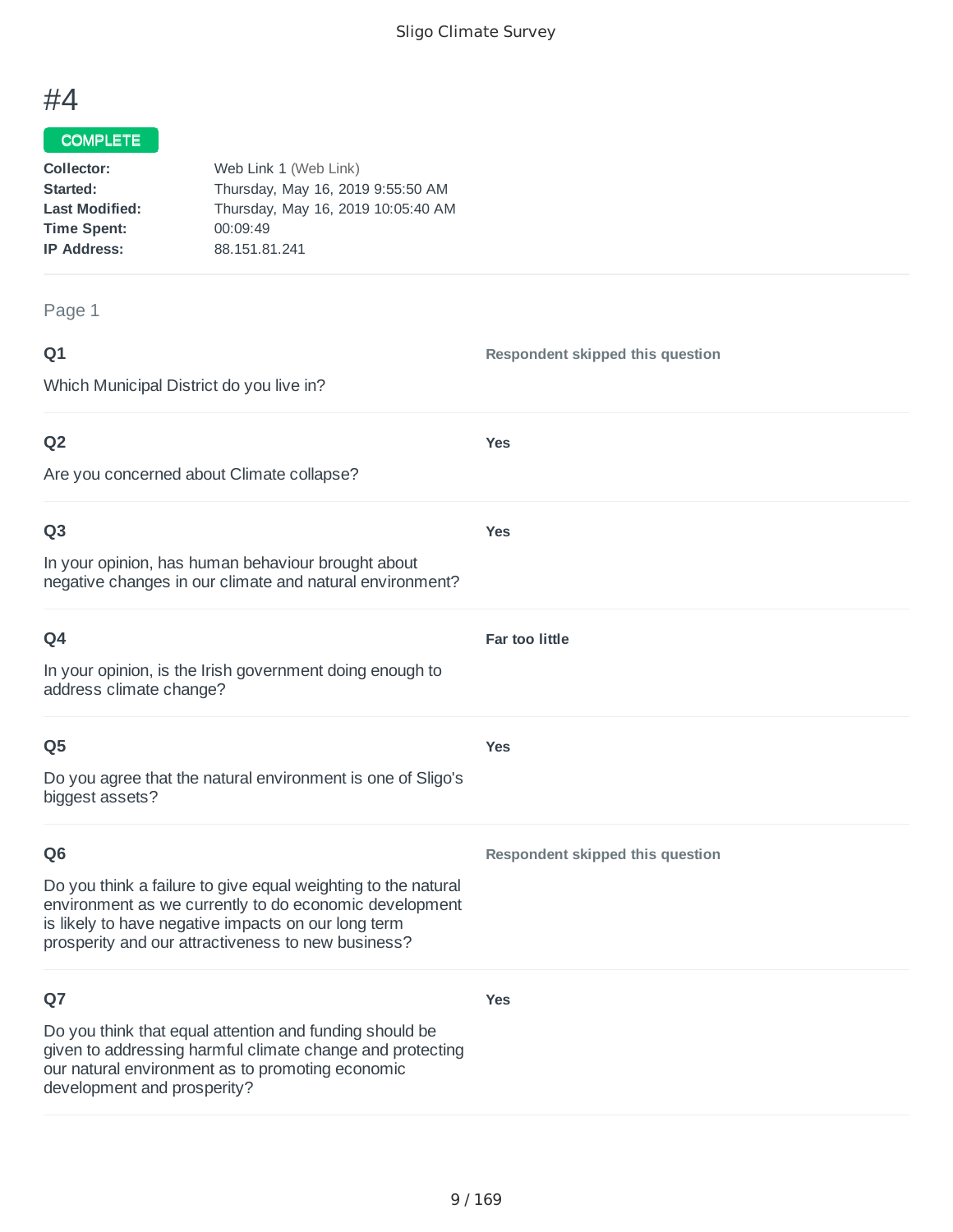**Yes**

## **Q8**

Have you noticed any changes in your local natural environment that you think might be happening as a result of climate change?

# **Q9**

If Yes, please detail

Weather patterns

## **Q10**

What do you think are the most important environmental issues facing Sligo? Please rank in order of most important to least

| Protecting our water quality                                                                       | 8                                |
|----------------------------------------------------------------------------------------------------|----------------------------------|
| Reversing the decline in native species                                                            | 10                               |
| Investing in proactive climate action                                                              | 5                                |
| Tackling littering and Illegal dumping                                                             | 7                                |
| Reducing levels of domestic waste, including plastic packaging                                     | 9                                |
| Encouraging fewer car journeys and increased public transport<br>use                               | 3                                |
| Planning for better, more sustainable housing and communities                                      | 6                                |
| Providing more green spaces, parks and on-street plantings                                         | 1                                |
| Protecting our natural environment and limited natural resources                                   | $\overline{2}$                   |
| Encouraging greater use of public transport                                                        | 4                                |
| Q11                                                                                                |                                  |
|                                                                                                    | Respondent skipped this question |
| Where do you think responsibility for taking positive<br>climate action lies?                      |                                  |
| Q12                                                                                                | <b>Extremely willing</b>         |
| How willing are you to change your lifestyle to reduce the<br>damage you cause to the environment? |                                  |
| Q13                                                                                                | <b>Eating less meat</b>          |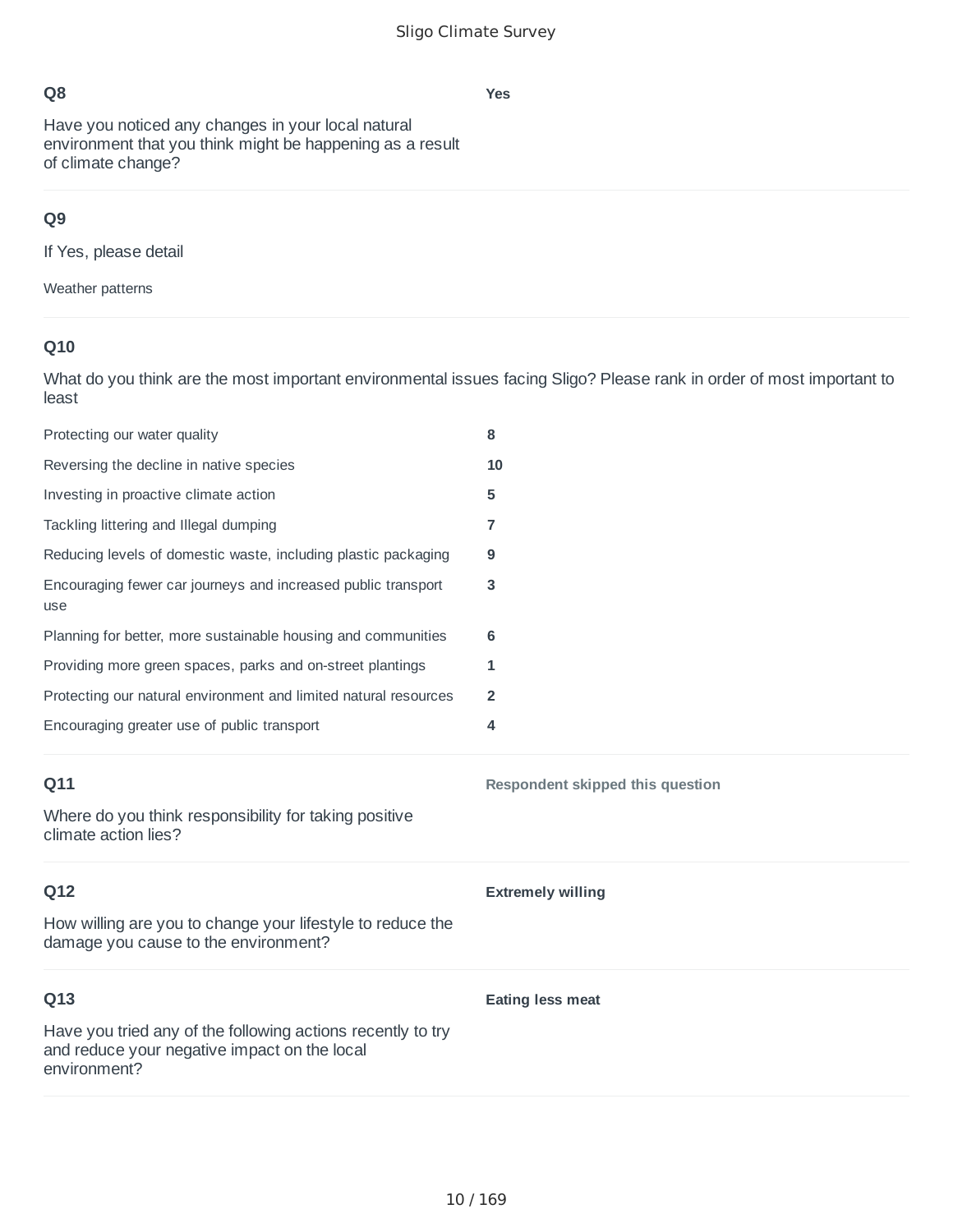**Respondent skipped this question**

If yes, how has this worked for you? Have you faced any problems trying to make these changes? What are your suggestions for making it easier for people to make proactive change?

## **Q15**

If we have missed anything that you think will be a crucial environmental issue for Sligo over the next decade, please let us know

Ocean pollution, the need for a reduction of consuming goods in general, consumption of healthy food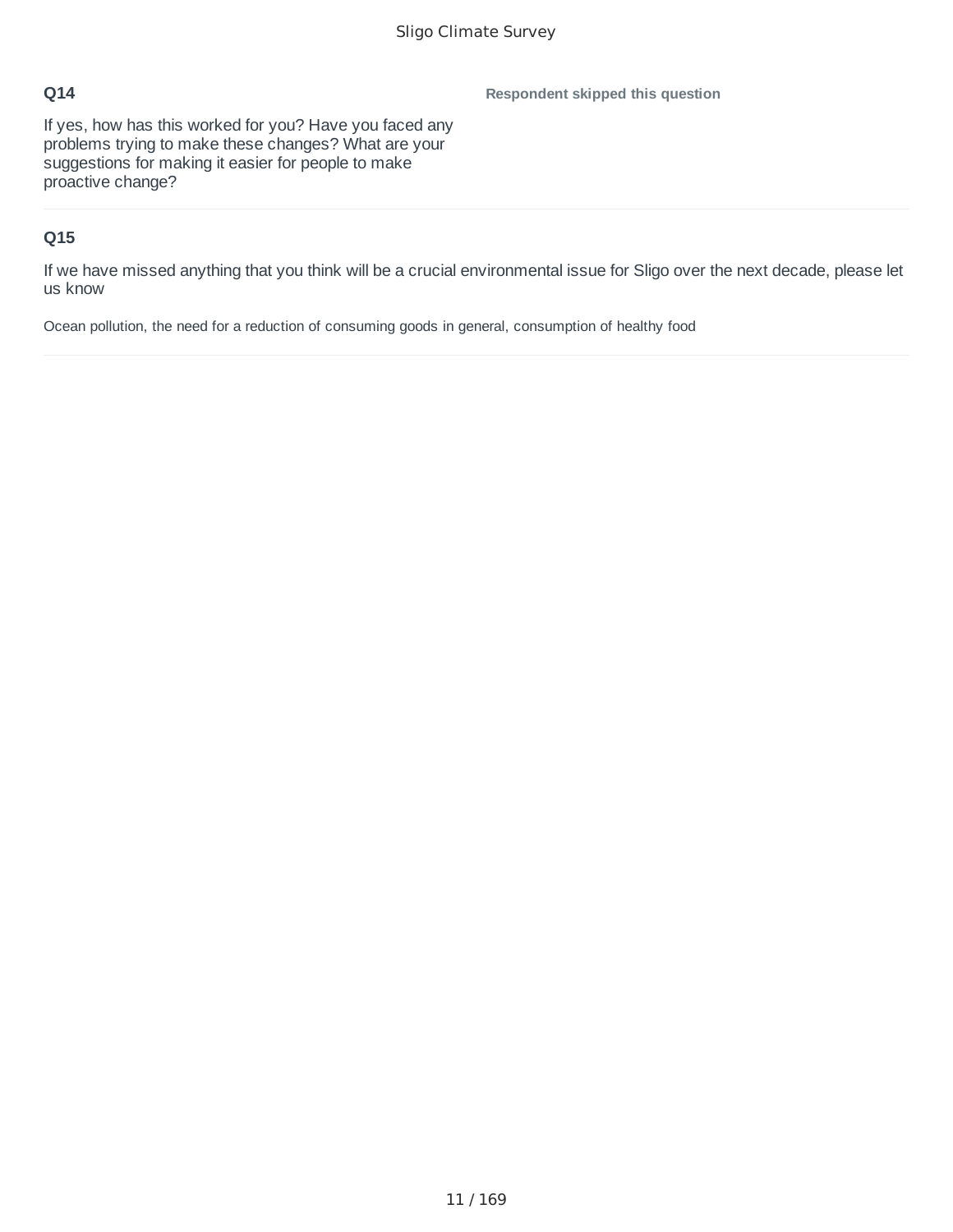**Ballymote - Tubbercurry MD**

# #5

#### COMPLETE

| Collector:            | Web Link 1 (Web Link)               |
|-----------------------|-------------------------------------|
| Started:              | Wednesday, June 26, 2019 6:28:19 AM |
| <b>Last Modified:</b> | Wednesday, June 26, 2019 6:35:24 AM |
| <b>Time Spent:</b>    | 00:07:04                            |
| <b>IP Address:</b>    | 178.167.157.159                     |
|                       |                                     |

#### Page 1

#### **Q1**

Which Municipal District do you live in?

### **Q2**

Are you concerned about Climate collapse?

### **Q3**

In your opinion, has human behaviour brought about negative changes in our climate and natural environment?

| ۰<br>٠<br>I<br>×<br>w<br>× |
|----------------------------|
|----------------------------|

In your opinion, is the Irish government doing enough to address climate change?

### **Q5**

Do you agree that the natural environment is one of Sligo's biggest assets?

### **Q6**

**Yes**

**Yes**

**Yes**

**Yes**

**No**

**Yes**

Do you think a failure to give equal weighting to the natural environment as we currently to do economic development is likely to have negative impacts on our long term prosperity and our attractiveness to new business?

### **Q7**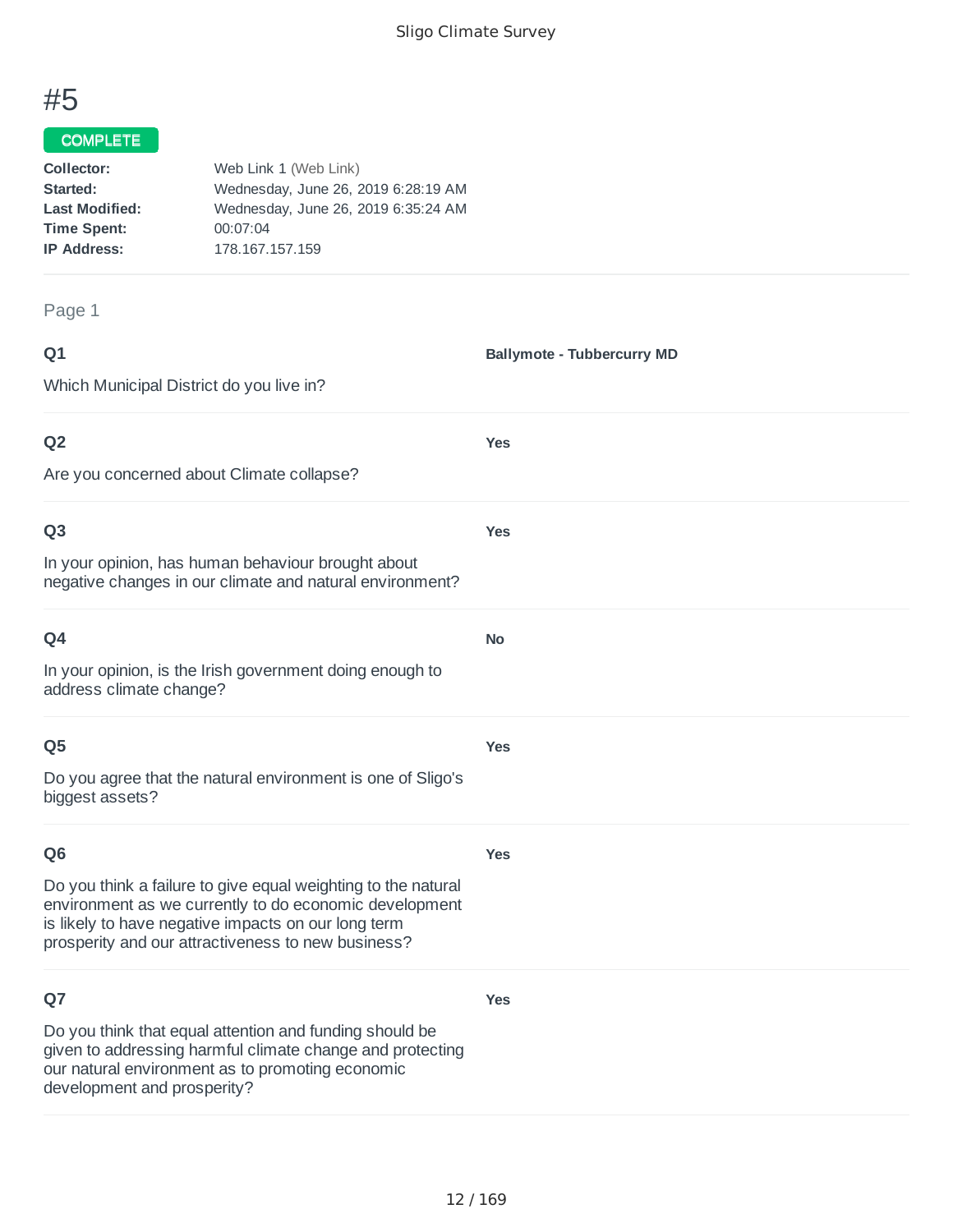**Yes**

Have you noticed any changes in your local natural environment that you think might be happening as a result of climate change?

### **Q9**

If Yes, please detail

Lack of biodiversity, increases in farming intensity, inappropriately forested areas

# **Q10**

What do you think are the most important environmental issues facing Sligo? Please rank in order of most important to least

| Protecting our water quality                                                                       | $\overline{2}$                               |
|----------------------------------------------------------------------------------------------------|----------------------------------------------|
| Reversing the decline in native species                                                            | 1                                            |
| Investing in proactive climate action                                                              | 6                                            |
| Tackling littering and Illegal dumping                                                             | 9                                            |
| Reducing levels of domestic waste, including plastic packaging                                     | 8                                            |
| Encouraging fewer car journeys and increased public transport<br>use                               | $\overline{7}$                               |
| Planning for better, more sustainable housing and communities                                      | 5                                            |
| Providing more green spaces, parks and on-street plantings                                         | 10                                           |
| Protecting our natural environment and limited natural resources                                   | 3                                            |
| Planting more trees and leaving areas wild for wildlife                                            | 4                                            |
|                                                                                                    |                                              |
| Q11                                                                                                | We can only address climate destruction with |
| Where do you think responsibility for taking positive<br>climate action lies?                      | government action                            |
| Q12                                                                                                | <b>Extremely willing</b>                     |
| How willing are you to change your lifestyle to reduce the<br>damage you cause to the environment? |                                              |
| Q13                                                                                                | Other (please specify):                      |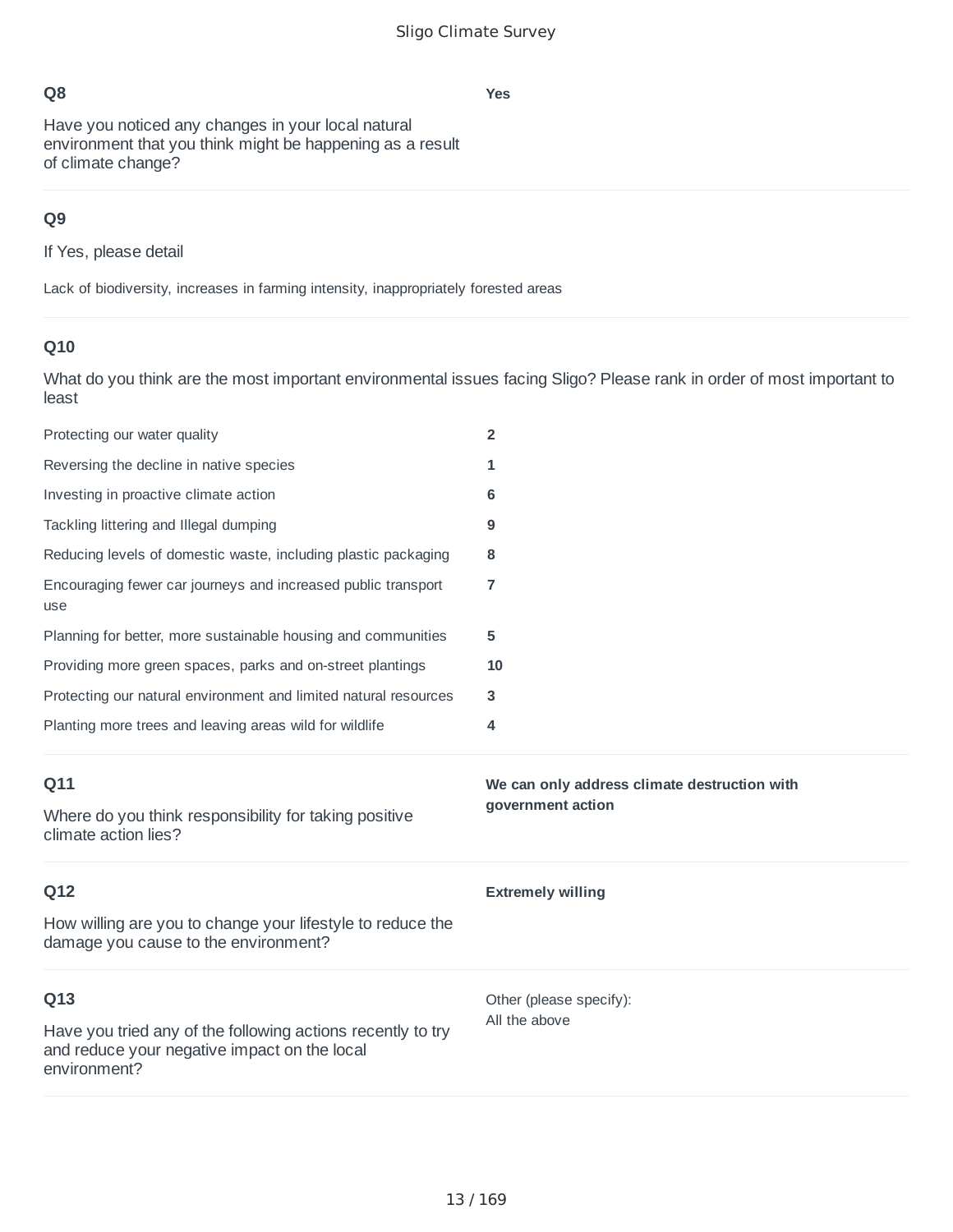If yes, how has this worked for you? Have you faced any problems trying to make these changes? What are your suggestions for making it easier for people to make proactive change?

It's simple- we have to change and my family feels better for it. More collected to the world around us.

### **Q15**

If we have missed anything that you think will be a crucial environmental issue for Sligo over the next decade, please let us know

We have superb areas in Sligo designated for Nature (SACs, SPAs, NHAs and pNHAs). They sequester carbon, attenuate water and maintain biodiversity- protect these as a core principle at government level.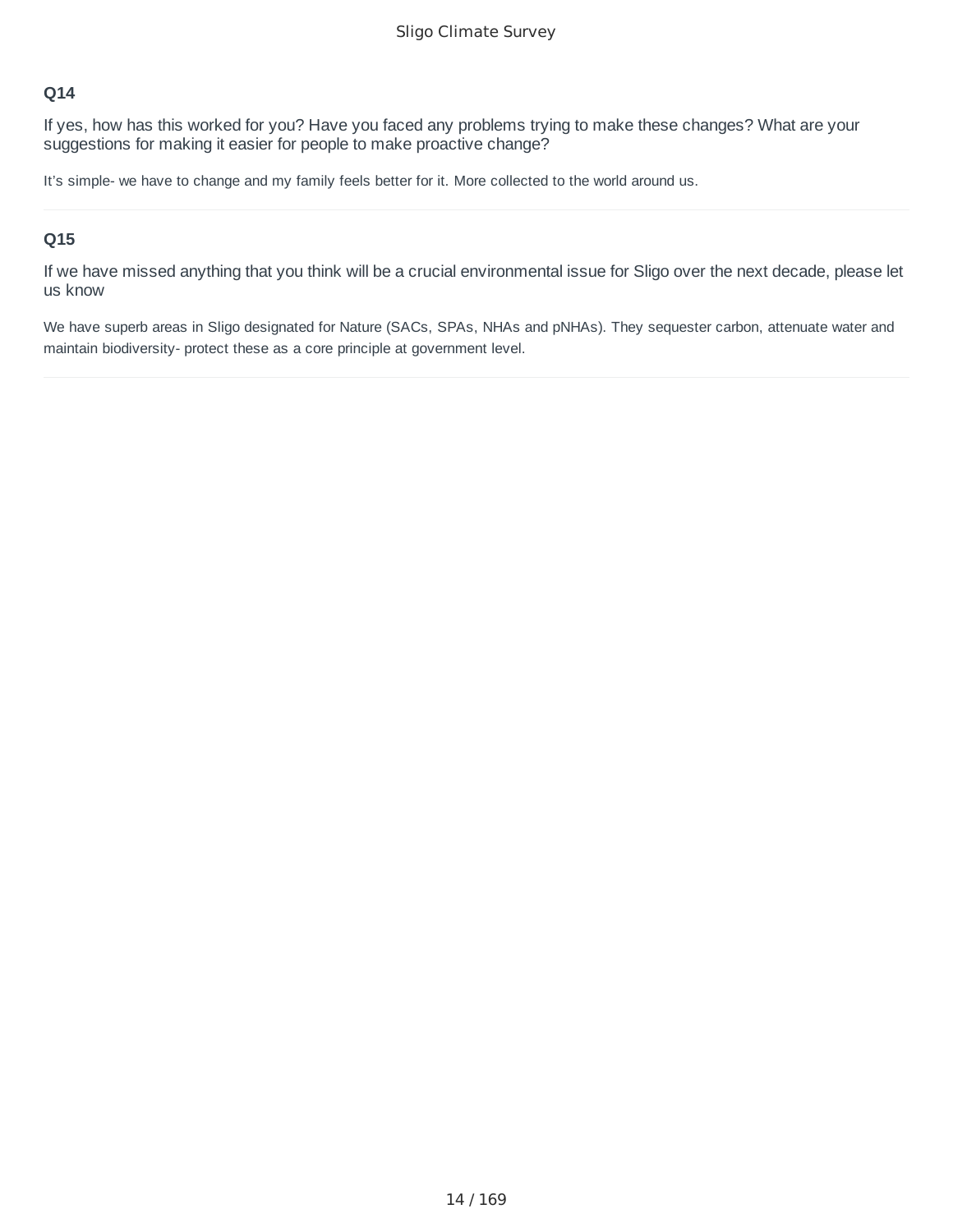# #6

### COMPLETE

| Collector:            | Web Link 1 (Web Link)               |
|-----------------------|-------------------------------------|
| Started:              | Wednesday, June 26, 2019 2:00:28 PM |
| <b>Last Modified:</b> | Wednesday, June 26, 2019 2:05:24 PM |
| <b>Time Spent:</b>    | 00:04:55                            |
| <b>IP Address:</b>    | 92.251.238.10                       |
|                       |                                     |

#### Page 1

| ۰           | ٧ |
|-------------|---|
| ۰<br>w<br>× |   |

**Ballymote - Tubbercurry MD**

**Yes**

**Yes**

**No**

**Yes**

**Yes**

**Yes**

Which Municipal District do you live in?

### **Q2**

Are you concerned about Climate collapse?

### **Q3**

In your opinion, has human behaviour brought about negative changes in our climate and natural environment?

| O4                                                       |
|----------------------------------------------------------|
| In your opinion, is the Irish government doing enough to |
| address climate change?                                  |

### **Q5**

Do you agree that the natural environment is one of Sligo's biggest assets?

### **Q6**

Do you think a failure to give equal weighting to the natural environment as we currently to do economic development is likely to have negative impacts on our long term prosperity and our attractiveness to new business?

### **Q7**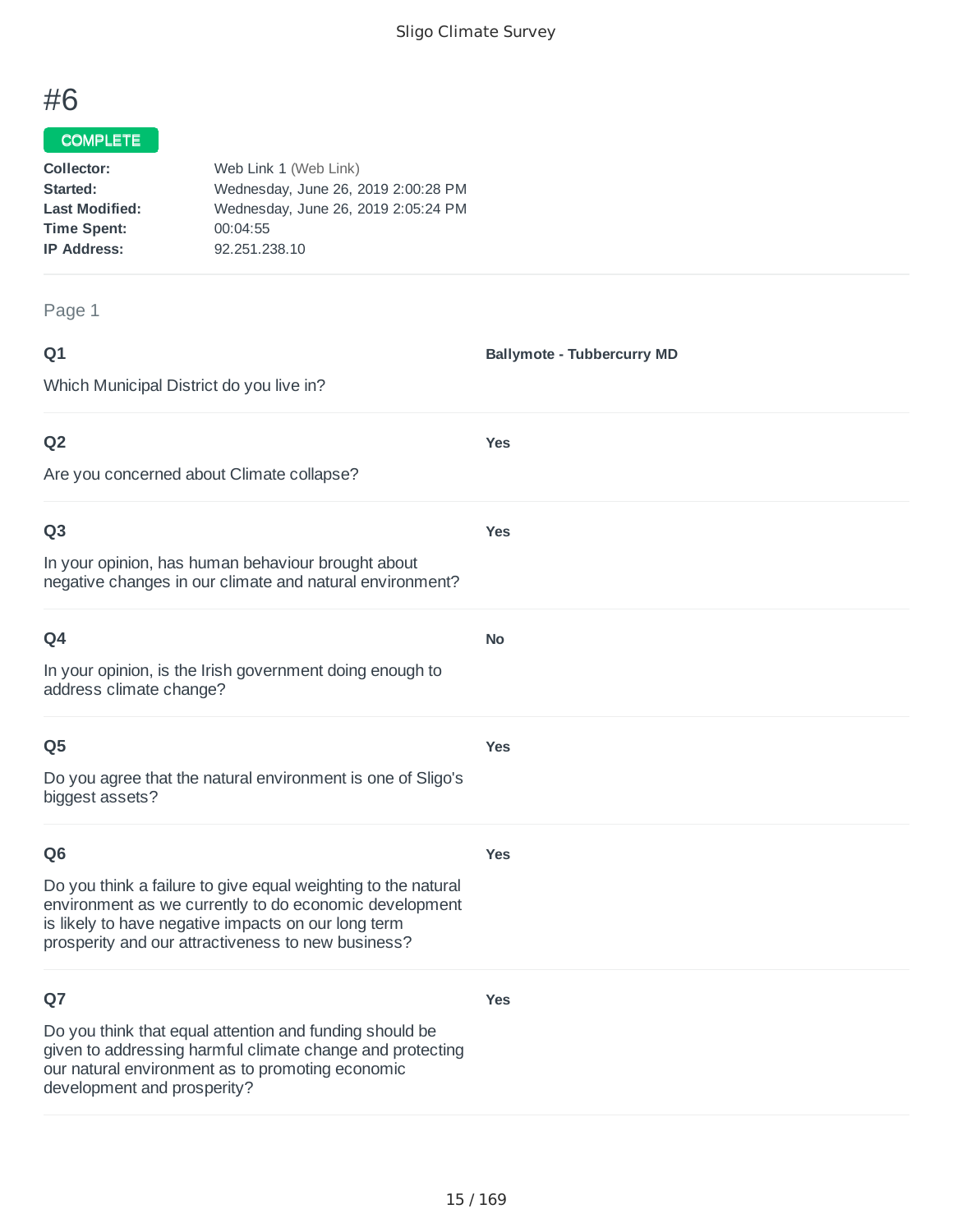Have you noticed any changes in your local natural environment that you think might be happening as a result of climate change?

# **Q9**

If Yes, please detail

less bees, frogs

# **Q10**

What do you think are the most important environmental issues facing Sligo? Please rank in order of most important to least

| Protecting our water quality                                                                       | $\overline{2}$                                                                                                    |
|----------------------------------------------------------------------------------------------------|-------------------------------------------------------------------------------------------------------------------|
| Reversing the decline in native species                                                            | 3                                                                                                                 |
| Investing in proactive climate action                                                              | 4                                                                                                                 |
| Tackling littering and Illegal dumping                                                             | 5                                                                                                                 |
| Reducing levels of domestic waste, including plastic packaging                                     | 6                                                                                                                 |
| Encouraging fewer car journeys and increased public transport<br>use                               | 10                                                                                                                |
| Planning for better, more sustainable housing and communities                                      | 9                                                                                                                 |
| Providing more green spaces, parks and on-street plantings                                         | 7                                                                                                                 |
| Protecting our natural environment and limited natural resources                                   | 8                                                                                                                 |
| Planting more trees and leaving areas wild for wildlife                                            | 1                                                                                                                 |
|                                                                                                    |                                                                                                                   |
| Q11<br>Where do you think responsibility for taking positive<br>climate action lies?               | There is equal responsibility on individuals and<br>government to work together to bring about positive<br>change |
| Q12                                                                                                | <b>Extremely willing</b>                                                                                          |
| How willing are you to change your lifestyle to reduce the<br>damage you cause to the environment? |                                                                                                                   |
| Q13                                                                                                | <b>Home Composting</b>                                                                                            |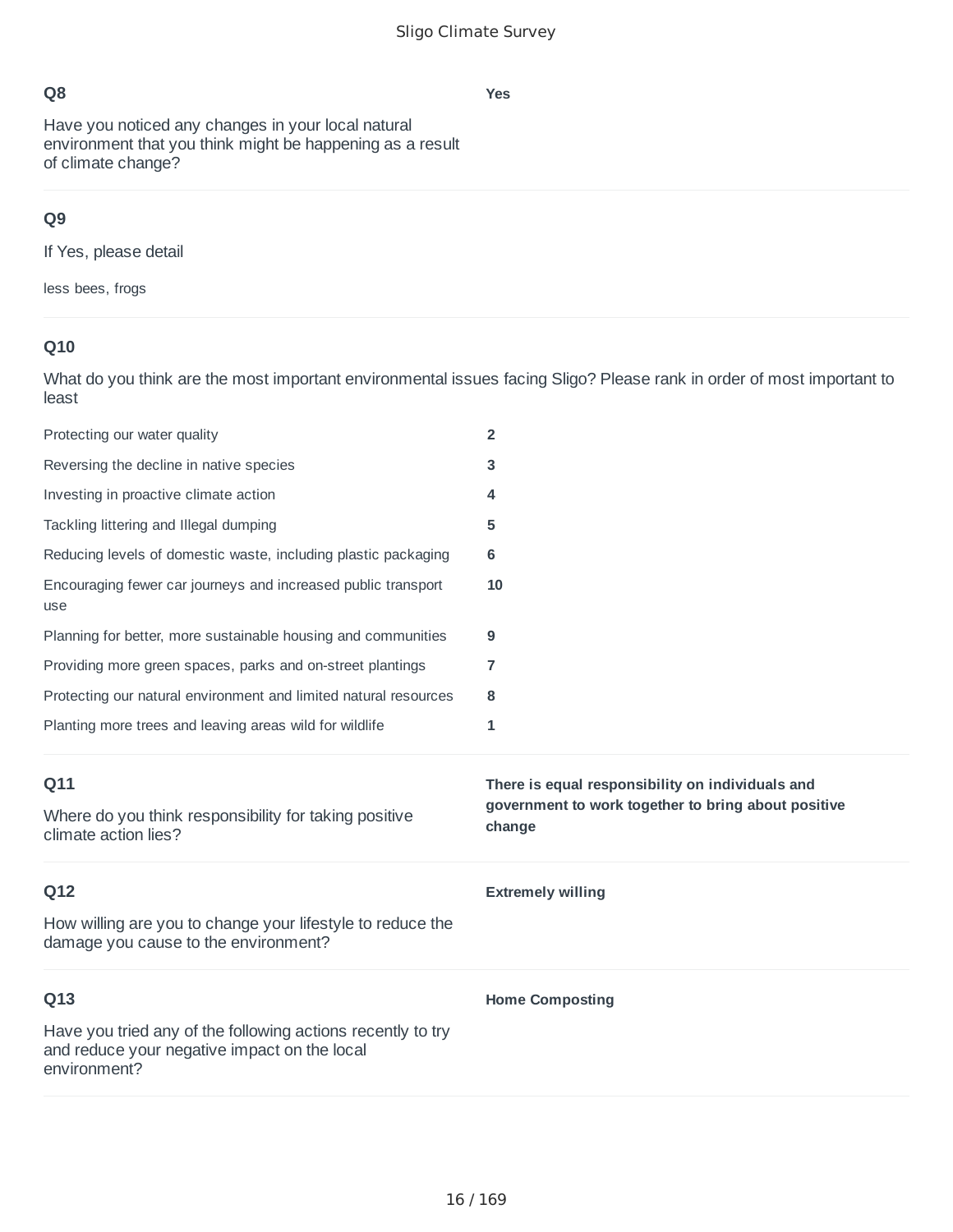If yes, how has this worked for you? Have you faced any problems trying to make these changes? What are your suggestions for making it easier for people to make proactive change?

I live in the countryside and have a large garden so composting is easy for me. I can't suggest making less car journeys and using public transport because there is no public transport here

### **Q15**

**Respondent skipped this question**

If we have missed anything that you think will be a crucial environmental issue for Sligo over the next decade, please let us know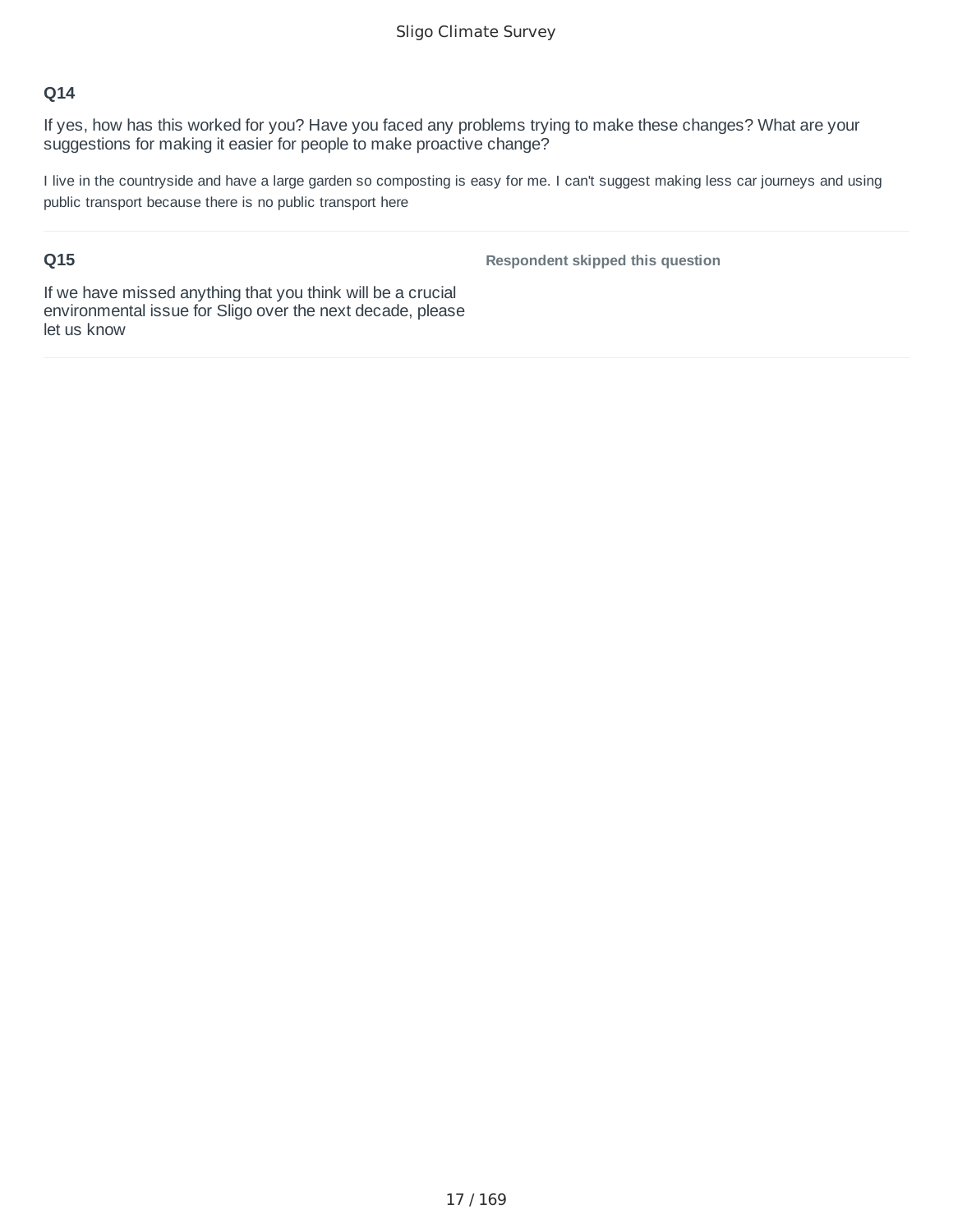**Sligo - Drumcliffe MD**

**Yes**

**Yes**

**No**

**Yes**

# #7

#### COMPLETE

| Collector:            | Web Link 1 (Web Link)               |
|-----------------------|-------------------------------------|
| Started:              | Thursday, June 27, 2019 10:17:17 AM |
| <b>Last Modified:</b> | Thursday, June 27, 2019 10:20:36 AM |
| <b>Time Spent:</b>    | 00:03:19                            |
| <b>IP Address:</b>    | 37.189.95.191                       |
|                       |                                     |

Page 1

### **Q1**

Which Municipal District do you live in?

### **Q2**

Are you concerned about Climate collapse?

### **Q3**

In your opinion, has human behaviour brought about negative changes in our climate and natural environment?

| w<br>× |
|--------|
|--------|

In your opinion, is the Irish government doing enough to address climate change?

### **Q5**

Do you agree that the natural environment is one of Sligo's biggest assets?

### **Q6**

**Yes**

**Yes**

Do you think a failure to give equal weighting to the natural environment as we currently to do economic development is likely to have negative impacts on our long term prosperity and our attractiveness to new business?

### **Q7**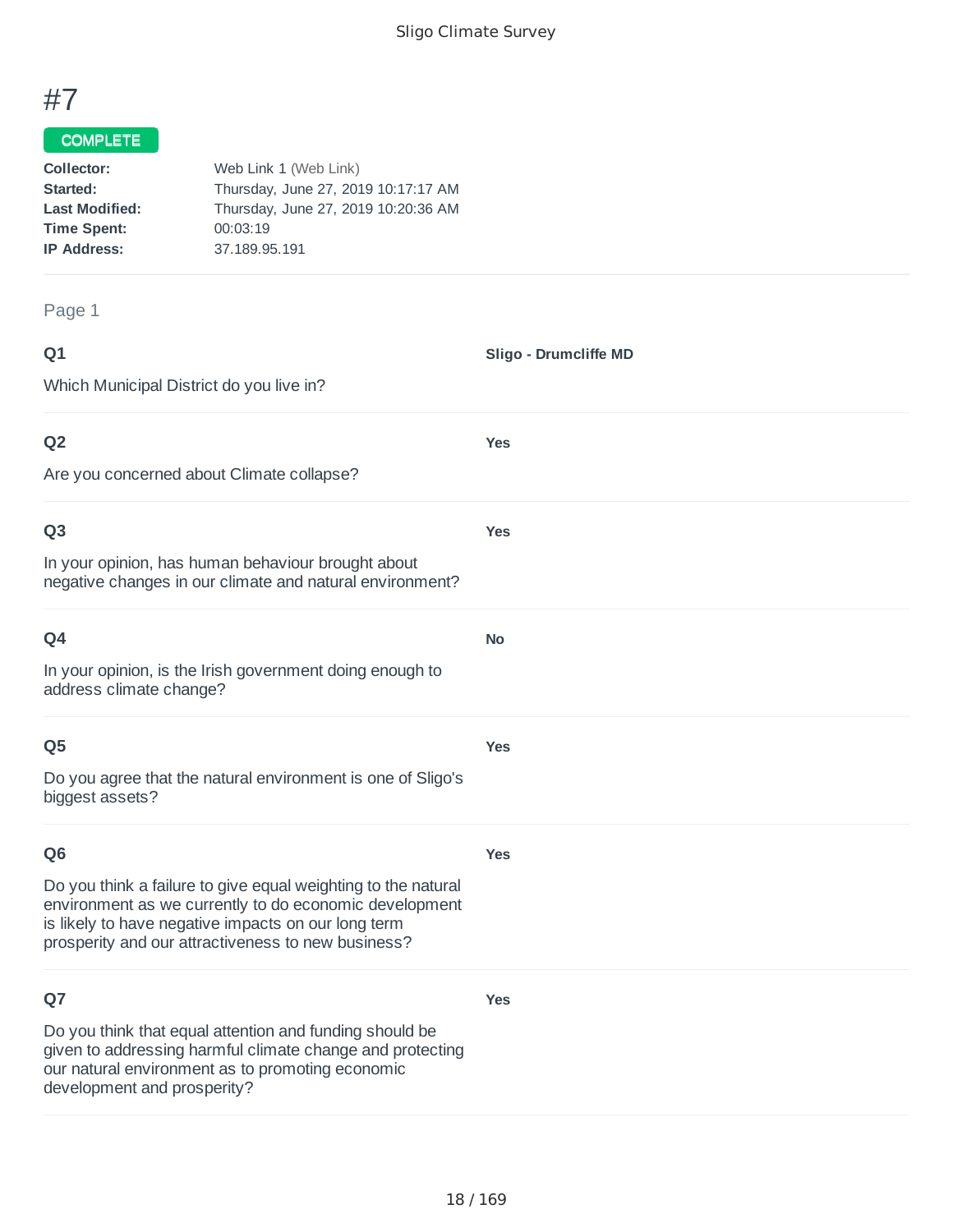Have you noticed any changes in your local natural environment that you think might be happening as a result of climate change?

# **Q9**

**Respondent skipped this question**

If Yes, please detail

## **Q10**

What do you think are the most important environmental issues facing Sligo? Please rank in order of most important to least

| Protecting our water quality                                                                                                | 6                                                                                                                 |
|-----------------------------------------------------------------------------------------------------------------------------|-------------------------------------------------------------------------------------------------------------------|
| Reversing the decline in native species                                                                                     | $\overline{2}$                                                                                                    |
| Investing in proactive climate action                                                                                       | 1                                                                                                                 |
| Tackling littering and Illegal dumping                                                                                      | 4                                                                                                                 |
| Reducing levels of domestic waste, including plastic packaging                                                              | 3                                                                                                                 |
| Encouraging fewer car journeys and increased public transport<br>use                                                        | 5                                                                                                                 |
| Planning for better, more sustainable housing and communities                                                               | 8                                                                                                                 |
| Providing more green spaces, parks and on-street plantings                                                                  | 9                                                                                                                 |
| Protecting our natural environment and limited natural resources                                                            | 7                                                                                                                 |
| Planting more trees and leaving areas wild for wildlife                                                                     | 10                                                                                                                |
|                                                                                                                             |                                                                                                                   |
| Q11<br>Where do you think responsibility for taking positive<br>climate action lies?                                        | There is equal responsibility on individuals and<br>government to work together to bring about positive<br>change |
| Q12                                                                                                                         | <b>Very willing</b>                                                                                               |
| How willing are you to change your lifestyle to reduce the<br>damage you cause to the environment?                          |                                                                                                                   |
| Q13                                                                                                                         | Purchasing products without plastic packaging                                                                     |
| Have you tried any of the following actions recently to try<br>and reduce your negative impact on the local<br>environment? |                                                                                                                   |

**No**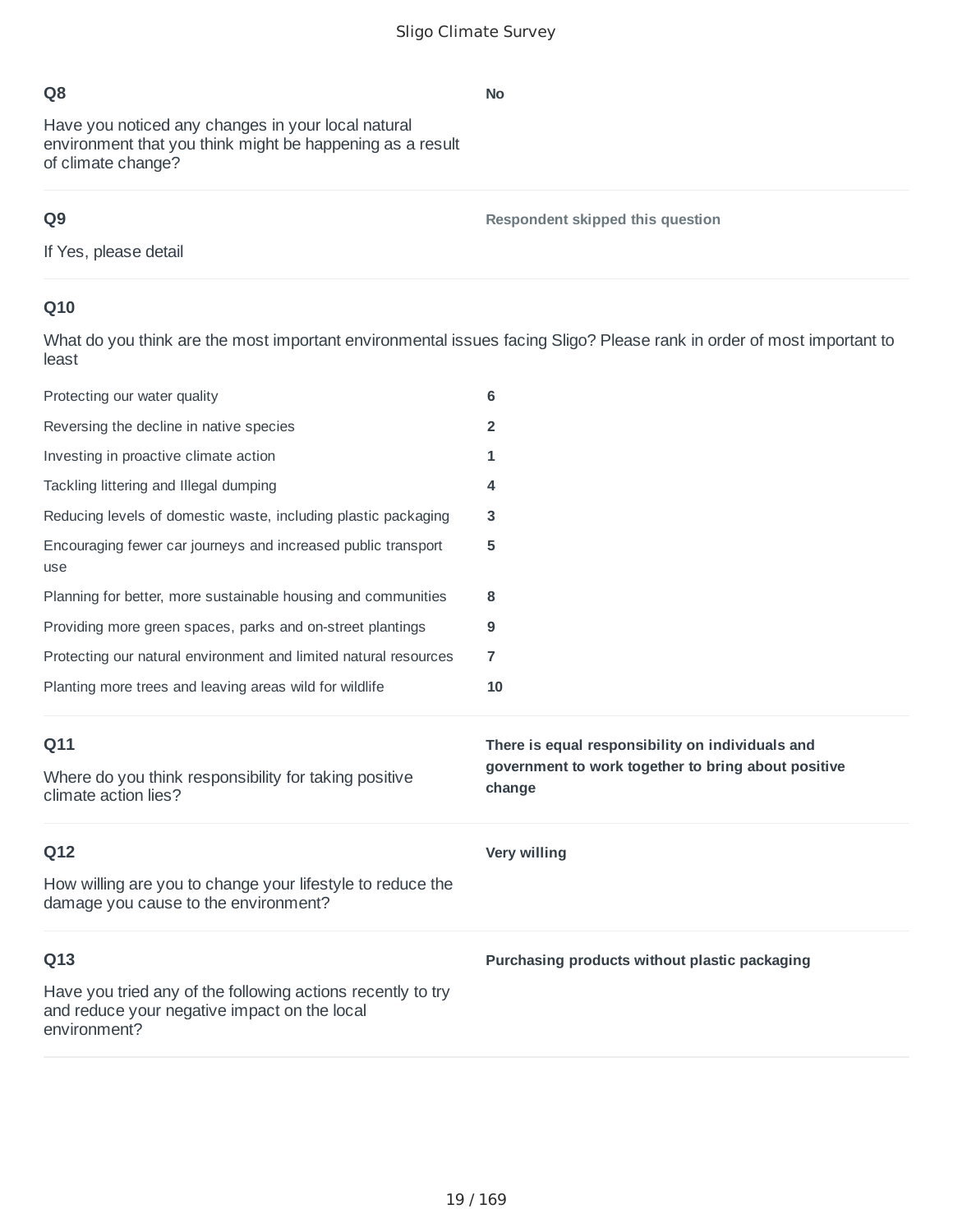If yes, how has this worked for you? Have you faced any problems trying to make these changes? What are your suggestions for making it easier for people to make proactive change?

Reduce single use plastics

### **Q15**

If we have missed anything that you think will be a crucial environmental issue for Sligo over the next decade, please let us know

Train travel needs to be easier and cheaper than driving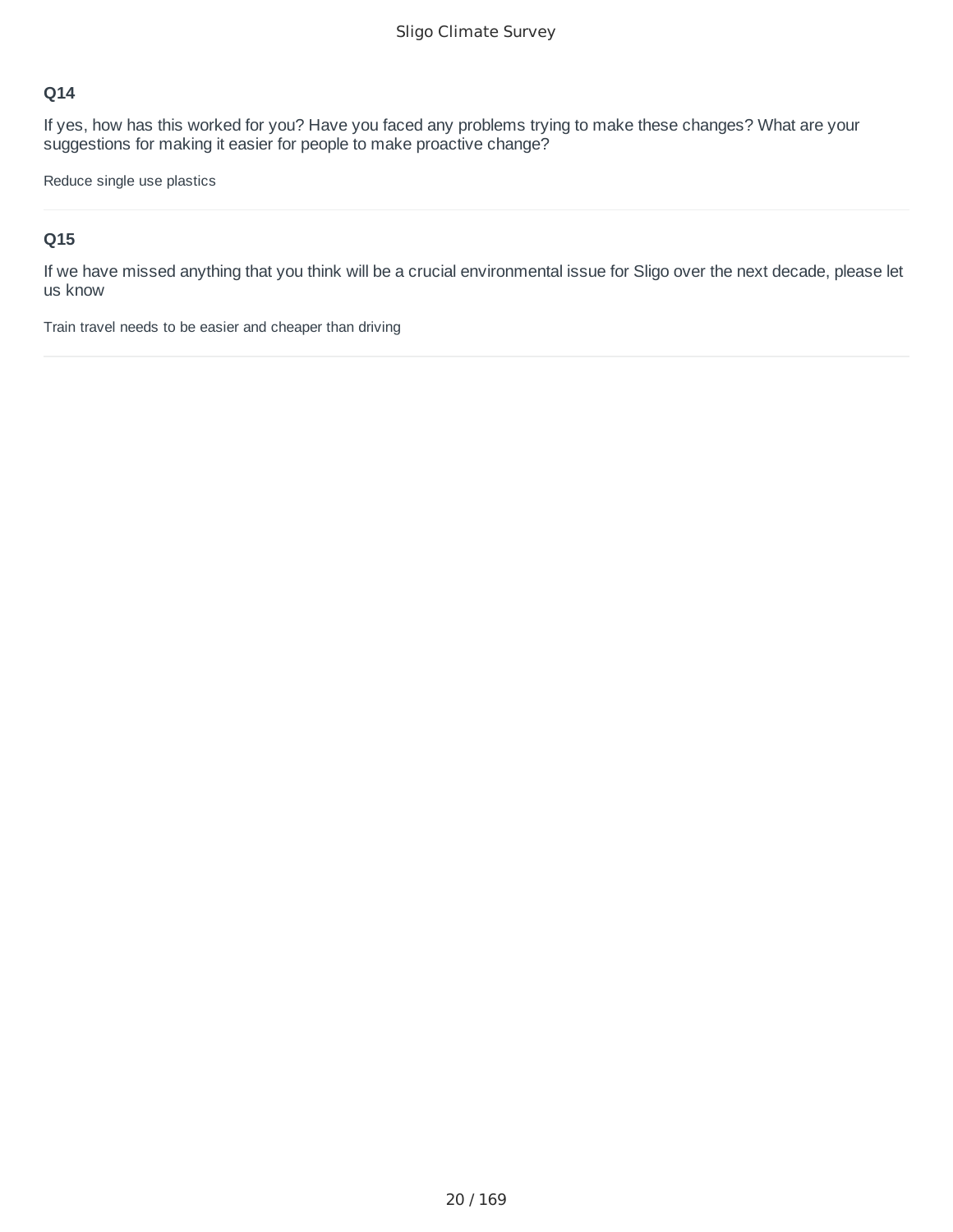**Sligo - Drumcliffe MD**

**Yes**

**Yes**

**No**

**Yes**

# #8

#### COMPLETE

| Collector:            | Web Link 1 (Web Link)               |
|-----------------------|-------------------------------------|
| Started:              | Thursday, June 27, 2019 10:18:47 AM |
| <b>Last Modified:</b> | Thursday, June 27, 2019 10:29:08 AM |
| <b>Time Spent:</b>    | 00:10:21                            |
| <b>IP Address:</b>    | 37.189.95.191                       |
|                       |                                     |

Page 1

### **Q1**

Which Municipal District do you live in?

### **Q2**

Are you concerned about Climate collapse?

### **Q3**

In your opinion, has human behaviour brought about negative changes in our climate and natural environment?

In your opinion, is the Irish government doing enough to address climate change?

### **Q5**

Do you agree that the natural environment is one of Sligo's biggest assets?

### **Q6**

**Yes**

**Yes**

Do you think a failure to give equal weighting to the natural environment as we currently to do economic development is likely to have negative impacts on our long term prosperity and our attractiveness to new business?

### **Q7**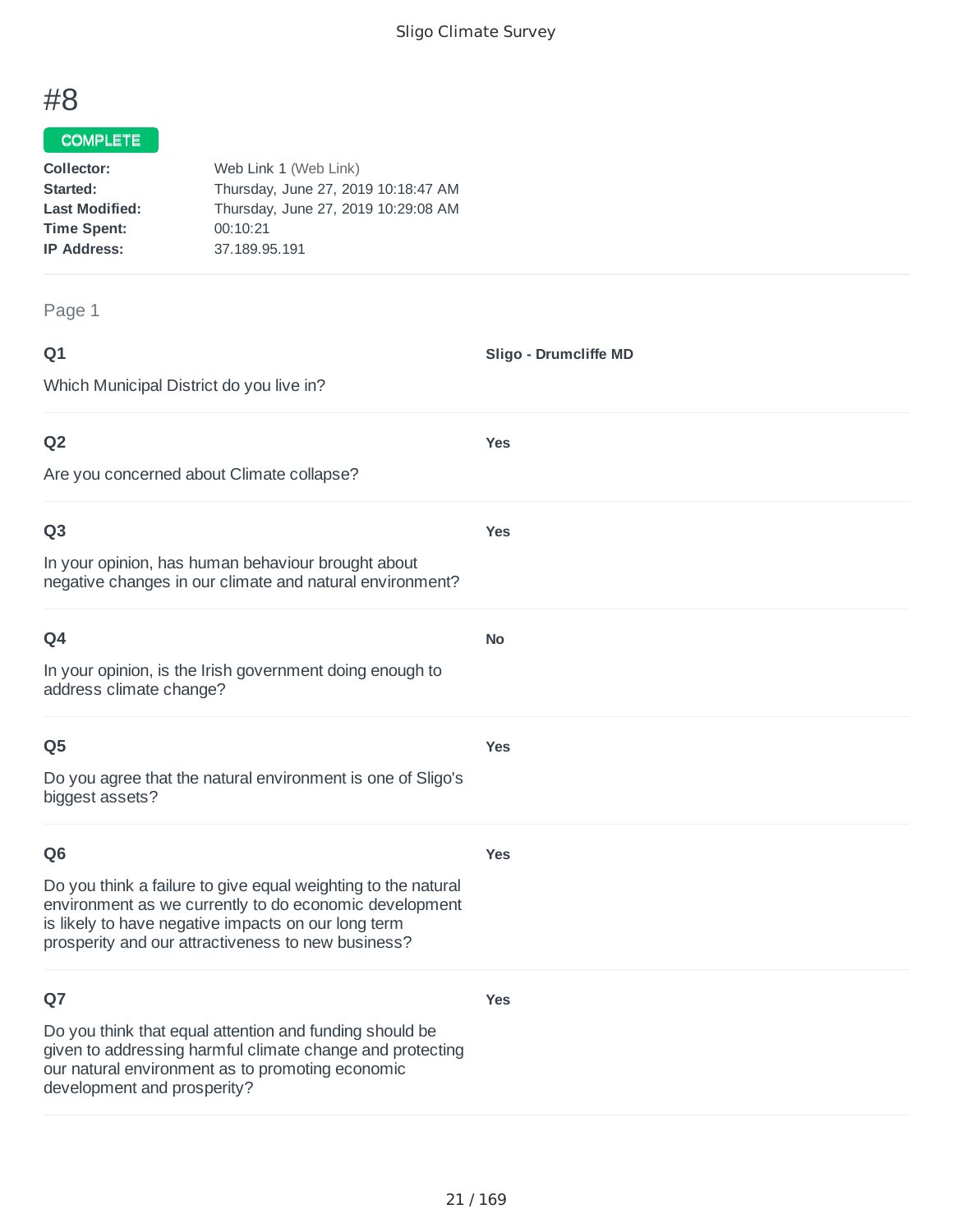Have you noticed any changes in your local natural environment that you think might be happening as a result of climate change?

# **Q9**

If Yes, please detail

Unusual weather patterns

# **Q10**

What do you think are the most important environmental issues facing Sligo? Please rank in order of most important to least

| Protecting our water quality                                                                       | 7                                                             |
|----------------------------------------------------------------------------------------------------|---------------------------------------------------------------|
| Reversing the decline in native species                                                            | 6                                                             |
| Investing in proactive climate action                                                              | 4                                                             |
| Tackling littering and Illegal dumping                                                             | 10                                                            |
| Reducing levels of domestic waste, including plastic packaging                                     | 5                                                             |
| Encouraging fewer car journeys and increased public transport<br>use                               | 3                                                             |
| Planning for better, more sustainable housing and communities                                      | 1                                                             |
| Providing more green spaces, parks and on-street plantings                                         | 8                                                             |
| Protecting our natural environment and limited natural resources                                   | $\overline{2}$                                                |
| Planting more trees and leaving areas wild for wildlife                                            | 9                                                             |
|                                                                                                    |                                                               |
| Q11                                                                                                | There is equal responsibility on individuals and              |
| Where do you think responsibility for taking positive<br>climate action lies?                      | government to work together to bring about positive<br>change |
| Q12                                                                                                | <b>Extremely willing</b>                                      |
| How willing are you to change your lifestyle to reduce the<br>damage you cause to the environment? |                                                               |
| Q13                                                                                                | Purchasing products without plastic packaging                 |

### **Yes**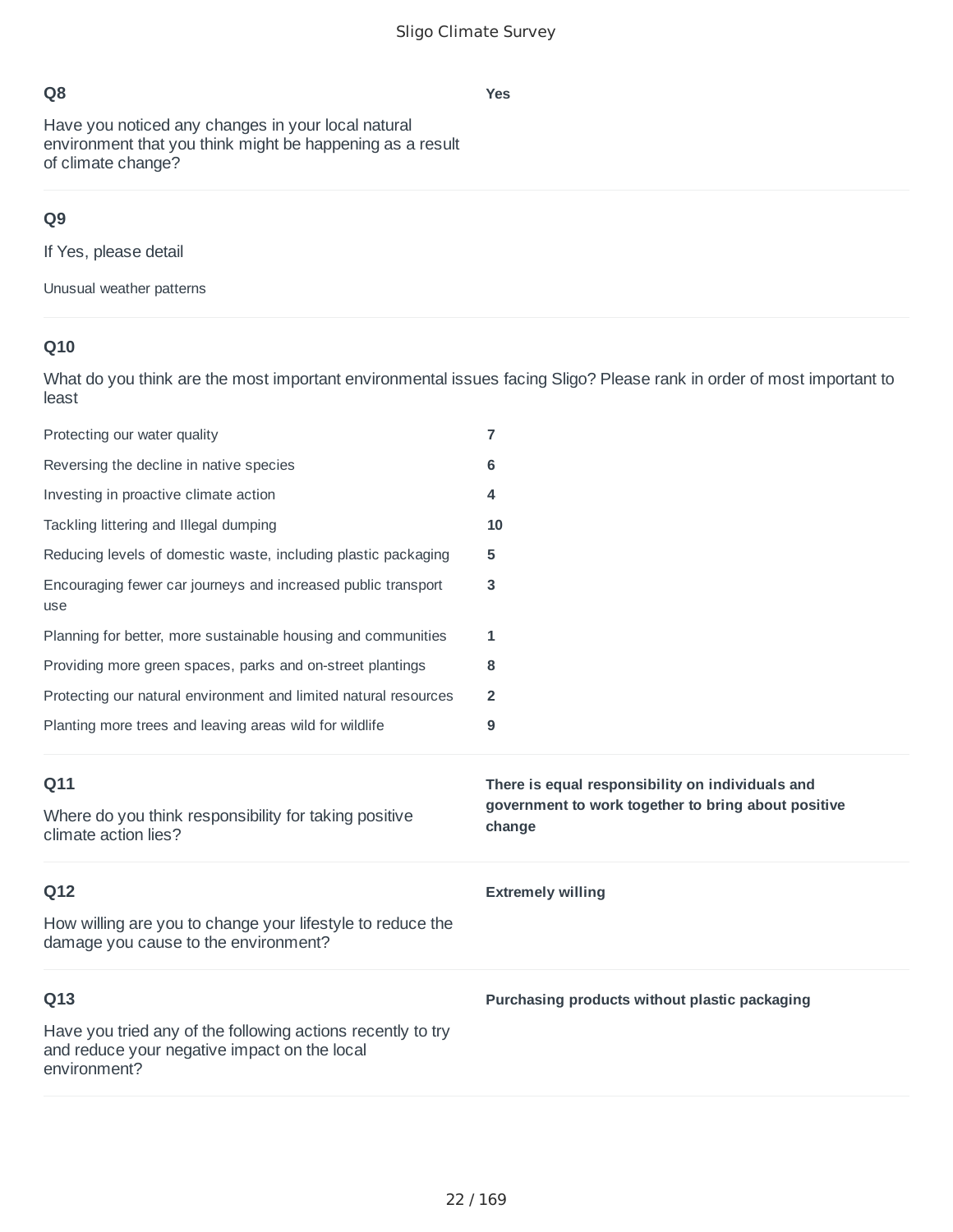If yes, how has this worked for you? Have you faced any problems trying to make these changes? What are your suggestions for making it easier for people to make proactive change?

It is virtually impossible to avoid single use plastic no matter how much you try and recycling facilities will not accept many forms of plastic.

### **Q15**

If we have missed anything that you think will be a crucial environmental issue for Sligo over the next decade, please let us know

More real government leadership, not token statements and plans.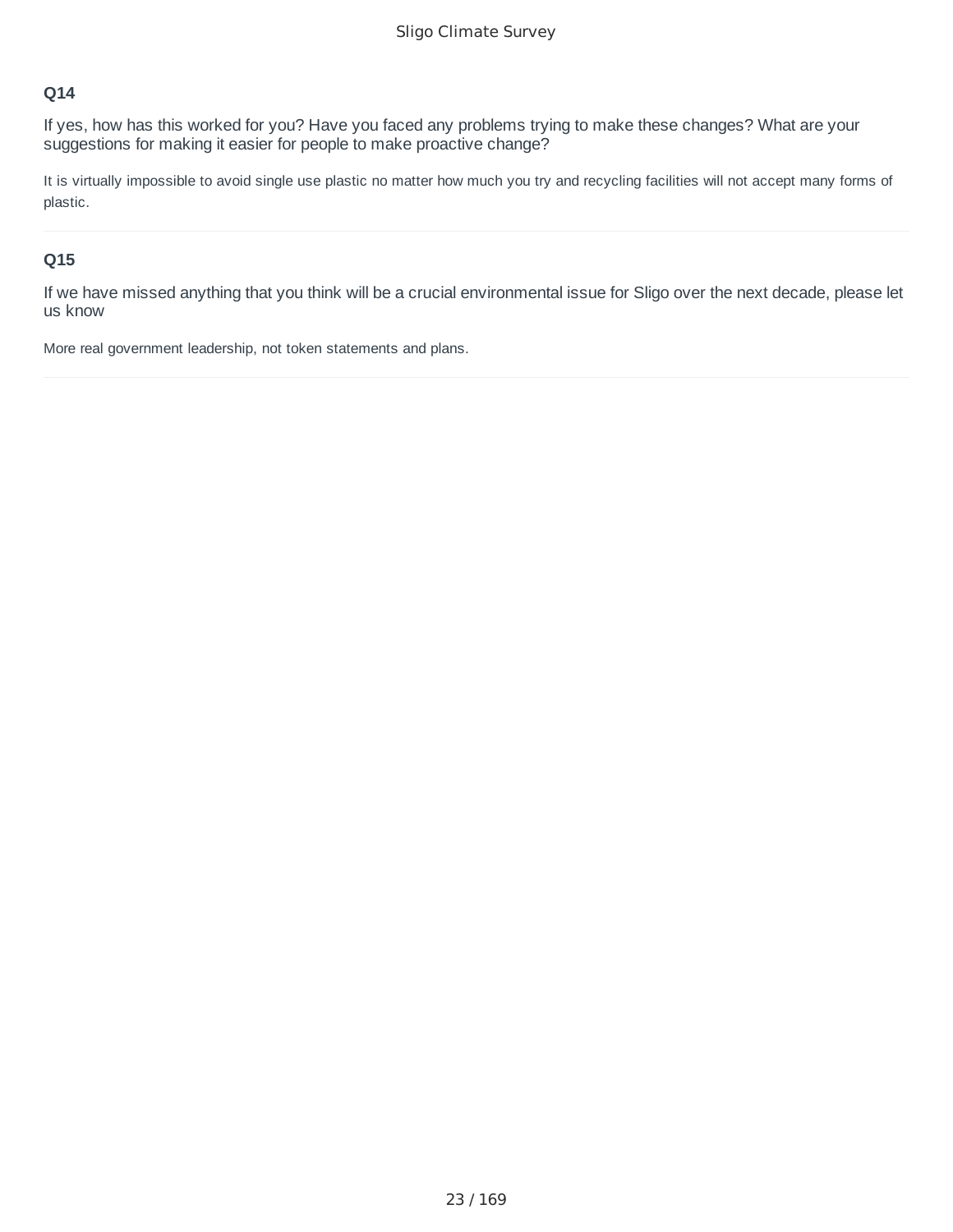**Sligo - Drumcliffe MD**

**Yes**

**Yes**

**No**

**Yes**

**No**

**Yes**

# #9

#### COMPLETE

| Collector:            | Web Link 1 (Web Link)               |
|-----------------------|-------------------------------------|
| Started:              | Thursday, June 27, 2019 10:32:02 AM |
| <b>Last Modified:</b> | Thursday, June 27, 2019 10:36:03 AM |
| <b>Time Spent:</b>    | 00:04:01                            |
| <b>IP Address:</b>    | 37.189.95.191                       |
|                       |                                     |

Page 1

#### **Q1**

Which Municipal District do you live in?

### **Q2**

Are you concerned about Climate collapse?

### **Q3**

In your opinion, has human behaviour brought about negative changes in our climate and natural environment?

| ۰<br>I<br>×<br>w<br>× |
|-----------------------|
|-----------------------|

In your opinion, is the Irish government doing enough to address climate change?

### **Q5**

Do you agree that the natural environment is one of Sligo's biggest assets?

### **Q6**

Do you think a failure to give equal weighting to the natural environment as we currently to do economic development is likely to have negative impacts on our long term prosperity and our attractiveness to new business?

### **Q7**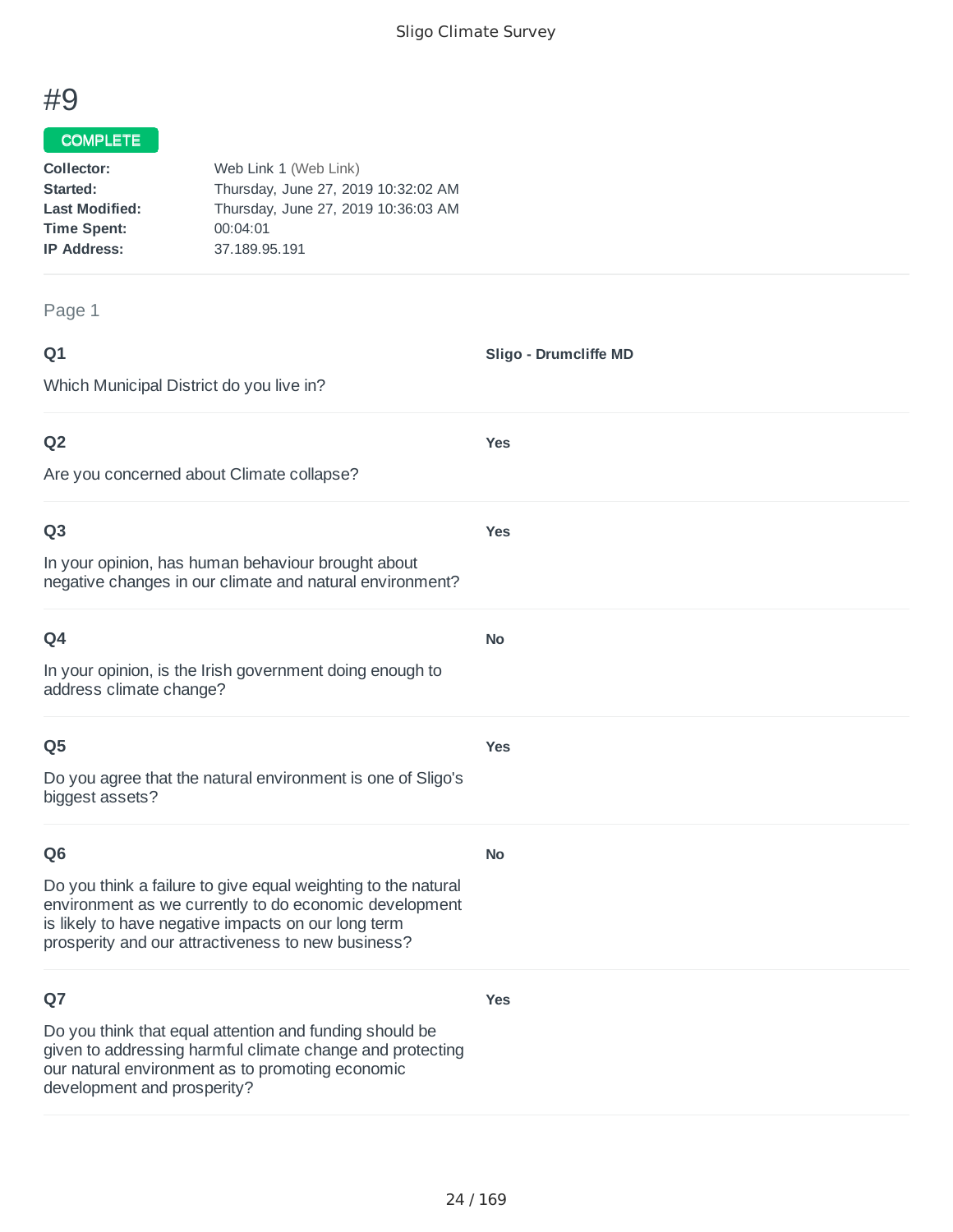**No**

| ۰<br>r.<br>٦<br>٠<br>٥<br>×<br>I<br>л,<br>.,<br>۰.<br>× |
|---------------------------------------------------------|
|---------------------------------------------------------|

Have you noticed any changes in your local natural environment that you think might be happening as a result of climate change?

| Q <sub>9</sub>                                                                                                                    | Respondent skipped this question |
|-----------------------------------------------------------------------------------------------------------------------------------|----------------------------------|
| If Yes, please detail                                                                                                             |                                  |
| Q10                                                                                                                               | Respondent skipped this question |
| What do you think are the most important environmental<br>issues facing Sligo? Please rank in order of most<br>important to least |                                  |
| Q11                                                                                                                               | Respondent skipped this question |
| Where do you think responsibility for taking positive<br>climate action lies?                                                     |                                  |
| Q12                                                                                                                               | Respondent skipped this question |
| How willing are you to change your lifestyle to reduce the<br>damage you cause to the environment?                                |                                  |
| Q13                                                                                                                               | <b>Home Composting</b>           |
| Have you tried any of the following actions recently to try<br>and reduce your negative impact on the local<br>environment?       |                                  |

### **Q14**

If yes, how has this worked for you? Have you faced any problems trying to make these changes? What are your suggestions for making it easier for people to make proactive change?

It has worked very well, the only problems are those of convenience. My suggestion for others trying to make change is just to keep at it, whatever you choose to do, and make it a habit.

### **Q15**

**Respondent skipped this question**

If we have missed anything that you think will be a crucial environmental issue for Sligo over the next decade, please let us know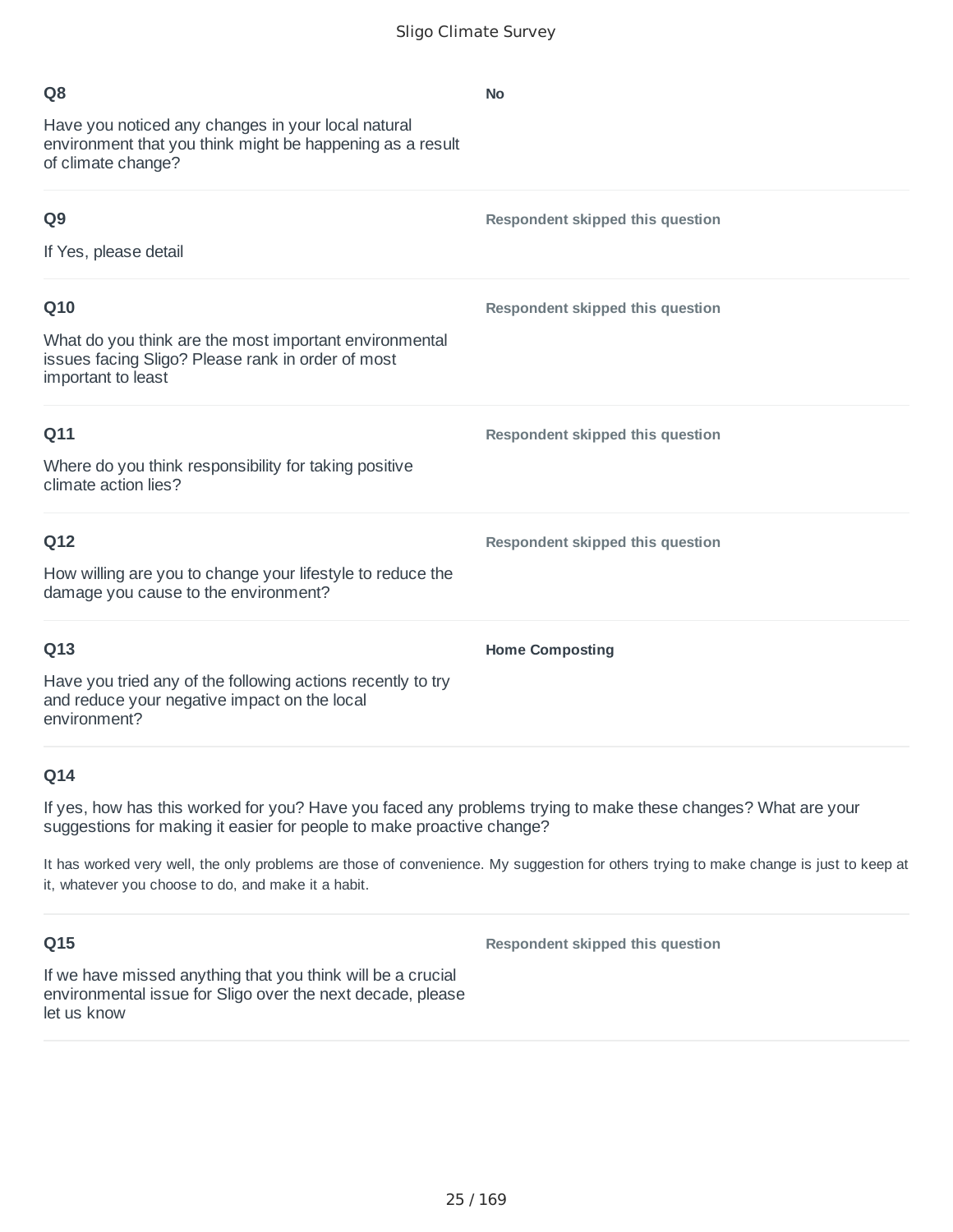**Sligo - Drumcliffe MD**

**Yes**

**Yes**

**No**

**Yes**

# #10

### COMPLETE

| Collector:            | Web Link 1 (Web Link)               |
|-----------------------|-------------------------------------|
| Started:              | Thursday, June 27, 2019 11:30:52 AM |
| <b>Last Modified:</b> | Thursday, June 27, 2019 11:40:38 AM |
| <b>Time Spent:</b>    | 00:09:45                            |
| <b>IP Address:</b>    | 213.233.148.21                      |
|                       |                                     |

Page 1

### **Q1**

Which Municipal District do you live in?

### **Q2**

Are you concerned about Climate collapse?

### **Q3**

In your opinion, has human behaviour brought about negative changes in our climate and natural environment?

| ×<br>w<br>× |
|-------------|
|-------------|

In your opinion, is the Irish government doing enough to address climate change?

### **Q5**

Do you agree that the natural environment is one of Sligo's biggest assets?

### **Q6**

**Yes**

**Yes**

Do you think a failure to give equal weighting to the natural environment as we currently to do economic development is likely to have negative impacts on our long term prosperity and our attractiveness to new business?

### **Q7**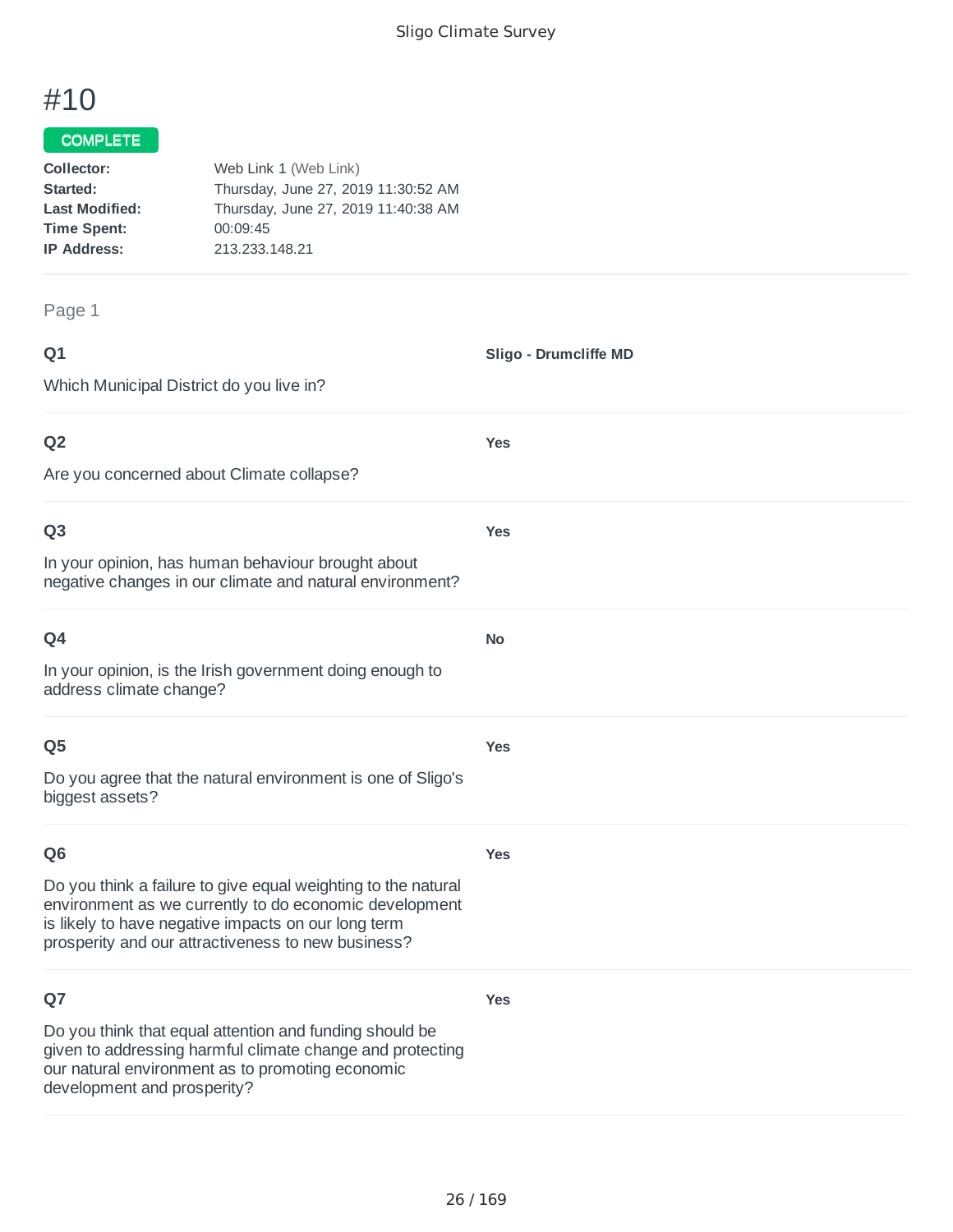Have you noticed any changes in your local natural environment that you think might be happening as a result of climate change?

# **Q9**

If Yes, please detail

Less birds

# **Q10**

What do you think are the most important environmental issues facing Sligo? Please rank in order of most important to least

| Protecting our water quality                                                                                       | 8                                                                                                                 |
|--------------------------------------------------------------------------------------------------------------------|-------------------------------------------------------------------------------------------------------------------|
| Reversing the decline in native species                                                                            | 5                                                                                                                 |
| Investing in proactive climate action                                                                              | 9                                                                                                                 |
| Tackling littering and Illegal dumping                                                                             | 1                                                                                                                 |
| Reducing levels of domestic waste, including plastic packaging                                                     | 2                                                                                                                 |
| Encouraging fewer car journeys and increased public transport<br>use                                               | 7                                                                                                                 |
| Planning for better, more sustainable housing and communities                                                      | 6                                                                                                                 |
| Providing more green spaces, parks and on-street plantings                                                         | 3                                                                                                                 |
| Protecting our natural environment and limited natural resources                                                   | 4                                                                                                                 |
| Planting more trees and leaving areas wild for wildlife                                                            | 10                                                                                                                |
|                                                                                                                    |                                                                                                                   |
| Q11<br>Where do you think responsibility for taking positive<br>climate action lies?                               | There is equal responsibility on individuals and<br>government to work together to bring about positive<br>change |
| Q12                                                                                                                | Very willing                                                                                                      |
| How willing are you to change your lifestyle to reduce the<br>damage you cause to the environment?                 |                                                                                                                   |
| Q13<br>Have you tried any of the following actions recently to try<br>and reduce your negative impact on the local | Using 'keep cups' and reusable containers                                                                         |

### **Yes**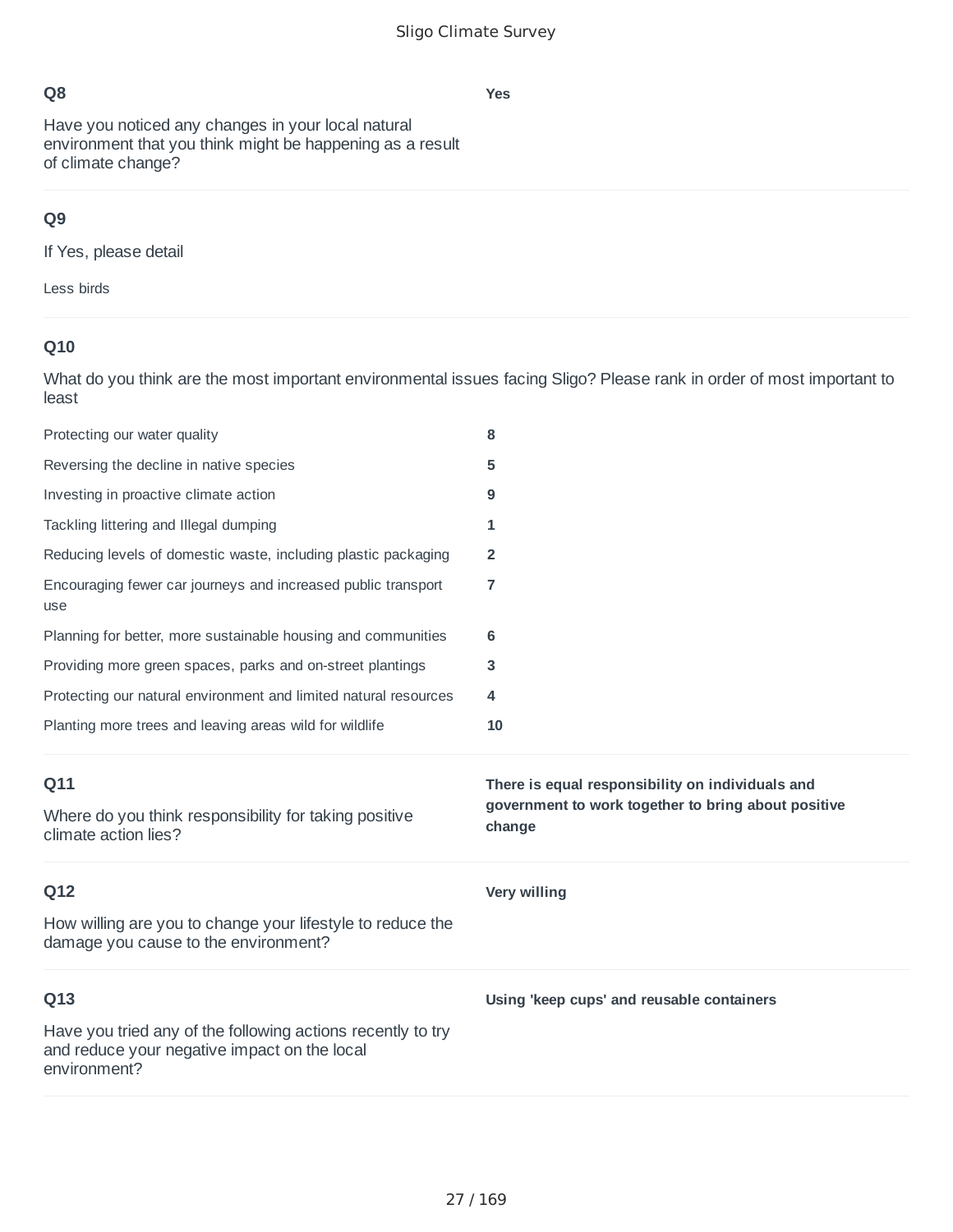If yes, how has this worked for you? Have you faced any problems trying to make these changes? What are your suggestions for making it easier for people to make proactive change?

It's easy. However unless the government comes on board individual behaviour change is isolating and sometimes feels pointless. We need government will and industry change, not just individual change.

### **Q15**

**Respondent skipped this question**

If we have missed anything that you think will be a crucial environmental issue for Sligo over the next decade, please let us know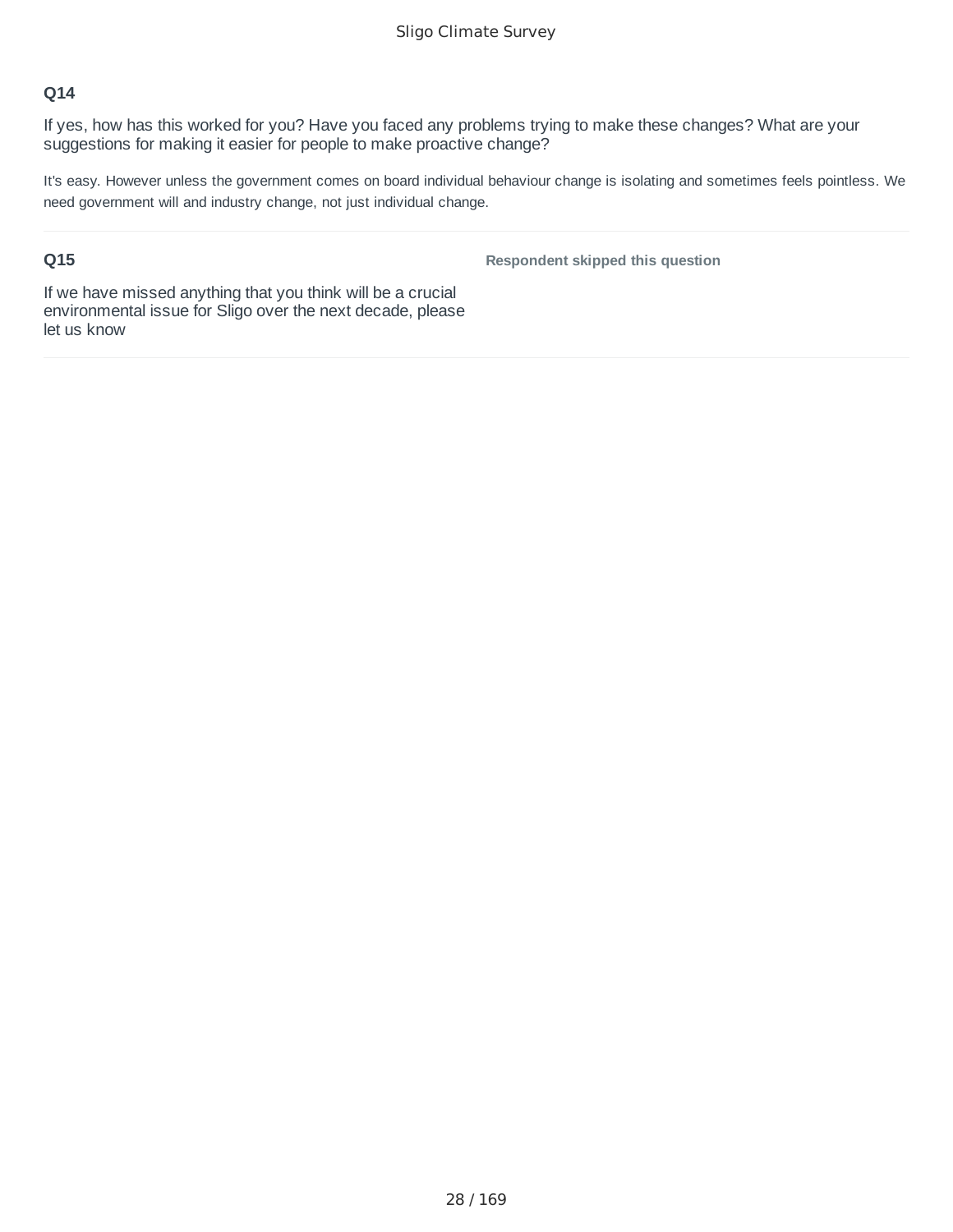# #11

#### COMPLETE

| Collector:            | Web Link 1 (Web Link)               |
|-----------------------|-------------------------------------|
| Started:              | Thursday, June 27, 2019 12:30:51 PM |
| <b>Last Modified:</b> | Thursday, June 27, 2019 12:34:49 PM |
| <b>Time Spent:</b>    | 00:03:58                            |
| <b>IP Address:</b>    | 93.107.64.27                        |
|                       |                                     |

#### Page 1

**Q1** Which Municipal District do you live in? **Sligo - Drumcliffe MD Q2** Are you concerned about Climate collapse? **Yes Q3** In your opinion, has human behaviour brought about negative changes in our climate and natural environment? **Yes Q4** In your opinion, is the Irish government doing enough to address climate change? **No Q5** Do you agree that the natural environment is one of Sligo's biggest assets? **Yes Q6** Do you think a failure to give equal weighting to the natural environment as we currently to do economic development is likely to have negative impacts on our long term prosperity and our attractiveness to new business? **Yes**

### **Q7**

Do you think that equal attention and funding should be given to addressing harmful climate change and protecting our natural environment as to promoting economic development and prosperity?

**Yes**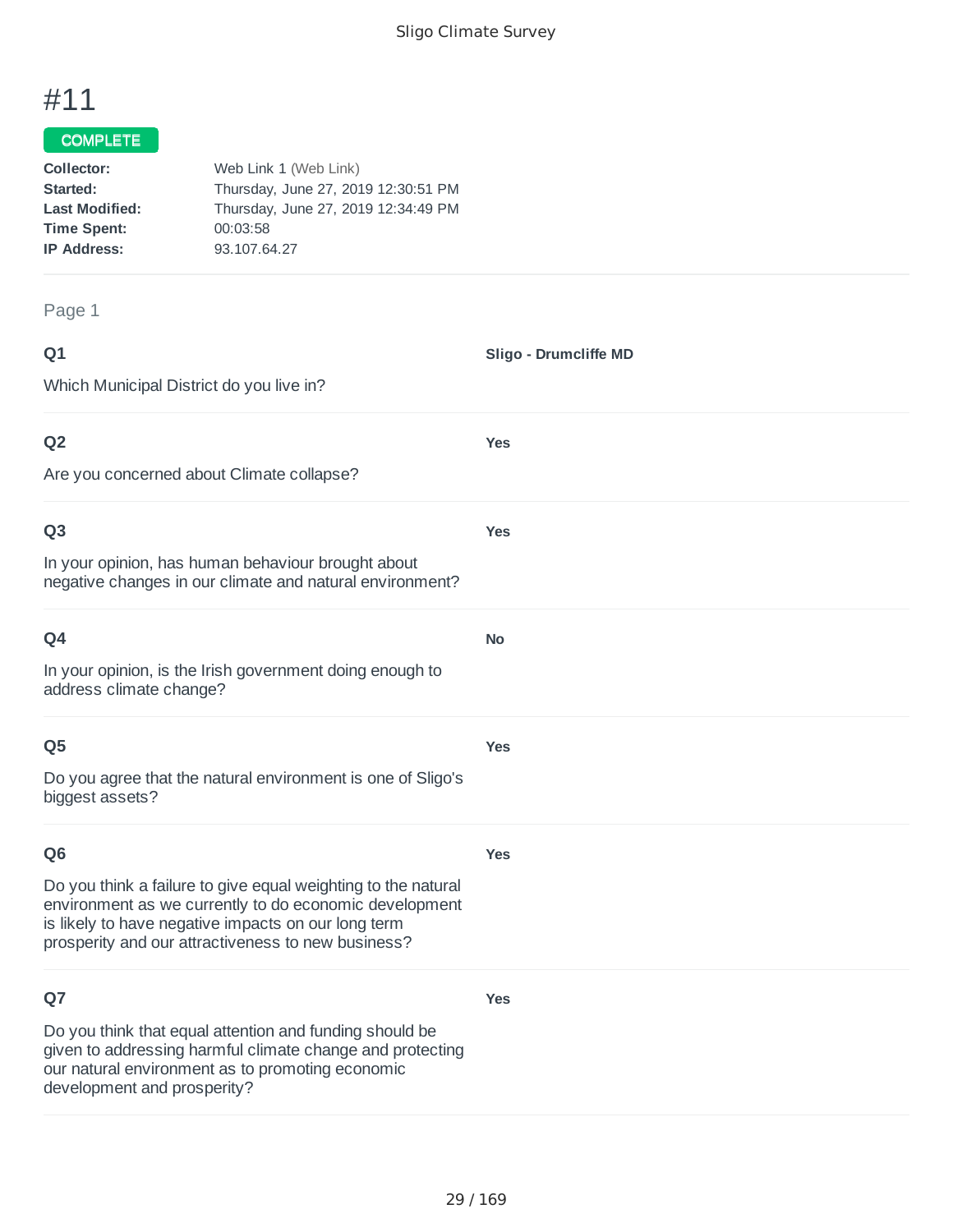**Yes**

## **Q8**

Have you noticed any changes in your local natural environment that you think might be happening as a result of climate change?

# **Q9**

If Yes, please detail

Storms

## **Q10**

What do you think are the most important environmental issues facing Sligo? Please rank in order of most important to least

| Protecting our water quality                                                                       | $\overline{2}$                                                                                                    |
|----------------------------------------------------------------------------------------------------|-------------------------------------------------------------------------------------------------------------------|
| Reversing the decline in native species                                                            | 1                                                                                                                 |
| Investing in proactive climate action                                                              | 9                                                                                                                 |
| Tackling littering and Illegal dumping                                                             | 4                                                                                                                 |
| Reducing levels of domestic waste, including plastic packaging                                     | 5                                                                                                                 |
| Encouraging fewer car journeys and increased public transport<br>use                               | 10                                                                                                                |
| Planning for better, more sustainable housing and communities                                      | 6                                                                                                                 |
| Providing more green spaces, parks and on-street plantings                                         | 8                                                                                                                 |
| Protecting our natural environment and limited natural resources                                   | 7                                                                                                                 |
| Planting more trees and leaving areas wild for wildlife                                            | 3                                                                                                                 |
|                                                                                                    |                                                                                                                   |
| Q11<br>Where do you think responsibility for taking positive<br>climate action lies?               | There is equal responsibility on individuals and<br>government to work together to bring about positive<br>change |
| Q12                                                                                                | Very willing                                                                                                      |
| How willing are you to change your lifestyle to reduce the<br>damage you cause to the environment? |                                                                                                                   |
| Q13                                                                                                | Purchasing products without plastic packaging                                                                     |

30 / 169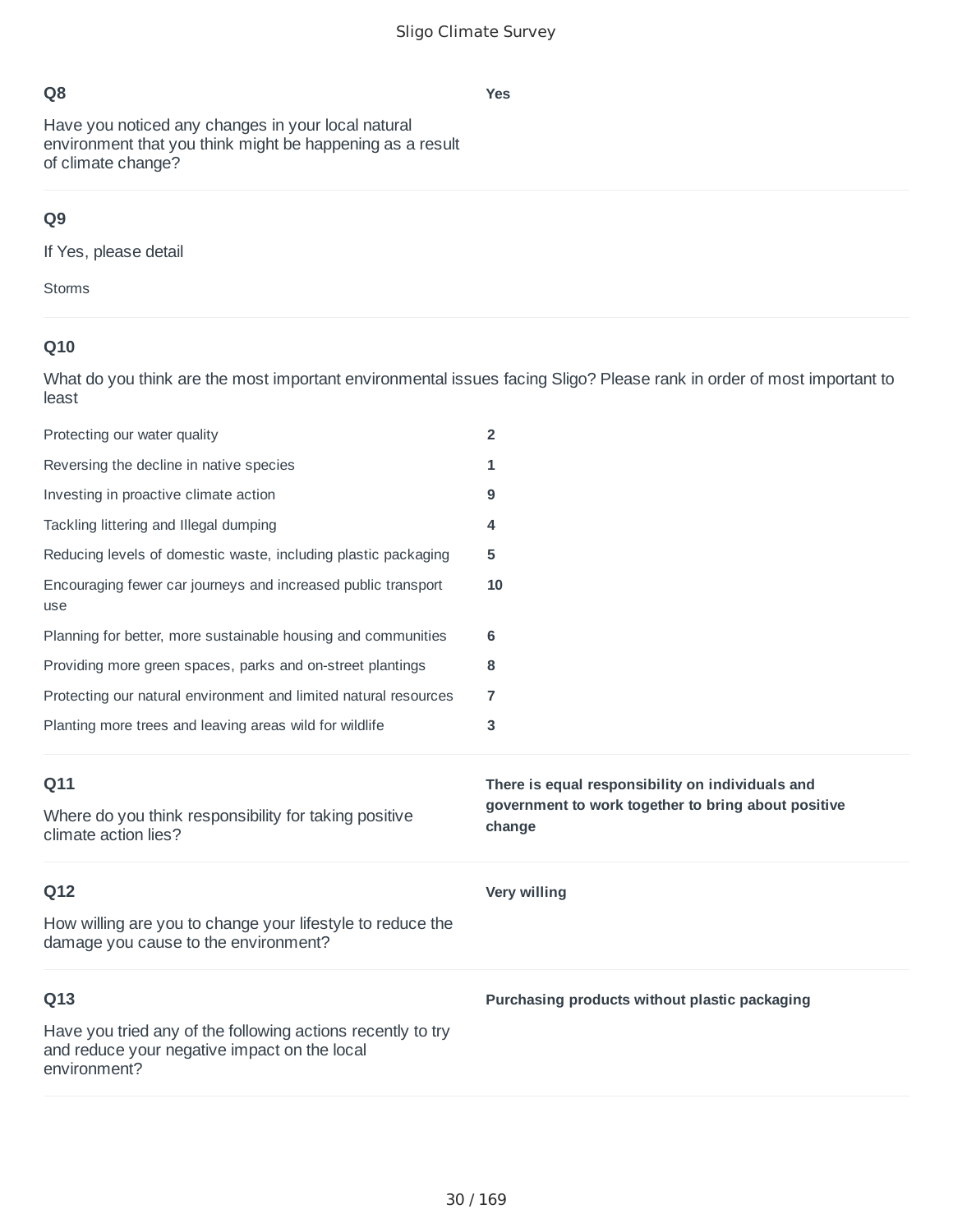If yes, how has this worked for you? Have you faced any problems trying to make these changes? What are your suggestions for making it easier for people to make proactive change?

# **Q15**

**Respondent skipped this question**

**Respondent skipped this question**

If we have missed anything that you think will be a crucial environmental issue for Sligo over the next decade, please let us know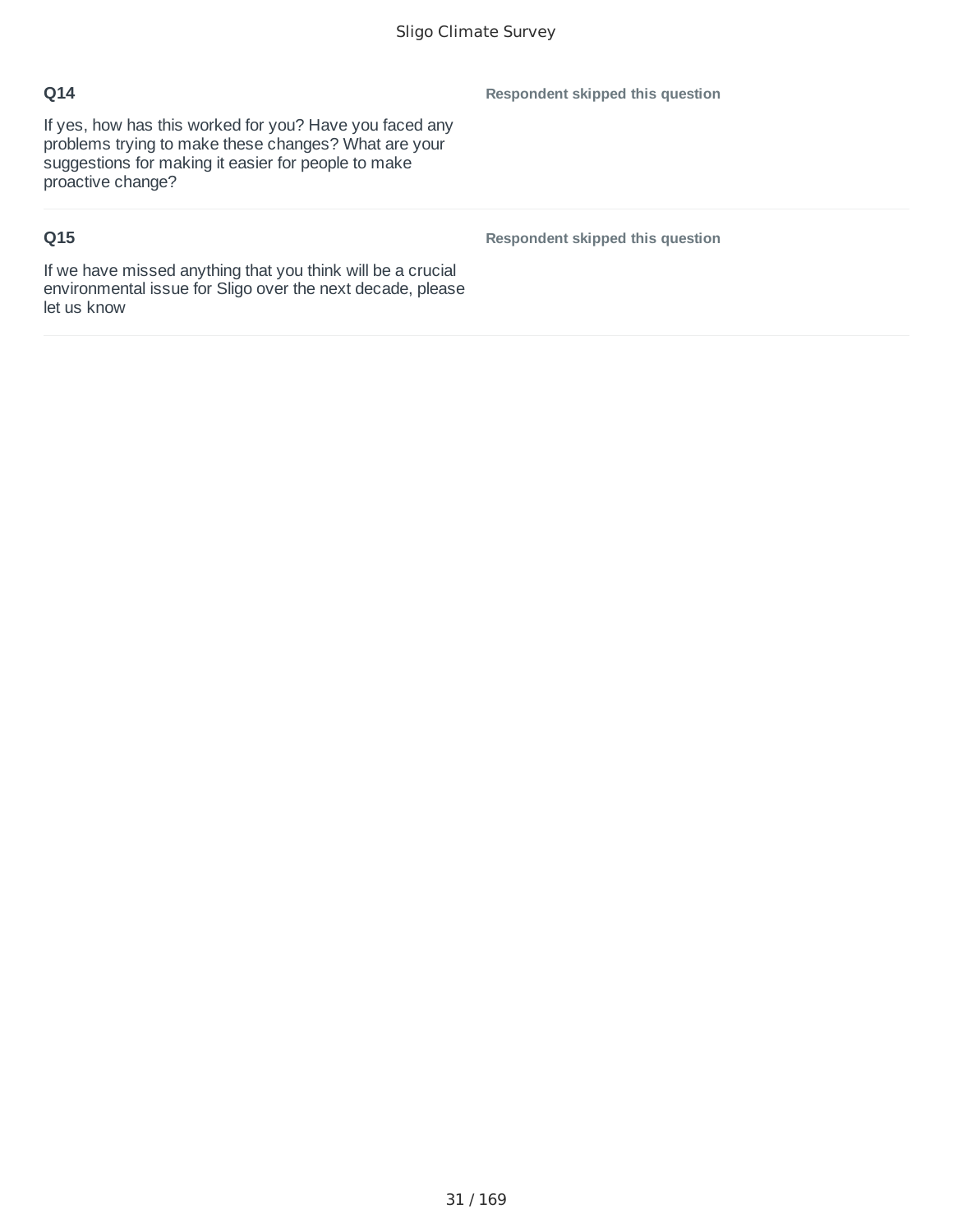**Sligo - Drumcliffe MD**

**Yes**

**Yes**

**No**

**Yes**

# #12

### COMPLETE

| Collector:            | Web Link 1 (Web Link)            |
|-----------------------|----------------------------------|
| Started:              | Monday, July 01, 2019 8:46:50 AM |
| <b>Last Modified:</b> | Monday, July 01, 2019 9:02:19 AM |
| <b>Time Spent:</b>    | 00:15:29                         |
| <b>IP Address:</b>    | 137.191.232.98                   |
|                       |                                  |

#### Page 1

| ۰           | ٧ |
|-------------|---|
| ٦<br>w<br>× |   |

Which Municipal District do you live in?

### **Q2**

Are you concerned about Climate collapse?

### **Q3**

In your opinion, has human behaviour brought about negative changes in our climate and natural environment?

In your opinion, is the Irish government doing enough to address climate change?

### **Q5**

Do you agree that the natural environment is one of Sligo's biggest assets?

### **Q6**

**Yes**

**Yes**

Do you think a failure to give equal weighting to the natural environment as we currently to do economic development is likely to have negative impacts on our long term prosperity and our attractiveness to new business?

### **Q7**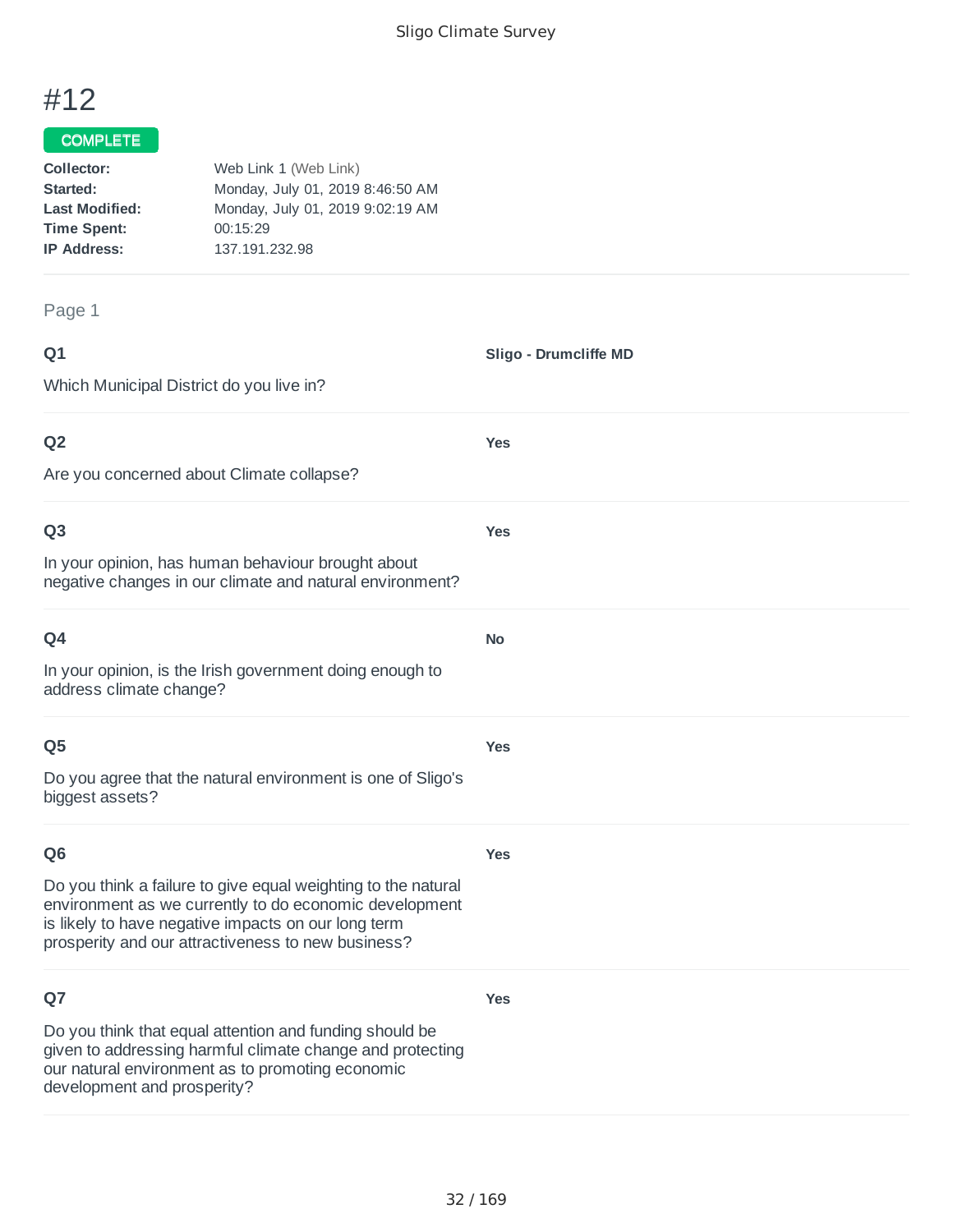Have you noticed any changes in your local natural environment that you think might be happening as a result of climate change?

### **Q9**

If Yes, please detail

less bees, problems with drinking water, increased instances of cancer from environmental sources

### **Q10**

What do you think are the most important environmental issues facing Sligo? Please rank in order of most important to least

| Protecting our water quality                                                                       | 3                                                             |
|----------------------------------------------------------------------------------------------------|---------------------------------------------------------------|
| Reversing the decline in native species                                                            | 4                                                             |
| Investing in proactive climate action                                                              | 1                                                             |
| Tackling littering and Illegal dumping                                                             | 7                                                             |
| Reducing levels of domestic waste, including plastic packaging                                     | 6                                                             |
| Encouraging fewer car journeys and increased public transport<br>use                               | 10                                                            |
| Planning for better, more sustainable housing and communities                                      | 5                                                             |
| Providing more green spaces, parks and on-street plantings                                         | 8                                                             |
| Protecting our natural environment and limited natural resources                                   | 2                                                             |
| Planting more trees and leaving areas wild for wildlife                                            | 9                                                             |
|                                                                                                    |                                                               |
| Q11                                                                                                | There is equal responsibility on individuals and              |
| Where do you think responsibility for taking positive<br>climate action lies?                      | government to work together to bring about positive<br>change |
| Q12                                                                                                | <b>Very willing</b>                                           |
| How willing are you to change your lifestyle to reduce the<br>damage you cause to the environment? |                                                               |
| Q13                                                                                                | <b>Less car Journeys</b>                                      |

#### **Yes**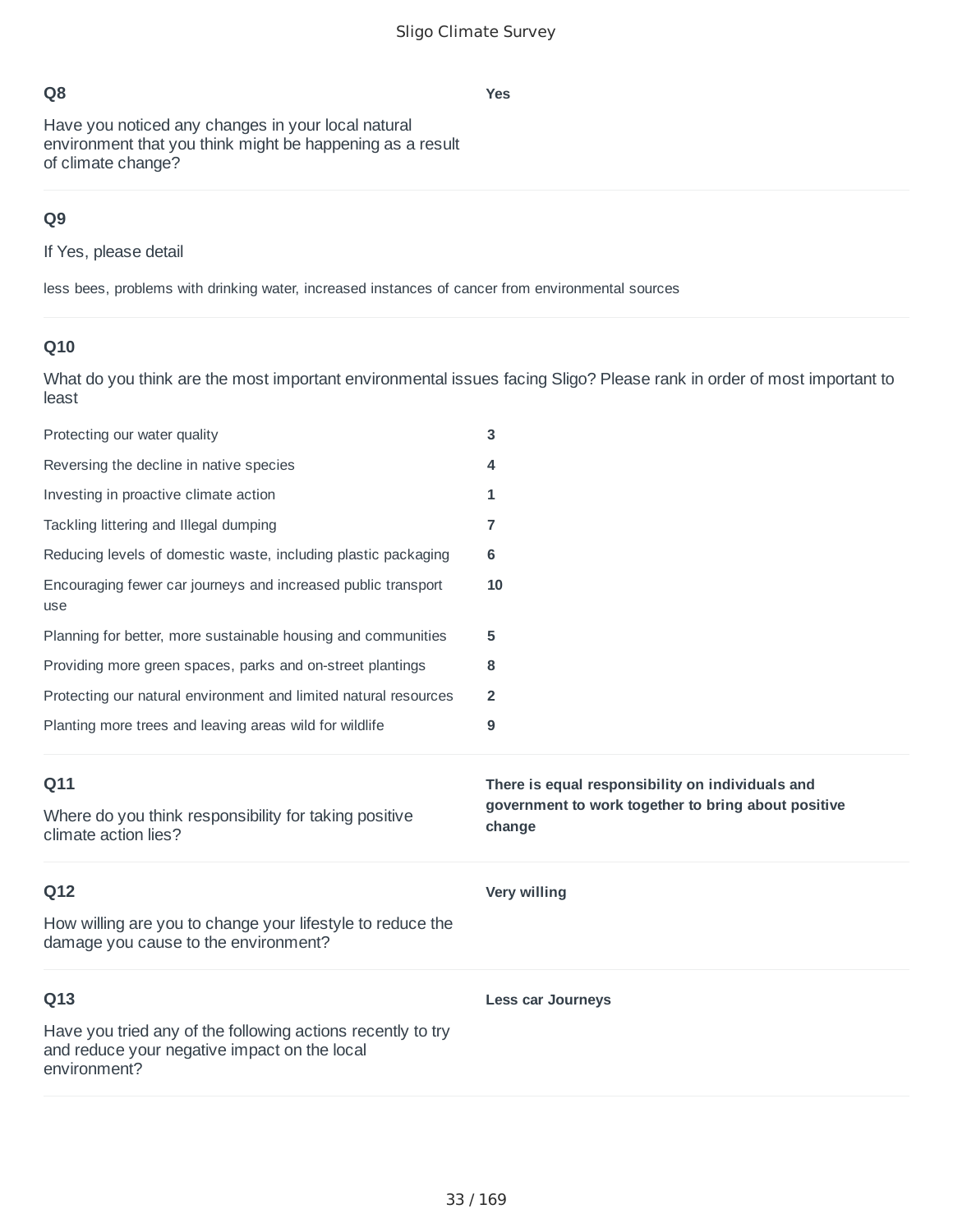If yes, how has this worked for you? Have you faced any problems trying to make these changes? What are your suggestions for making it easier for people to make proactive change?

No real alternatives in Sligo to car. Inadequate bus routes, inaccessible train station in town, pay to park at other stations - no incentive to get train. Expense of train

#### **Q15**

If we have missed anything that you think will be a crucial environmental issue for Sligo over the next decade, please let us know

We are selling Sligo as an amazing and beautiful place to live and work but are not investing in the very thing that we want people to come here for. Our promo videos would not look so good if they showed a plastic littered river or beach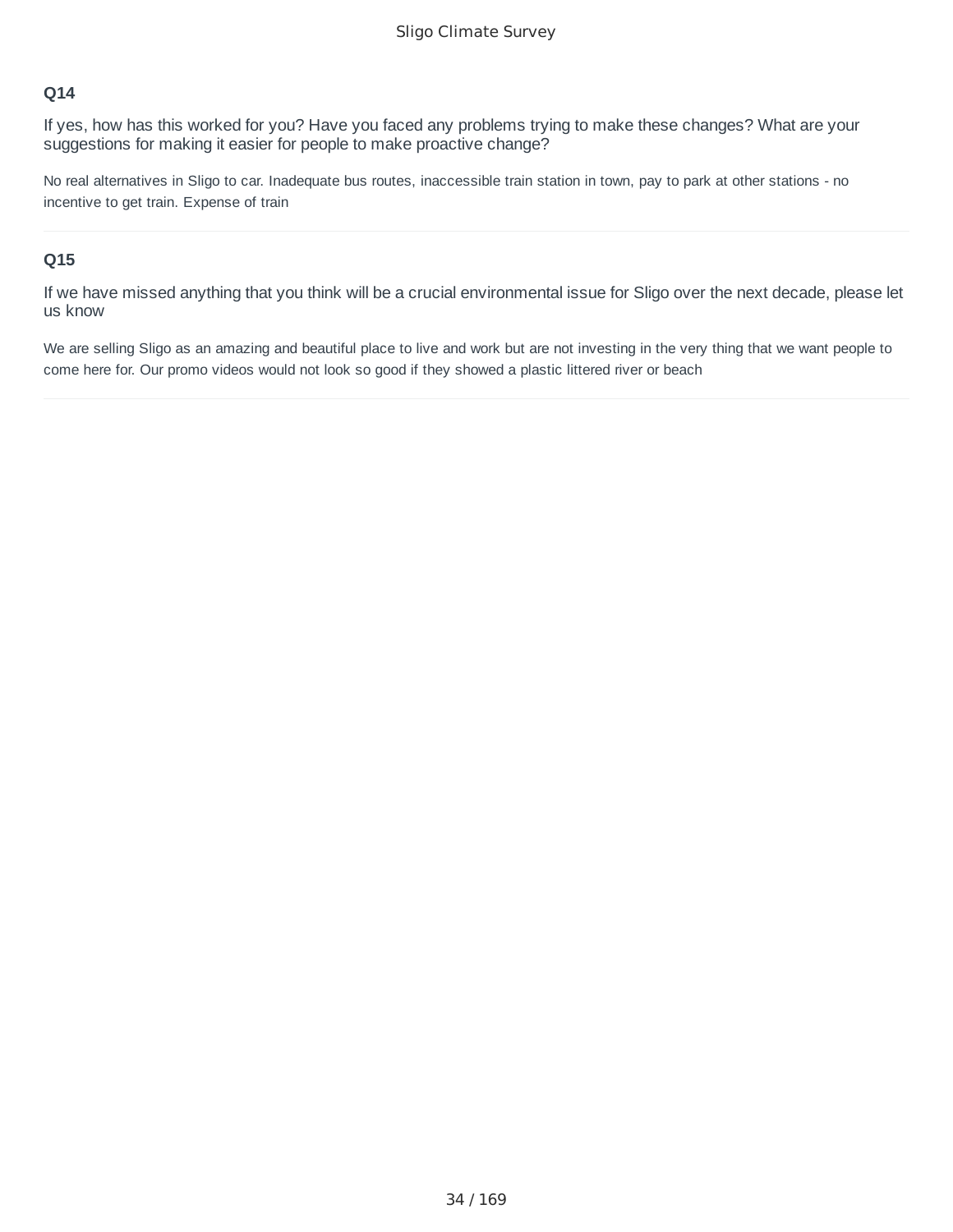**Ballymote - Tubbercurry MD**

**Yes**

**Yes**

**No**

**Yes**

# #13

### COMPLETE

| Collector:            | Web Link 1 (Web Link)            |
|-----------------------|----------------------------------|
| Started:              | Monday, July 01, 2019 9:17:17 AM |
| <b>Last Modified:</b> | Monday, July 01, 2019 9:22:36 AM |
| <b>Time Spent:</b>    | 00:05:18                         |
| <b>IP Address:</b>    | 78.19.128.219                    |
|                       |                                  |

Page 1

### **Q1**

Which Municipal District do you live in?

### **Q2**

Are you concerned about Climate collapse?

### **Q3**

In your opinion, has human behaviour brought about negative changes in our climate and natural environment?

| ۰<br>×<br>w<br>× |
|------------------|
|------------------|

In your opinion, is the Irish government doing enough to address climate change?

### **Q5**

Do you agree that the natural environment is one of Sligo's biggest assets?

### **Q6**

**Yes**

**Yes**

Do you think a failure to give equal weighting to the natural environment as we currently to do economic development is likely to have negative impacts on our long term prosperity and our attractiveness to new business?

### **Q7**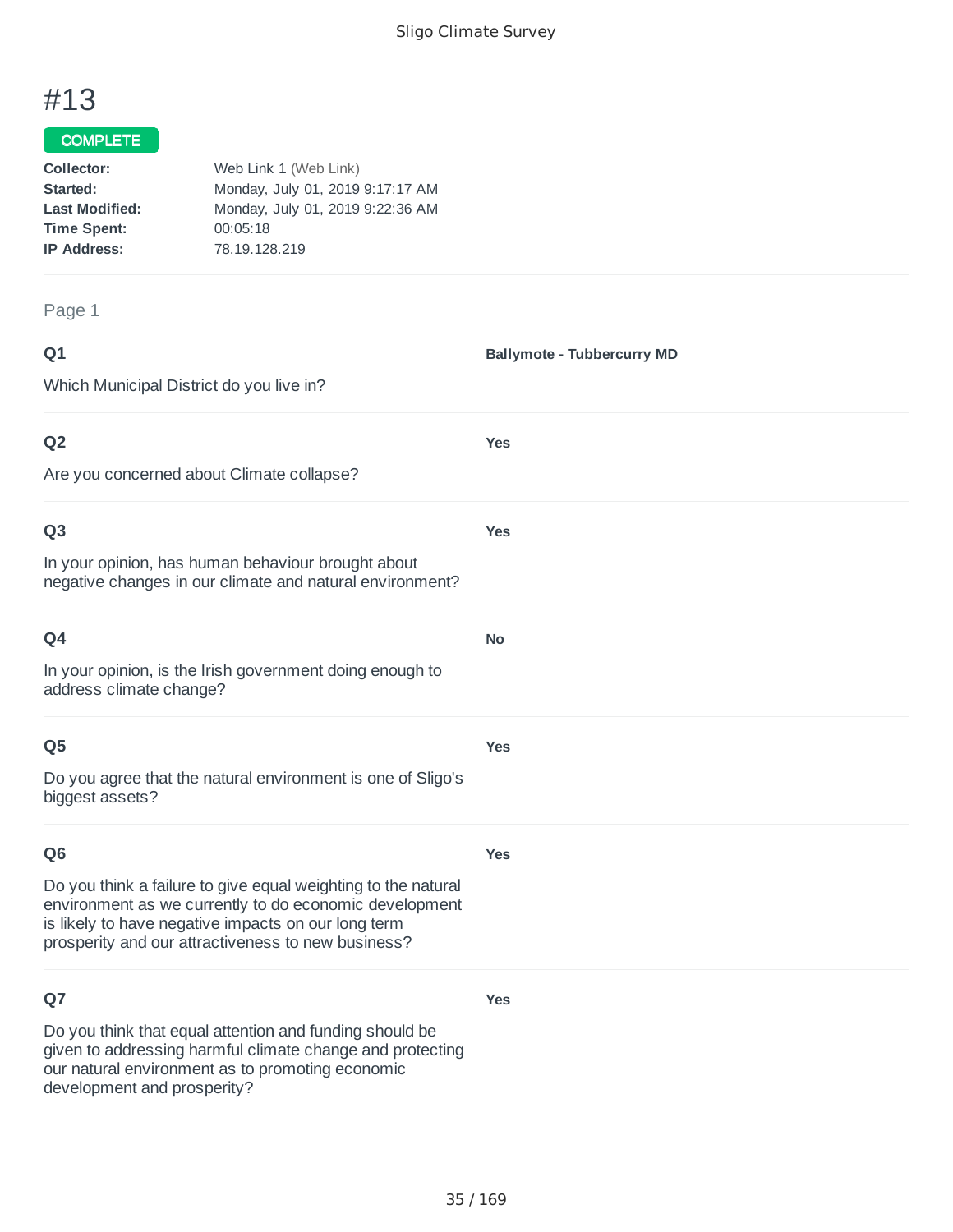Have you noticed any changes in your local natural environment that you think might be happening as a result of climate change?

### **Q9**

If Yes, please detail

Weather.

### **Q10**

What do you think are the most important environmental issues facing Sligo? Please rank in order of most important to least

| Reversing the decline in native species                          |   |
|------------------------------------------------------------------|---|
| Tackling littering and Illegal dumping                           |   |
| Reducing levels of domestic waste, including plastic packaging   | 4 |
| Providing more green spaces, parks and on-street plantings       | 5 |
| Protecting our natural environment and limited natural resources | 6 |
| Planting more trees and leaving areas wild for wildlife          |   |
|                                                                  |   |

**change**

**Very willing**

### **Q11**

Where do you think responsibility for taking positive climate action lies?

### **Q12**

How willing are you to change your lifestyle to reduce the damage you cause to the environment?

### **Q13**

Have you tried any of the following actions recently to try and reduce your negative impact on the local environment?

### **Q14**

If yes, how has this worked for you? Have you faced any problems trying to make these changes? What are your suggestions for making it easier for people to make proactive change?

Soft plastics are.a.big problem there is so much of it and can't recycle it and people are still putting it in to the recycling bins. I put lots if effort into not and see people.put the recycling into plastic bags and putting into recycling bins is very annoying.

36 / 169

**Yes**

### **Purchasing products without plastic packaging**

**There is equal responsibility on individuals and government to work together to bring about positive**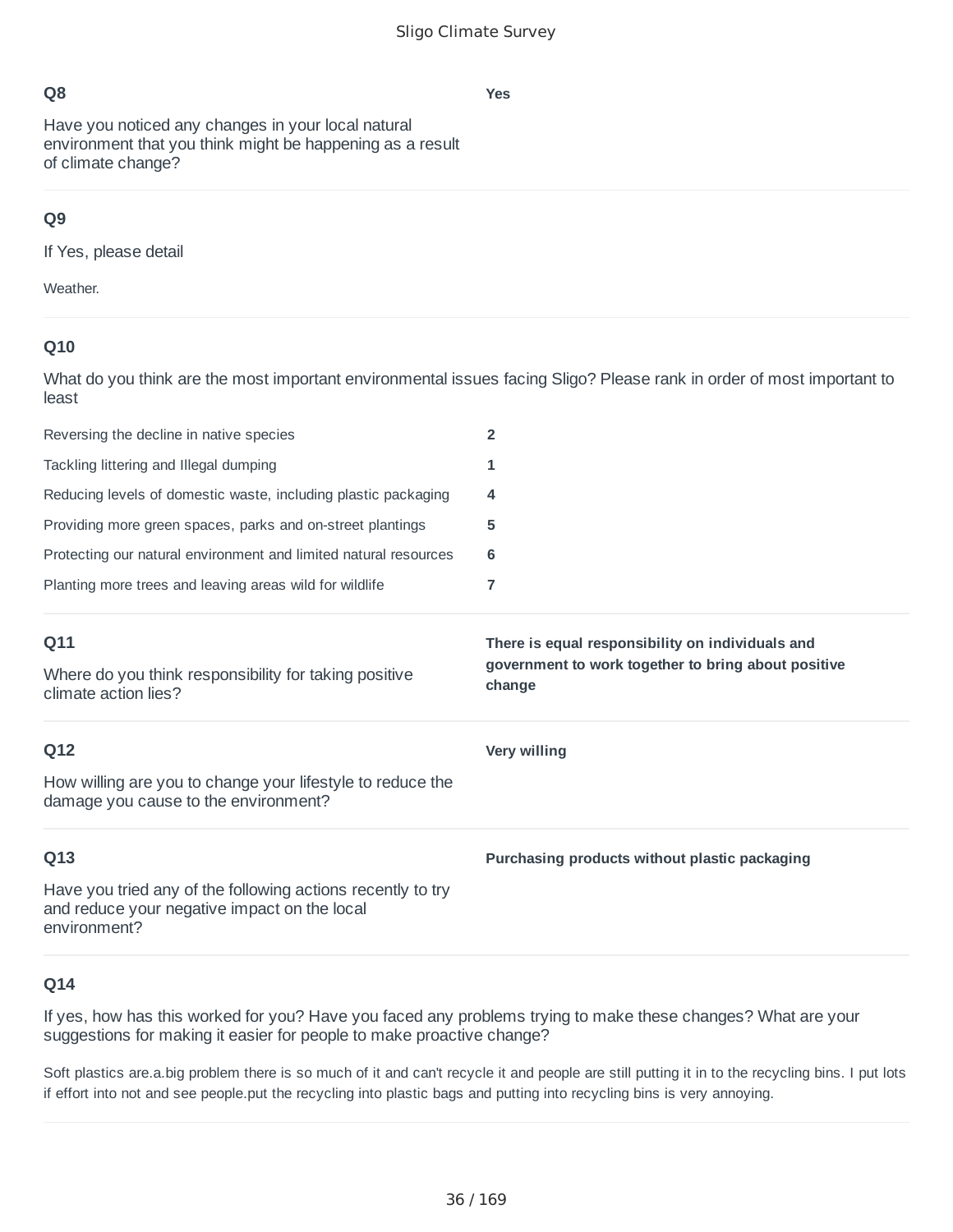If we have missed anything that you think will be a crucial environmental issue for Sligo over the next decade, please let us know

More info and advertising needs to go into telling people how to recycle.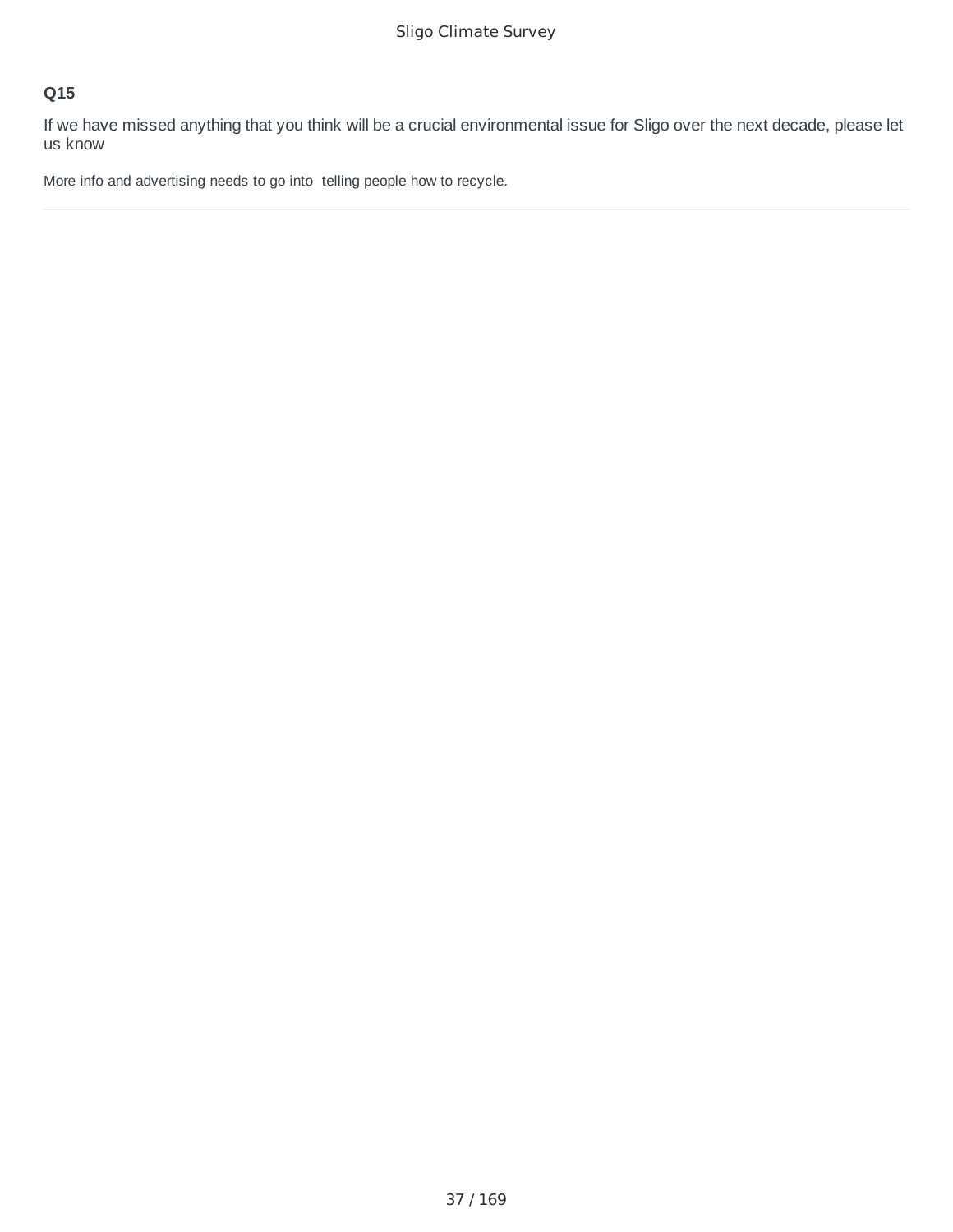**Ballymote - Tubbercurry MD**

**Yes**

**Yes**

**No**

**Yes**

**Yes**

**Yes**

# #14

## COMPLETE

| Collector:            | Web Link 1 (Web Link)             |
|-----------------------|-----------------------------------|
| Started:              | Monday, July 01, 2019 10:01:44 PM |
| <b>Last Modified:</b> | Monday, July 01, 2019 10:13:25 PM |
| <b>Time Spent:</b>    | 00:11:40                          |
| <b>IP Address:</b>    | 86.45.144.221                     |
|                       |                                   |

Page 1

### **Q1**

Which Municipal District do you live in?

### **Q2**

Are you concerned about Climate collapse?

#### **Q3**

In your opinion, has human behaviour brought about negative changes in our climate and natural environment?

In your opinion, is the Irish government doing enough to address climate change?

#### **Q5**

Do you agree that the natural environment is one of Sligo's biggest assets?

#### **Q6**

Do you think a failure to give equal weighting to the natural environment as we currently to do economic development is likely to have negative impacts on our long term prosperity and our attractiveness to new business?

### **Q7**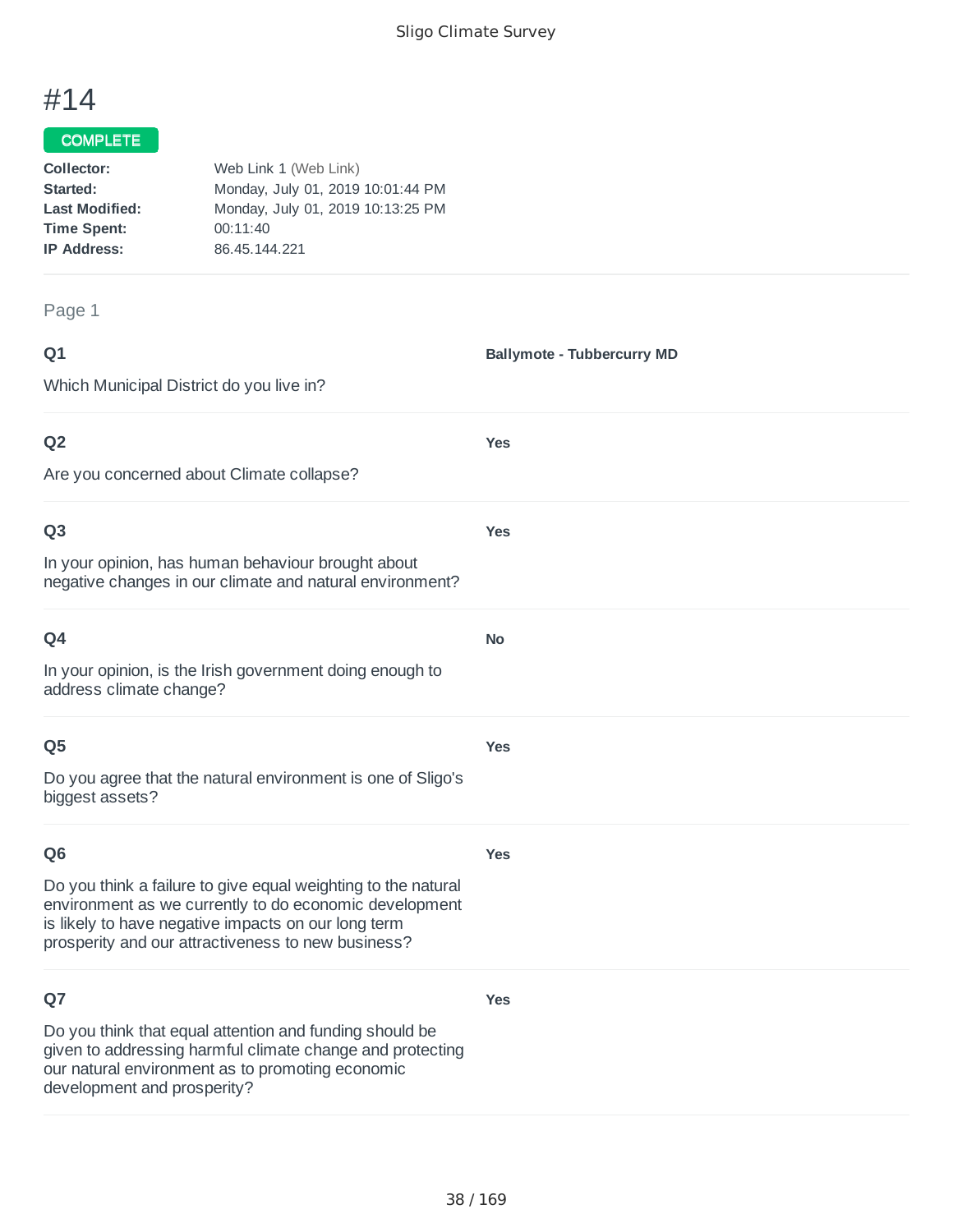**Yes**

Have you noticed any changes in your local natural environment that you think might be happening as a result of climate change?

# **Q9**

If Yes, please detail

Much less insects around for one, massive variations in temperature,

# **Q10**

What do you think are the most important environmental issues facing Sligo? Please rank in order of most important to least

| Protecting our water quality                                                                       | 9                                                                                                                 |
|----------------------------------------------------------------------------------------------------|-------------------------------------------------------------------------------------------------------------------|
| Reversing the decline in native species                                                            | 8                                                                                                                 |
| Investing in proactive climate action                                                              | 3                                                                                                                 |
| Tackling littering and Illegal dumping                                                             | 10                                                                                                                |
| Reducing levels of domestic waste, including plastic packaging                                     | 7                                                                                                                 |
| Encouraging fewer car journeys and increased public transport<br>use                               | 6                                                                                                                 |
| Planning for better, more sustainable housing and communities                                      | 2                                                                                                                 |
| Providing more green spaces, parks and on-street plantings                                         | 5                                                                                                                 |
| Protecting our natural environment and limited natural resources                                   | 1                                                                                                                 |
| Planting more trees and leaving areas wild for wildlife                                            | 4                                                                                                                 |
|                                                                                                    |                                                                                                                   |
| Q11<br>Where do you think responsibility for taking positive<br>climate action lies?               | There is equal responsibility on individuals and<br>government to work together to bring about positive<br>change |
| Q12                                                                                                | <b>Extremely willing</b>                                                                                          |
| How willing are you to change your lifestyle to reduce the<br>damage you cause to the environment? |                                                                                                                   |
| Q13                                                                                                | <b>Home Composting</b>                                                                                            |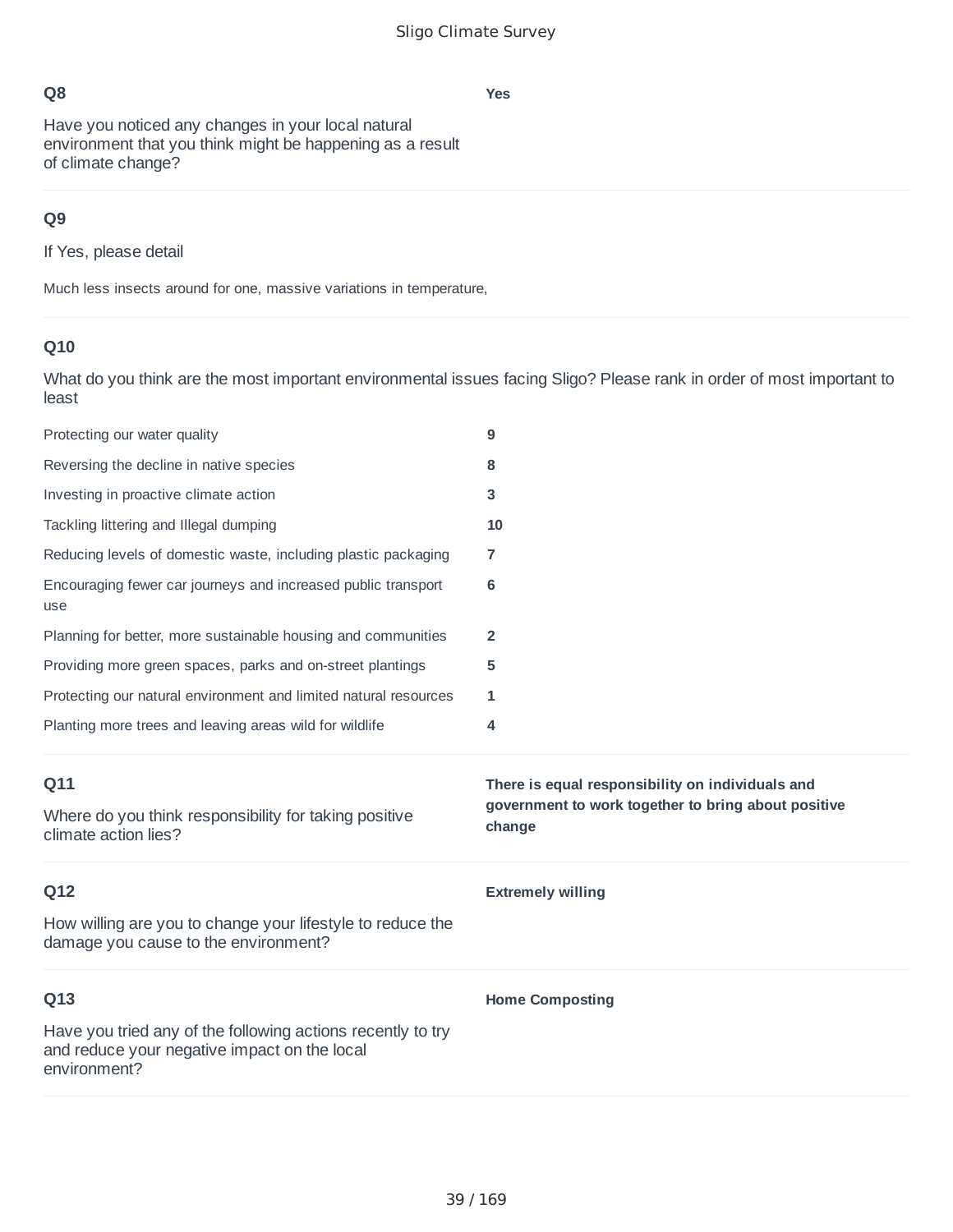If yes, how has this worked for you? Have you faced any problems trying to make these changes? What are your suggestions for making it easier for people to make proactive change?

I've made a number of these changes, a few of them at the behest of the children. Would like to see more leadership from Sligo co co, their attitude to biodiversity is depressing, it's hard to persuade individuals to change when the council flaunt best practice routinely

#### **Q15**

If we have missed anything that you think will be a crucial environmental issue for Sligo over the next decade, please let us know

Management of public spaces. Increased public transport.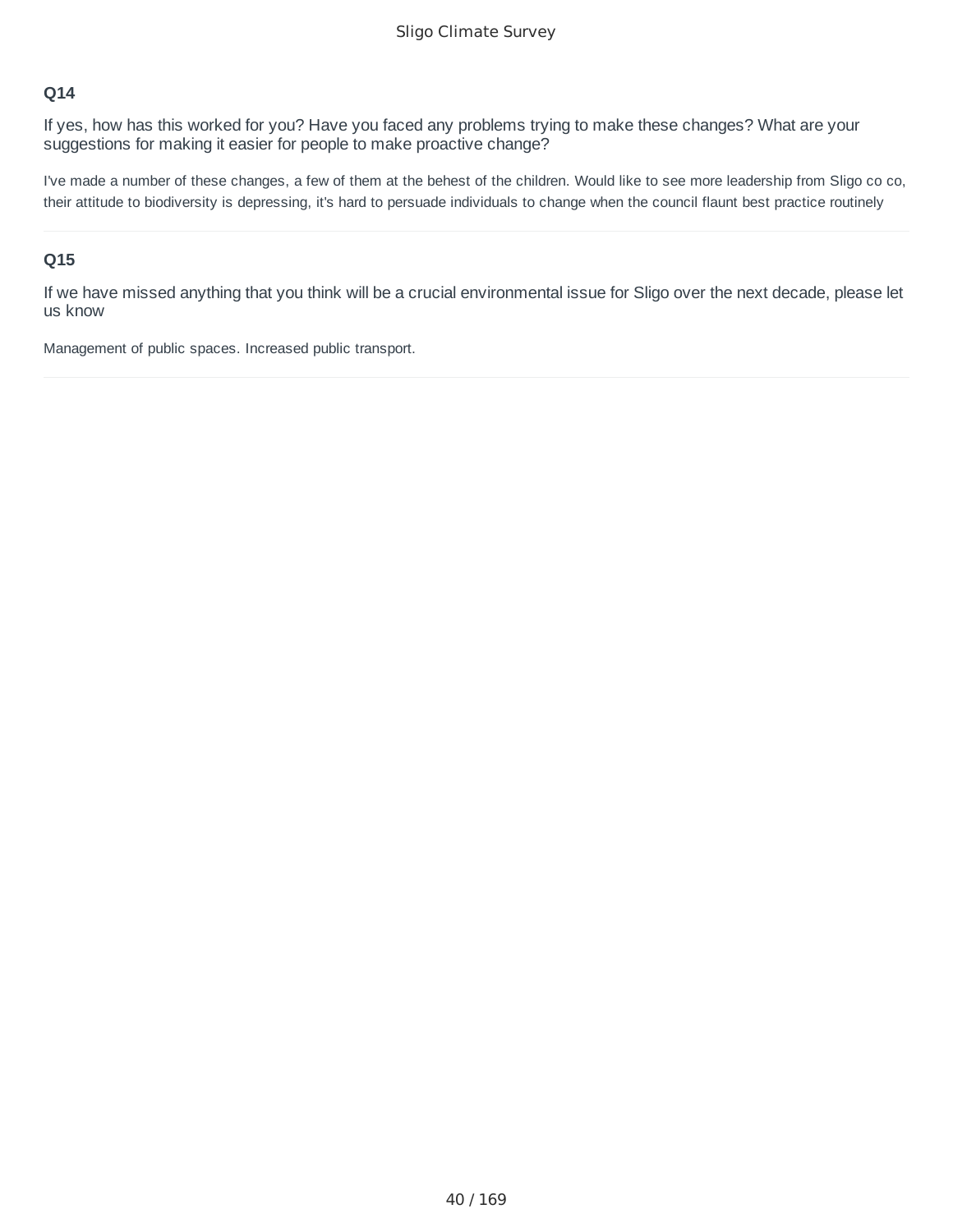**Sligo - Drumcliffe MD**

**Yes**

**Yes**

**No**

**Yes**

# #15

#### COMPLETE

| Collector:            | Web Link 1 (Web Link)             |
|-----------------------|-----------------------------------|
| Started:              | Tuesday, July 09, 2019 3:39:26 PM |
| <b>Last Modified:</b> | Tuesday, July 09, 2019 3:49:55 PM |
| <b>Time Spent:</b>    | 00:10:29                          |
| <b>IP Address:</b>    | 86.40.237.221                     |
|                       |                                   |

#### Page 1

| ۰      | ٧ |
|--------|---|
| w<br>× |   |

Which Municipal District do you live in?

#### **Q2**

Are you concerned about Climate collapse?

#### **Q3**

In your opinion, has human behaviour brought about negative changes in our climate and natural environment?

In your opinion, is the Irish government doing enough to address climate change?

#### **Q5**

Do you agree that the natural environment is one of Sligo's biggest assets?

### **Q6**

**Yes**

**Yes**

Do you think a failure to give equal weighting to the natural environment as we currently to do economic development is likely to have negative impacts on our long term prosperity and our attractiveness to new business?

### **Q7**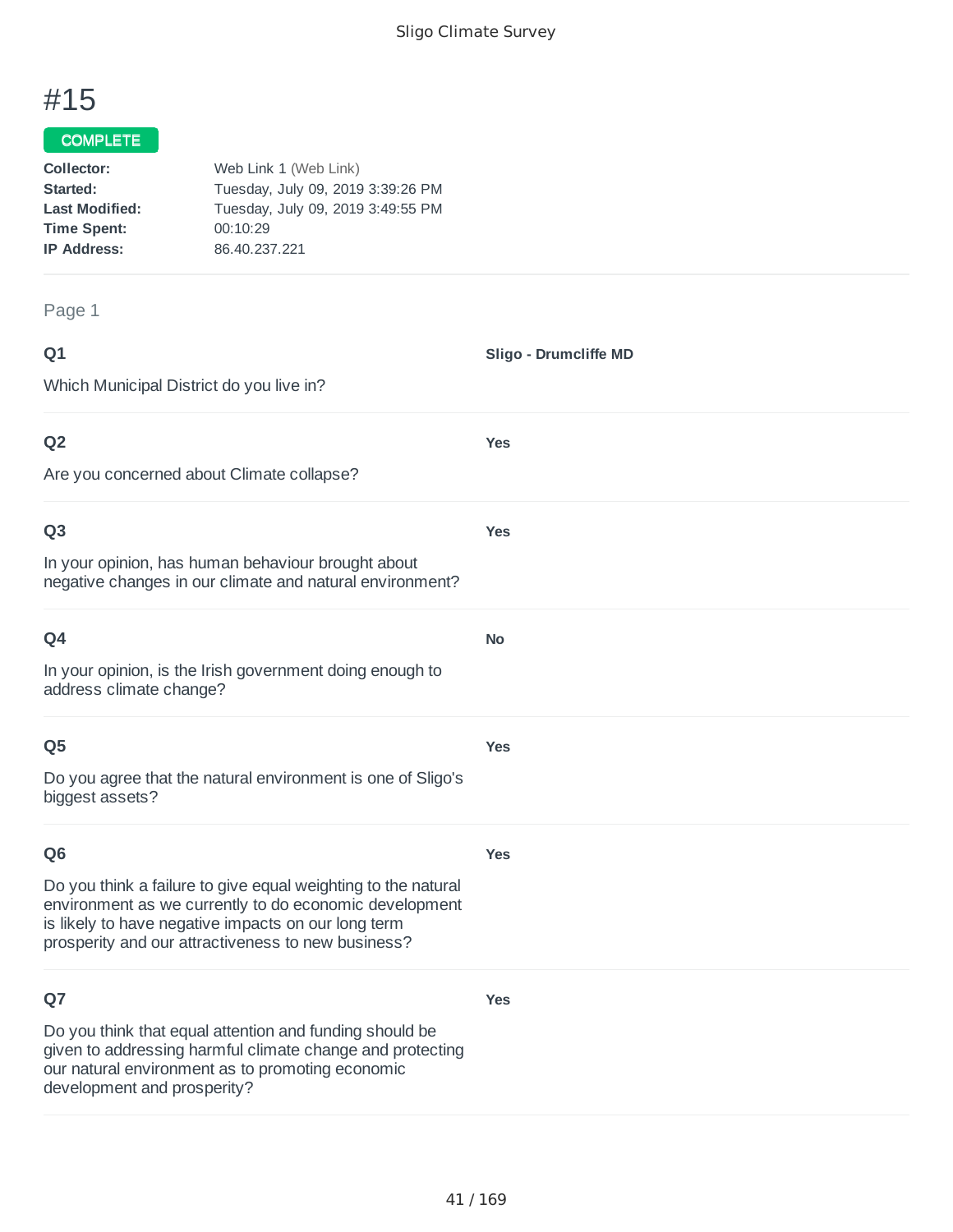**Yes**

Have you noticed any changes in your local natural environment that you think might be happening as a result of climate change?

# **Q9**

If Yes, please detail

The seasons and weather have all changed and are quite unpredictable now

# **Q10**

What do you think are the most important environmental issues facing Sligo? Please rank in order of most important to least

| Protecting our water quality                                                                       | 10                                                                                                                |
|----------------------------------------------------------------------------------------------------|-------------------------------------------------------------------------------------------------------------------|
| Reversing the decline in native species                                                            | 3                                                                                                                 |
| Investing in proactive climate action                                                              | 1                                                                                                                 |
| Tackling littering and Illegal dumping                                                             | 9                                                                                                                 |
| Reducing levels of domestic waste, including plastic packaging                                     | 8                                                                                                                 |
| Encouraging fewer car journeys and increased public transport<br>use                               | $\overline{7}$                                                                                                    |
| Planning for better, more sustainable housing and communities                                      | 5                                                                                                                 |
| Providing more green spaces, parks and on-street plantings                                         | $\overline{2}$                                                                                                    |
| Protecting our natural environment and limited natural resources                                   | 4                                                                                                                 |
| Planting more trees and leaving areas wild for wildlife                                            | 6                                                                                                                 |
|                                                                                                    |                                                                                                                   |
| Q11<br>Where do you think responsibility for taking positive<br>climate action lies?               | There is equal responsibility on individuals and<br>government to work together to bring about positive<br>change |
| Q12                                                                                                | <b>Very willing</b>                                                                                               |
| How willing are you to change your lifestyle to reduce the<br>damage you cause to the environment? |                                                                                                                   |
| Q13                                                                                                | Other (please specify):<br>this menu only allows for one entry. Most people have                                  |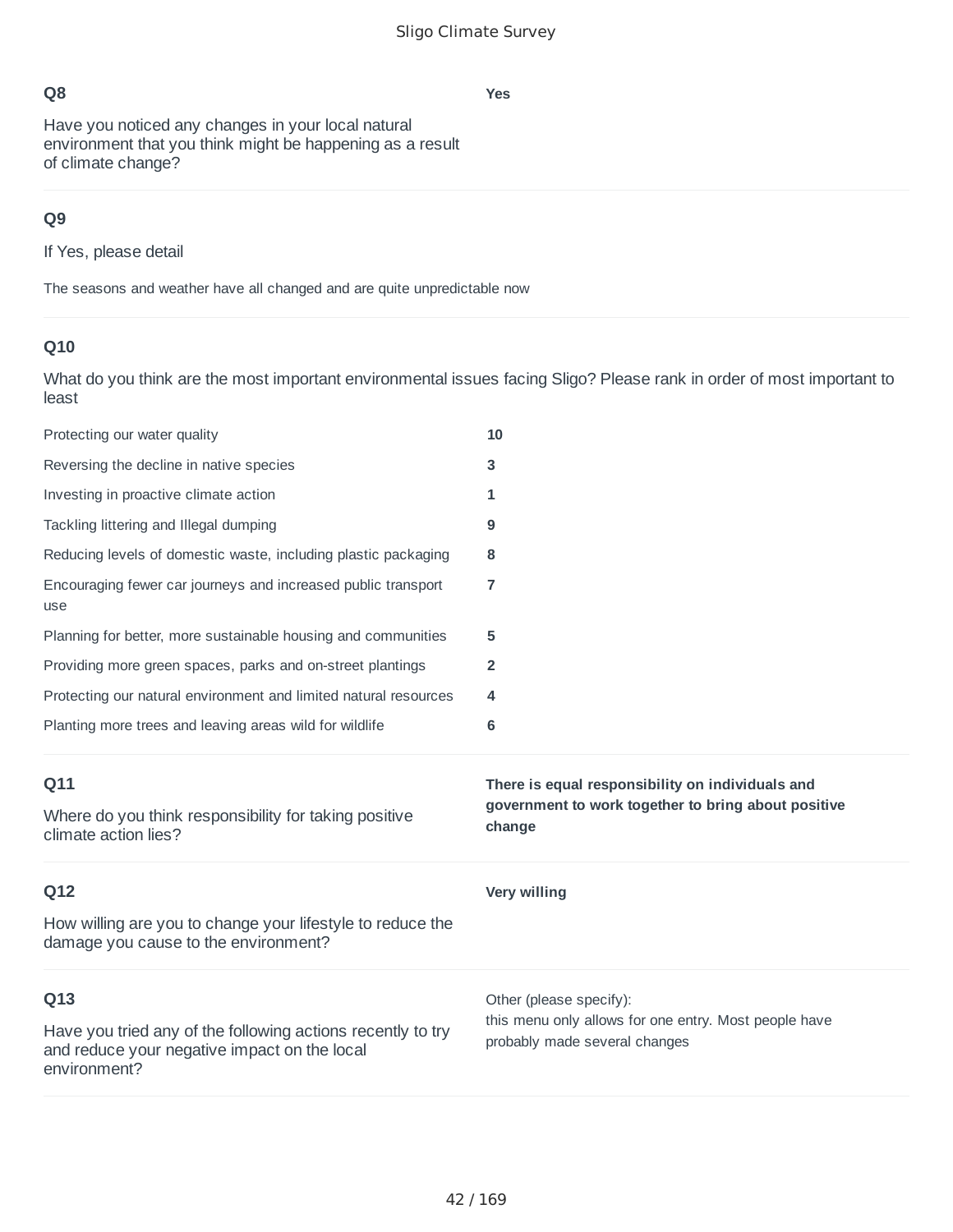If yes, how has this worked for you? Have you faced any problems trying to make these changes? What are your suggestions for making it easier for people to make proactive change?

Too much plastic packaging on food stuffs, but to reduce it the price will probably go up, see Tesco costings of loose fruit n veg.

#### **Q15**

If we have missed anything that you think will be a crucial environmental issue for Sligo over the next decade, please let us know

hedge cutting regulations Feb to August must be enforced to protect wild life. Contractors get away with slashing hedges along roads in the proscribed season.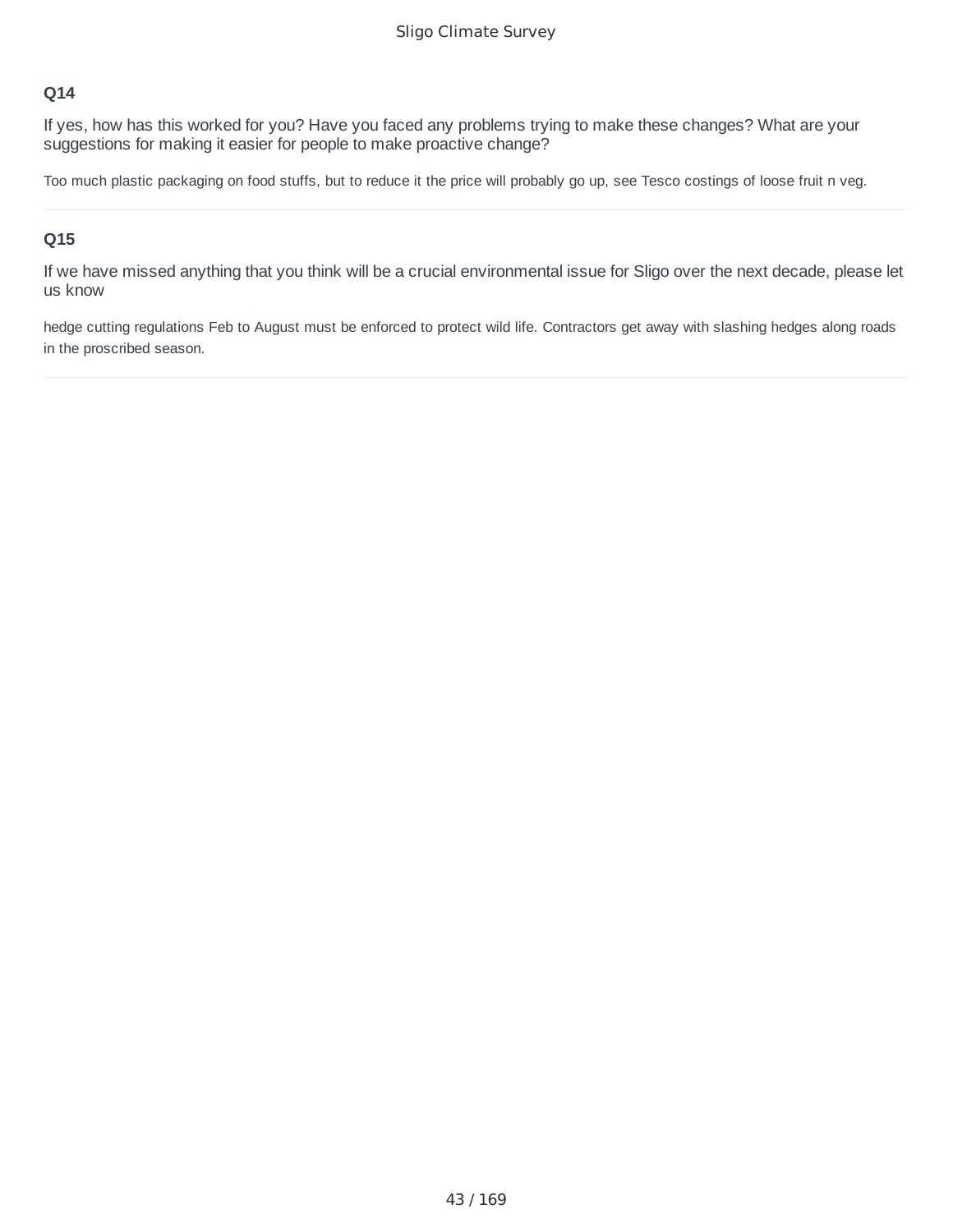# #16

#### COMPLETE

| Collector:            | Web Link 1 (Web Link)             |
|-----------------------|-----------------------------------|
| Started:              | Tuesday, July 09, 2019 7:01:00 PM |
| <b>Last Modified:</b> | Tuesday, July 09, 2019 7:12:53 PM |
| <b>Time Spent:</b>    | 00:11:53                          |
| <b>IP Address:</b>    | 178.167.199.105                   |
|                       |                                   |

#### Page 1

| ۰      | ٧ |
|--------|---|
| w<br>× |   |

**Ballymote - Tubbercurry MD**

Which Municipal District do you live in?

### **Q2**

Are you concerned about Climate collapse?

#### **Q3**

In your opinion, has human behaviour brought about negative changes in our climate and natural environment?

In your opinion, is the Irish government doing enough to address climate change?

#### **Q5**

Do you agree that the natural environment is one of Sligo's biggest assets?

### **Q6**

**Yes**

**Yes**

**Yes**

**Yes**

**No**

**Yes**

Do you think a failure to give equal weighting to the natural environment as we currently to do economic development is likely to have negative impacts on our long term prosperity and our attractiveness to new business?

### **Q7**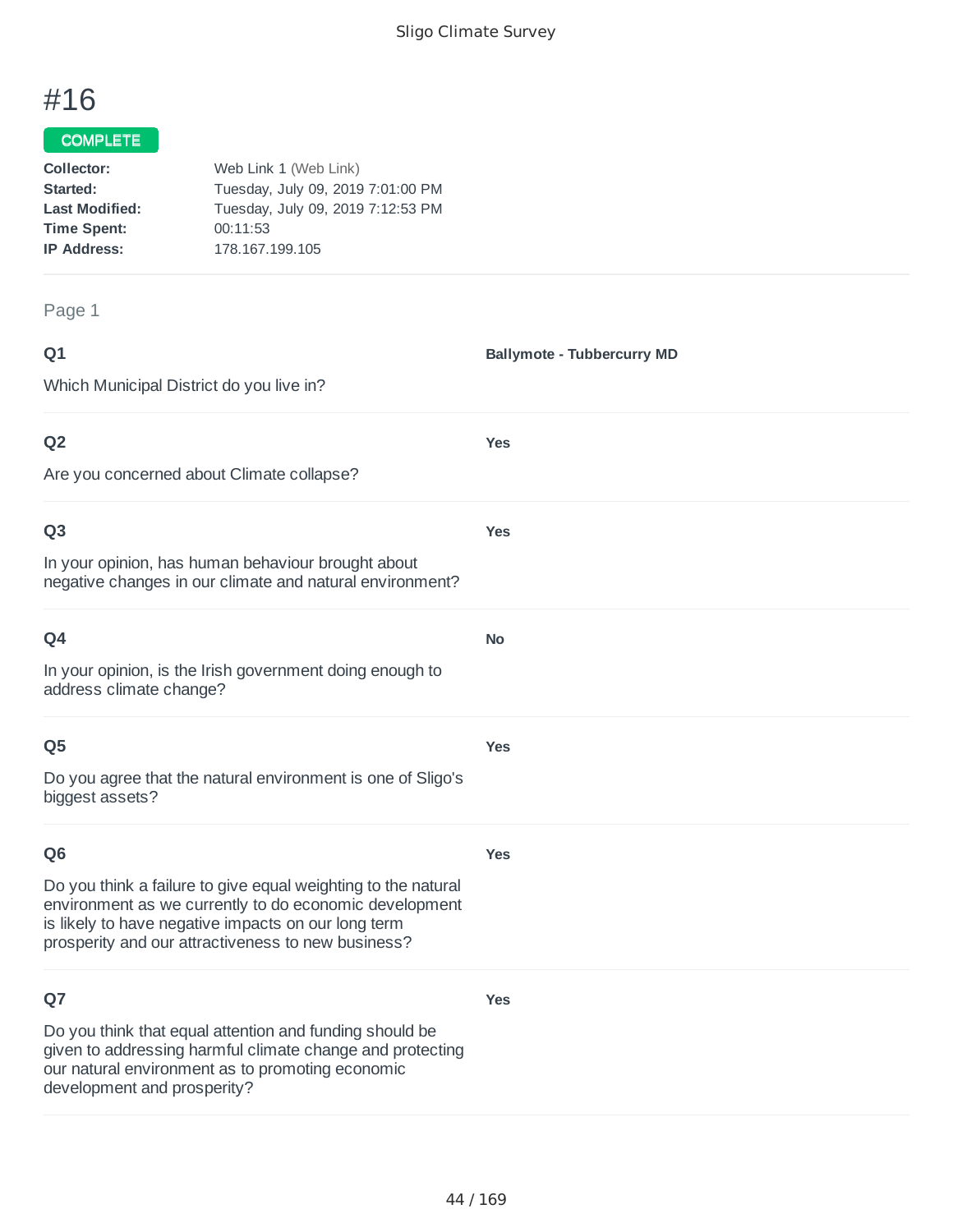Have you noticed any changes in your local natural environment that you think might be happening as a result of climate change?

## **Q9**

If Yes, please detail

fewer swallows

## **Q10**

What do you think are the most important environmental issues facing Sligo? Please rank in order of most important to least

| Protecting our water quality                                                  | 2                                            |
|-------------------------------------------------------------------------------|----------------------------------------------|
| Reversing the decline in native species                                       | 4                                            |
| Reducing levels of domestic waste, including plastic packaging                | 1                                            |
| Planning for better, more sustainable housing and communities                 | 5                                            |
| Protecting our natural environment and limited natural resources              | 3                                            |
|                                                                               |                                              |
| Q11                                                                           | We can only address climate destruction with |
| Where do you think responsibility for taking positive<br>climate action lies? | government action                            |
| Q12                                                                           | Very willing                                 |

How willing are you to change your lifestyle to reduce the damage you cause to the environment?

### **Q13**

Have you tried any of the following actions recently to try and reduce your negative impact on the local environment?

## **Q14**

If yes, how has this worked for you? Have you faced any problems trying to make these changes? What are your suggestions for making it easier for people to make proactive change?

Explain the very dangerous nature of herbicides and insecticides to people.

#### **Changing gardening practise to protect biodiversity**

45 / 169

**Yes**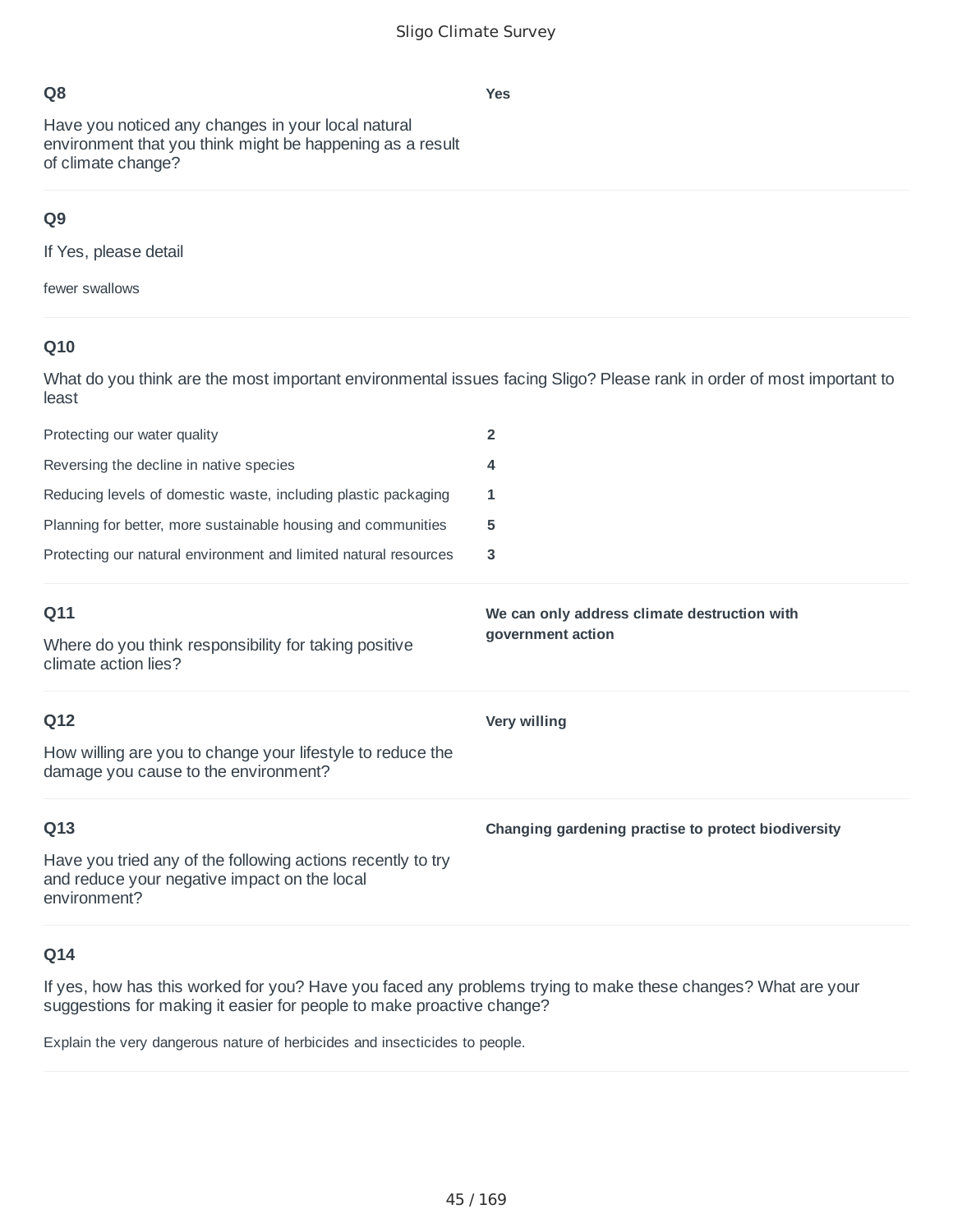If we have missed anything that you think will be a crucial environmental issue for Sligo over the next decade, please let us know

No more Sitka Spruce plantations - they are killing biodiversity and poisoning the water.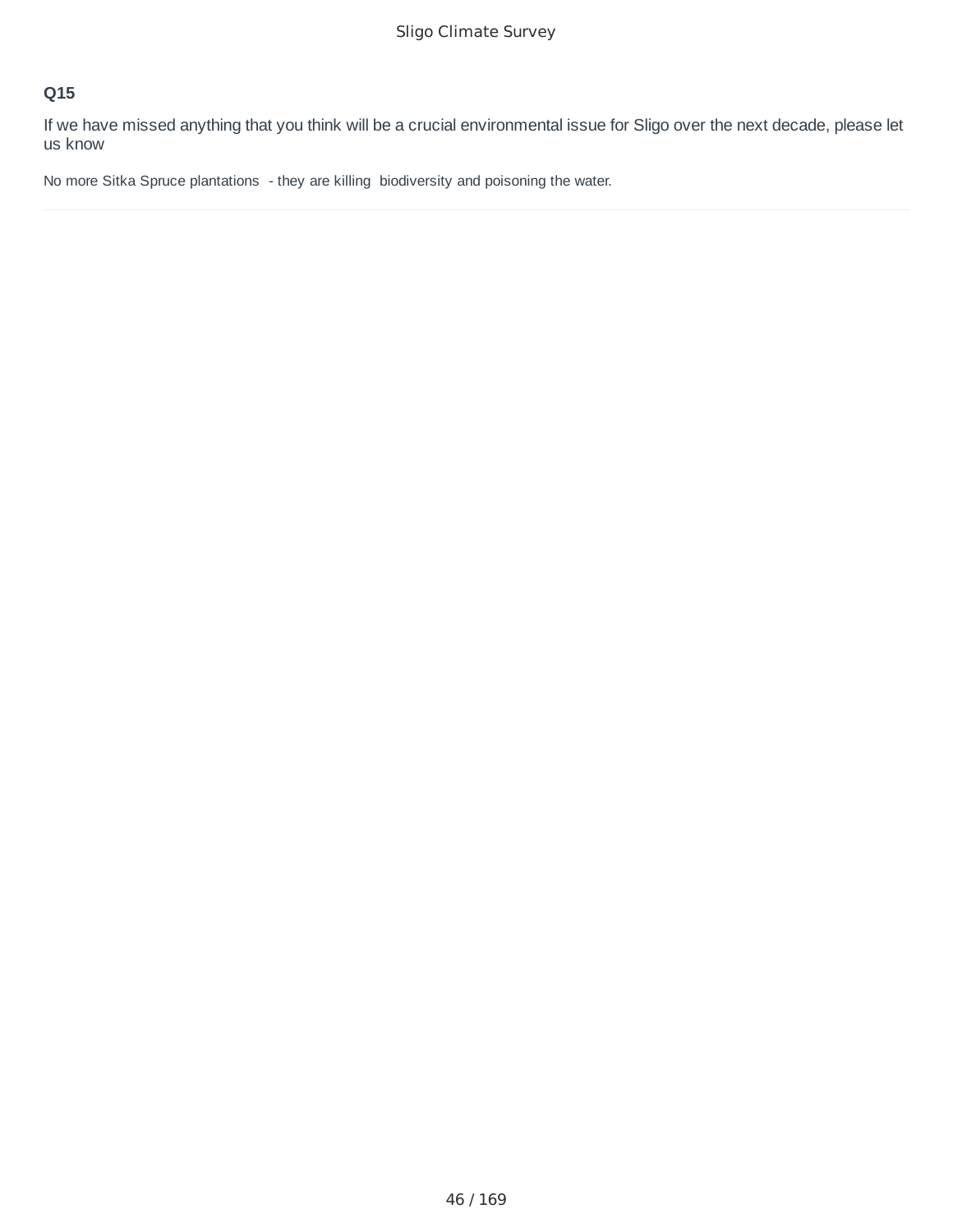**Sligo - Strandhill MD**

**Yes**

**Yes**

**No**

**Yes**

# #17

## COMPLETE

| Collector:            | Web Link 1 (Web Link)             |
|-----------------------|-----------------------------------|
| Started:              | Tuesday, July 09, 2019 9:07:24 PM |
| <b>Last Modified:</b> | Tuesday, July 09, 2019 9:13:29 PM |
| <b>Time Spent:</b>    | 00:06:05                          |
| <b>IP Address:</b>    | 109.76.70.205                     |
|                       |                                   |

#### Page 1

| ۰      | ٧ |
|--------|---|
| w<br>× |   |

Which Municipal District do you live in?

### **Q2**

Are you concerned about Climate collapse?

#### **Q3**

In your opinion, has human behaviour brought about negative changes in our climate and natural environment?

In your opinion, is the Irish government doing enough to address climate change?

#### **Q5**

Do you agree that the natural environment is one of Sligo's biggest assets?

### **Q6**

**Yes**

**Yes**

Do you think a failure to give equal weighting to the natural environment as we currently to do economic development is likely to have negative impacts on our long term prosperity and our attractiveness to new business?

### **Q7**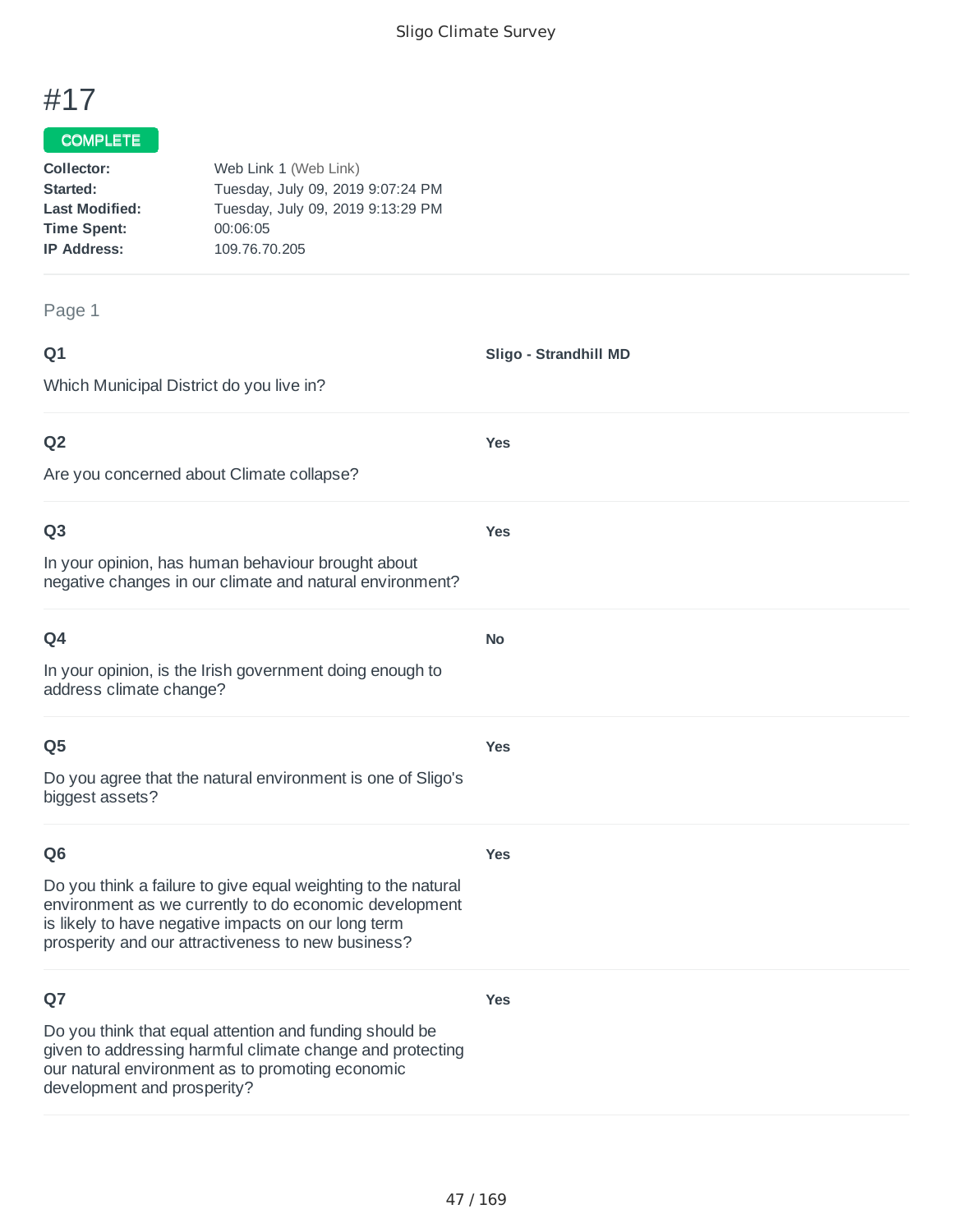**Yes**

Have you noticed any changes in your local natural environment that you think might be happening as a result of climate change?

## **Q9**

If Yes, please detail

Earlier arrival of spring changes, particularly in plants. Milder winters

# **Q10**

What do you think are the most important environmental issues facing Sligo? Please rank in order of most important to least

| Protecting our water quality                                                                       | 9                                                             |
|----------------------------------------------------------------------------------------------------|---------------------------------------------------------------|
| Reversing the decline in native species                                                            | 4                                                             |
| Investing in proactive climate action                                                              | 1                                                             |
| Tackling littering and Illegal dumping                                                             | 10                                                            |
| Reducing levels of domestic waste, including plastic packaging                                     | 5                                                             |
| Encouraging fewer car journeys and increased public transport<br>use                               | 6                                                             |
| Planning for better, more sustainable housing and communities                                      | 3                                                             |
| Providing more green spaces, parks and on-street plantings                                         | 8                                                             |
| Protecting our natural environment and limited natural resources                                   | $\overline{2}$                                                |
| Planting more trees and leaving areas wild for wildlife                                            | 7                                                             |
|                                                                                                    |                                                               |
| Q11                                                                                                | There is equal responsibility on individuals and              |
| Where do you think responsibility for taking positive<br>climate action lies?                      | government to work together to bring about positive<br>change |
| Q12                                                                                                | <b>Very willing</b>                                           |
| How willing are you to change your lifestyle to reduce the<br>damage you cause to the environment? |                                                               |
| Q13                                                                                                | <b>Home Composting</b>                                        |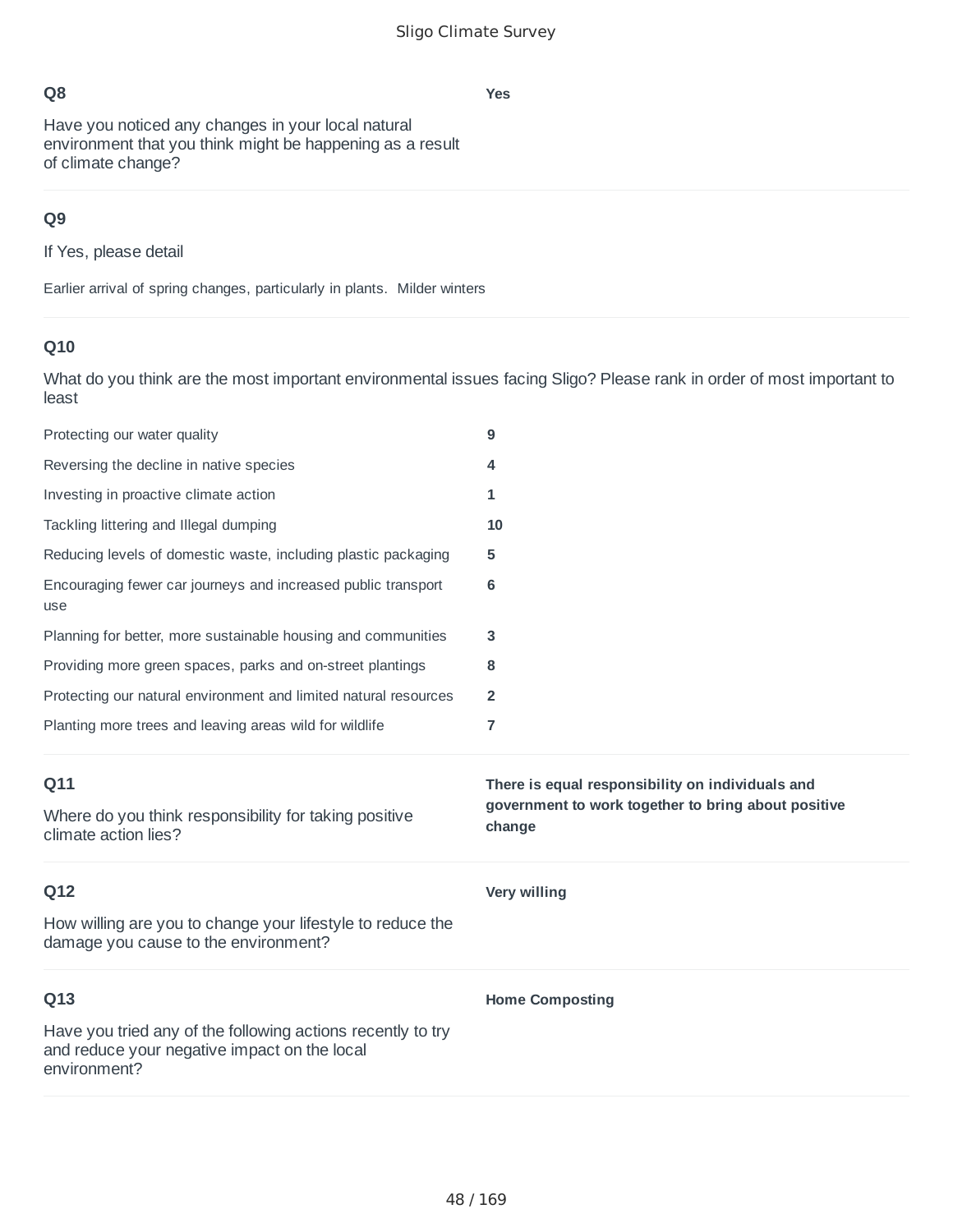If yes, how has this worked for you? Have you faced any problems trying to make these changes? What are your suggestions for making it easier for people to make proactive change?

# **Q15**

**Respondent skipped this question**

**Respondent skipped this question**

If we have missed anything that you think will be a crucial environmental issue for Sligo over the next decade, please let us know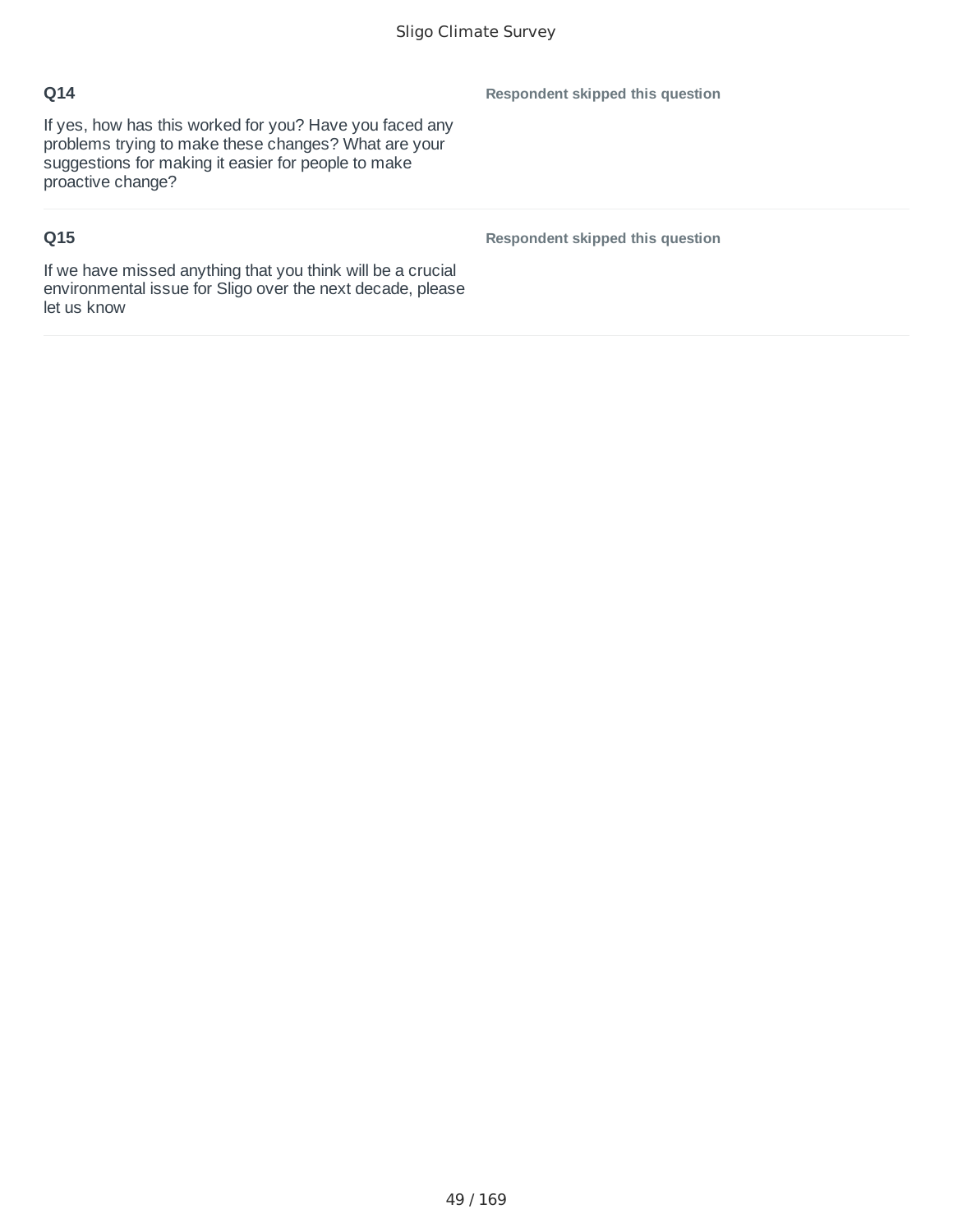**Sligo - Strandhill MD**

**Yes**

**Yes**

**No**

# #18

#### COMPLETE

| Collector:            | Web Link 1 (Web Link)               |
|-----------------------|-------------------------------------|
| Started:              | Wednesday, July 10, 2019 3:49:15 AM |
| <b>Last Modified:</b> | Wednesday, July 10, 2019 4:10:05 AM |
| <b>Time Spent:</b>    | 00:20:50                            |
| <b>IP Address:</b>    | 217.114.169.241                     |
|                       |                                     |

#### Page 1

| ۰      | ۰. |
|--------|----|
| w<br>× |    |

Which Municipal District do you live in?

## **Q2**

Are you concerned about Climate collapse?

#### **Q3**

In your opinion, has human behaviour brought about negative changes in our climate and natural environment?

| 94 |  |
|----|--|
|    |  |

In your opinion, is the Irish government doing enough to address climate change?

#### **Q5**

Do you agree that the natural environment is one of Sligo's biggest assets?

### **Q6**

**Yes**

**Yes**

**Yes**

Do you think a failure to give equal weighting to the natural environment as we currently to do economic development is likely to have negative impacts on our long term prosperity and our attractiveness to new business?

### **Q7**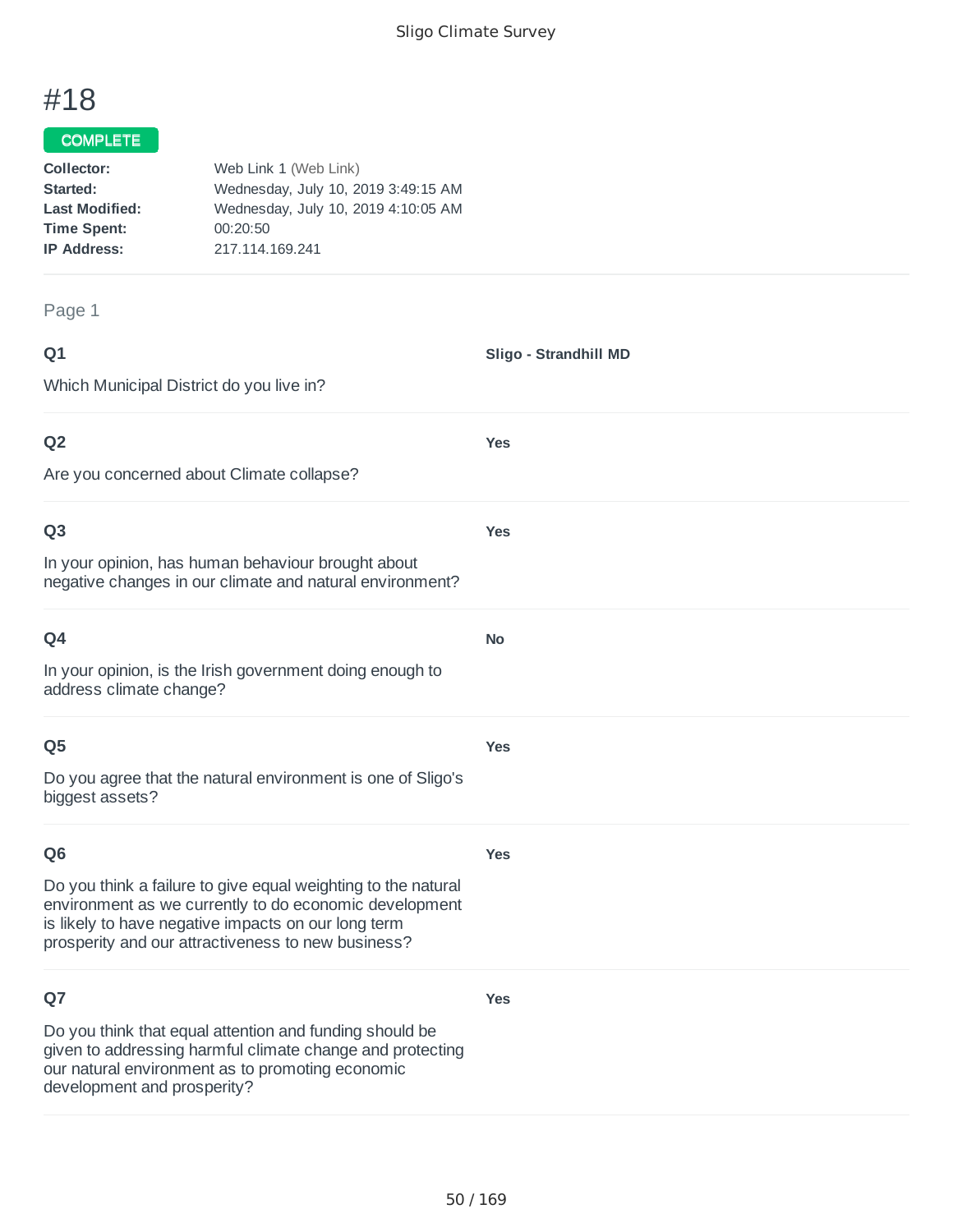**Yes**

Have you noticed any changes in your local natural environment that you think might be happening as a result of climate change?

## **Q9**

If Yes, please detail

Coastal erosion at beaches, reduction in pollinators such as bees & butterflies, wetter summers

# **Q10**

What do you think are the most important environmental issues facing Sligo? Please rank in order of most important to least

| Protecting our water quality                                                                       | 7                                                                                                                 |
|----------------------------------------------------------------------------------------------------|-------------------------------------------------------------------------------------------------------------------|
| Reversing the decline in native species                                                            | 9                                                                                                                 |
| Investing in proactive climate action                                                              | 1                                                                                                                 |
| Tackling littering and Illegal dumping                                                             | 6                                                                                                                 |
| Reducing levels of domestic waste, including plastic packaging                                     | 4                                                                                                                 |
| Encouraging fewer car journeys and increased public transport<br>use                               | 5                                                                                                                 |
| Planning for better, more sustainable housing and communities                                      | 2                                                                                                                 |
| Providing more green spaces, parks and on-street plantings                                         | 10                                                                                                                |
| Protecting our natural environment and limited natural resources                                   | 3                                                                                                                 |
| Planting more trees and leaving areas wild for wildlife                                            | 8                                                                                                                 |
|                                                                                                    |                                                                                                                   |
| Q11<br>Where do you think responsibility for taking positive<br>climate action lies?               | There is equal responsibility on individuals and<br>government to work together to bring about positive<br>change |
| Q12                                                                                                | <b>Very willing</b>                                                                                               |
| How willing are you to change your lifestyle to reduce the<br>damage you cause to the environment? |                                                                                                                   |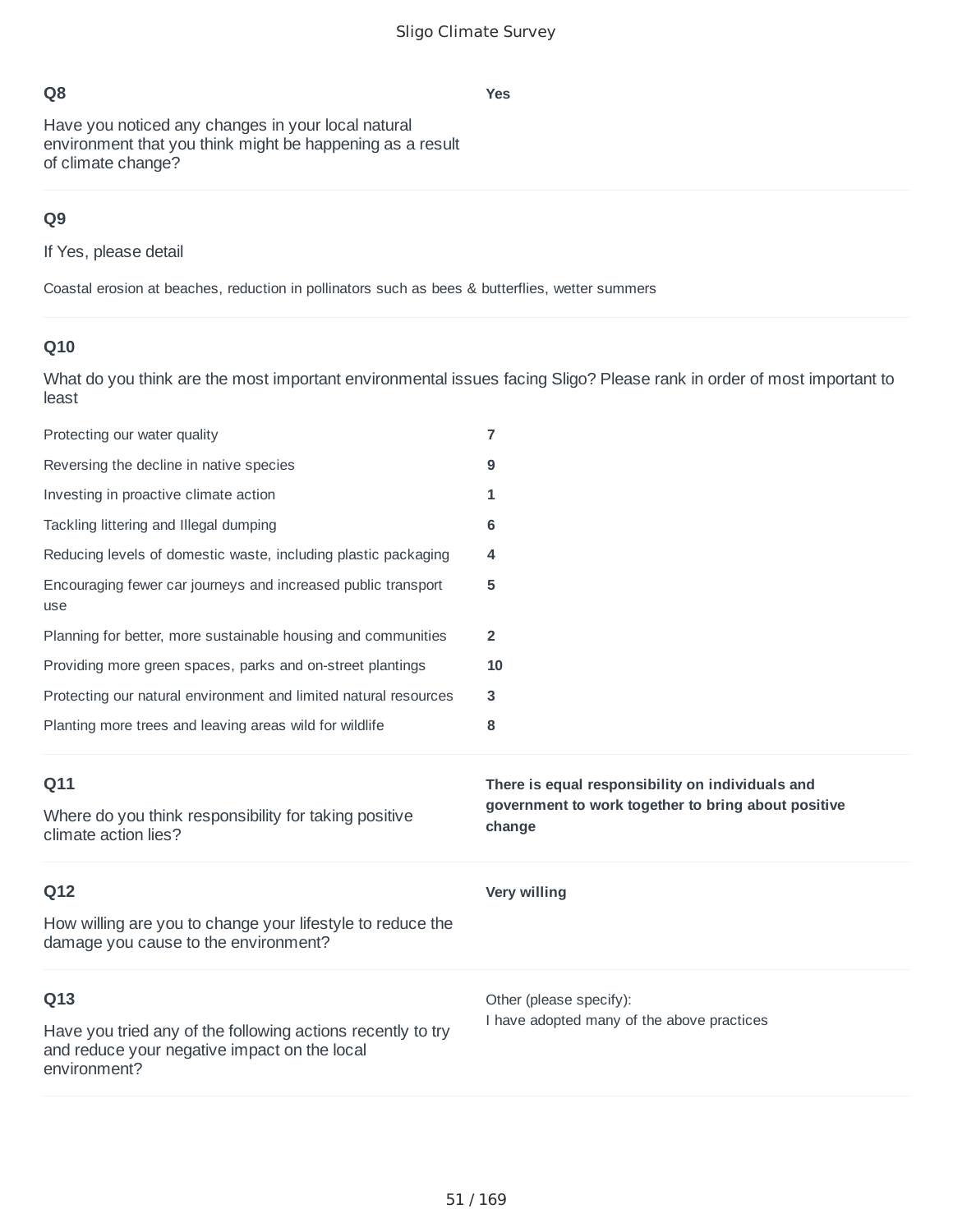If yes, how has this worked for you? Have you faced any problems trying to make these changes? What are your suggestions for making it easier for people to make proactive change?

It's about choice & lifestyle change, change of habits & taking responsibility for how you choose to live. Public transport needs major investment in the West. There is a DESPARATE & URGENT need for a hazardous waste collection point in Sligo City.

#### **Q15**

If we have missed anything that you think will be a crucial environmental issue for Sligo over the next decade, please let us know

Hazardous waste collection facility in Sligo City!!!!!!!!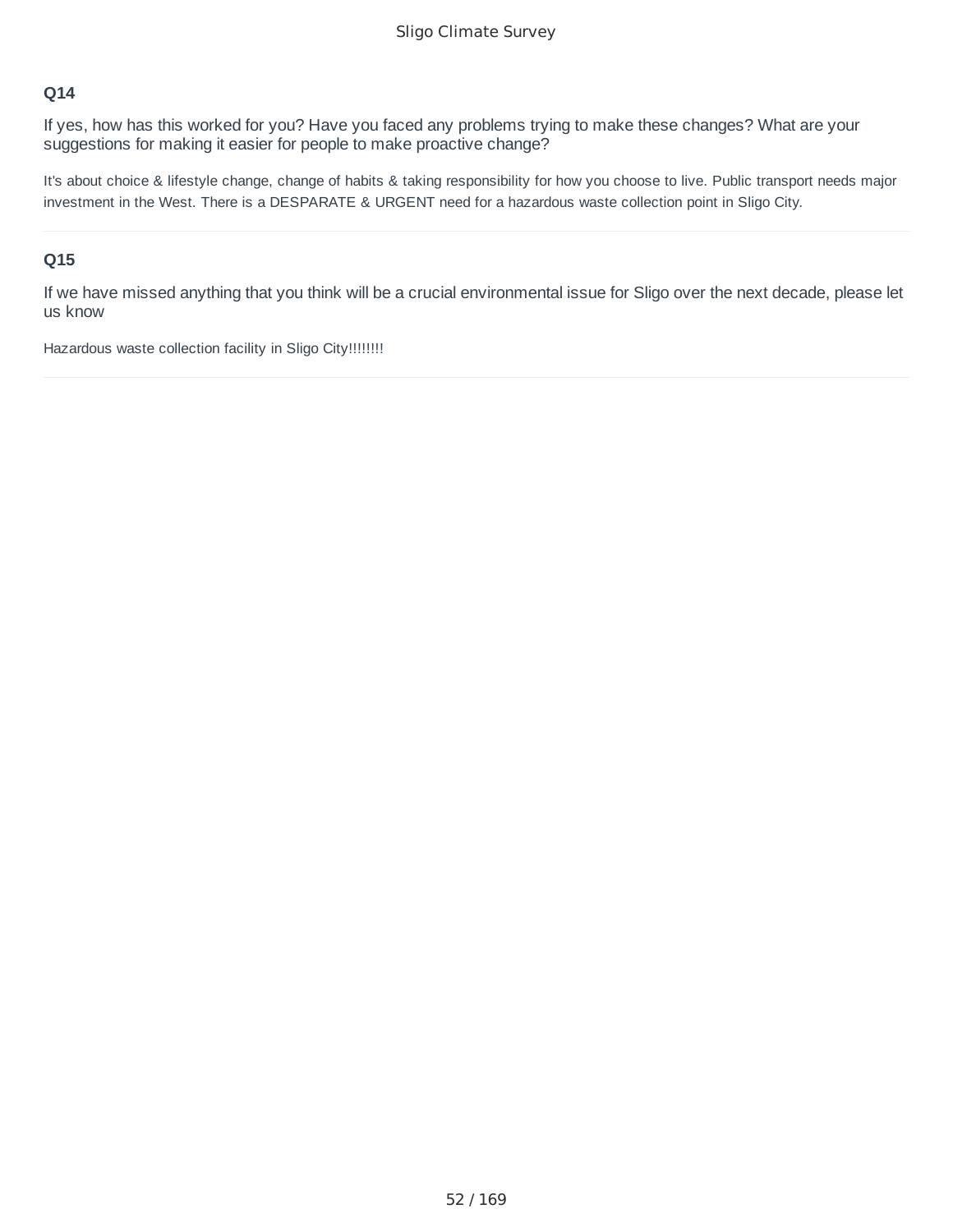**Sligo - Drumcliffe MD**

**No**

**Yes**

**No**

**Yes**

**No**

**Yes**

# #19

### COMPLETE

| Collector:            | Web Link 1 (Web Link)               |
|-----------------------|-------------------------------------|
| Started:              | Wednesday, July 10, 2019 8:04:52 AM |
| <b>Last Modified:</b> | Wednesday, July 10, 2019 8:17:39 AM |
| <b>Time Spent:</b>    | 00:12:47                            |
| <b>IP Address:</b>    | 86.40.162.7                         |
|                       |                                     |

Page 1

#### **Q1**

Which Municipal District do you live in?

### **Q2**

Are you concerned about Climate collapse?

#### **Q3**

In your opinion, has human behaviour brought about negative changes in our climate and natural environment?

| ۰<br>w<br>× |
|-------------|
|-------------|

In your opinion, is the Irish government doing enough to address climate change?

#### **Q5**

Do you agree that the natural environment is one of Sligo's biggest assets?

#### **Q6**

Do you think a failure to give equal weighting to the natural environment as we currently to do economic development is likely to have negative impacts on our long term prosperity and our attractiveness to new business?

### **Q7**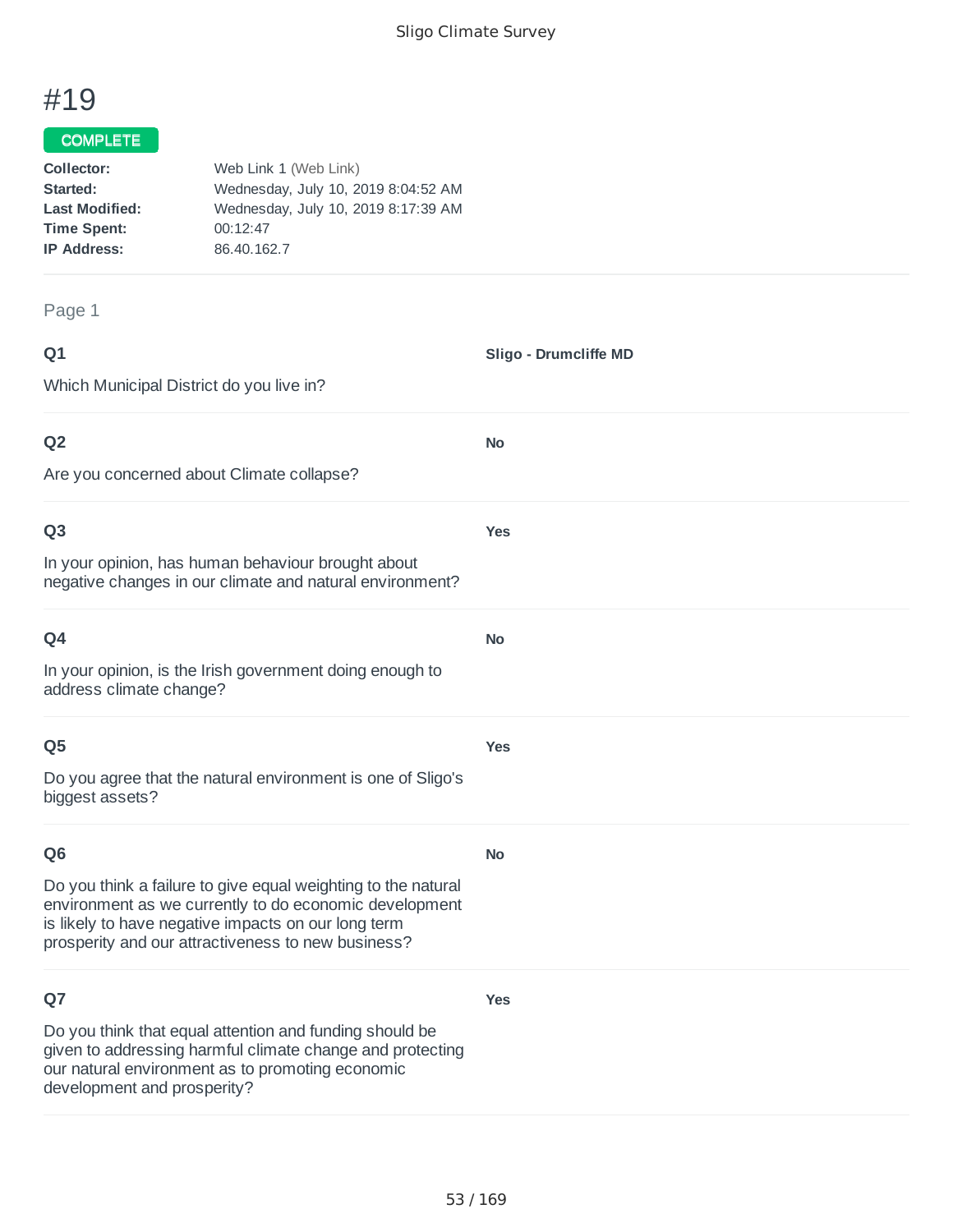Have you noticed any changes in your local natural environment that you think might be happening as a result of climate change?

# **Q9**

**Respondent skipped this question**

If Yes, please detail

# **Q10**

What do you think are the most important environmental issues facing Sligo? Please rank in order of most important to least

| Protecting our water quality                                                                                                | $\overline{7}$                                                                                          |
|-----------------------------------------------------------------------------------------------------------------------------|---------------------------------------------------------------------------------------------------------|
| Reversing the decline in native species                                                                                     | 5                                                                                                       |
| Investing in proactive climate action                                                                                       | 4                                                                                                       |
| Tackling littering and Illegal dumping                                                                                      | $\overline{2}$                                                                                          |
| Reducing levels of domestic waste, including plastic packaging                                                              | 1                                                                                                       |
| Encouraging fewer car journeys and increased public transport<br>use                                                        | 6                                                                                                       |
| Planning for better, more sustainable housing and communities                                                               | 3                                                                                                       |
| Providing more green spaces, parks and on-street plantings                                                                  | 8                                                                                                       |
| Protecting our natural environment and limited natural resources                                                            | 9                                                                                                       |
| Planting more trees and leaving areas wild for wildlife                                                                     | 10                                                                                                      |
|                                                                                                                             |                                                                                                         |
| Q11                                                                                                                         | There is equal responsibility on individuals and<br>government to work together to bring about positive |
| Where do you think responsibility for taking positive<br>climate action lies?                                               | change                                                                                                  |
| Q12                                                                                                                         | <b>Extremely willing</b>                                                                                |
| How willing are you to change your lifestyle to reduce the<br>damage you cause to the environment?                          |                                                                                                         |
| Q13                                                                                                                         | Purchasing products without plastic packaging                                                           |
| Have you tried any of the following actions recently to try<br>and reduce your negative impact on the local<br>environment? |                                                                                                         |

#### **No**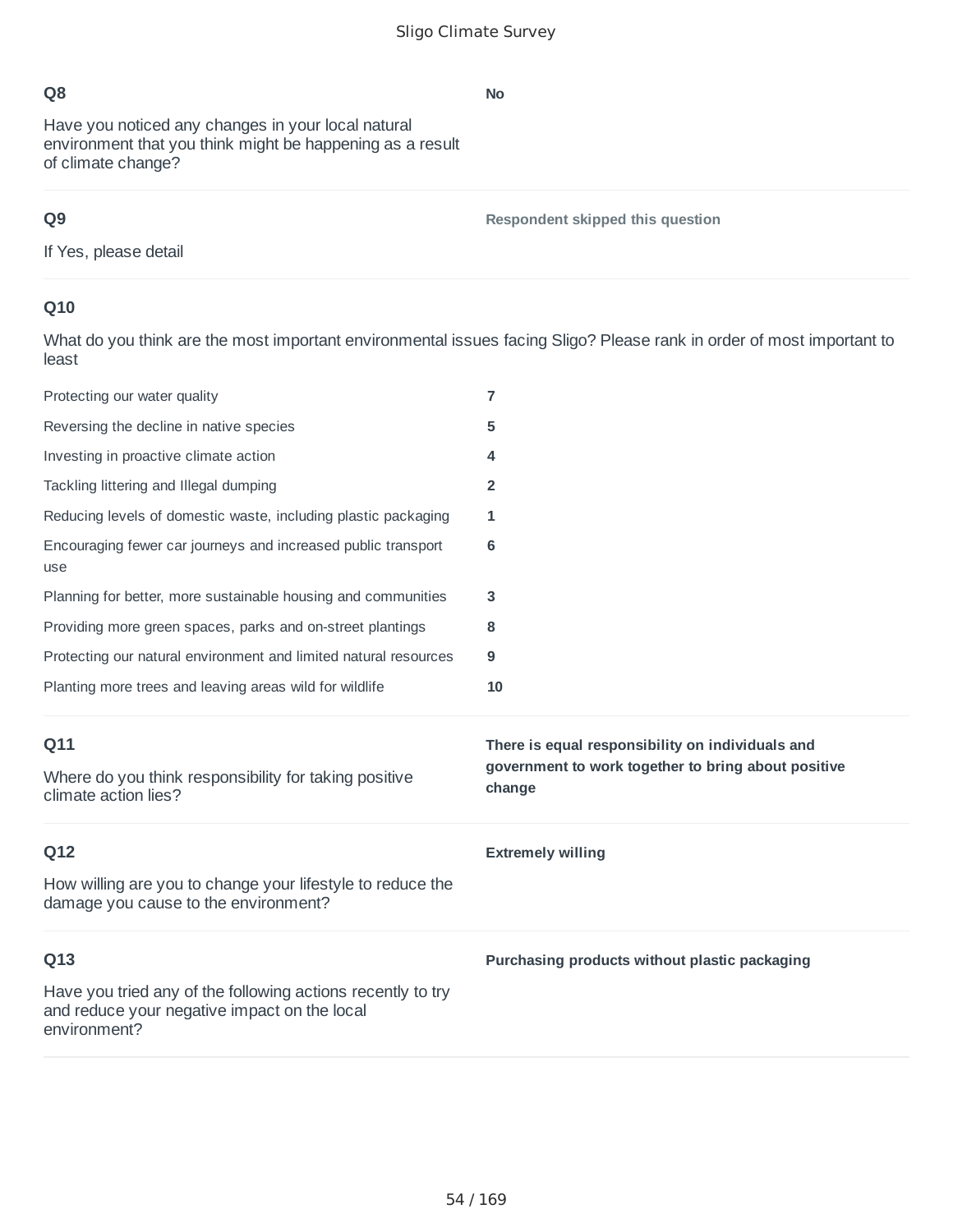If yes, how has this worked for you? Have you faced any problems trying to make these changes? What are your suggestions for making it easier for people to make proactive change?

Its hard. Most products come in a plastic cover. And financially its difficult to get non plastic versions. The companies selling these products need pressure to change these things.

#### **Q15**

If we have missed anything that you think will be a crucial environmental issue for Sligo over the next decade, please let us know

We need recycling bins in town as well as general refuse bins. Even if it was glass bins and plastic bottle bins, so that the correct waste was put into them. More signs around the place to remind people of what actually is recycable. Maybe more pressure from Sligo to bigger companies to stop producing non recyclable products and therefore less rubbish. Have a terracycle drop off point for items that can be recycled though them. More sustainable fairs..reinforcing the words reduce, reuse, etc to be done before we even recycle. Promoting companies, local or not local, to others about their sustainable products.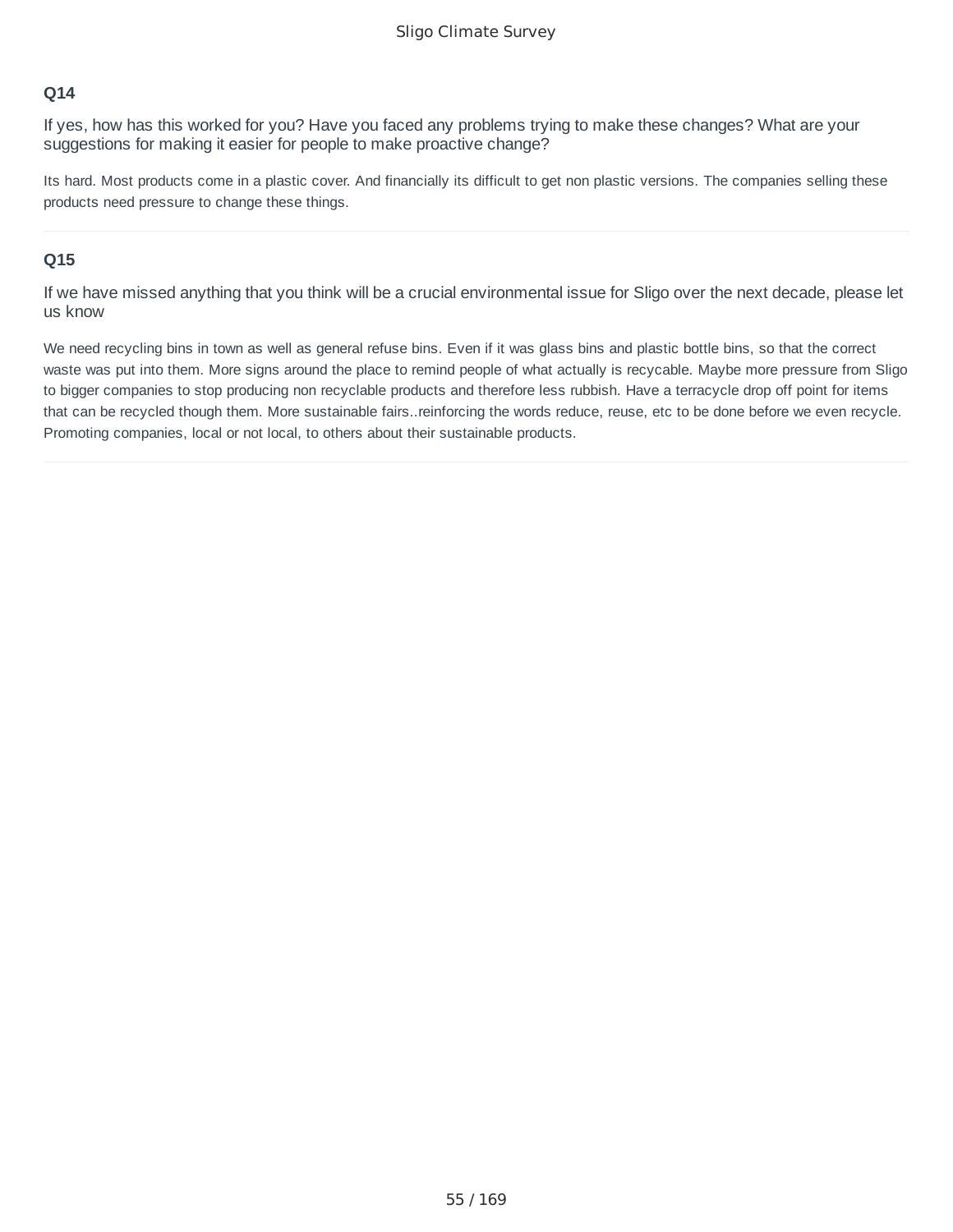**Sligo - Drumcliffe MD**

**Yes**

**Yes**

**No**

**Yes**

# #20

## COMPLETE

| Collector:            | Web Link 1 (Web Link)               |
|-----------------------|-------------------------------------|
| Started:              | Wednesday, July 10, 2019 8:35:16 AM |
| <b>Last Modified:</b> | Wednesday, July 10, 2019 8:46:27 AM |
| <b>Time Spent:</b>    | 00:11:11                            |
| <b>IP Address:</b>    | 51.171.139.163                      |
|                       |                                     |

#### Page 1

| ۰      | ٧ |
|--------|---|
| w<br>× |   |

Which Municipal District do you live in?

## **Q2**

Are you concerned about Climate collapse?

#### **Q3**

In your opinion, has human behaviour brought about negative changes in our climate and natural environment?

| O4                                                                                  |
|-------------------------------------------------------------------------------------|
| In your opinion, is the Irish government doing enough to<br>address climate change? |

#### **Q5**

Do you agree that the natural environment is one of Sligo's biggest assets?

### **Q6**

**Yes**

**Yes**

Do you think a failure to give equal weighting to the natural environment as we currently to do economic development is likely to have negative impacts on our long term prosperity and our attractiveness to new business?

### **Q7**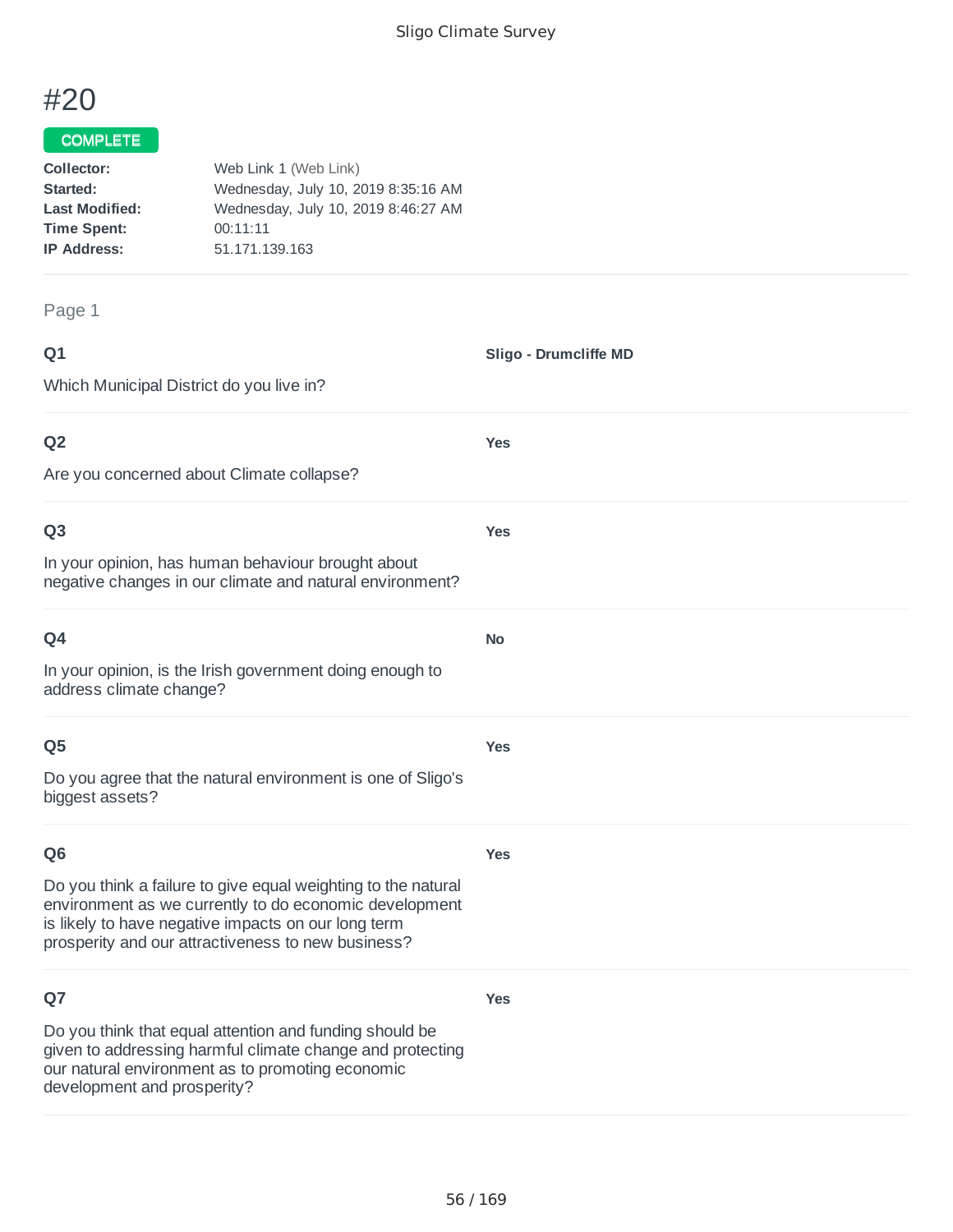**Yes**

Have you noticed any changes in your local natural environment that you think might be happening as a result of climate change?

## **Q9**

If Yes, please detail

Sea level changes and coastal erosion. Air Pollution from burning Smokey coal.

# **Q10**

What do you think are the most important environmental issues facing Sligo? Please rank in order of most important to least

| Protecting our water quality                                                                       | 5                                            |
|----------------------------------------------------------------------------------------------------|----------------------------------------------|
| Reversing the decline in native species                                                            | 3                                            |
| Investing in proactive climate action                                                              | 1                                            |
| Tackling littering and Illegal dumping                                                             | 10                                           |
| Reducing levels of domestic waste, including plastic packaging                                     | $\overline{2}$                               |
| Encouraging fewer car journeys and increased public transport<br>use                               | 7                                            |
| Planning for better, more sustainable housing and communities                                      | 8                                            |
| Providing more green spaces, parks and on-street plantings                                         | 9                                            |
| Protecting our natural environment and limited natural resources                                   | 4                                            |
| Planting more trees and leaving areas wild for wildlife                                            | 6                                            |
|                                                                                                    |                                              |
| Q11                                                                                                | We can only address climate destruction with |
| Where do you think responsibility for taking positive<br>climate action lies?                      | government action                            |
| Q12                                                                                                | <b>Extremely willing</b>                     |
| How willing are you to change your lifestyle to reduce the<br>damage you cause to the environment? |                                              |
| Q13                                                                                                | <b>Home Composting</b>                       |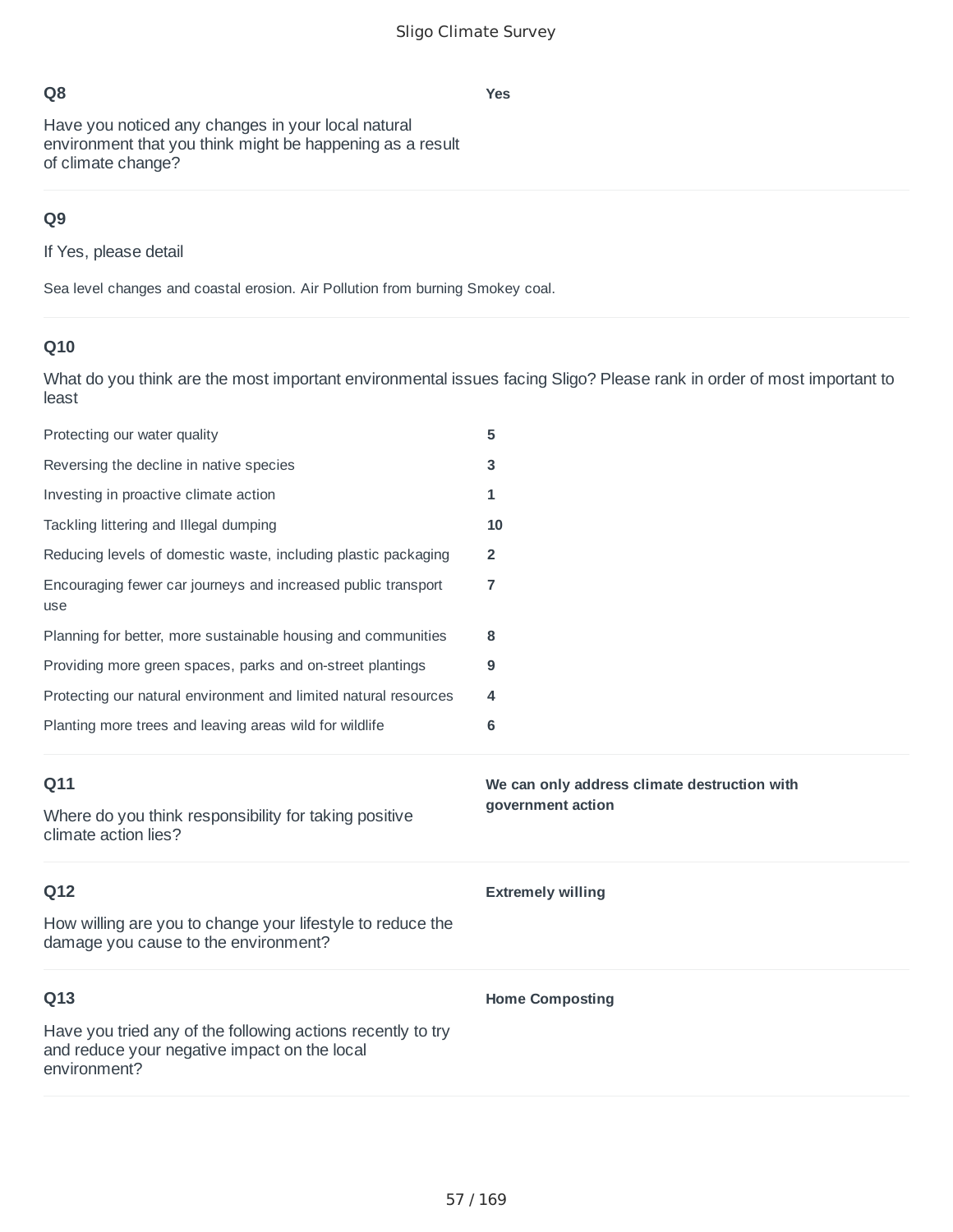If yes, how has this worked for you? Have you faced any problems trying to make these changes? What are your suggestions for making it easier for people to make proactive change?

Very few options available for reducing packaging and recycling different materials new innovative biodegradable products and packaging need to become common place in supermarkets and local shops. Difficulty lies in changing attitudes especially of older generations and teaching people to make these changes through the daily things they do to reduce waste etc.

#### **Q15**

If we have missed anything that you think will be a crucial environmental issue for Sligo over the next decade, please let us know

Implement and enforce Smokey coal ban.

Implement and enforce ban on use of weed killers, except for use on invasive species when required by local authorities Hedge cutting and land reclamation to be strictly regulated.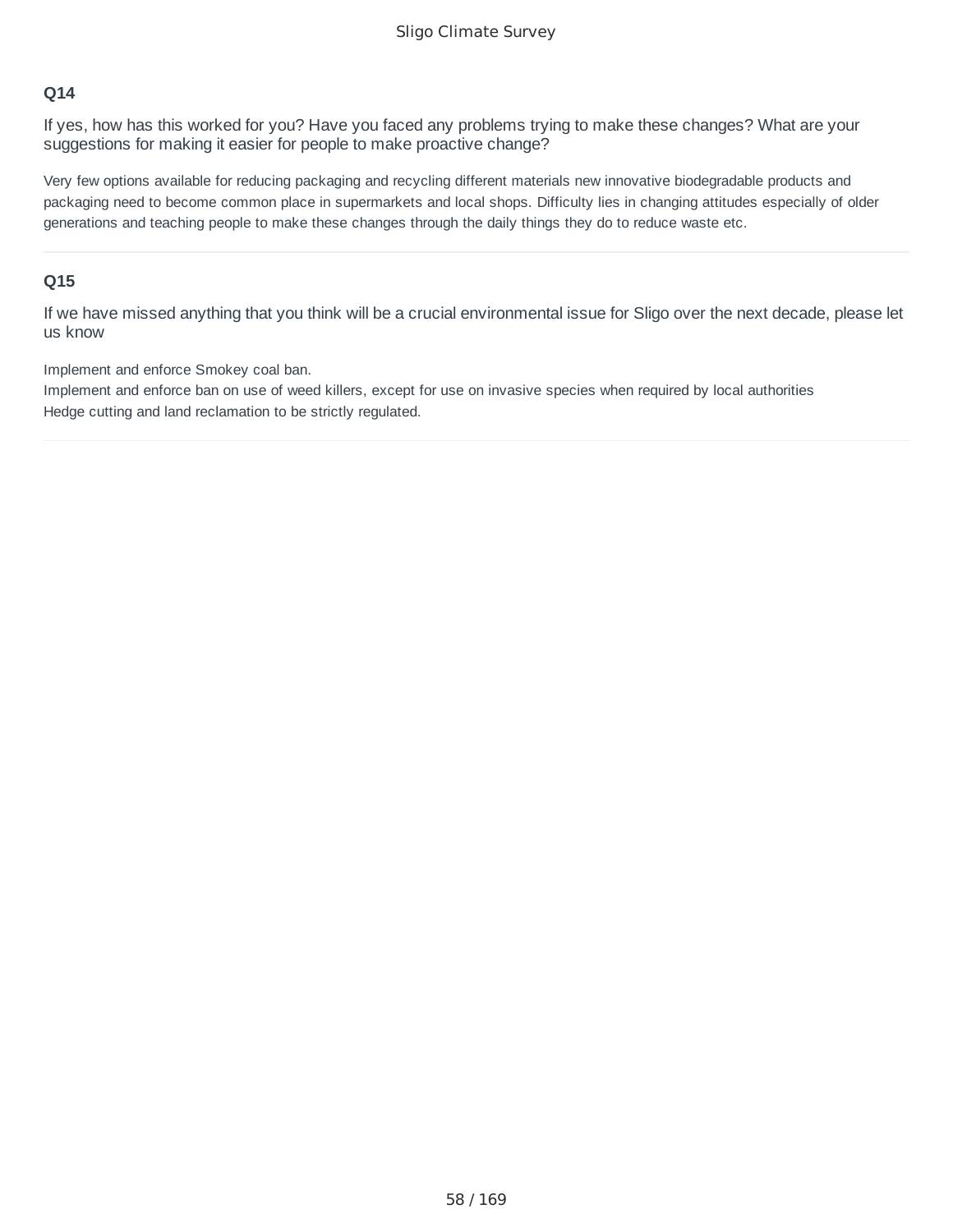# #21

#### COMPLETE

| Collector:            | Web Link 1 (Web Link)               |
|-----------------------|-------------------------------------|
| Started:              | Wednesday, July 10, 2019 8:49:28 AM |
| <b>Last Modified:</b> | Wednesday, July 10, 2019 8:55:43 AM |
| <b>Time Spent:</b>    | 00:06:15                            |
| <b>IP Address:</b>    | 88.151.81.12                        |
|                       |                                     |

#### Page 1

**Q1** Which Municipal District do you live in? **Sligo - Drumcliffe MD Q2** Are you concerned about Climate collapse? **Yes Q3** In your opinion, has human behaviour brought about negative changes in our climate and natural environment? **Yes Q4** In your opinion, is the Irish government doing enough to address climate change? **No Q5** Do you agree that the natural environment is one of Sligo's biggest assets? **Yes Q6 Yes**

Do you think a failure to give equal weighting to the natural environment as we currently to do economic development is likely to have negative impacts on our long term prosperity and our attractiveness to new business?

#### **Q7**

Do you think that equal attention and funding should be given to addressing harmful climate change and protecting our natural environment as to promoting economic development and prosperity?

**Yes**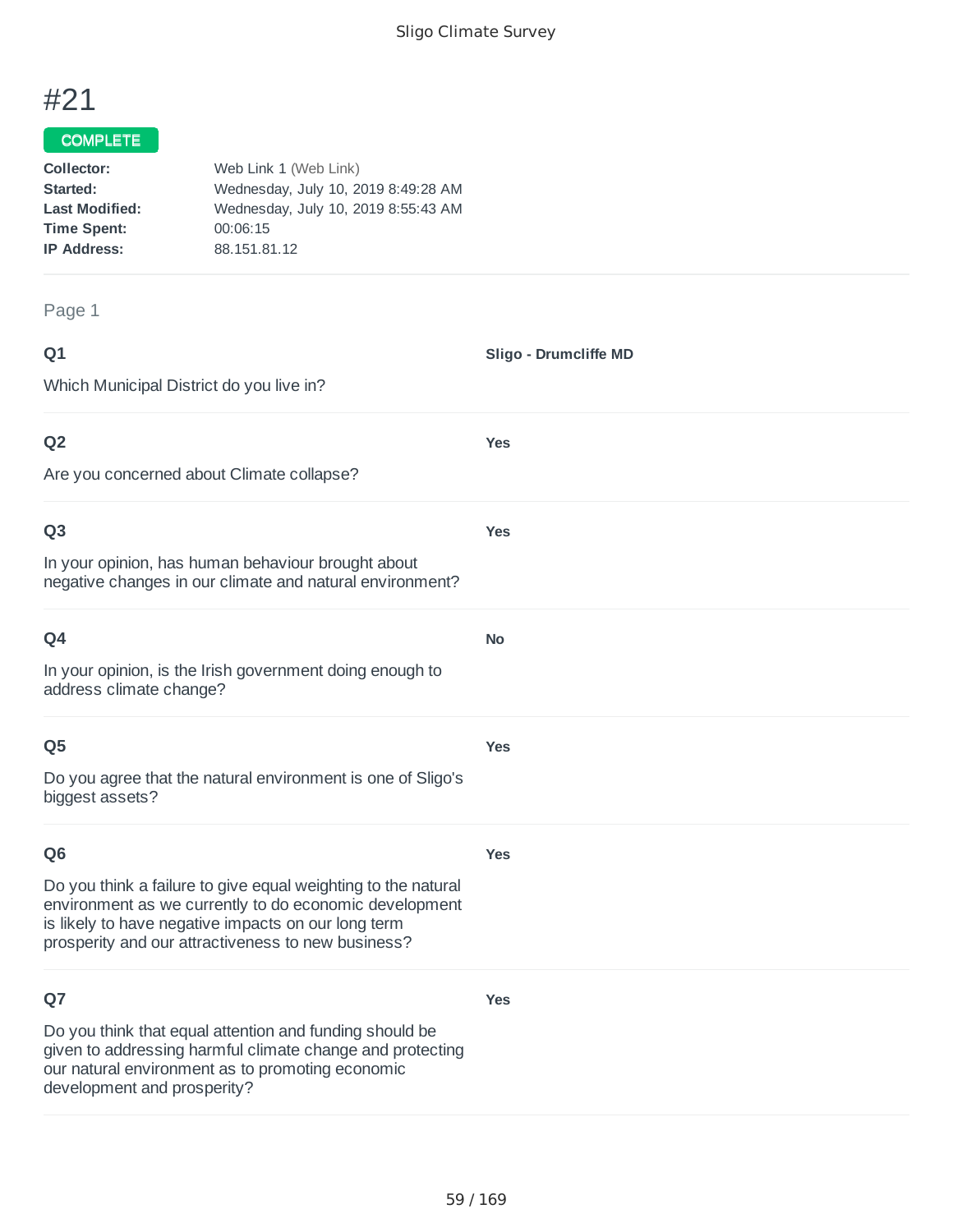Have you noticed any changes in your local natural environment that you think might be happening as a result of climate change?

# **Q9**

**Respondent skipped this question**

If Yes, please detail

# **Q10**

What do you think are the most important environmental issues facing Sligo? Please rank in order of most important to least

| Protecting our water quality                                                                                                | 5                                                                                                                 |
|-----------------------------------------------------------------------------------------------------------------------------|-------------------------------------------------------------------------------------------------------------------|
| Reversing the decline in native species                                                                                     | 3                                                                                                                 |
| Investing in proactive climate action                                                                                       | 4                                                                                                                 |
| Tackling littering and Illegal dumping                                                                                      | 1                                                                                                                 |
| Reducing levels of domestic waste, including plastic packaging                                                              | 2                                                                                                                 |
| Encouraging fewer car journeys and increased public transport<br>use                                                        | 9                                                                                                                 |
| Planning for better, more sustainable housing and communities                                                               | 7                                                                                                                 |
| Providing more green spaces, parks and on-street plantings                                                                  | 8                                                                                                                 |
| Protecting our natural environment and limited natural resources                                                            | 10                                                                                                                |
| Planting more trees and leaving areas wild for wildlife                                                                     | 6                                                                                                                 |
|                                                                                                                             |                                                                                                                   |
| Q11<br>Where do you think responsibility for taking positive<br>climate action lies?                                        | There is equal responsibility on individuals and<br>government to work together to bring about positive<br>change |
| Q12                                                                                                                         | <b>Extremely willing</b>                                                                                          |
| How willing are you to change your lifestyle to reduce the<br>damage you cause to the environment?                          |                                                                                                                   |
| Q13                                                                                                                         | Other (please specify):                                                                                           |
| Have you tried any of the following actions recently to try<br>and reduce your negative impact on the local<br>environment? | At least 6 of the above!                                                                                          |

**No**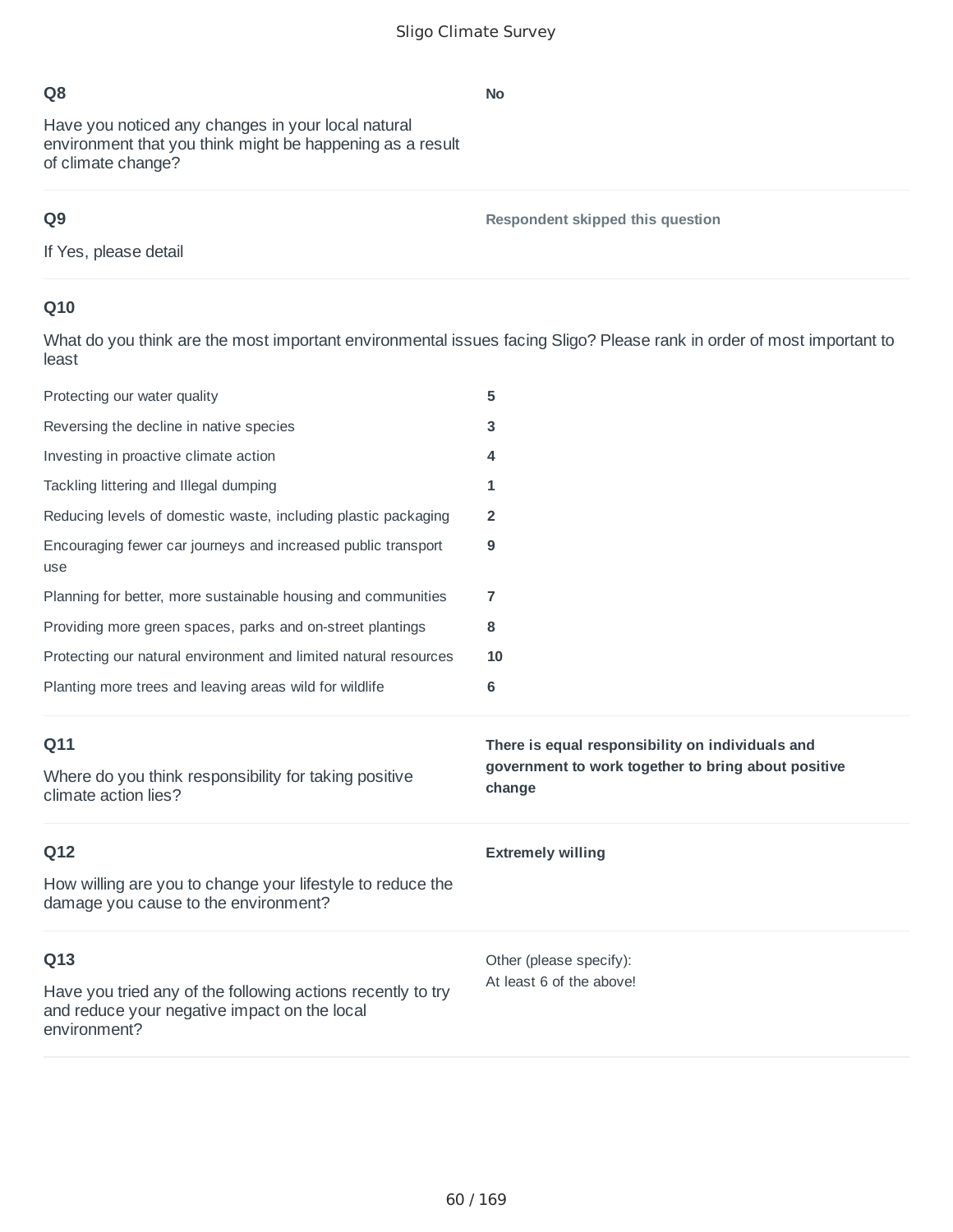If yes, how has this worked for you? Have you faced any problems trying to make these changes? What are your suggestions for making it easier for people to make proactive change?

Some easier than others! Plastic reduction proving hard

### **Q15**

**Respondent skipped this question**

If we have missed anything that you think will be a crucial environmental issue for Sligo over the next decade, please let us know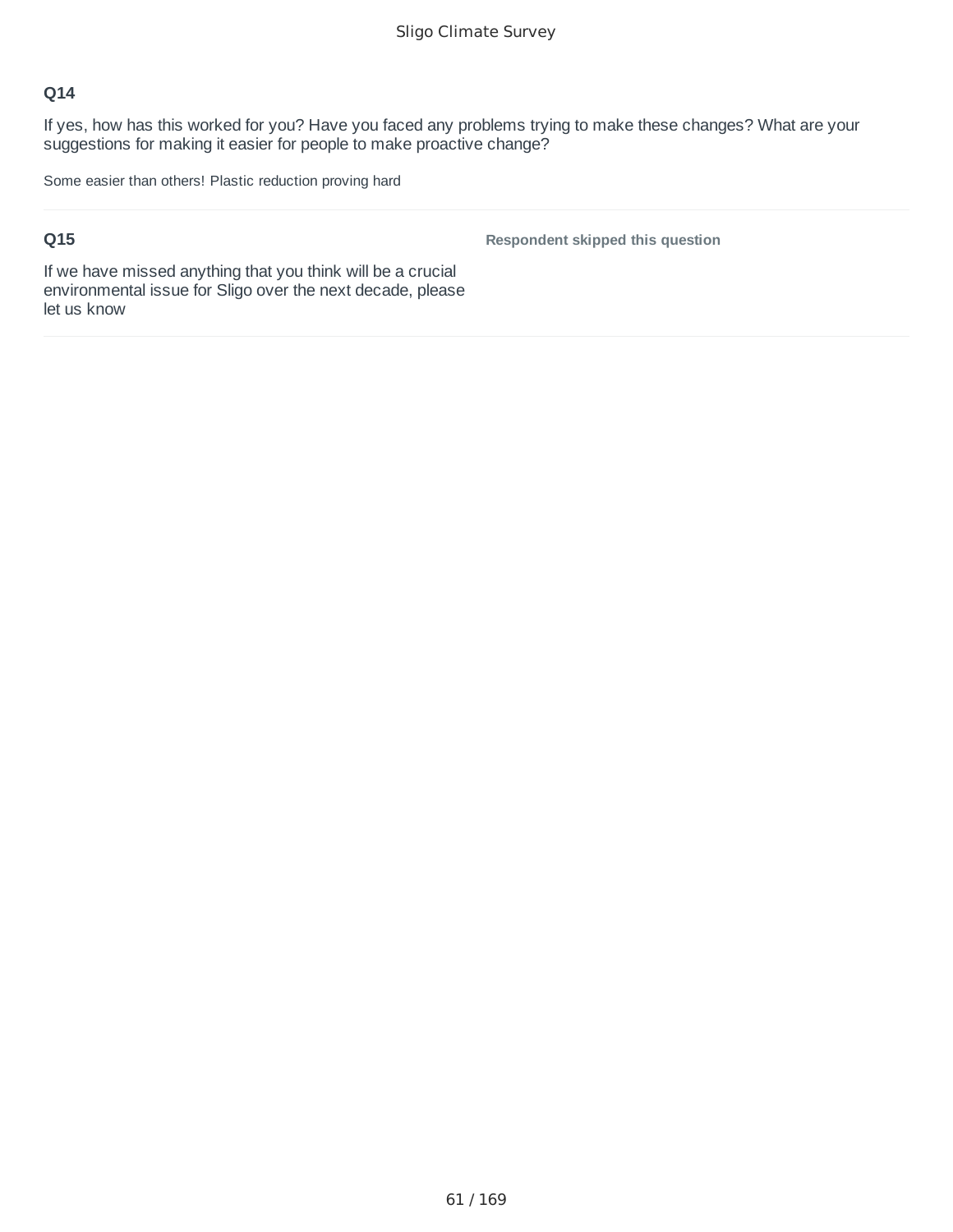**Sligo - Drumcliffe MD**

**Yes**

**Yes**

**No**

**Yes**

# #22

## COMPLETE

| Collector:            | Web Link 1 (Web Link)               |
|-----------------------|-------------------------------------|
| Started:              | Wednesday, July 10, 2019 8:53:27 AM |
| <b>Last Modified:</b> | Wednesday, July 10, 2019 9:00:28 AM |
| <b>Time Spent:</b>    | 00:07:00                            |
| <b>IP Address:</b>    | 95.45.224.84                        |
|                       |                                     |

#### Page 1

| ۰      | ٧ |
|--------|---|
| w<br>× |   |

Which Municipal District do you live in?

#### **Q2**

Are you concerned about Climate collapse?

#### **Q3**

In your opinion, has human behaviour brought about negative changes in our climate and natural environment?

| I<br>w |  |
|--------|--|

In your opinion, is the Irish government doing enough to address climate change?

#### **Q5**

Do you agree that the natural environment is one of Sligo's biggest assets?

#### **Q6**

**Yes**

**Yes**

Do you think a failure to give equal weighting to the natural environment as we currently to do economic development is likely to have negative impacts on our long term prosperity and our attractiveness to new business?

### **Q7**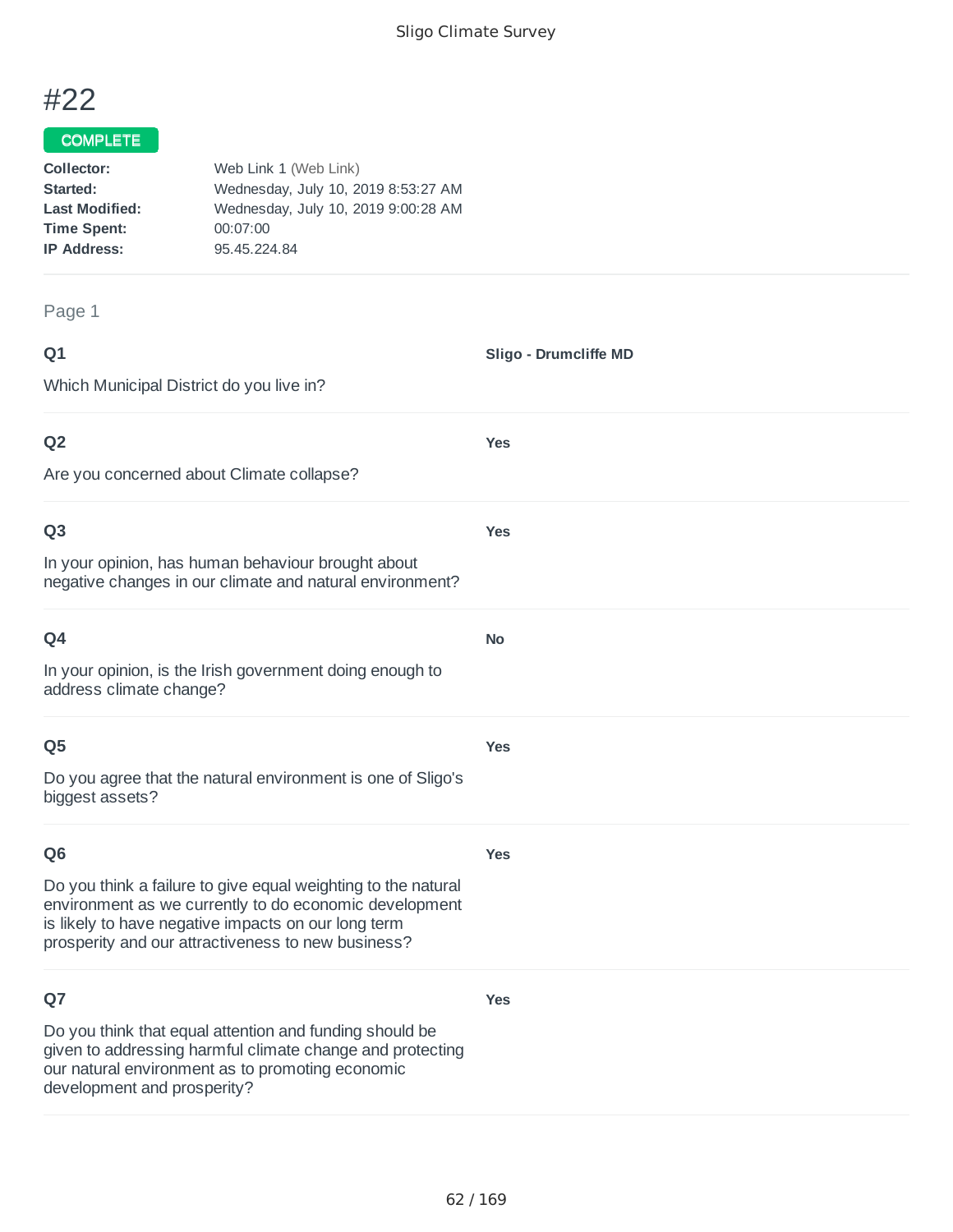**Yes**

Have you noticed any changes in your local natural environment that you think might be happening as a result of climate change?

# **Q9**

If Yes, please detail

large scale costal erosion over a very short period

## **Q10**

What do you think are the most important environmental issues facing Sligo? Please rank in order of most important to least

| Protecting our water quality                                                                       | 6                                                                                                                 |
|----------------------------------------------------------------------------------------------------|-------------------------------------------------------------------------------------------------------------------|
| Reversing the decline in native species                                                            | 5                                                                                                                 |
| Investing in proactive climate action                                                              | 4                                                                                                                 |
| Tackling littering and Illegal dumping                                                             | 7                                                                                                                 |
| Reducing levels of domestic waste, including plastic packaging                                     | 3                                                                                                                 |
| Encouraging fewer car journeys and increased public transport<br>use                               | 9                                                                                                                 |
| Planning for better, more sustainable housing and communities                                      | 2                                                                                                                 |
| Providing more green spaces, parks and on-street plantings                                         | 8                                                                                                                 |
| Protecting our natural environment and limited natural resources                                   | 1                                                                                                                 |
| Planting more trees and leaving areas wild for wildlife                                            | 10                                                                                                                |
|                                                                                                    |                                                                                                                   |
| Q11<br>Where do you think responsibility for taking positive<br>climate action lies?               | There is equal responsibility on individuals and<br>government to work together to bring about positive<br>change |
| Q12                                                                                                | <b>Extremely willing</b>                                                                                          |
| How willing are you to change your lifestyle to reduce the<br>damage you cause to the environment? |                                                                                                                   |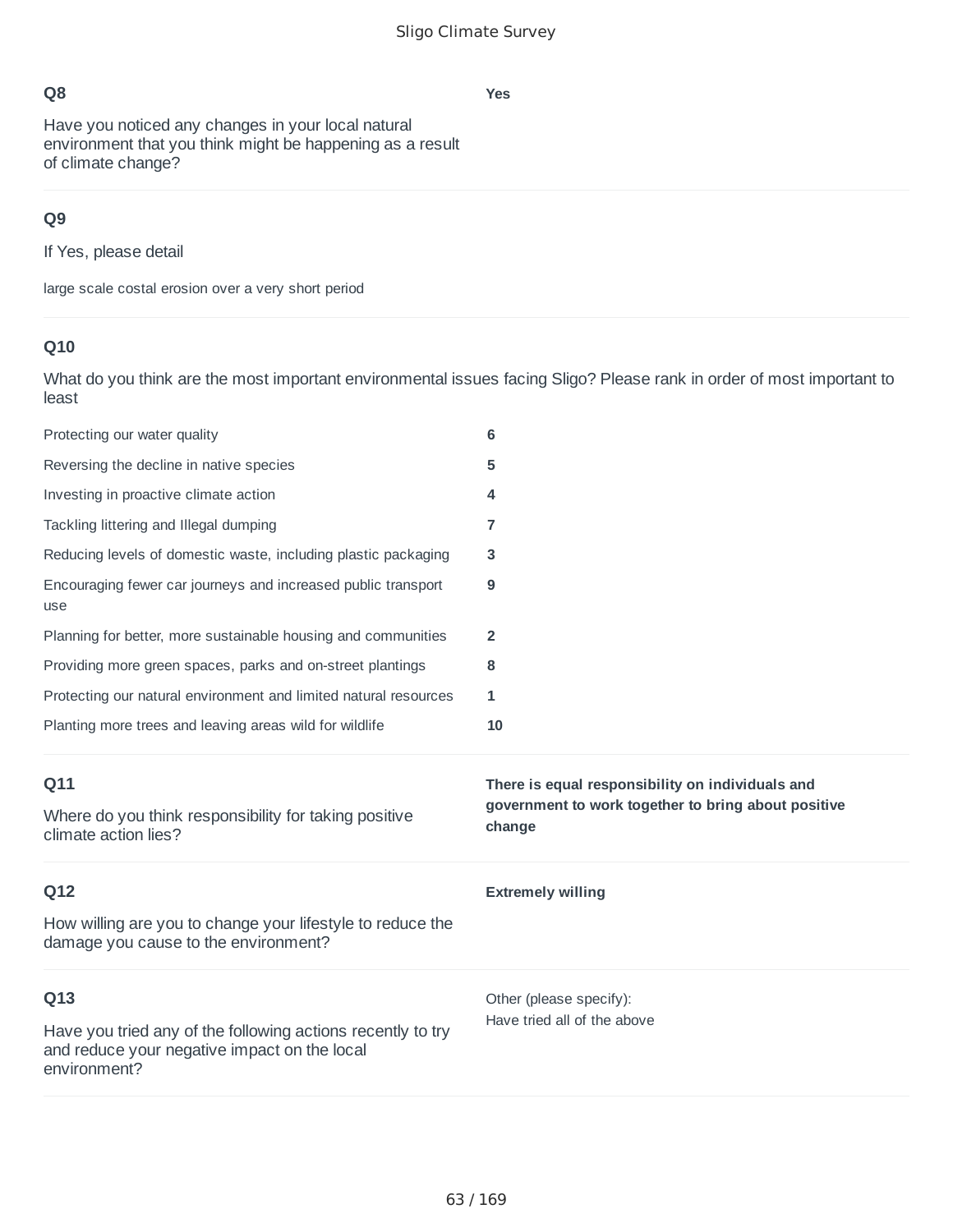If yes, how has this worked for you? Have you faced any problems trying to make these changes? What are your suggestions for making it easier for people to make proactive change?

# **Q15**

**Respondent skipped this question**

**Respondent skipped this question**

If we have missed anything that you think will be a crucial environmental issue for Sligo over the next decade, please let us know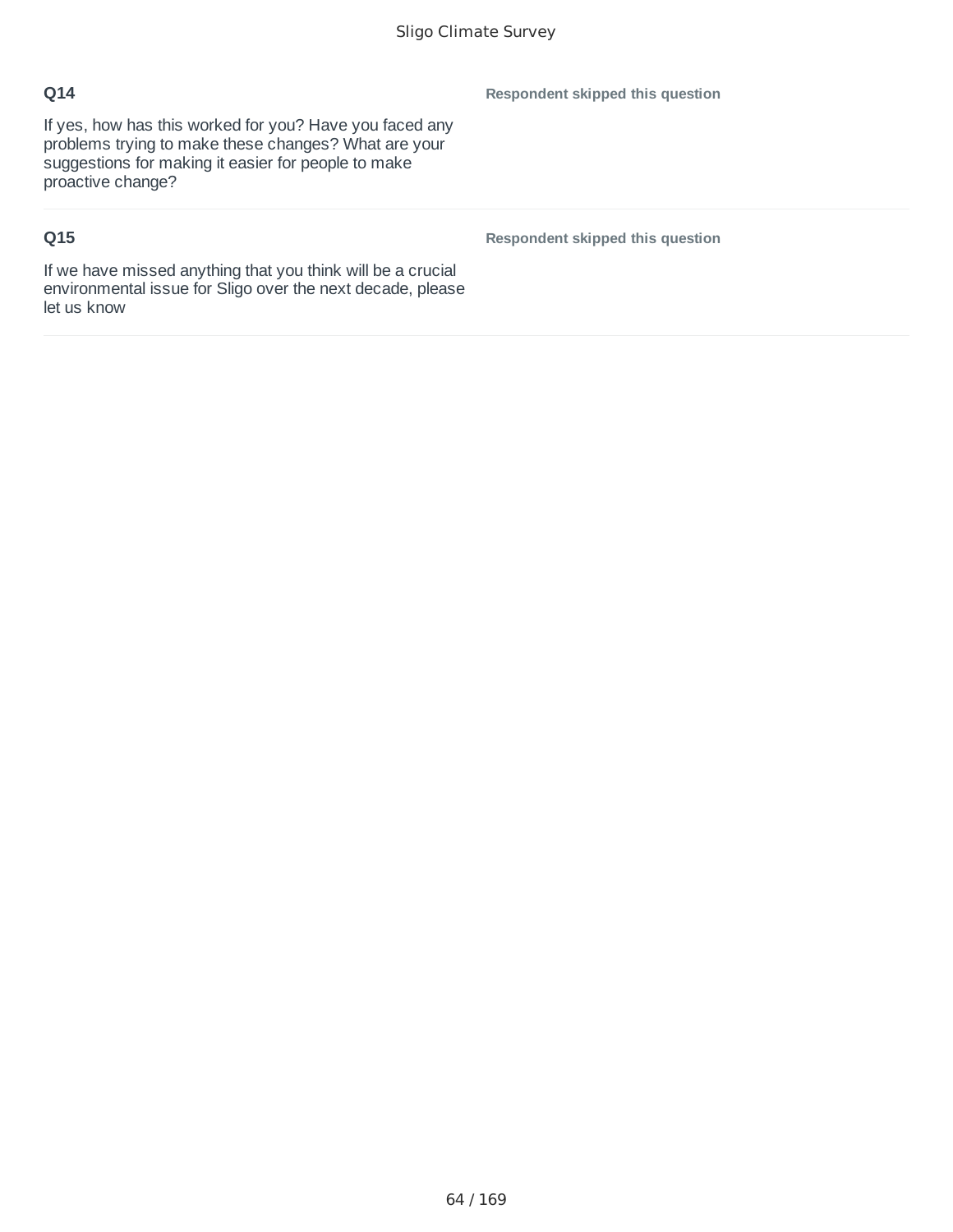**Sligo - Drumcliffe MD**

**Yes**

**Yes**

**No**

**Yes**

# #23

#### COMPLETE

| Collector:            | Web Link 1 (Web Link)               |
|-----------------------|-------------------------------------|
| Started:              | Wednesday, July 10, 2019 8:55:28 AM |
| <b>Last Modified:</b> | Wednesday, July 10, 2019 9:00:42 AM |
| <b>Time Spent:</b>    | 00:05:14                            |
| <b>IP Address:</b>    | 89.19.67.74                         |
|                       |                                     |

Page 1

| ۰      | ï<br>٧ |
|--------|--------|
| ×<br>w |        |
| ×      |        |

Which Municipal District do you live in?

## **Q2**

Are you concerned about Climate collapse?

#### **Q3**

In your opinion, has human behaviour brought about negative changes in our climate and natural environment?

| O <sub>4</sub>                                           |
|----------------------------------------------------------|
| In your opinion, is the Irish government doing enough to |
| address climate change?                                  |

#### **Q5**

Do you agree that the natural environment is one of Sligo's biggest assets?

### **Q6**

**Yes**

**Yes**

Do you think a failure to give equal weighting to the natural environment as we currently to do economic development is likely to have negative impacts on our long term prosperity and our attractiveness to new business?

### **Q7**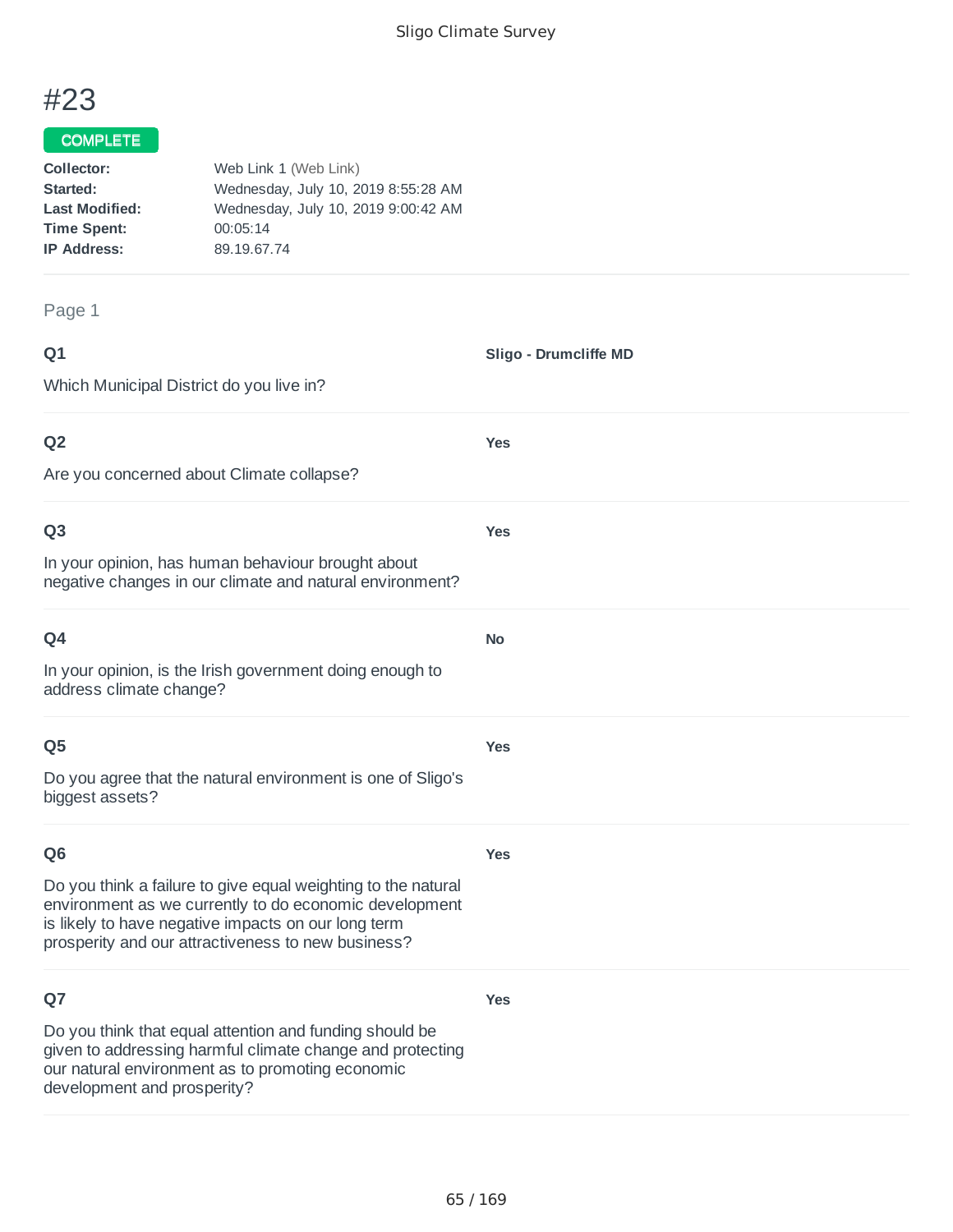**Yes**

Have you noticed any changes in your local natural environment that you think might be happening as a result of climate change?

## **Q9**

If Yes, please detail

Much more plastic being washed up on Streedagh, sand dunes being eroded rapidly

## **Q10**

What do you think are the most important environmental issues facing Sligo? Please rank in order of most important to least

| Protecting our water quality                                                                       | 3                                                             |
|----------------------------------------------------------------------------------------------------|---------------------------------------------------------------|
| Reversing the decline in native species                                                            | 5                                                             |
| Investing in proactive climate action                                                              | 4                                                             |
| Tackling littering and Illegal dumping                                                             | 6                                                             |
| Reducing levels of domestic waste, including plastic packaging                                     | 7                                                             |
| Encouraging fewer car journeys and increased public transport<br>use                               | 1                                                             |
| Planning for better, more sustainable housing and communities                                      | $\overline{2}$                                                |
| Providing more green spaces, parks and on-street plantings                                         | 8                                                             |
| Protecting our natural environment and limited natural resources                                   | 10                                                            |
| Planting more trees and leaving areas wild for wildlife                                            | 9                                                             |
|                                                                                                    |                                                               |
| Q11                                                                                                | There is equal responsibility on individuals and              |
| Where do you think responsibility for taking positive<br>climate action lies?                      | government to work together to bring about positive<br>change |
| Q12                                                                                                | <b>Very willing</b>                                           |
| How willing are you to change your lifestyle to reduce the<br>damage you cause to the environment? |                                                               |
| Q13                                                                                                | <b>Less car Journeys</b>                                      |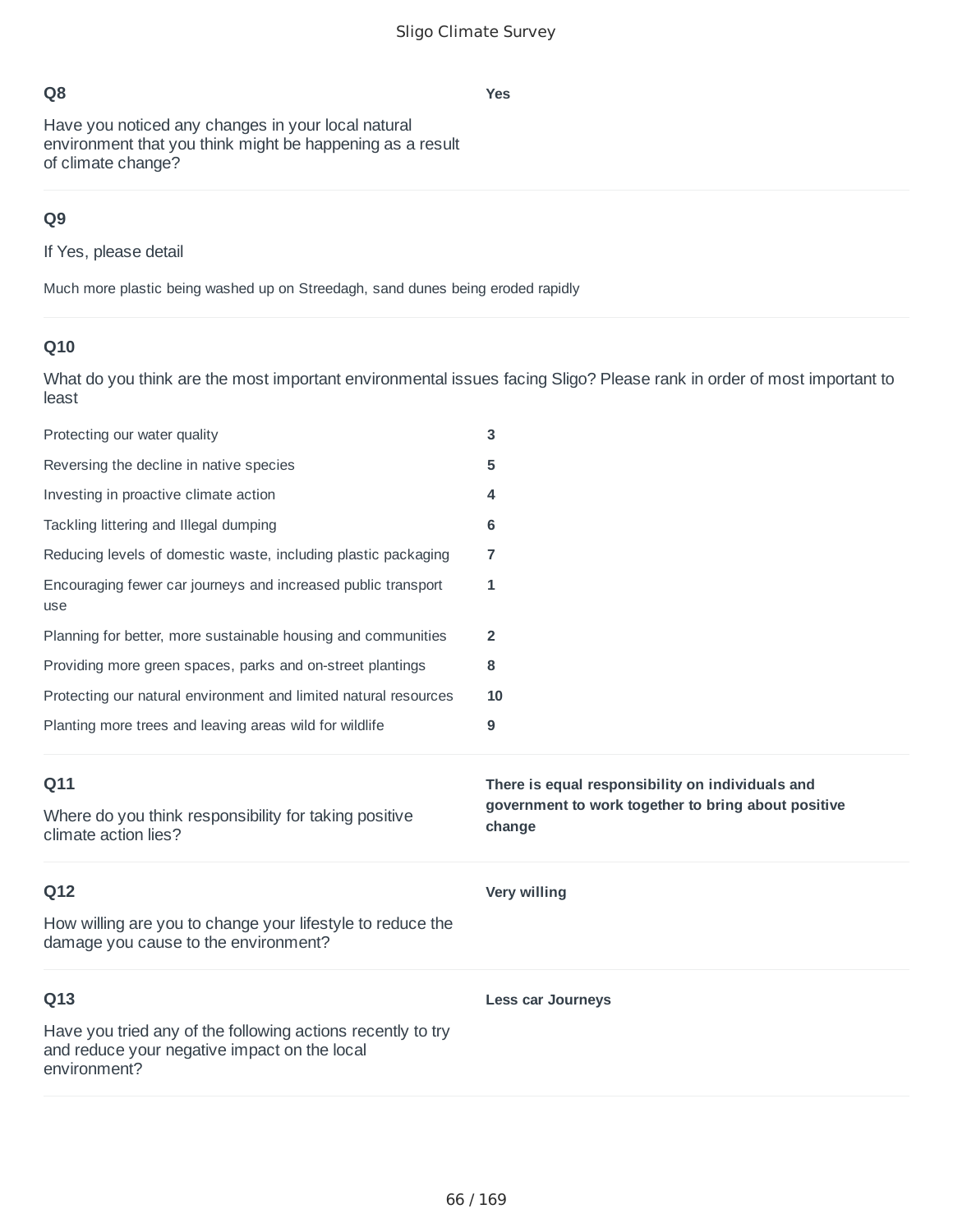If yes, how has this worked for you? Have you faced any problems trying to make these changes? What are your suggestions for making it easier for people to make proactive change?

More cycling and lift sharing

## **Q15**

**Respondent skipped this question**

If we have missed anything that you think will be a crucial environmental issue for Sligo over the next decade, please let us know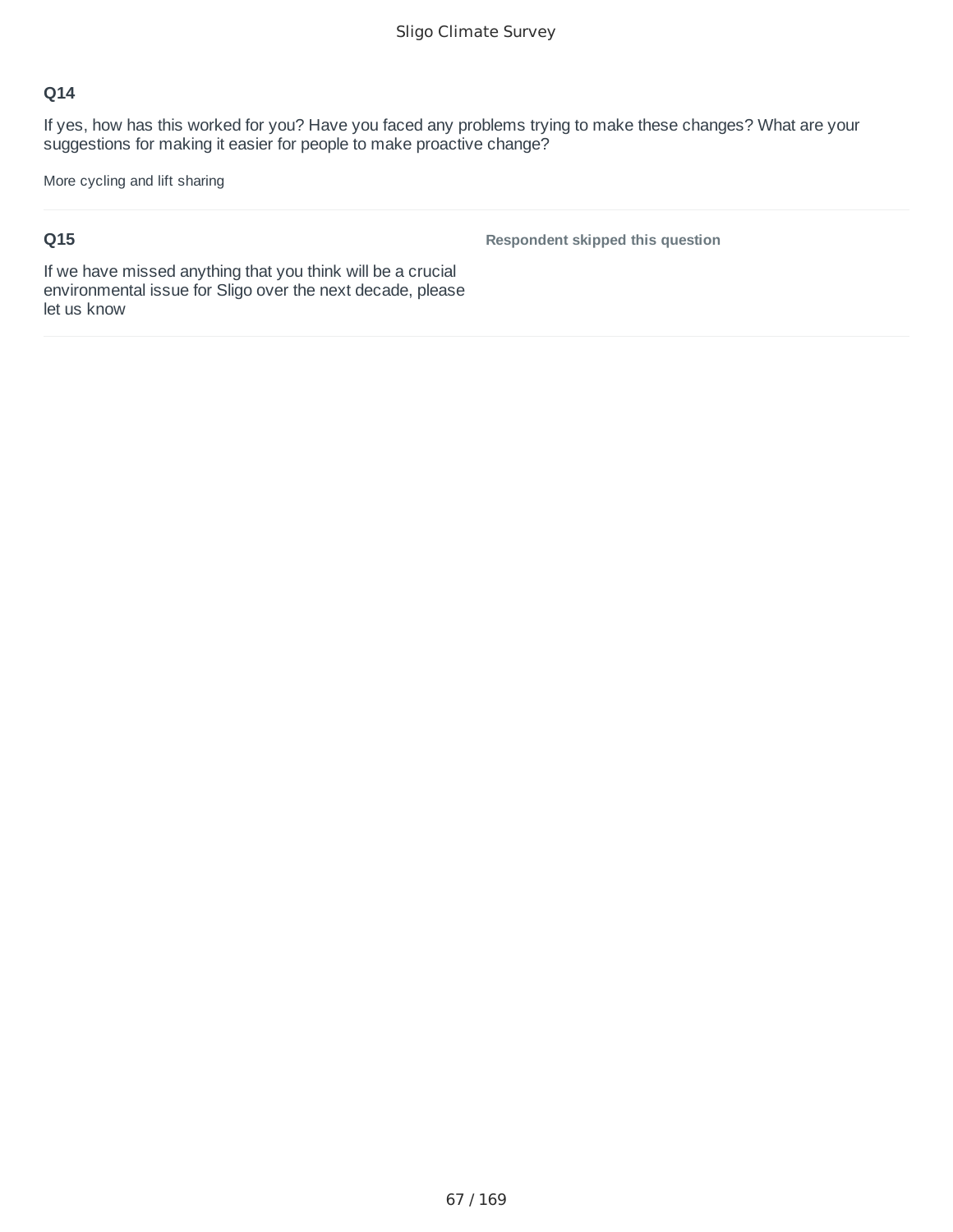**Sligo - Strandhill MD**

**Yes**

**Yes**

**No**

**Yes**

# #24

### COMPLETE

| Collector:            | Web Link 1 (Web Link)               |
|-----------------------|-------------------------------------|
| Started:              | Wednesday, July 10, 2019 8:58:46 AM |
| <b>Last Modified:</b> | Wednesday, July 10, 2019 9:12:52 AM |
| <b>Time Spent:</b>    | 00:14:05                            |
| <b>IP Address:</b>    | 212.129.78.203                      |
|                       |                                     |

#### Page 1

| ۰      | ۰. |
|--------|----|
| w<br>× |    |

Which Municipal District do you live in?

## **Q2**

Are you concerned about Climate collapse?

#### **Q3**

In your opinion, has human behaviour brought about negative changes in our climate and natural environment?

| O <sub>4</sub>                                                                      |  |
|-------------------------------------------------------------------------------------|--|
| In your opinion, is the Irish government doing enough to<br>address climate change? |  |

#### **Q5**

Do you agree that the natural environment is one of Sligo's biggest assets?

#### **Q6**

**Yes**

**Yes**

Do you think a failure to give equal weighting to the natural environment as we currently to do economic development is likely to have negative impacts on our long term prosperity and our attractiveness to new business?

### **Q7**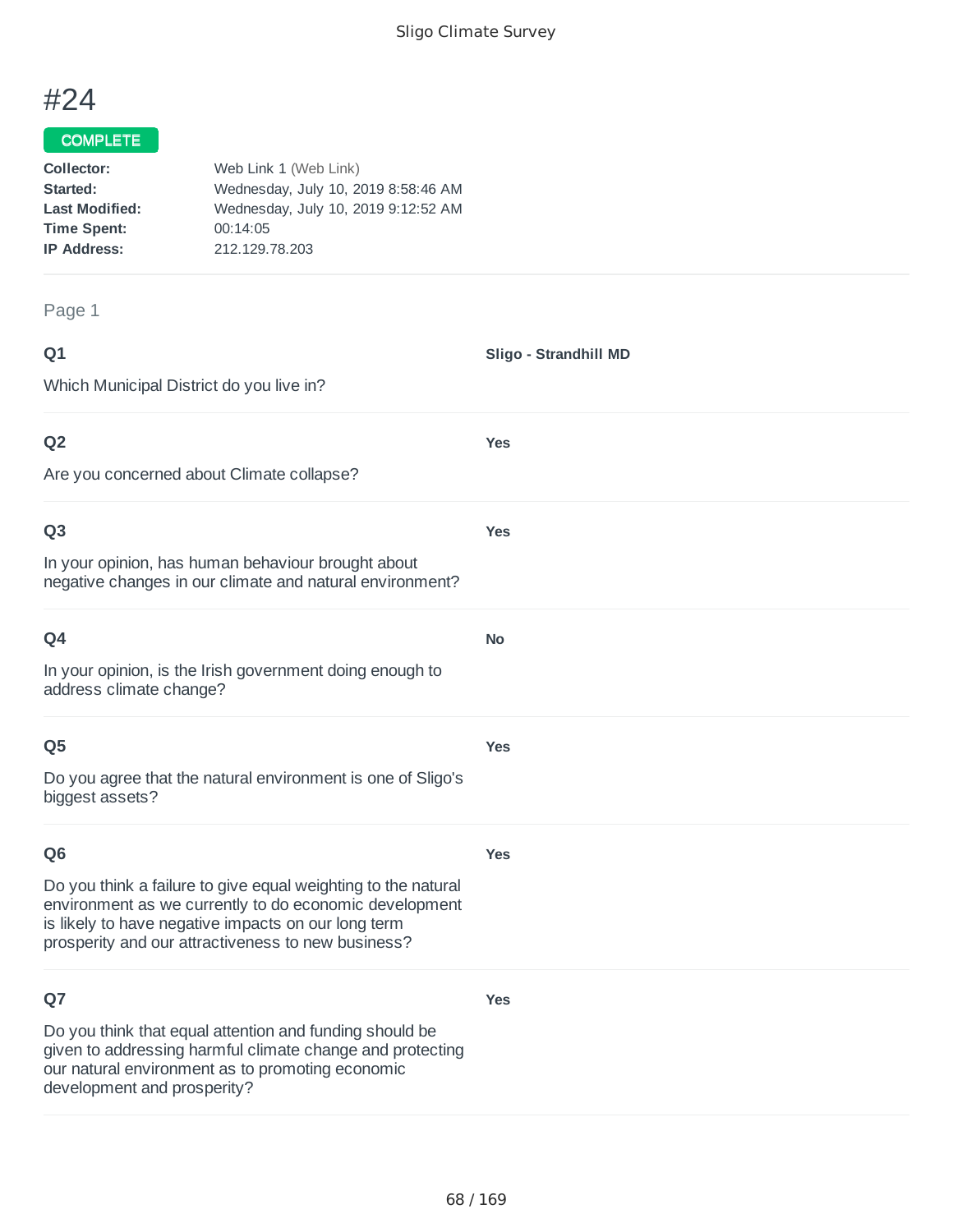Have you noticed any changes in your local natural environment that you think might be happening as a result of climate change?

# **Q9**

**Respondent skipped this question**

If Yes, please detail

# **Q10**

What do you think are the most important environmental issues facing Sligo? Please rank in order of most important to least

| Protecting our water quality                                                                                                | 4                                                                                                                 |
|-----------------------------------------------------------------------------------------------------------------------------|-------------------------------------------------------------------------------------------------------------------|
| Reversing the decline in native species                                                                                     | 6                                                                                                                 |
| Investing in proactive climate action                                                                                       | 5                                                                                                                 |
| Tackling littering and Illegal dumping                                                                                      | $\overline{7}$                                                                                                    |
| Reducing levels of domestic waste, including plastic packaging                                                              | 8                                                                                                                 |
| Encouraging fewer car journeys and increased public transport<br>use                                                        | 1                                                                                                                 |
| Planning for better, more sustainable housing and communities                                                               | 9                                                                                                                 |
| Providing more green spaces, parks and on-street plantings                                                                  | 10                                                                                                                |
| Protecting our natural environment and limited natural resources                                                            | 3                                                                                                                 |
| Planting more trees and leaving areas wild for wildlife                                                                     | $\overline{2}$                                                                                                    |
|                                                                                                                             |                                                                                                                   |
| Q11<br>Where do you think responsibility for taking positive<br>climate action lies?                                        | There is equal responsibility on individuals and<br>government to work together to bring about positive<br>change |
| Q12                                                                                                                         | <b>Extremely willing</b>                                                                                          |
| How willing are you to change your lifestyle to reduce the<br>damage you cause to the environment?                          |                                                                                                                   |
| Q13                                                                                                                         | Other (please specify):                                                                                           |
| Have you tried any of the following actions recently to try<br>and reduce your negative impact on the local<br>environment? | All of the above                                                                                                  |

**No**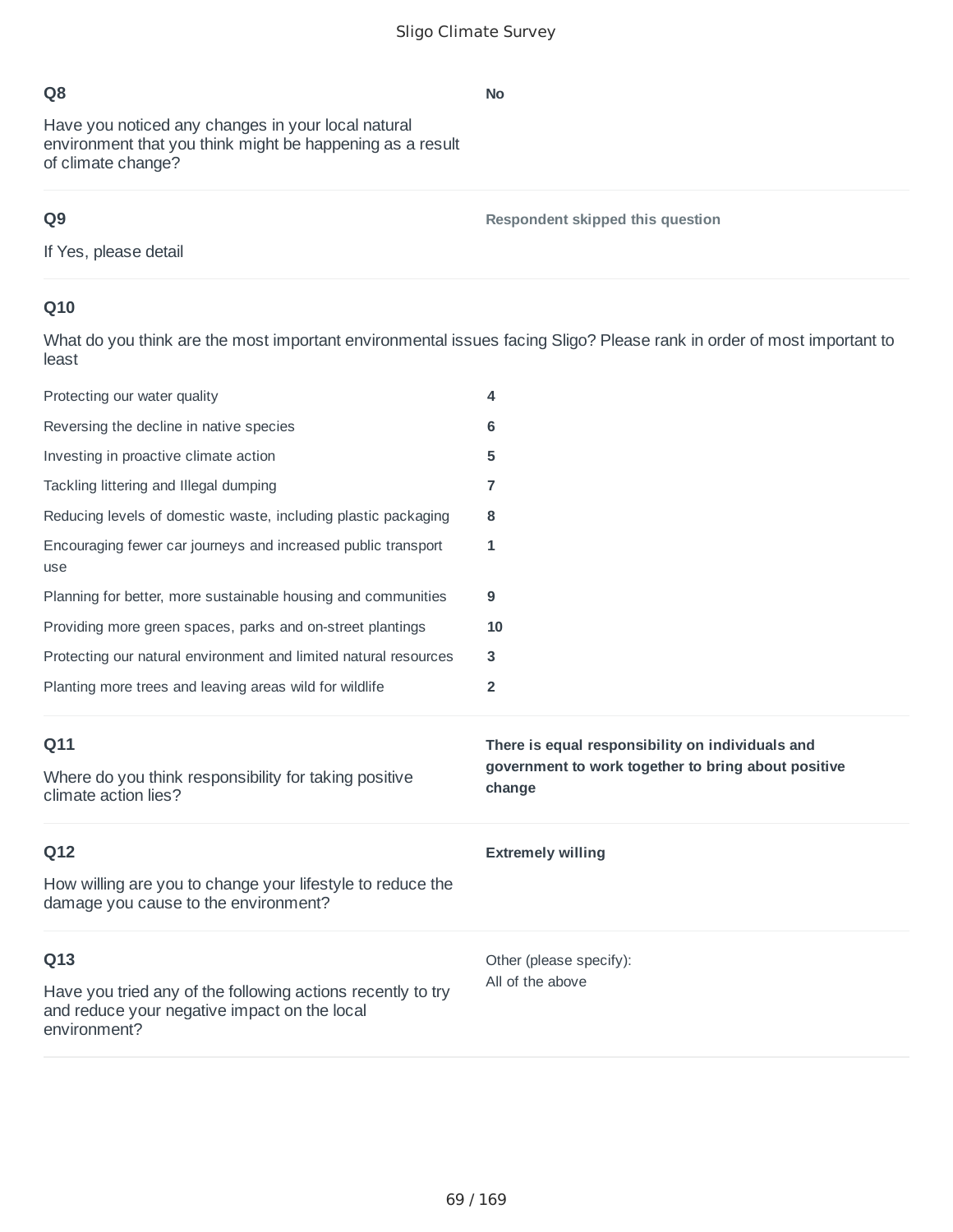If yes, how has this worked for you? Have you faced any problems trying to make these changes? What are your suggestions for making it easier for people to make proactive change?

More free events in our environment that are open to the public and advertised so that it isn't just a small group of like minded people getting together. Emphasis on young people but also their parents as well as the general public.

Providing free learning in their own town, getting out and experiencing nature and realising how great it is, the damage that has been done and discovering ways to change in a positive way will encourage big changes at individual level.

People need to get back in touch with nature, especially in a town where people forget it even exists sometimes.

#### **Q15**

**Respondent skipped this question**

If we have missed anything that you think will be a crucial environmental issue for Sligo over the next decade, please let us know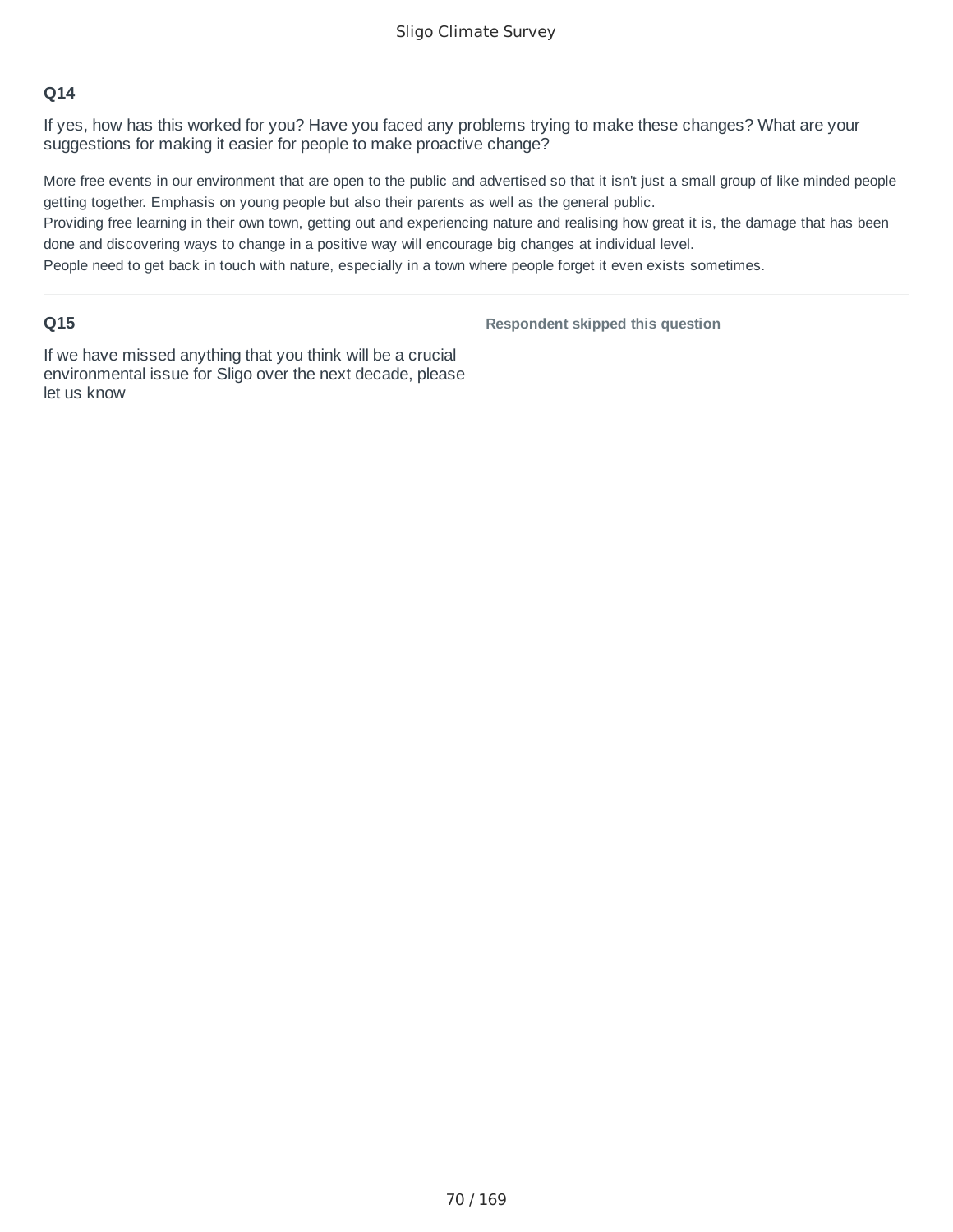**Sligo - Drumcliffe MD**

**Yes**

**Yes**

**No**

**Yes**

**No**

**Yes**

# #25

#### COMPLETE

| Collector:            | Web Link 1 (Web Link)               |
|-----------------------|-------------------------------------|
| Started:              | Wednesday, July 10, 2019 9:05:23 AM |
| <b>Last Modified:</b> | Wednesday, July 10, 2019 9:13:09 AM |
| <b>Time Spent:</b>    | 00:07:46                            |
| <b>IP Address:</b>    | 31.187.0.49                         |
|                       |                                     |

Page 1

## **Q1**

Which Municipal District do you live in?

### **Q2**

Are you concerned about Climate collapse?

#### **Q3**

In your opinion, has human behaviour brought about negative changes in our climate and natural environment?

| ۰<br>I<br>×<br>w<br>× |
|-----------------------|
|-----------------------|

In your opinion, is the Irish government doing enough to address climate change?

#### **Q5**

Do you agree that the natural environment is one of Sligo's biggest assets?

#### **Q6**

Do you think a failure to give equal weighting to the natural environment as we currently to do economic development is likely to have negative impacts on our long term prosperity and our attractiveness to new business?

### **Q7**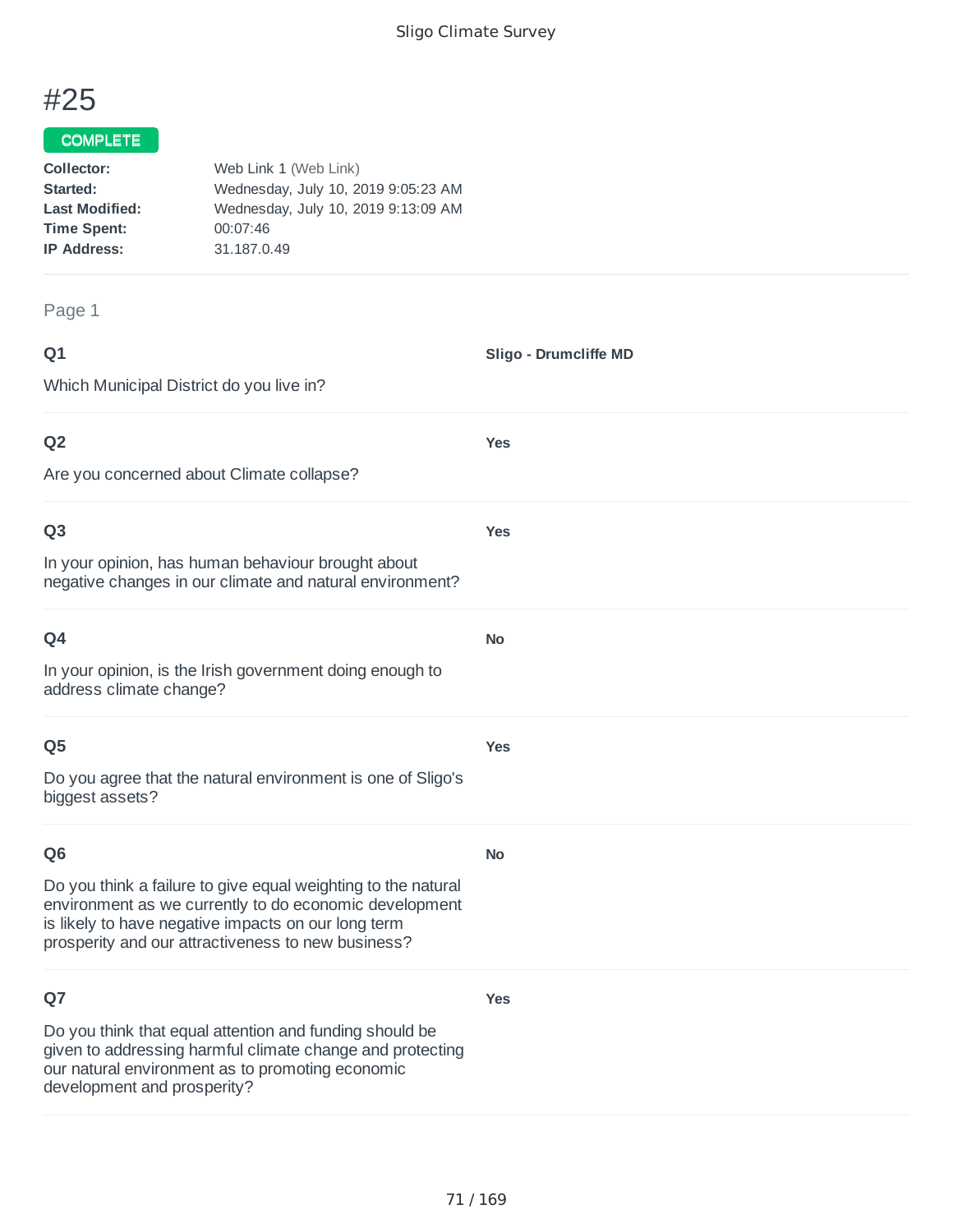Have you noticed any changes in your local natural environment that you think might be happening as a result of climate change?

# **Q9**

If Yes, please detail

Sea levels, dune erosion

# **Q10**

What do you think are the most important environmental issues facing Sligo? Please rank in order of most important to least

| Protecting our water quality                                                                                                | 8                                                   |
|-----------------------------------------------------------------------------------------------------------------------------|-----------------------------------------------------|
| Reversing the decline in native species                                                                                     | $\overline{2}$                                      |
| Investing in proactive climate action                                                                                       | 3                                                   |
| Reducing levels of domestic waste, including plastic packaging                                                              | 10                                                  |
| Encouraging fewer car journeys and increased public transport<br>use                                                        | 9                                                   |
| Planning for better, more sustainable housing and communities                                                               | 4                                                   |
| Providing more green spaces, parks and on-street plantings                                                                  | 7                                                   |
| Protecting our natural environment and limited natural resources                                                            | 5                                                   |
| Planting more trees and leaving areas wild for wildlife                                                                     | 6                                                   |
|                                                                                                                             |                                                     |
| Q11                                                                                                                         | We can only address climate destruction with        |
| Where do you think responsibility for taking positive<br>climate action lies?                                               | government action                                   |
| Q12                                                                                                                         | <b>Very willing</b>                                 |
| How willing are you to change your lifestyle to reduce the<br>damage you cause to the environment?                          |                                                     |
| Q13                                                                                                                         | Changing gardening practise to protect biodiversity |
| Have you tried any of the following actions recently to try<br>and reduce your negative impact on the local<br>environment? |                                                     |

**Yes**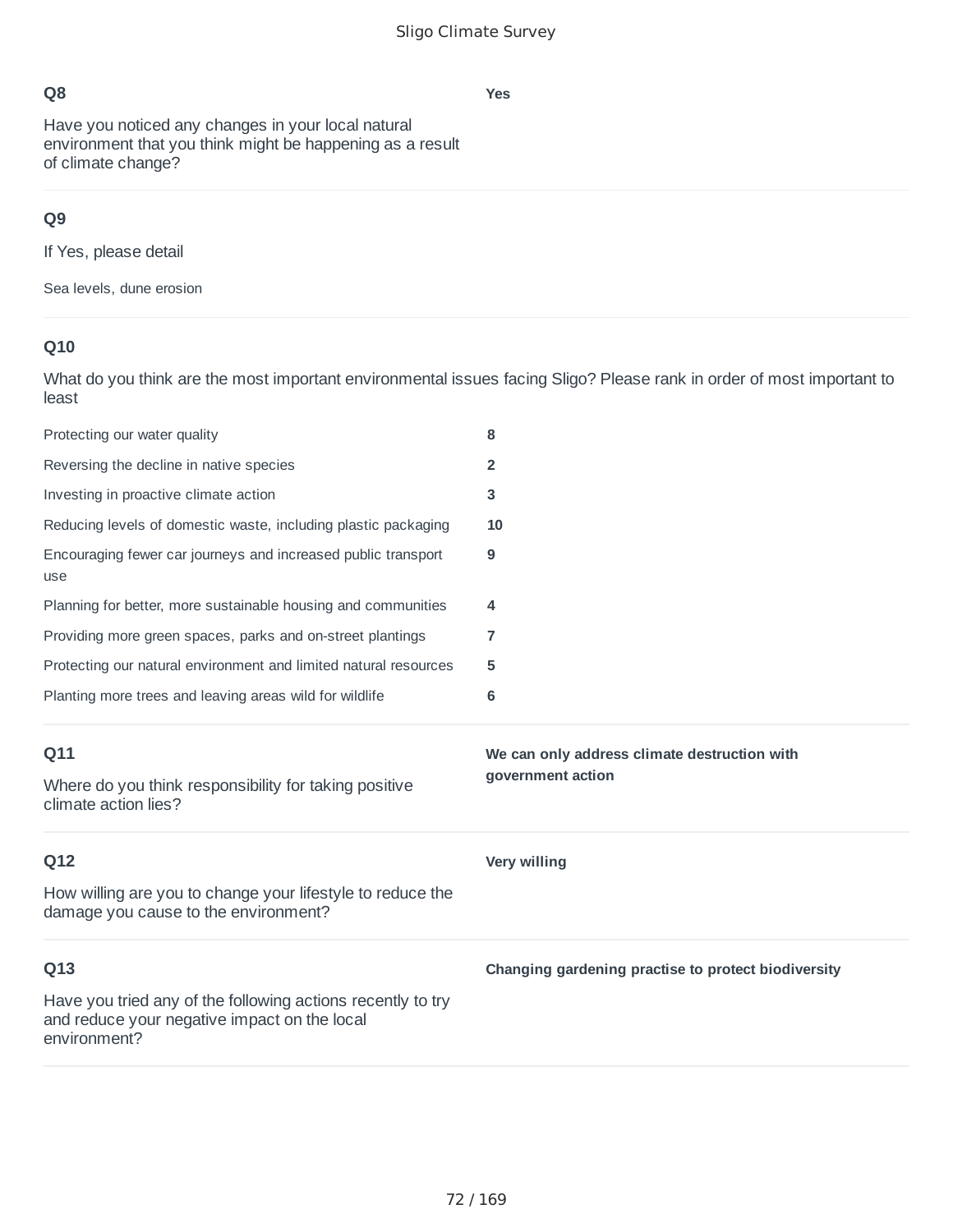If yes, how has this worked for you? Have you faced any problems trying to make these changes? What are your suggestions for making it easier for people to make proactive change?

Weeds growing a lot quicker with out pesticides

### **Q15**

**Respondent skipped this question**

If we have missed anything that you think will be a crucial environmental issue for Sligo over the next decade, please let us know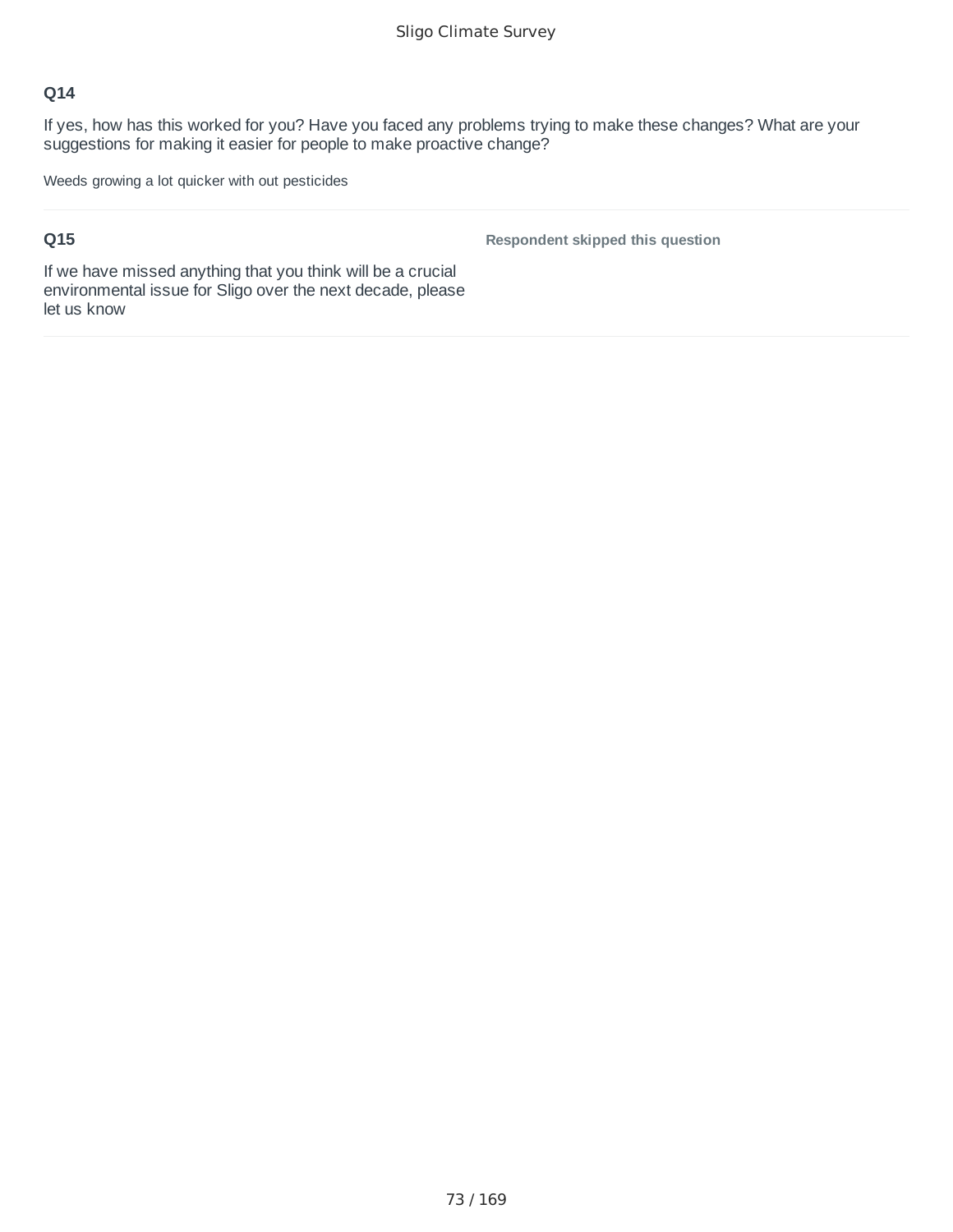**Sligo - Strandhill MD**

**No**

**Yes**

**No**

**Yes**

**No**

**Yes**

# #26

#### COMPLETE

| Collector:            | Web Link 1 (Web Link)               |
|-----------------------|-------------------------------------|
| Started:              | Wednesday, July 10, 2019 9:41:12 AM |
| <b>Last Modified:</b> | Wednesday, July 10, 2019 9:47:46 AM |
| <b>Time Spent:</b>    | 00:06:33                            |
| <b>IP Address:</b>    | 86.43.67.29                         |
|                       |                                     |

Page 1

#### **Q1**

Which Municipal District do you live in?

### **Q2**

Are you concerned about Climate collapse?

#### **Q3**

In your opinion, has human behaviour brought about negative changes in our climate and natural environment?

| ۰<br>٠<br>I<br>×<br>w<br>× |
|----------------------------|
|----------------------------|

In your opinion, is the Irish government doing enough to address climate change?

#### **Q5**

Do you agree that the natural environment is one of Sligo's biggest assets?

#### **Q6**

Do you think a failure to give equal weighting to the natural environment as we currently to do economic development is likely to have negative impacts on our long term prosperity and our attractiveness to new business?

### **Q7**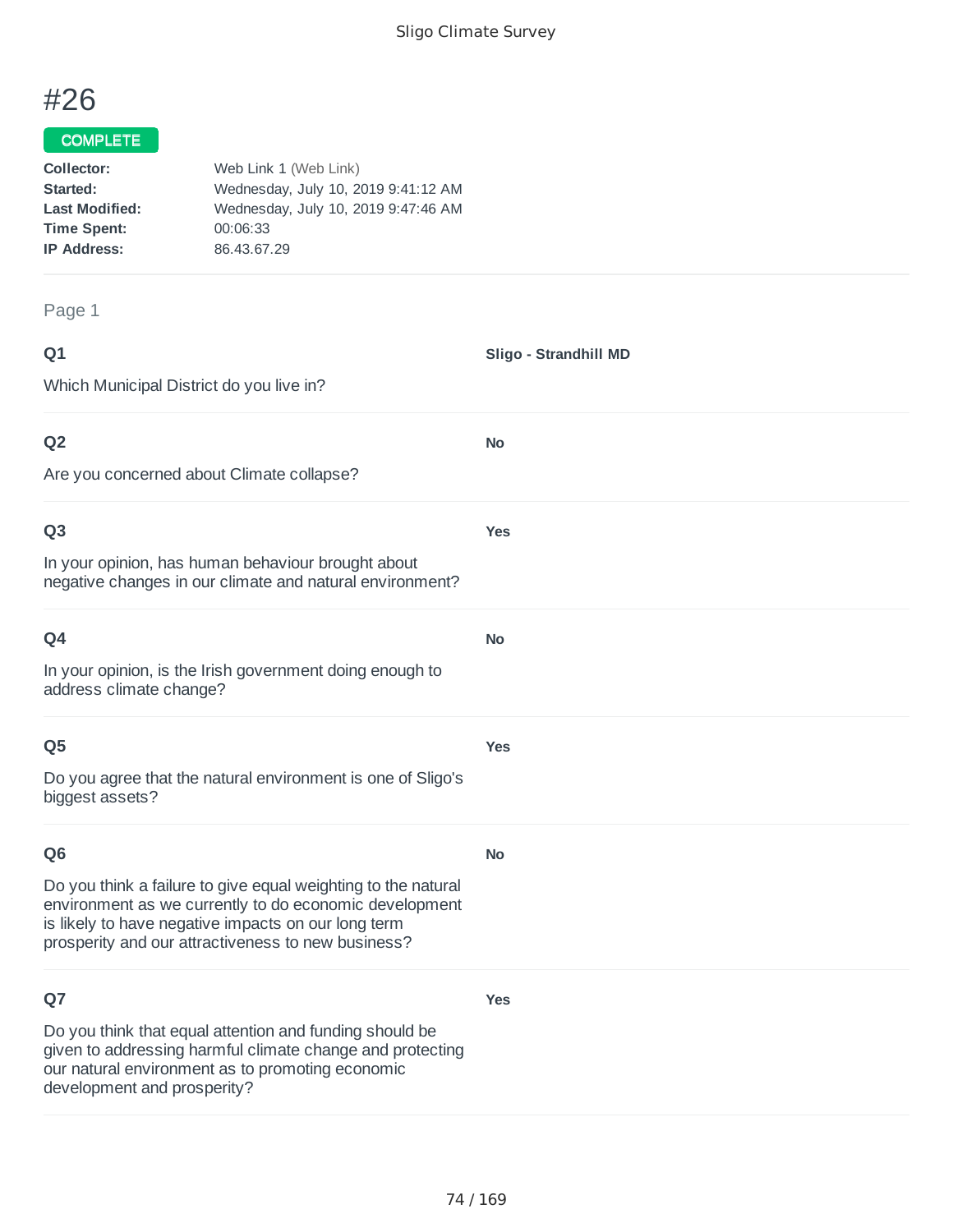Have you noticed any changes in your local natural environment that you think might be happening as a result of climate change?

## **Q9**

**Respondent skipped this question**

If Yes, please detail

## **Q10**

What do you think are the most important environmental issues facing Sligo? Please rank in order of most important to least

| Protecting our water quality                                                                                                | 1                                                                                                                 |
|-----------------------------------------------------------------------------------------------------------------------------|-------------------------------------------------------------------------------------------------------------------|
| Reversing the decline in native species                                                                                     | 3                                                                                                                 |
| Investing in proactive climate action                                                                                       | 8                                                                                                                 |
| Tackling littering and Illegal dumping                                                                                      | 7                                                                                                                 |
| Reducing levels of domestic waste, including plastic packaging                                                              | 5                                                                                                                 |
| Encouraging fewer car journeys and increased public transport<br>use                                                        | 9                                                                                                                 |
| Planning for better, more sustainable housing and communities                                                               | $\mathbf{2}$                                                                                                      |
| Providing more green spaces, parks and on-street plantings                                                                  | 10                                                                                                                |
| Protecting our natural environment and limited natural resources                                                            | 4                                                                                                                 |
| Planting more trees and leaving areas wild for wildlife                                                                     | 6                                                                                                                 |
|                                                                                                                             |                                                                                                                   |
| Q11<br>Where do you think responsibility for taking positive<br>climate action lies?                                        | There is equal responsibility on individuals and<br>government to work together to bring about positive<br>change |
| Q12                                                                                                                         | Somewhat willing                                                                                                  |
| How willing are you to change your lifestyle to reduce the<br>damage you cause to the environment?                          |                                                                                                                   |
| Q13                                                                                                                         | Using 'keep cups' and reusable containers                                                                         |
| Have you tried any of the following actions recently to try<br>and reduce your negative impact on the local<br>environment? |                                                                                                                   |

#### **No**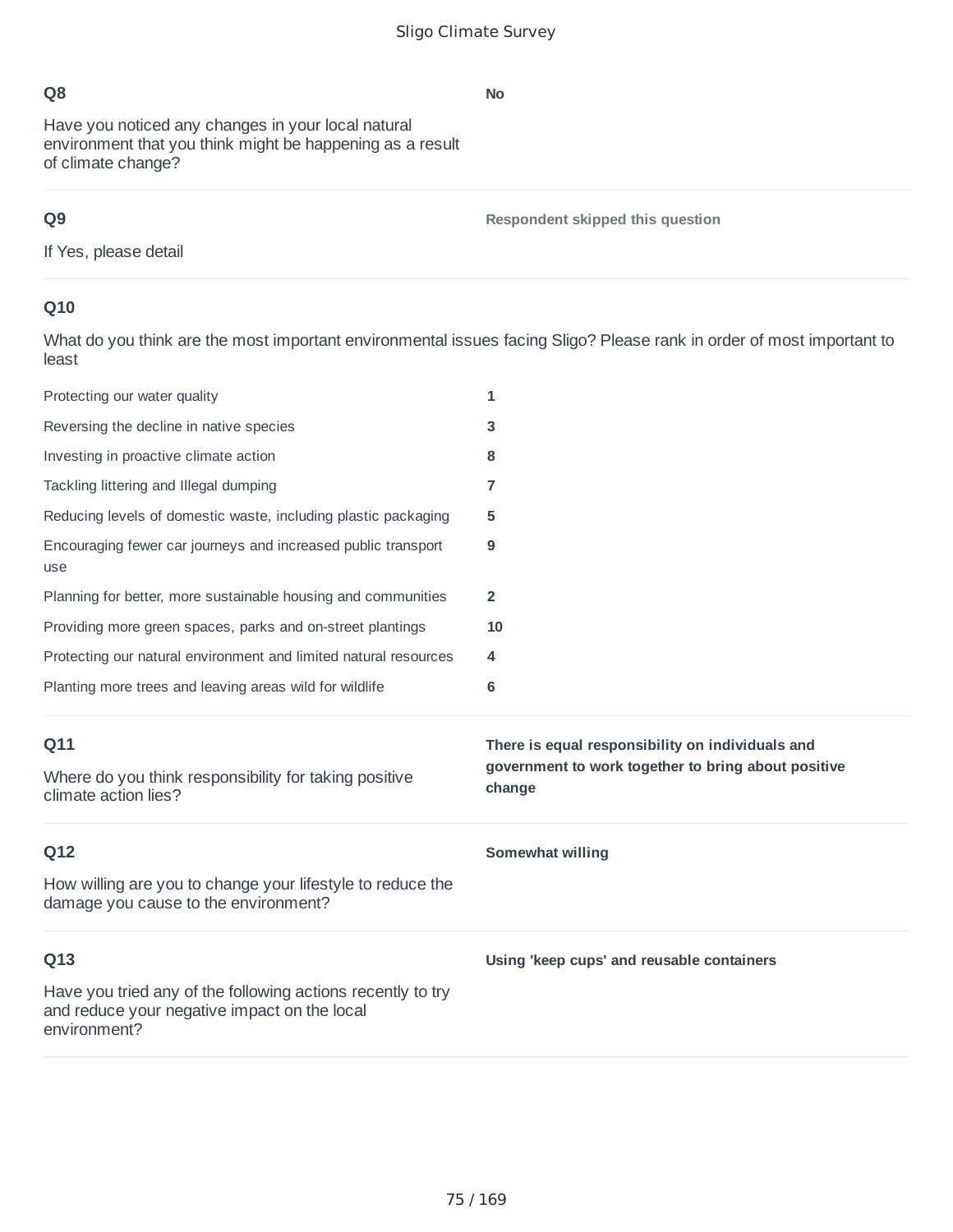If yes, how has this worked for you? Have you faced any problems trying to make these changes? What are your suggestions for making it easier for people to make proactive change?

keep forgetting cup

## **Q15**

**Respondent skipped this question**

If we have missed anything that you think will be a crucial environmental issue for Sligo over the next decade, please let us know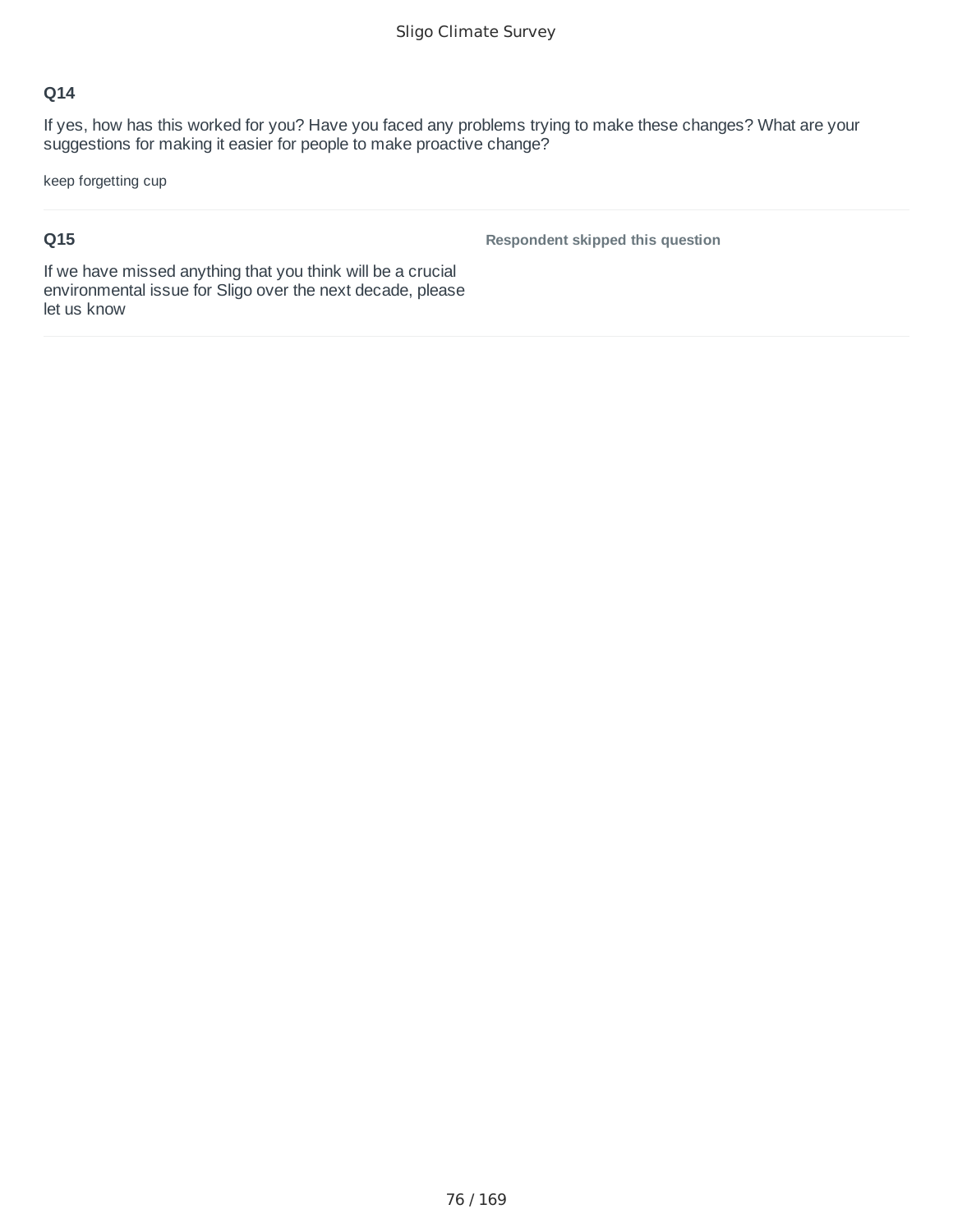**Sligo - Drumcliffe MD**

**Yes**

**Yes**

**No**

**Yes**

# #27

## COMPLETE

| Collector:            | Web Link 1 (Web Link)                |
|-----------------------|--------------------------------------|
| Started:              | Wednesday, July 10, 2019 11:24:39 AM |
| <b>Last Modified:</b> | Wednesday, July 10, 2019 11:30:26 AM |
| <b>Time Spent:</b>    | 00:05:47                             |
| <b>IP Address:</b>    | 109.76.97.142                        |
|                       |                                      |

Page 1

## **Q1**

Which Municipal District do you live in?

### **Q2**

Are you concerned about Climate collapse?

#### **Q3**

In your opinion, has human behaviour brought about negative changes in our climate and natural environment?

| w<br>× |
|--------|
|--------|

In your opinion, is the Irish government doing enough to address climate change?

#### **Q5**

Do you agree that the natural environment is one of Sligo's biggest assets?

#### **Q6**

**Yes**

**Yes**

Do you think a failure to give equal weighting to the natural environment as we currently to do economic development is likely to have negative impacts on our long term prosperity and our attractiveness to new business?

## **Q7**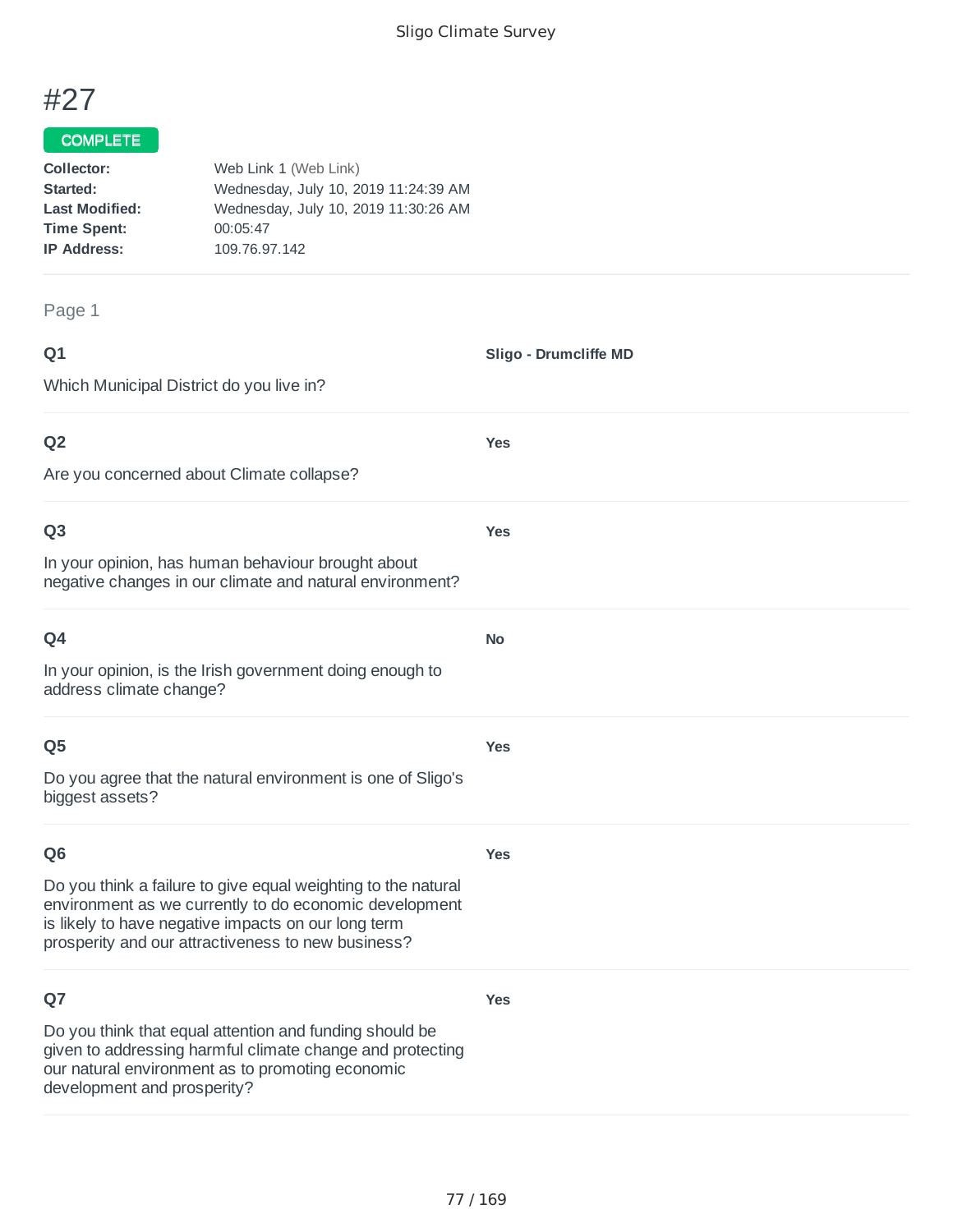Have you noticed any changes in your local natural environment that you think might be happening as a result of climate change?

## **Q9**

**Respondent skipped this question**

If Yes, please detail

## **Q10**

What do you think are the most important environmental issues facing Sligo? Please rank in order of most important to least

| Protecting our water quality                                                                                                | 9                                                             |
|-----------------------------------------------------------------------------------------------------------------------------|---------------------------------------------------------------|
| Reversing the decline in native species                                                                                     | 1                                                             |
| Investing in proactive climate action                                                                                       | 3                                                             |
| Tackling littering and Illegal dumping                                                                                      | 10                                                            |
| Reducing levels of domestic waste, including plastic packaging                                                              | 7                                                             |
| Encouraging fewer car journeys and increased public transport<br>use                                                        | 8                                                             |
| Planning for better, more sustainable housing and communities                                                               | 6                                                             |
| Providing more green spaces, parks and on-street plantings                                                                  | 4                                                             |
| Protecting our natural environment and limited natural resources                                                            | 5                                                             |
| Planting more trees and leaving areas wild for wildlife                                                                     | $\overline{2}$                                                |
|                                                                                                                             |                                                               |
| Q11                                                                                                                         | There is equal responsibility on individuals and              |
| Where do you think responsibility for taking positive<br>climate action lies?                                               | government to work together to bring about positive<br>change |
| Q12                                                                                                                         | <b>Extremely willing</b>                                      |
| How willing are you to change your lifestyle to reduce the<br>damage you cause to the environment?                          |                                                               |
| Q13                                                                                                                         | Other (please specify):                                       |
| Have you tried any of the following actions recently to try<br>and reduce your negative impact on the local<br>environment? | All of the above                                              |

**No**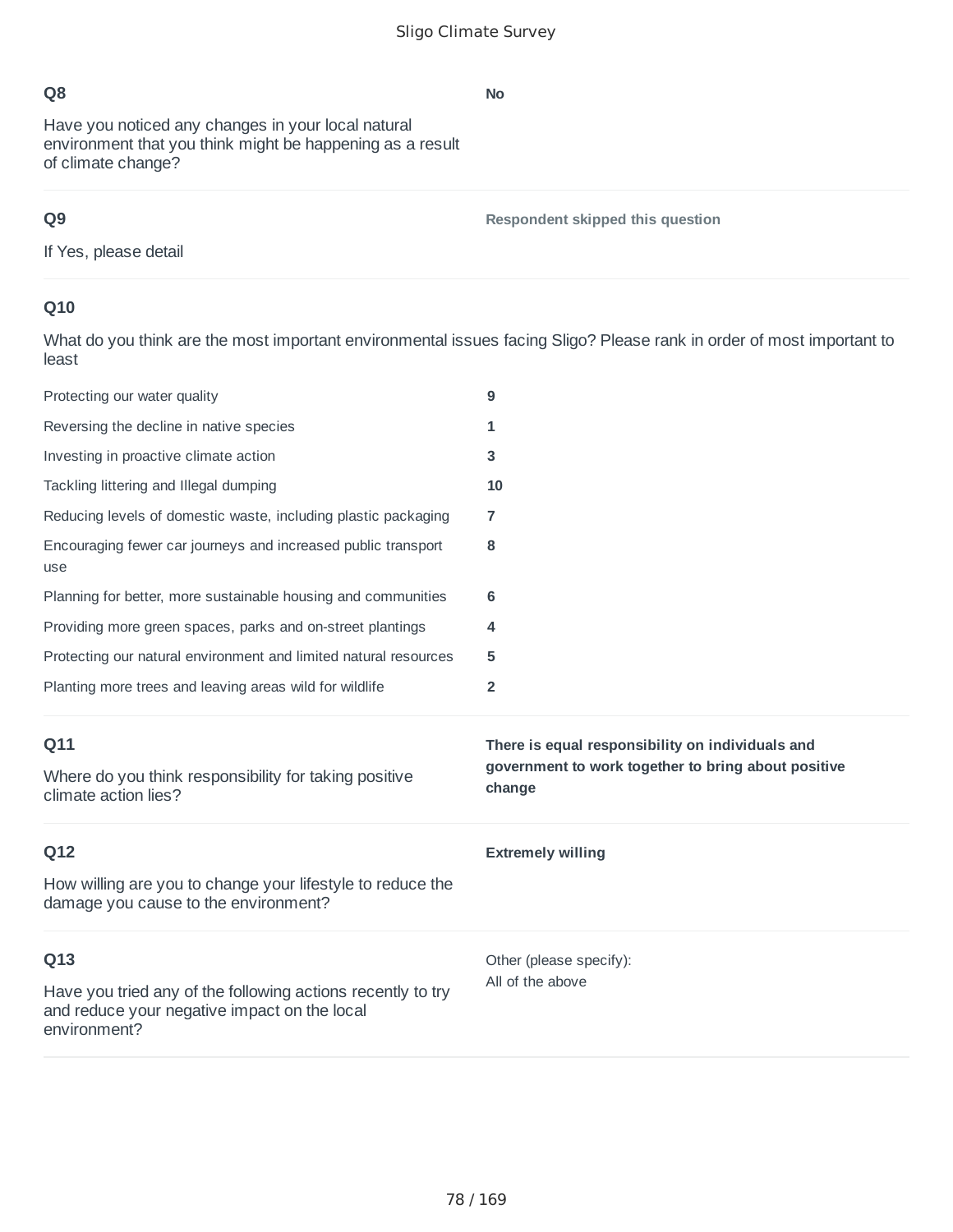**Respondent skipped this question**

If yes, how has this worked for you? Have you faced any problems trying to make these changes? What are your suggestions for making it easier for people to make proactive change?

## **Q15**

If we have missed anything that you think will be a crucial environmental issue for Sligo over the next decade, please let us know

Do not cut the grass verges, plant more trees and keep up the good work.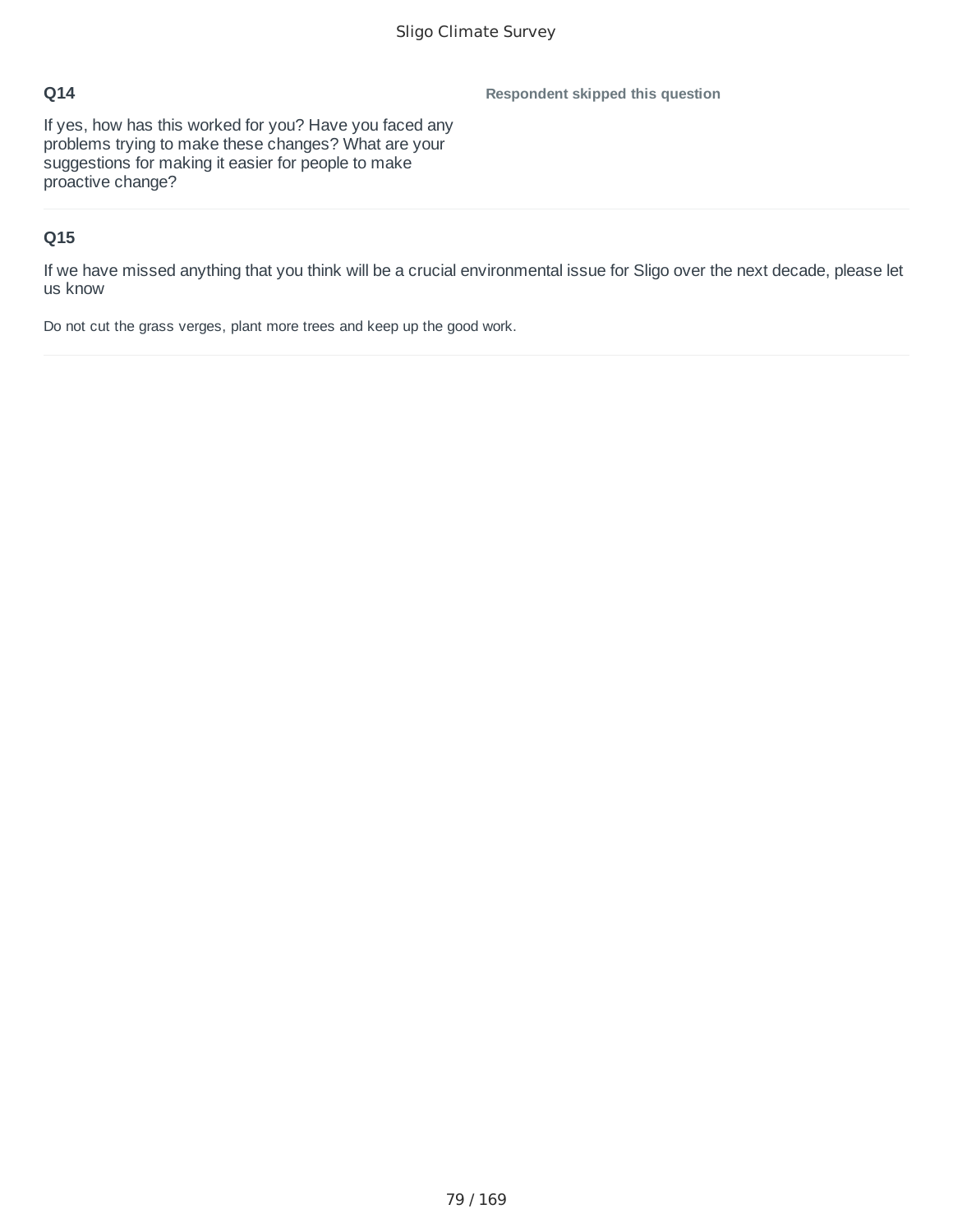# #28

#### COMPLETE

| Collector:            | Web Link 1 (Web Link)                |
|-----------------------|--------------------------------------|
| Started:              | Wednesday, July 10, 2019 12:53:22 PM |
| <b>Last Modified:</b> | Wednesday, July 10, 2019 1:01:01 PM  |
| <b>Time Spent:</b>    | 00:07:38                             |
| <b>IP Address:</b>    | 89.19.67.100                         |
|                       |                                      |

#### Page 1

| ۰      | ٠ |
|--------|---|
| ×<br>w | - |
| ×      |   |

**Ballymote - Tubbercurry MD**

Which Municipal District do you live in?

## **Q2**

Are you concerned about Climate collapse?

#### **Q3**

In your opinion, has human behaviour brought about negative changes in our climate and natural environment?

| w |  |
|---|--|

In your opinion, is the Irish government doing enough to address climate change?

#### **Q5**

Do you agree that the natural environment is one of Sligo's biggest assets?

### **Q6**

**Yes**

**Yes**

**Yes**

**Yes**

**No**

**Yes**

Do you think a failure to give equal weighting to the natural environment as we currently to do economic development is likely to have negative impacts on our long term prosperity and our attractiveness to new business?

### **Q7**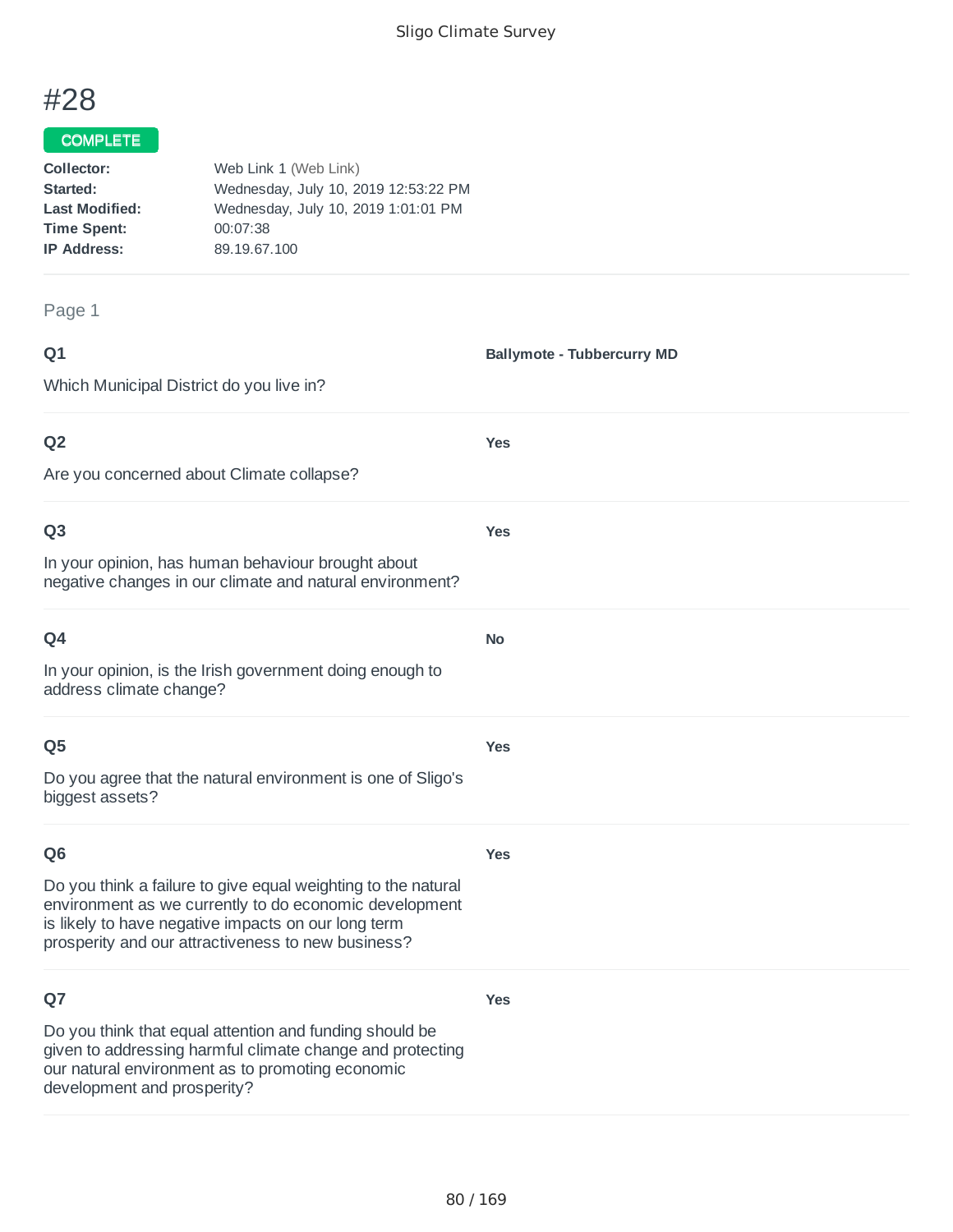Have you noticed any changes in your local natural environment that you think might be happening as a result of climate change?

## **Q9**

If Yes, please detail

Erosion of our sand dunes & cliffs.

# **Q10**

What do you think are the most important environmental issues facing Sligo? Please rank in order of most important to least

| Protecting our water quality                                                                       | $\overline{2}$                                                |
|----------------------------------------------------------------------------------------------------|---------------------------------------------------------------|
| Reversing the decline in native species                                                            | 4                                                             |
| Investing in proactive climate action                                                              | 3                                                             |
| Tackling littering and Illegal dumping                                                             | 1                                                             |
| Reducing levels of domestic waste, including plastic packaging                                     | 5                                                             |
| Encouraging fewer car journeys and increased public transport<br>use                               | 7                                                             |
| Planning for better, more sustainable housing and communities                                      | 10                                                            |
| Providing more green spaces, parks and on-street plantings                                         | 6                                                             |
| Protecting our natural environment and limited natural resources                                   | 8                                                             |
| Planting more trees and leaving areas wild for wildlife                                            | 9                                                             |
|                                                                                                    |                                                               |
| Q11                                                                                                | There is equal responsibility on individuals and              |
| Where do you think responsibility for taking positive<br>climate action lies?                      | government to work together to bring about positive<br>change |
| Q12                                                                                                | <b>Extremely willing</b>                                      |
| How willing are you to change your lifestyle to reduce the<br>damage you cause to the environment? |                                                               |
| Q13                                                                                                | Being careful about what you flush into the sewers            |

#### **Yes**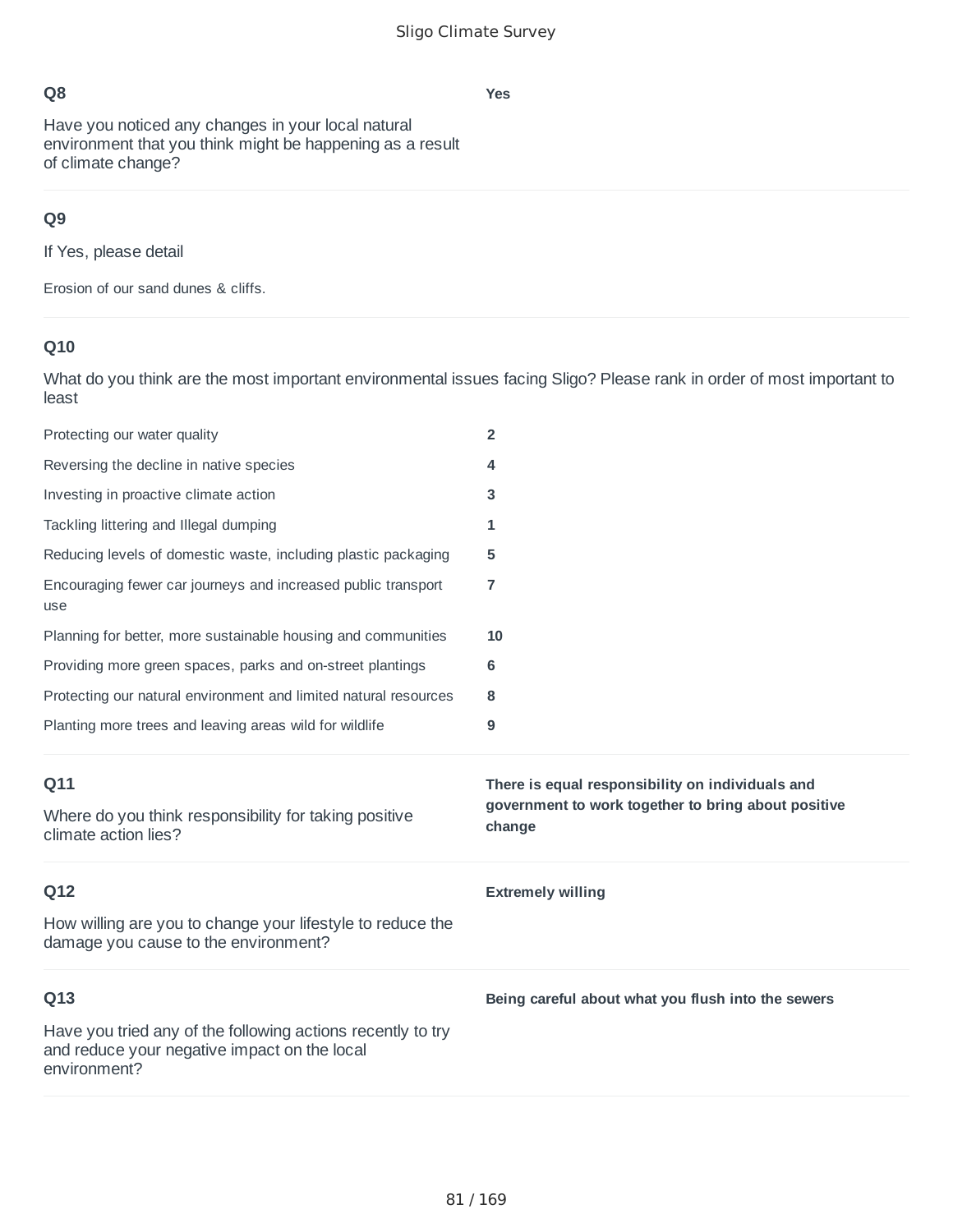If yes, how has this worked for you? Have you faced any problems trying to make these changes? What are your suggestions for making it easier for people to make proactive change?

I'm protecting the environment by not flushing anything down the toilet and encouraging others to do the same. No. Information is key.

#### **Q15**

If we have missed anything that you think will be a crucial environmental issue for Sligo over the next decade, please let us know

More awareness needed firstly with schools & then households. Education is key.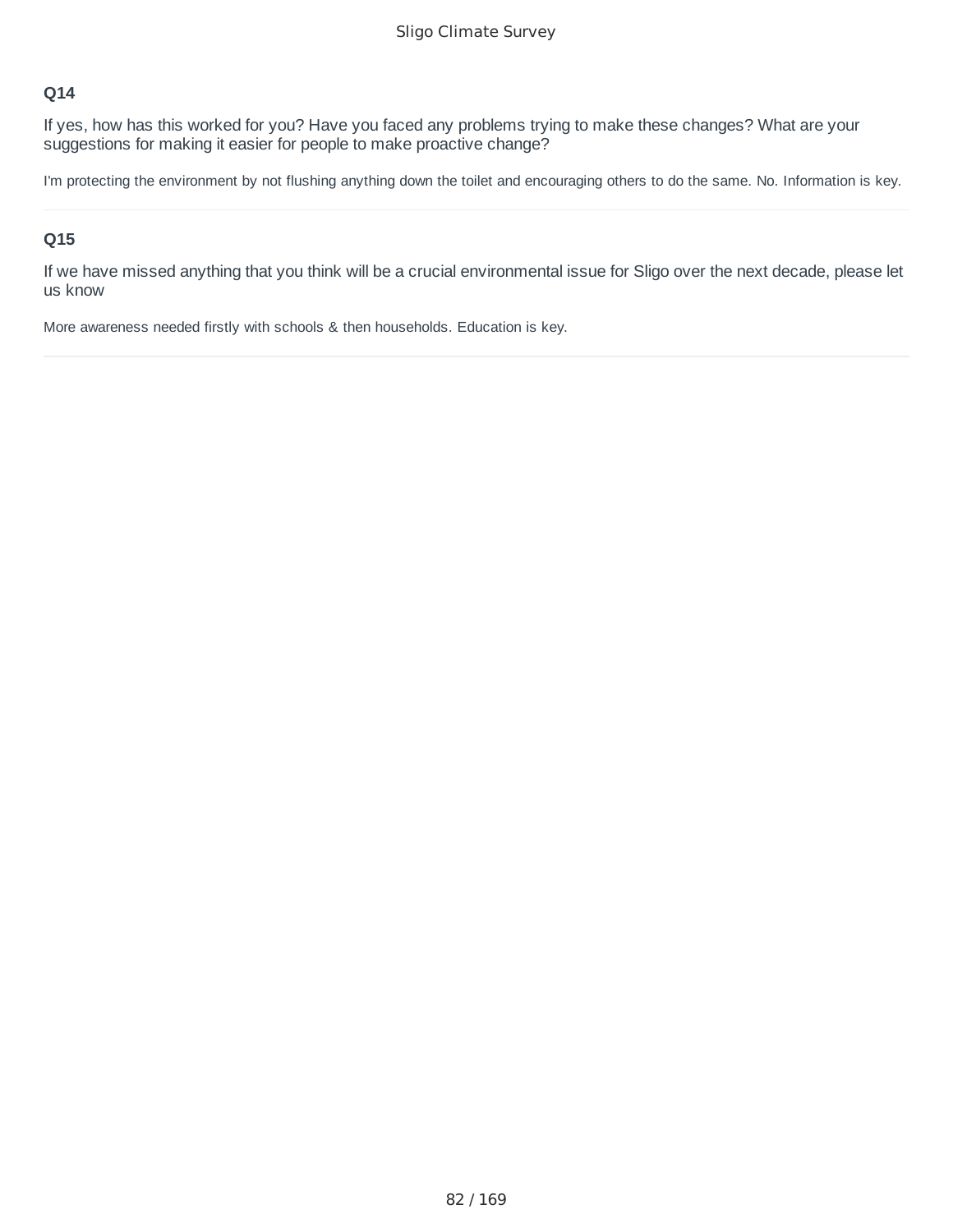**Sligo - Drumcliffe MD**

**Yes**

**Yes**

**No**

**Yes**

# #29

#### COMPLETE

| Collector:            | Web Link 1 (Web Link)               |
|-----------------------|-------------------------------------|
| Started:              | Wednesday, July 10, 2019 1:45:53 PM |
| <b>Last Modified:</b> | Wednesday, July 10, 2019 1:49:18 PM |
| <b>Time Spent:</b>    | 00:03:25                            |
| <b>IP Address:</b>    | 89.19.67.158                        |
|                       |                                     |

Page 1

### **Q1**

Which Municipal District do you live in?

### **Q2**

Are you concerned about Climate collapse?

#### **Q3**

In your opinion, has human behaviour brought about negative changes in our climate and natural environment?

| w<br>× |
|--------|
|--------|

In your opinion, is the Irish government doing enough to address climate change?

#### **Q5**

Do you agree that the natural environment is one of Sligo's biggest assets?

#### **Q6**

**Yes**

**Yes**

Do you think a failure to give equal weighting to the natural environment as we currently to do economic development is likely to have negative impacts on our long term prosperity and our attractiveness to new business?

### **Q7**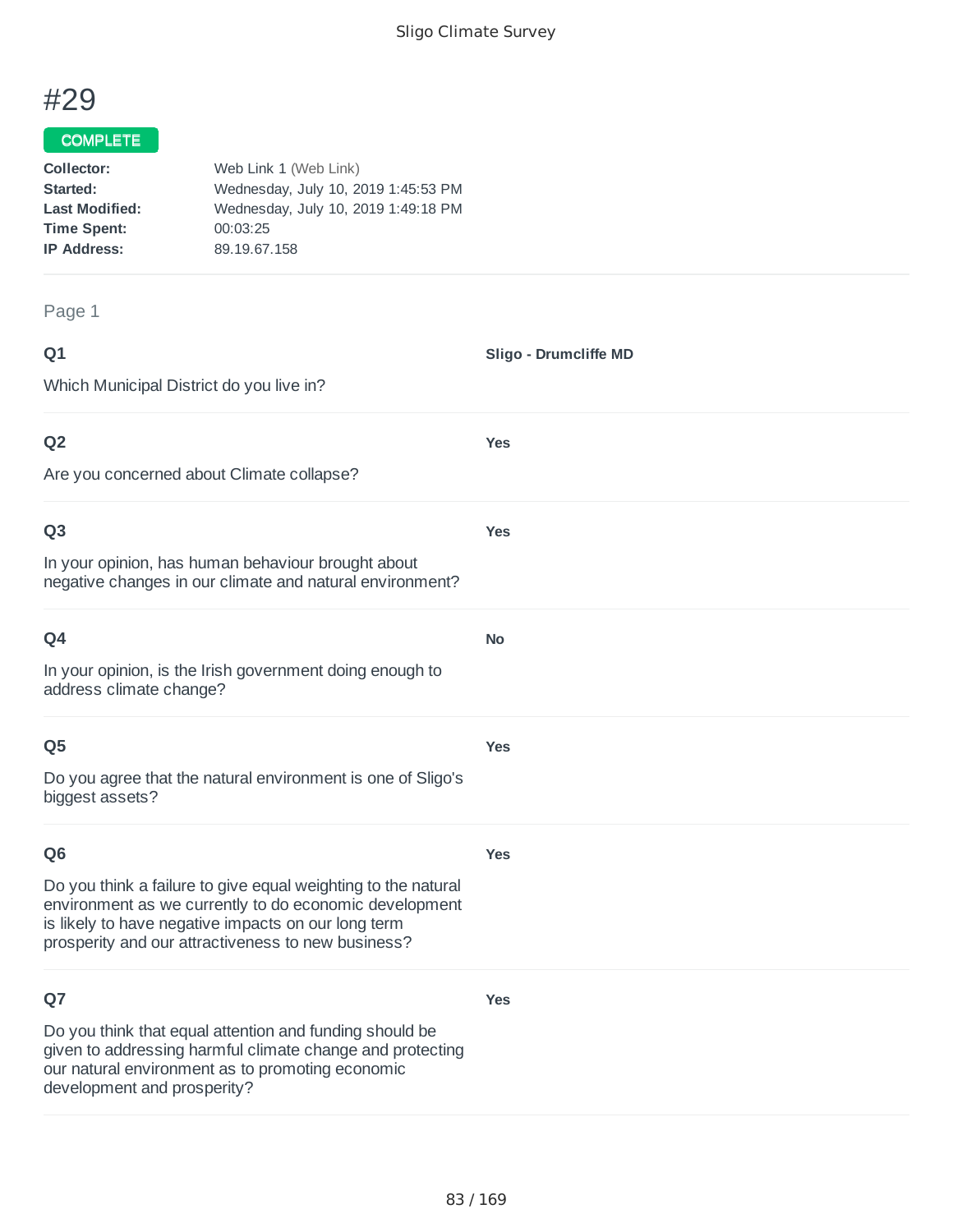Have you noticed any changes in your local natural environment that you think might be happening as a result of climate change?

## **Q9**

If Yes, please detail

Erosion of sand

# **Q10**

| Protecting our water quality                                                                       | 1                                                                                                       |
|----------------------------------------------------------------------------------------------------|---------------------------------------------------------------------------------------------------------|
| Reversing the decline in native species                                                            | 4                                                                                                       |
| Investing in proactive climate action                                                              | 5                                                                                                       |
| Tackling littering and Illegal dumping                                                             | 3                                                                                                       |
| Reducing levels of domestic waste, including plastic packaging                                     | 2                                                                                                       |
| Encouraging fewer car journeys and increased public transport<br>use                               | 7                                                                                                       |
| Planning for better, more sustainable housing and communities                                      | 6                                                                                                       |
| Providing more green spaces, parks and on-street plantings                                         | 8                                                                                                       |
| Protecting our natural environment and limited natural resources                                   | 10                                                                                                      |
| Planting more trees and leaving areas wild for wildlife                                            | 9                                                                                                       |
|                                                                                                    |                                                                                                         |
| Q11<br>Where do you think responsibility for taking positive                                       | There is equal responsibility on individuals and<br>government to work together to bring about positive |
| climate action lies?                                                                               | change                                                                                                  |
| Q12                                                                                                | Very willing                                                                                            |
| How willing are you to change your lifestyle to reduce the<br>damage you cause to the environment? |                                                                                                         |
| Q13                                                                                                | Purchasing products without plastic packaging                                                           |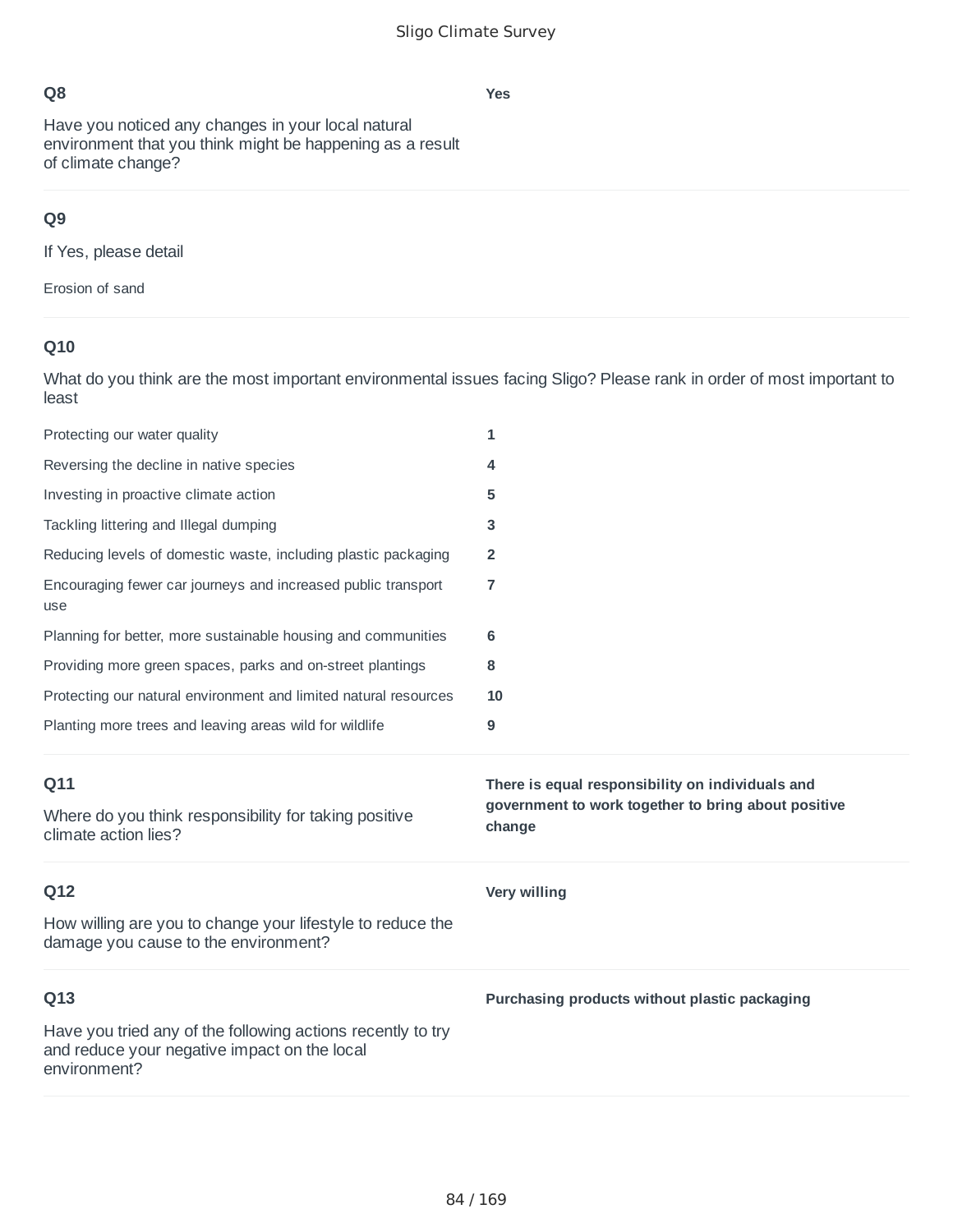If yes, how has this worked for you? Have you faced any problems trying to make these changes? What are your suggestions for making it easier for people to make proactive change?

## **Q15**

**Respondent skipped this question**

**Respondent skipped this question**

If we have missed anything that you think will be a crucial environmental issue for Sligo over the next decade, please let us know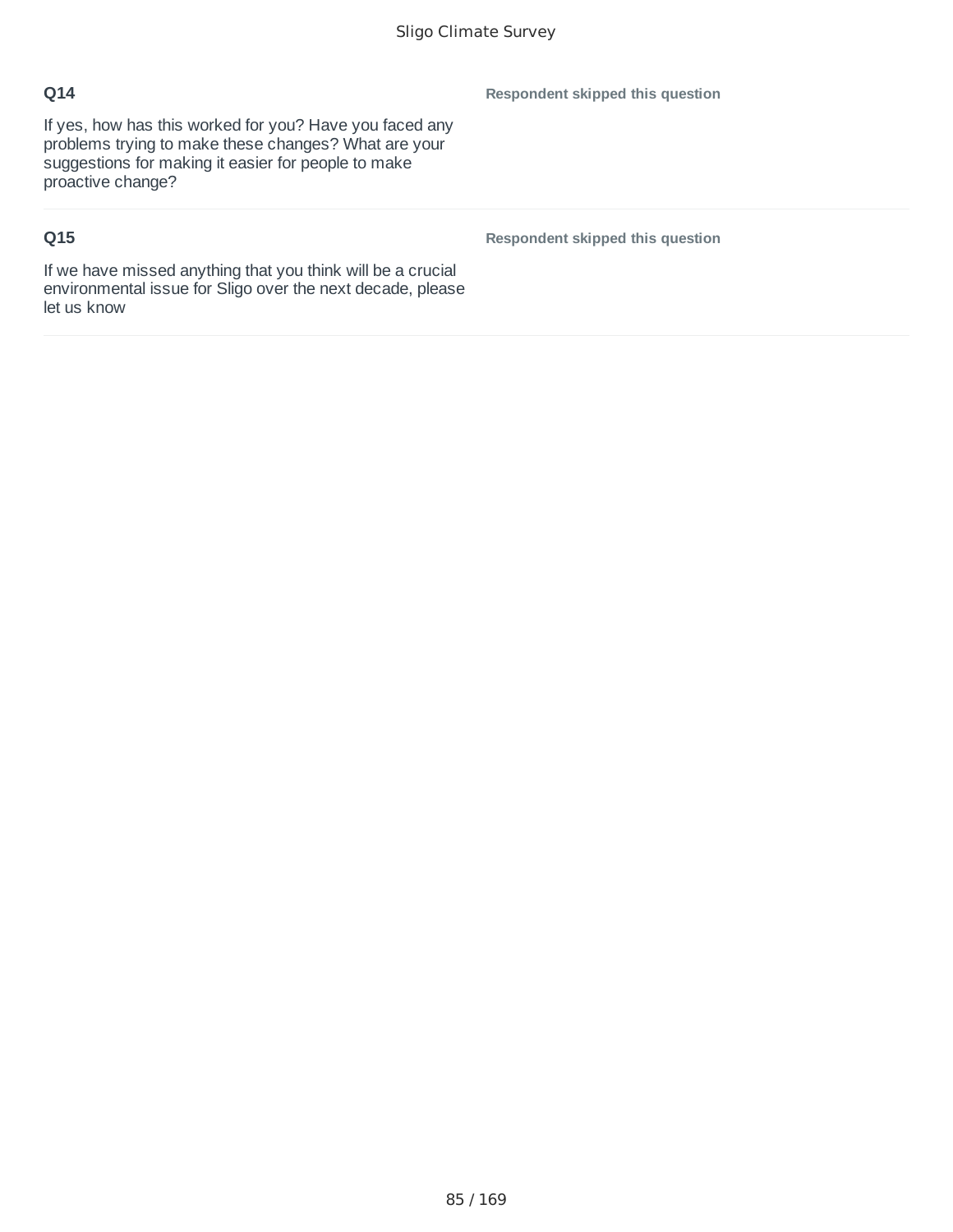**Sligo - Drumcliffe MD**

**Yes**

**Yes**

**No**

**Yes**

# #30

#### COMPLETE

| Collector:            | Web Link 1 (Web Link)               |
|-----------------------|-------------------------------------|
| Started:              | Wednesday, July 10, 2019 2:10:32 PM |
| <b>Last Modified:</b> | Wednesday, July 10, 2019 2:15:40 PM |
| <b>Time Spent:</b>    | 00:05:07                            |
| <b>IP Address:</b>    | 80.233.37.251                       |
|                       |                                     |

Page 1

## **Q1**

Which Municipal District do you live in?

### **Q2**

Are you concerned about Climate collapse?

#### **Q3**

In your opinion, has human behaviour brought about negative changes in our climate and natural environment?

| w<br>× |
|--------|
|--------|

In your opinion, is the Irish government doing enough to address climate change?

#### **Q5**

Do you agree that the natural environment is one of Sligo's biggest assets?

#### **Q6**

**Yes**

**Yes**

Do you think a failure to give equal weighting to the natural environment as we currently to do economic development is likely to have negative impacts on our long term prosperity and our attractiveness to new business?

### **Q7**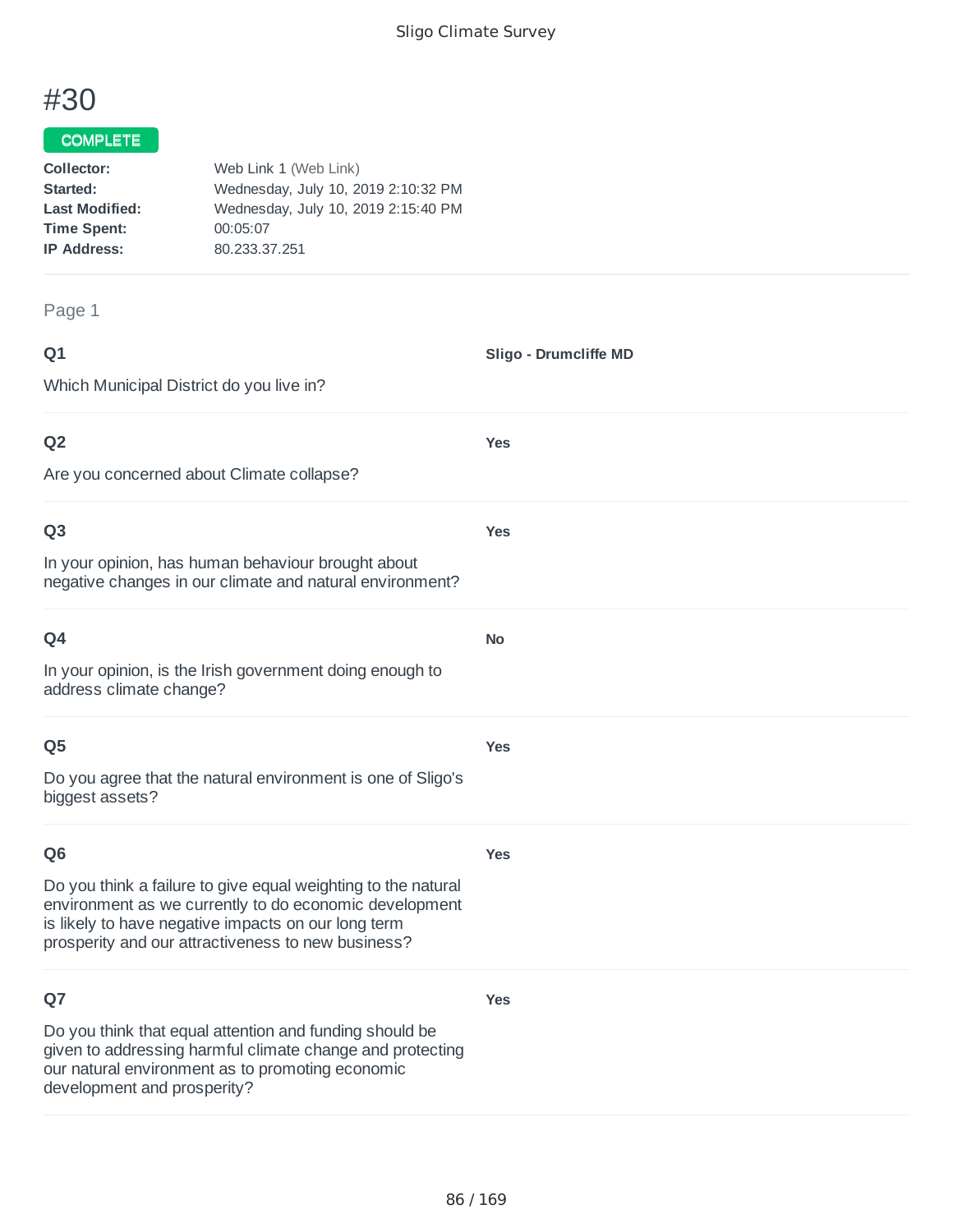**Yes**

## **Q8**

Have you noticed any changes in your local natural environment that you think might be happening as a result of climate change?

## **Q9**

If Yes, please detail

Unpredictable seasons and aggressive weather

## **Q10**

| Protecting our water quality                                                                       | 1                                            |
|----------------------------------------------------------------------------------------------------|----------------------------------------------|
| Reversing the decline in native species                                                            | $\overline{2}$                               |
| Investing in proactive climate action                                                              | 3                                            |
| Tackling littering and Illegal dumping                                                             | 4                                            |
| Reducing levels of domestic waste, including plastic packaging                                     | 5                                            |
| Encouraging fewer car journeys and increased public transport<br>use                               | 6                                            |
| Planning for better, more sustainable housing and communities                                      | 7                                            |
| Providing more green spaces, parks and on-street plantings                                         | 8                                            |
| Protecting our natural environment and limited natural resources                                   | 9                                            |
| Planting more trees and leaving areas wild for wildlife                                            | 10                                           |
|                                                                                                    |                                              |
| Q11                                                                                                | We can only address climate destruction with |
| Where do you think responsibility for taking positive<br>climate action lies?                      | government action                            |
| Q12                                                                                                | <b>Extremely willing</b>                     |
| How willing are you to change your lifestyle to reduce the<br>damage you cause to the environment? |                                              |
| Q13                                                                                                | Other (please specify):<br>All of above      |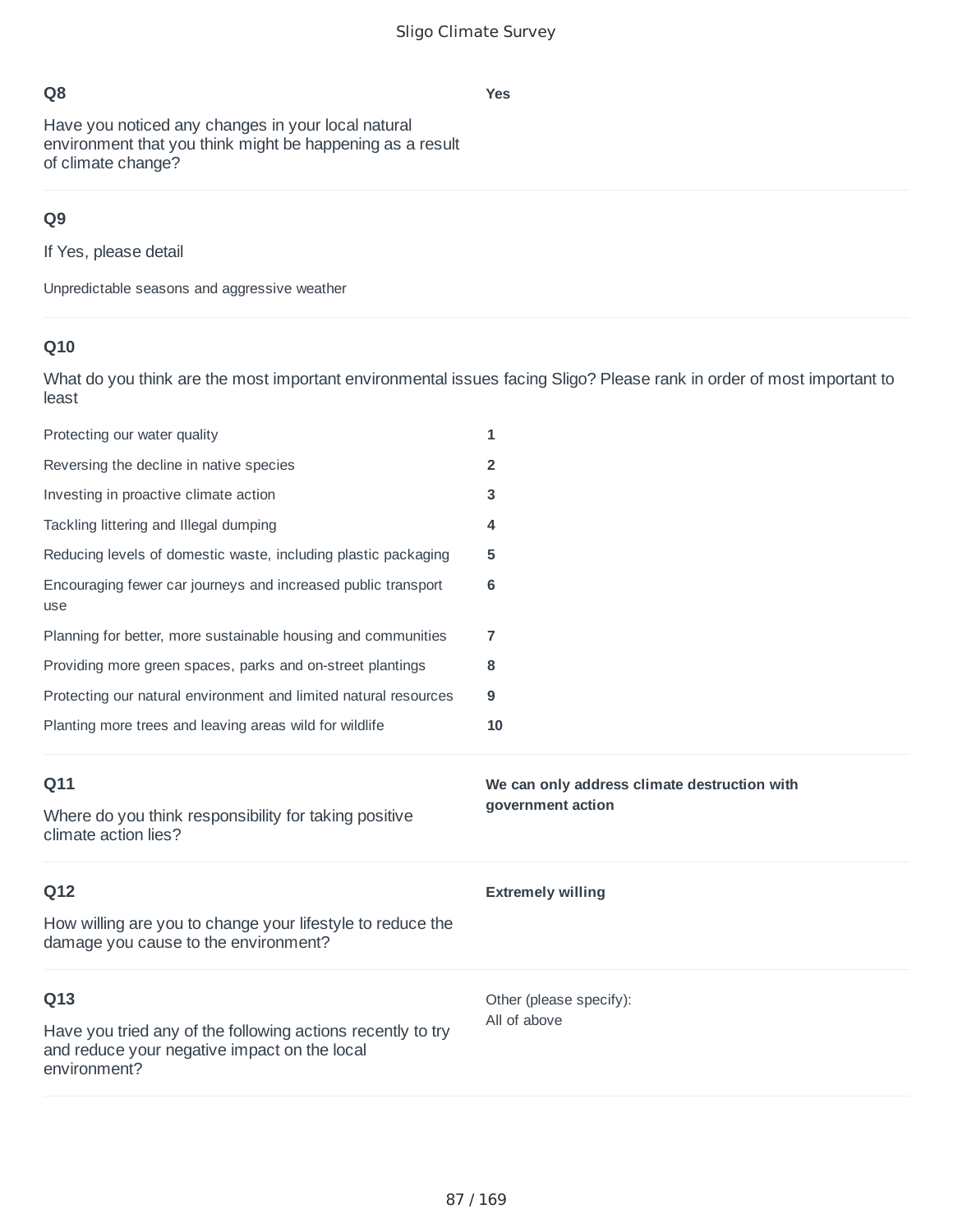If yes, how has this worked for you? Have you faced any problems trying to make these changes? What are your suggestions for making it easier for people to make proactive change?

Public transport is not meeting my basic needs

#### **Q15**

If we have missed anything that you think will be a crucial environmental issue for Sligo over the next decade, please let us know

Sligo is a small town and had the ability to lead the way in environmental protection as it should be out most valued asset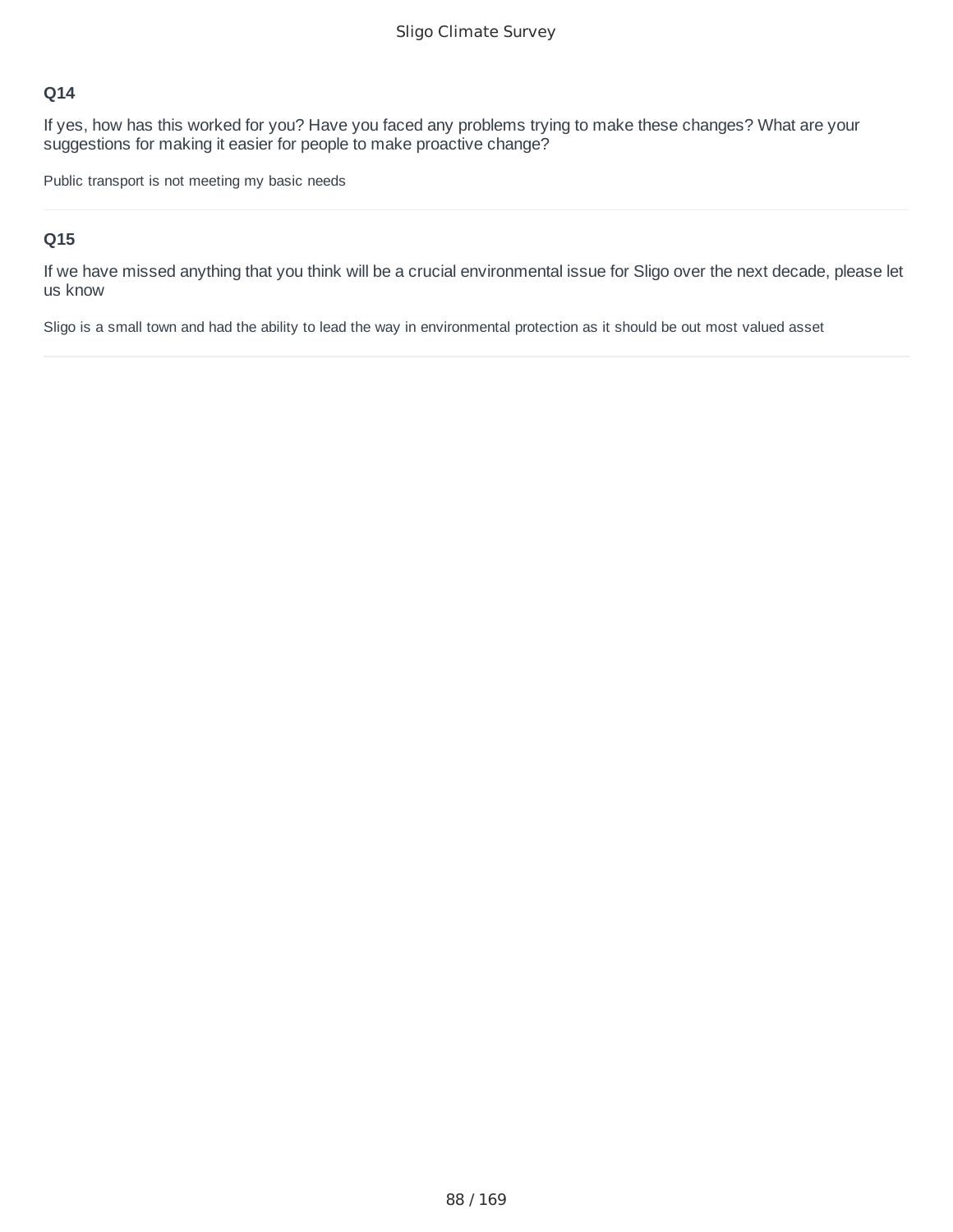**Sligo - Strandhill MD**

**Yes**

**Yes**

**No**

**Yes**

# #31

## COMPLETE

| Collector:            | Web Link 1 (Web Link)               |
|-----------------------|-------------------------------------|
| Started:              | Wednesday, July 10, 2019 5:48:53 PM |
| <b>Last Modified:</b> | Wednesday, July 10, 2019 5:57:10 PM |
| <b>Time Spent:</b>    | 00:08:17                            |
| <b>IP Address:</b>    | 37.228.240.212                      |
|                       |                                     |

#### Page 1

| ۰      | ۰. |
|--------|----|
| w<br>× |    |

Which Municipal District do you live in?

## **Q2**

Are you concerned about Climate collapse?

#### **Q3**

In your opinion, has human behaviour brought about negative changes in our climate and natural environment?

| O <sub>4</sub>                                                                      |
|-------------------------------------------------------------------------------------|
| In your opinion, is the Irish government doing enough to<br>address climate change? |

#### **Q5**

Do you agree that the natural environment is one of Sligo's biggest assets?

### **Q6**

**Yes**

**Yes**

Do you think a failure to give equal weighting to the natural environment as we currently to do economic development is likely to have negative impacts on our long term prosperity and our attractiveness to new business?

### **Q7**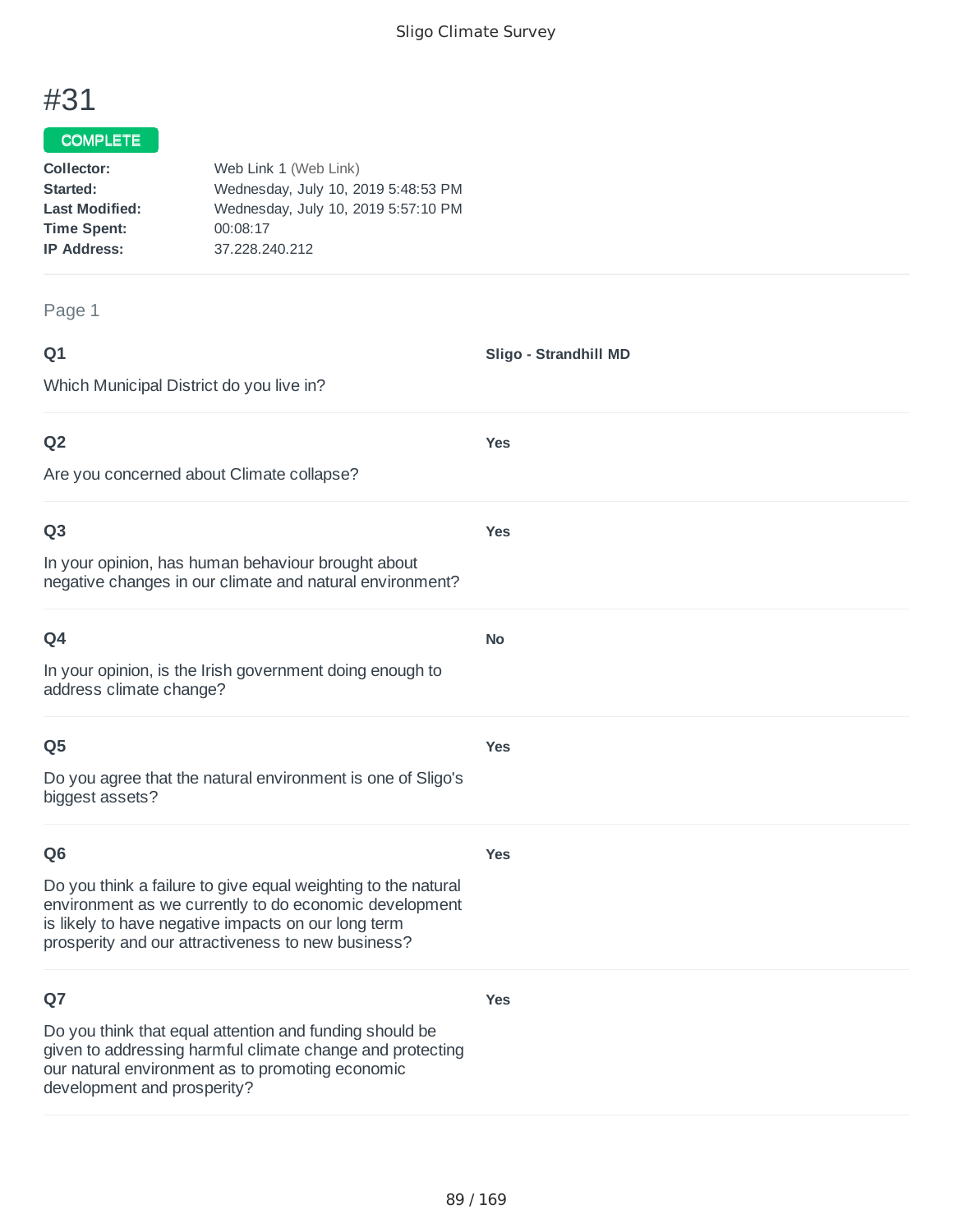**Yes**

## **Q8**

Have you noticed any changes in your local natural environment that you think might be happening as a result of climate change?

## **Q9**

If Yes, please detail

I've noticed there aren't half as many frogs near the local streams as there would have been years, especially around mating season.

## **Q10**

| Protecting our water quality                                                                       | 1                                                             |
|----------------------------------------------------------------------------------------------------|---------------------------------------------------------------|
| Reversing the decline in native species                                                            | $\overline{2}$                                                |
| Investing in proactive climate action                                                              | 9                                                             |
| Tackling littering and Illegal dumping                                                             | 3                                                             |
| Reducing levels of domestic waste, including plastic packaging                                     | 10                                                            |
| Encouraging fewer car journeys and increased public transport<br>use                               | 8                                                             |
| Planning for better, more sustainable housing and communities                                      | 4                                                             |
| Providing more green spaces, parks and on-street plantings                                         | 7                                                             |
| Protecting our natural environment and limited natural resources                                   | 6                                                             |
| Planting more trees and leaving areas wild for wildlife                                            | 5                                                             |
|                                                                                                    |                                                               |
| Q11                                                                                                | There is equal responsibility on individuals and              |
| Where do you think responsibility for taking positive<br>climate action lies?                      | government to work together to bring about positive<br>change |
| Q12                                                                                                | Very willing                                                  |
| How willing are you to change your lifestyle to reduce the<br>damage you cause to the environment? |                                                               |
| Q13                                                                                                | Take more public transport                                    |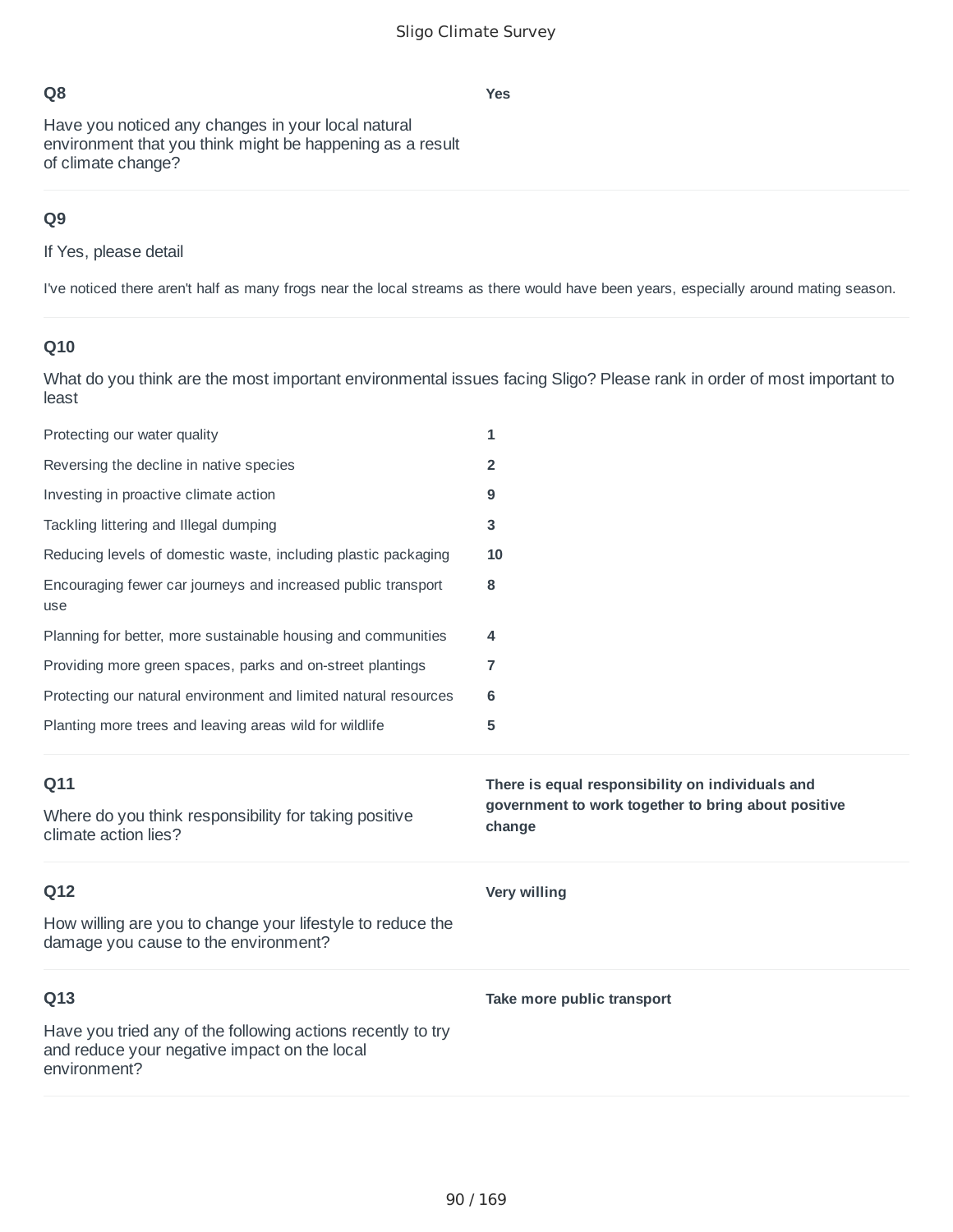If yes, how has this worked for you? Have you faced any problems trying to make these changes? What are your suggestions for making it easier for people to make proactive change?

The local bus routes are extremely unreliable which makes it difficult to plan your day.

### **Q15**

**Respondent skipped this question**

If we have missed anything that you think will be a crucial environmental issue for Sligo over the next decade, please let us know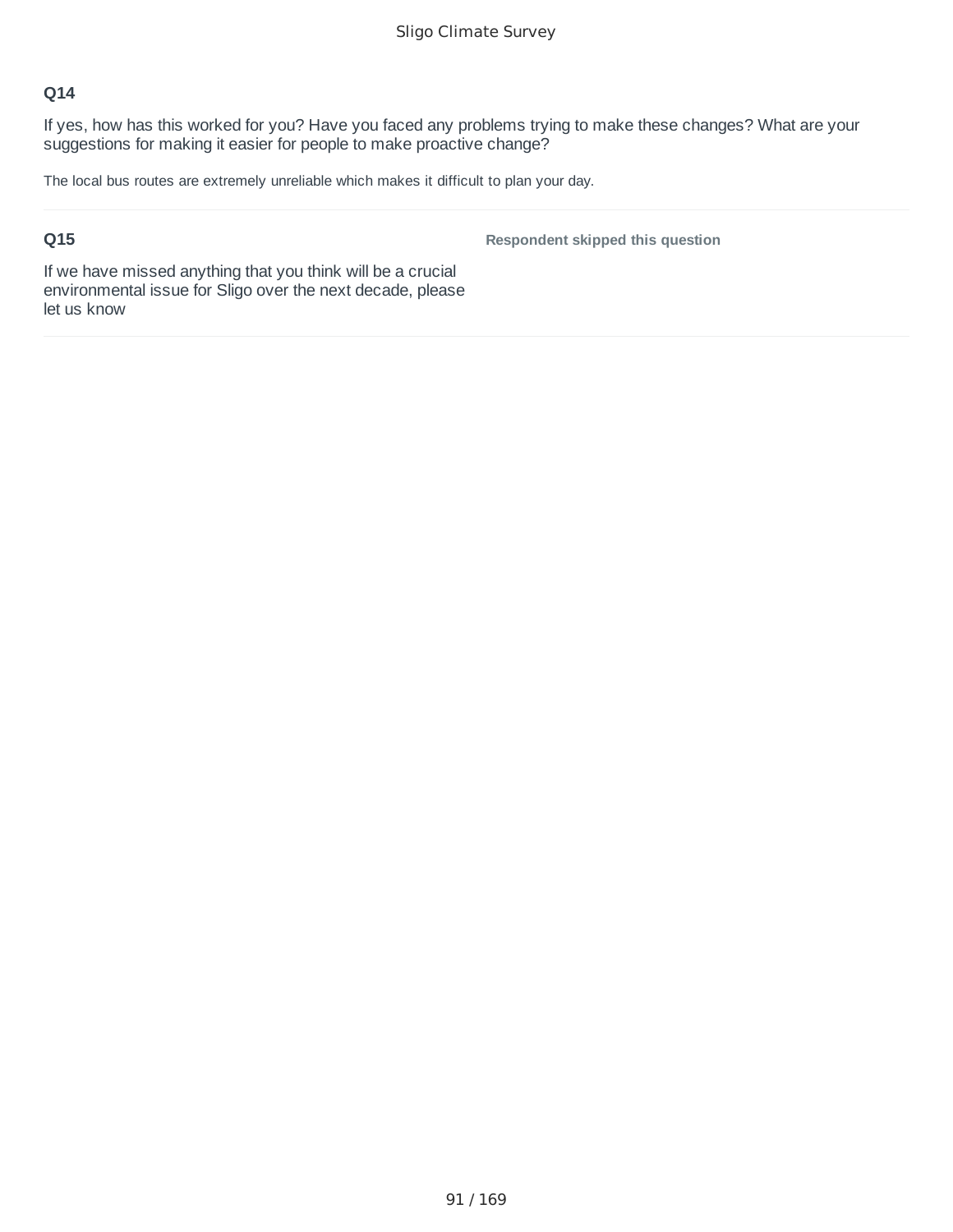**Sligo - Strandhill MD**

**Yes**

**Yes**

**No**

**Yes**

# #32

#### COMPLETE

| Collector:            | Web Link 1 (Web Link)               |
|-----------------------|-------------------------------------|
| Started:              | Wednesday, July 10, 2019 6:46:29 PM |
| <b>Last Modified:</b> | Wednesday, July 10, 2019 7:09:04 PM |
| <b>Time Spent:</b>    | 00:22:35                            |
| <b>IP Address:</b>    | 109.78.51.147                       |
|                       |                                     |

#### Page 1

| ۰      | ۰. |
|--------|----|
| w<br>× |    |

Which Municipal District do you live in?

### **Q2**

Are you concerned about Climate collapse?

#### **Q3**

In your opinion, has human behaviour brought about negative changes in our climate and natural environment?

In your opinion, is the Irish government doing enough to address climate change?

#### **Q5**

Do you agree that the natural environment is one of Sligo's biggest assets?

### **Q6**

**Yes**

**Yes**

Do you think a failure to give equal weighting to the natural environment as we currently to do economic development is likely to have negative impacts on our long term prosperity and our attractiveness to new business?

### **Q7**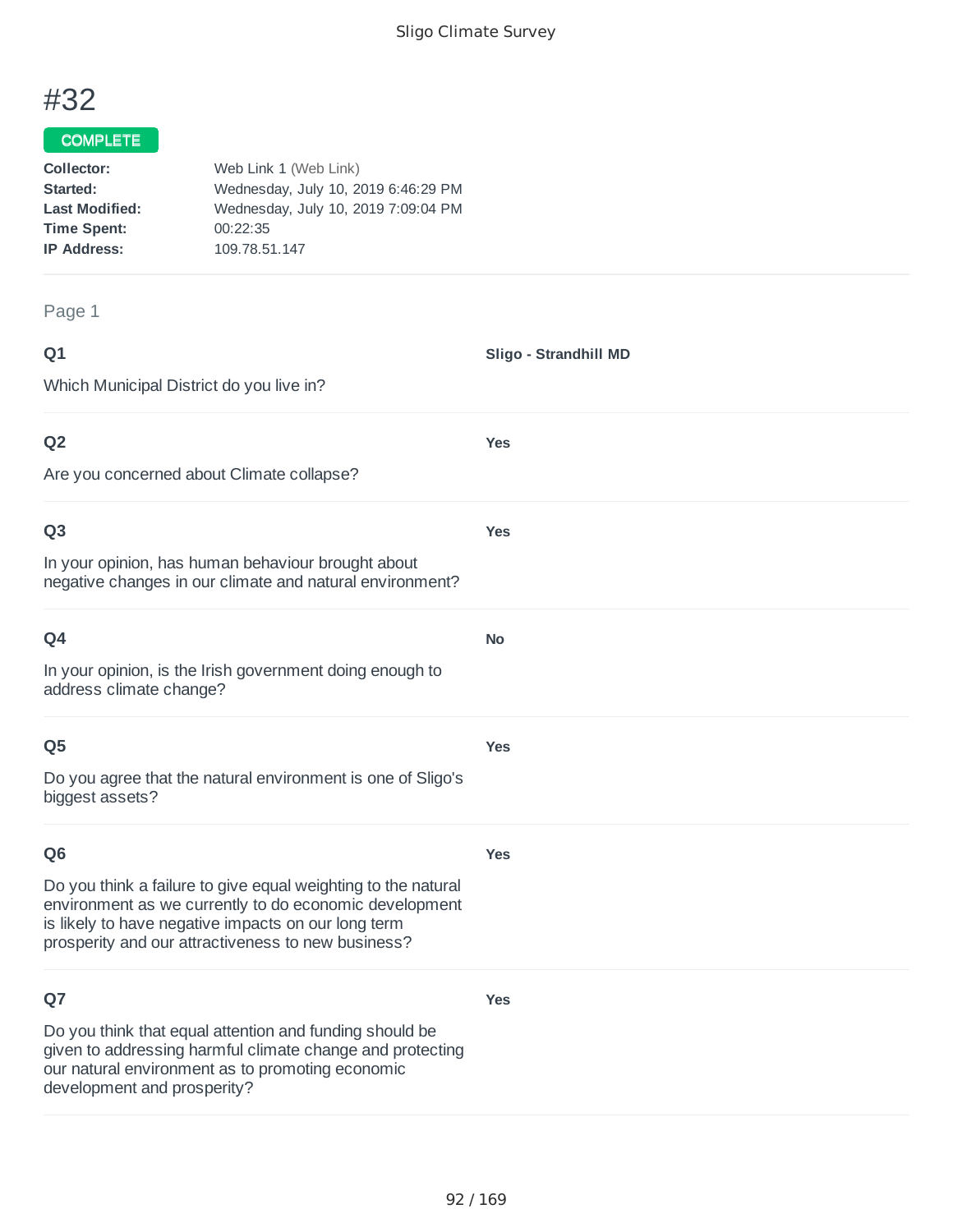**Yes**

Have you noticed any changes in your local natural environment that you think might be happening as a result of climate change?

## **Q9**

If Yes, please detail

Coastal erosion at both Rosses Point and Strandhill beaches.

# **Q10**

| Protecting our water quality                                                                       | 6                                                             |
|----------------------------------------------------------------------------------------------------|---------------------------------------------------------------|
| Reversing the decline in native species                                                            | 7                                                             |
| Investing in proactive climate action                                                              | 1                                                             |
| Tackling littering and Illegal dumping                                                             | 9                                                             |
| Reducing levels of domestic waste, including plastic packaging                                     | 4                                                             |
| Encouraging fewer car journeys and increased public transport<br>use                               | 3                                                             |
| Planning for better, more sustainable housing and communities                                      | $\overline{2}$                                                |
| Providing more green spaces, parks and on-street plantings                                         | 10                                                            |
| Protecting our natural environment and limited natural resources                                   | 5                                                             |
| Planting more trees and leaving areas wild for wildlife                                            | 8                                                             |
|                                                                                                    |                                                               |
| Q11                                                                                                | There is equal responsibility on individuals and              |
| Where do you think responsibility for taking positive<br>climate action lies?                      | government to work together to bring about positive<br>change |
| Q12                                                                                                | <b>Extremely willing</b>                                      |
| How willing are you to change your lifestyle to reduce the<br>damage you cause to the environment? |                                                               |
| Q13                                                                                                | <b>Other</b>                                                  |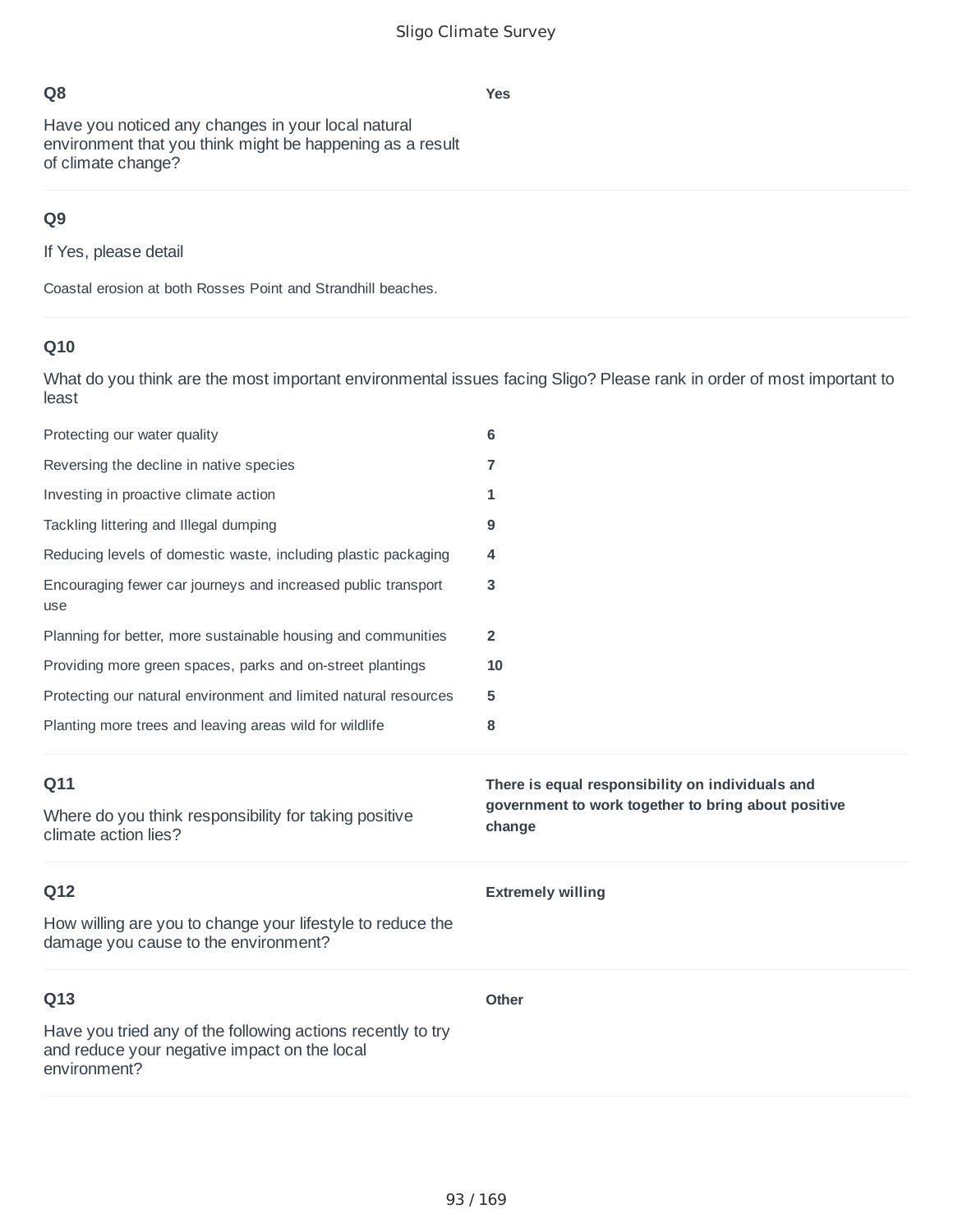If yes, how has this worked for you? Have you faced any problems trying to make these changes? What are your suggestions for making it easier for people to make proactive change?

Very difficult to purchase goods with less plastic. Need reusable food bags to be available and acceptable in shops e.g for buying fruit &veg.

A carbon tax will not make people change to electric cars as the initial cost of the car is too much for the ordinary worker.

#### **Q15**

If we have missed anything that you think will be a crucial environmental issue for Sligo over the next decade, please let us know

Education is so important not just in schools but adults. If people understand why they need to change their ways, then they are more likely to come on board. People also must be given the know-how.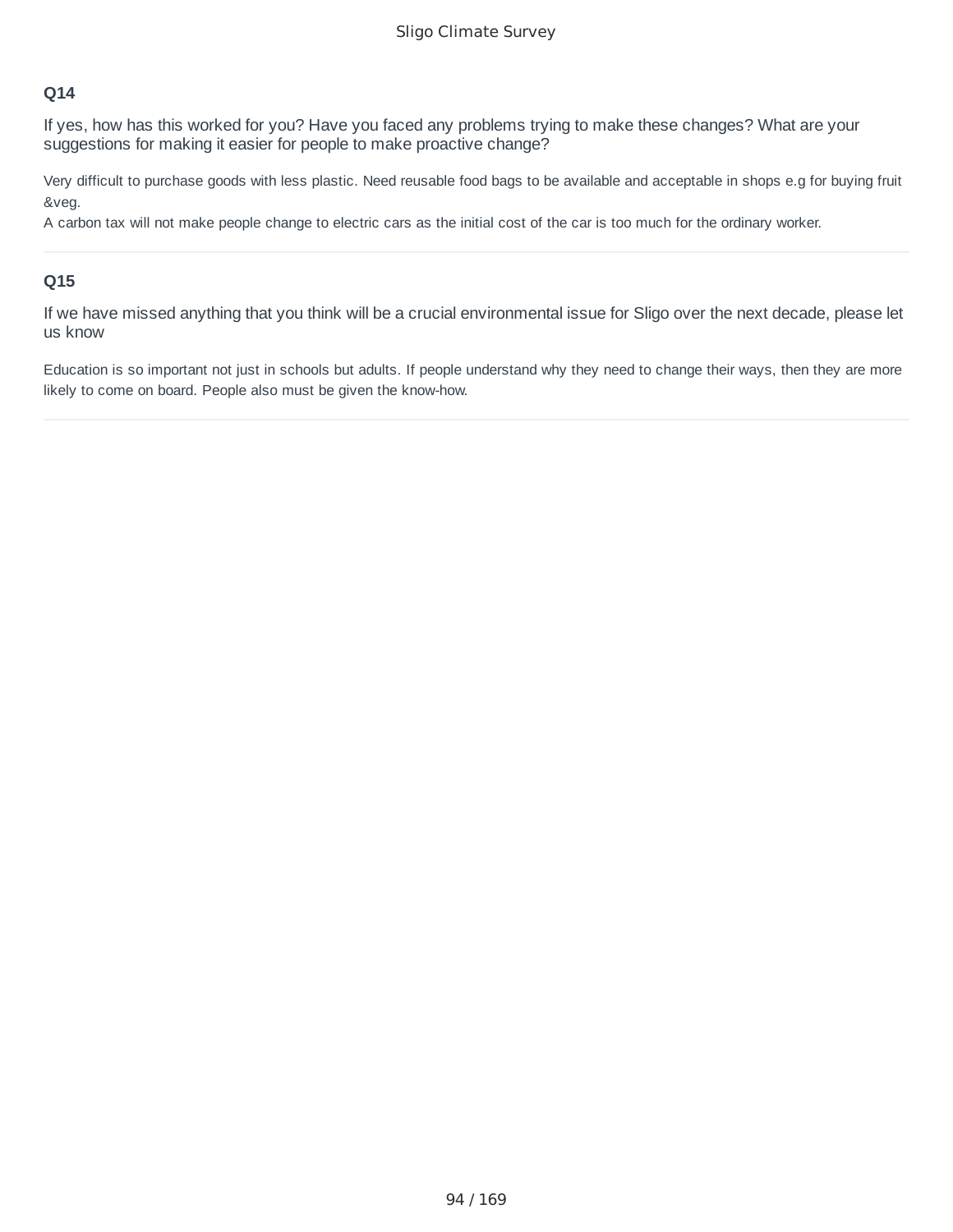**Sligo - Strandhill MD**

**Yes**

**Yes**

**No**

**Yes**

**No**

**Yes**

# #33

#### COMPLETE

| Collector:            | Web Link 1 (Web Link)                |
|-----------------------|--------------------------------------|
| Started:              | Wednesday, July 10, 2019 10:16:05 PM |
| <b>Last Modified:</b> | Wednesday, July 10, 2019 10:19:52 PM |
| <b>Time Spent:</b>    | 00:03:47                             |
| <b>IP Address:</b>    | 62.48.211.56                         |
|                       |                                      |

#### Page 1

#### **Q1**

Which Municipal District do you live in?

#### **Q2**

Are you concerned about Climate collapse?

#### **Q3**

In your opinion, has human behaviour brought about negative changes in our climate and natural environment?

### **Q4**

In your opinion, is the Irish government doing enough to address climate change?

#### **Q5**

Do you agree that the natural environment is one of Sligo's biggest assets?

#### **Q6**

Do you think a failure to give equal weighting to the natural environment as we currently to do economic development is likely to have negative impacts on our long term prosperity and our attractiveness to new business?

### **Q7**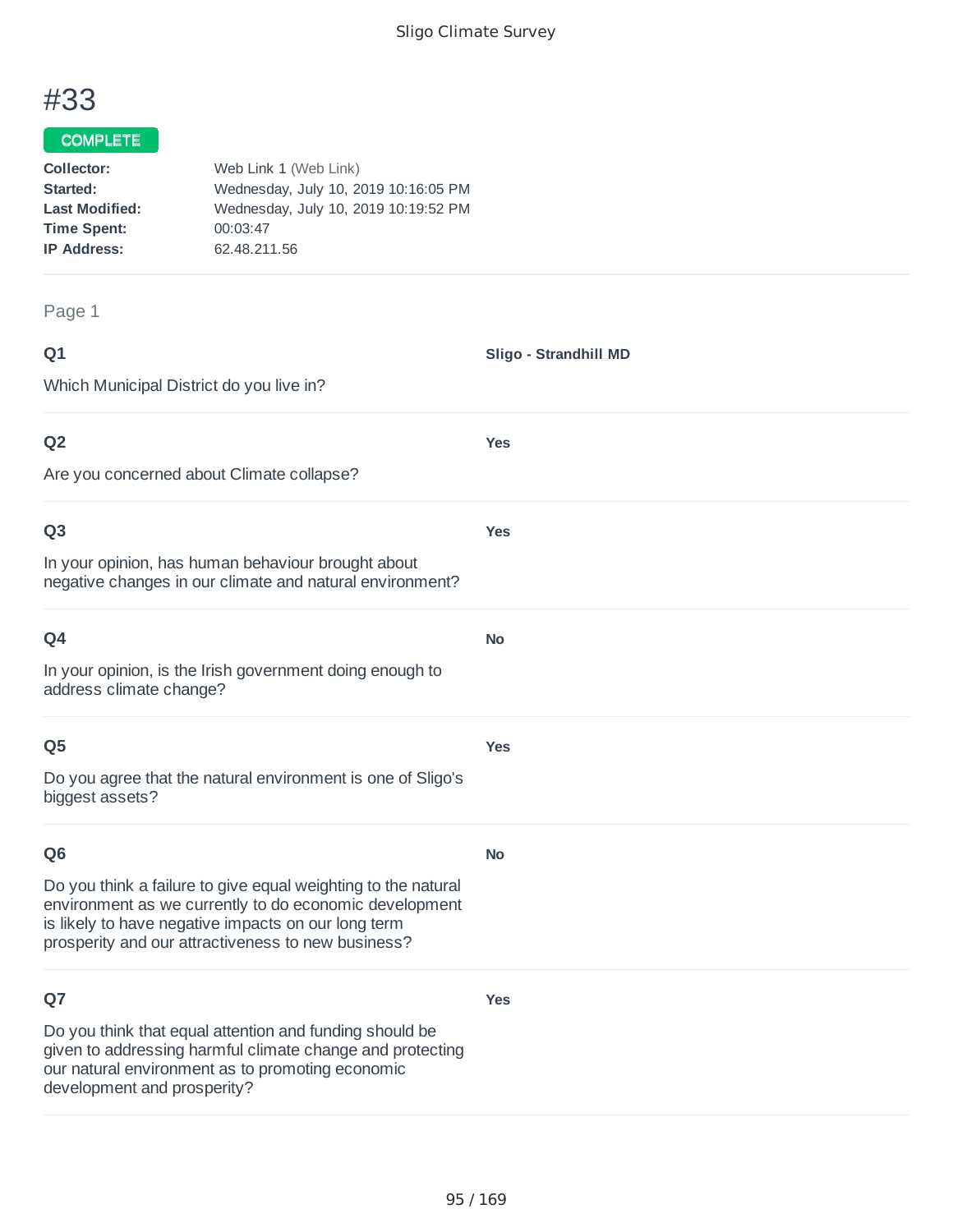Have you noticed any changes in your local natural environment that you think might be happening as a result of climate change?

# **Q9**

If Yes, please detail

Flooding

## **Q10**

| Protecting our water quality                                                                       | $\overline{2}$                                                                                                    |
|----------------------------------------------------------------------------------------------------|-------------------------------------------------------------------------------------------------------------------|
| Reversing the decline in native species                                                            | 7                                                                                                                 |
| Investing in proactive climate action                                                              | 8                                                                                                                 |
| Tackling littering and Illegal dumping                                                             | 6                                                                                                                 |
| Reducing levels of domestic waste, including plastic packaging                                     | 3                                                                                                                 |
| Encouraging fewer car journeys and increased public transport<br>use                               | 4                                                                                                                 |
| Planning for better, more sustainable housing and communities                                      | 1                                                                                                                 |
| Providing more green spaces, parks and on-street plantings                                         | 10                                                                                                                |
| Protecting our natural environment and limited natural resources                                   | 9                                                                                                                 |
| Planting more trees and leaving areas wild for wildlife                                            | 5                                                                                                                 |
|                                                                                                    |                                                                                                                   |
| Q11<br>Where do you think responsibility for taking positive<br>climate action lies?               | There is equal responsibility on individuals and<br>government to work together to bring about positive<br>change |
| Q12                                                                                                | Very willing                                                                                                      |
| How willing are you to change your lifestyle to reduce the<br>damage you cause to the environment? |                                                                                                                   |
| Q13                                                                                                | Using 'keep cups' and reusable containers                                                                         |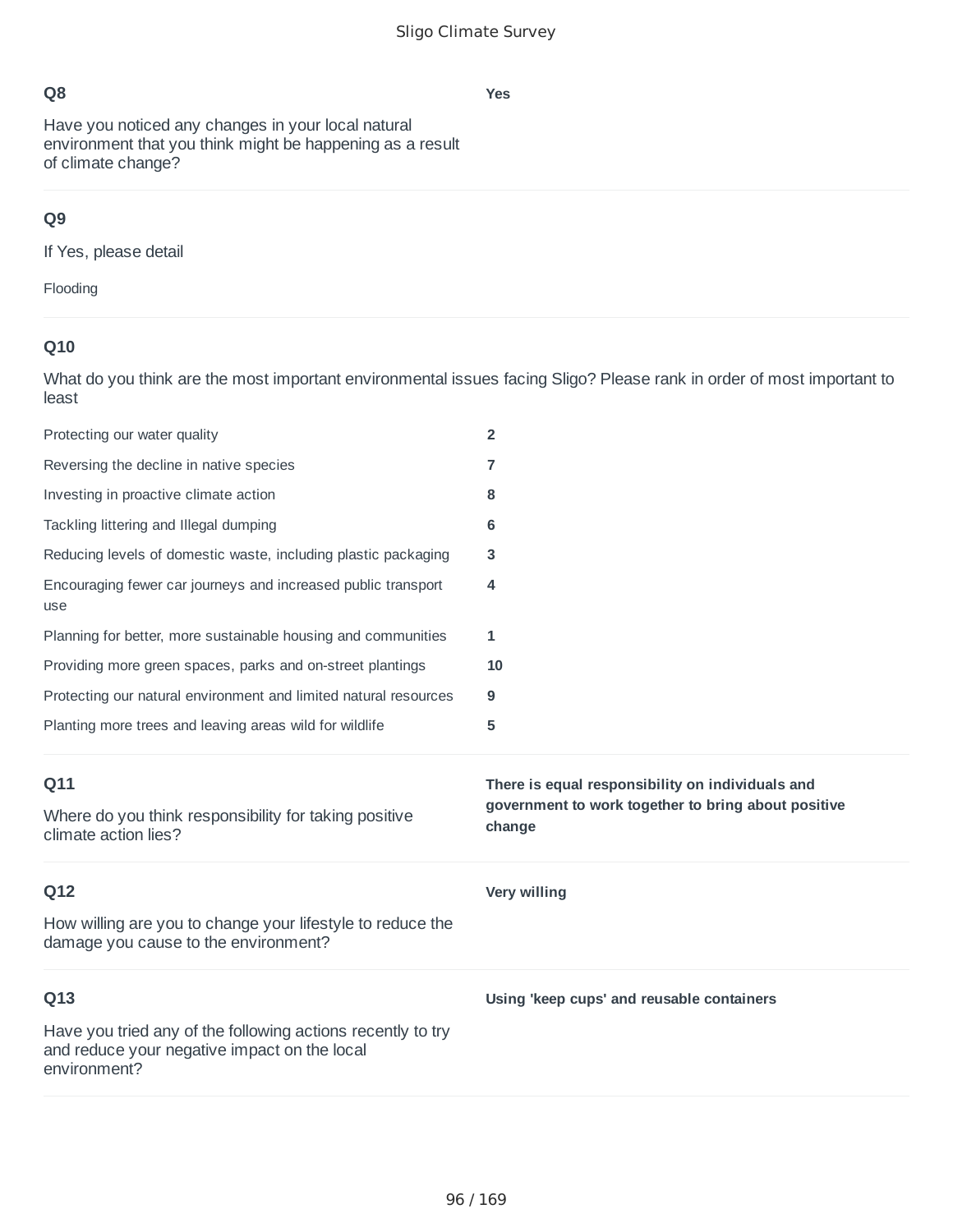If yes, how has this worked for you? Have you faced any problems trying to make these changes? What are your suggestions for making it easier for people to make proactive change?

Very well it just forming a habit.

## **Q15**

**Respondent skipped this question**

If we have missed anything that you think will be a crucial environmental issue for Sligo over the next decade, please let us know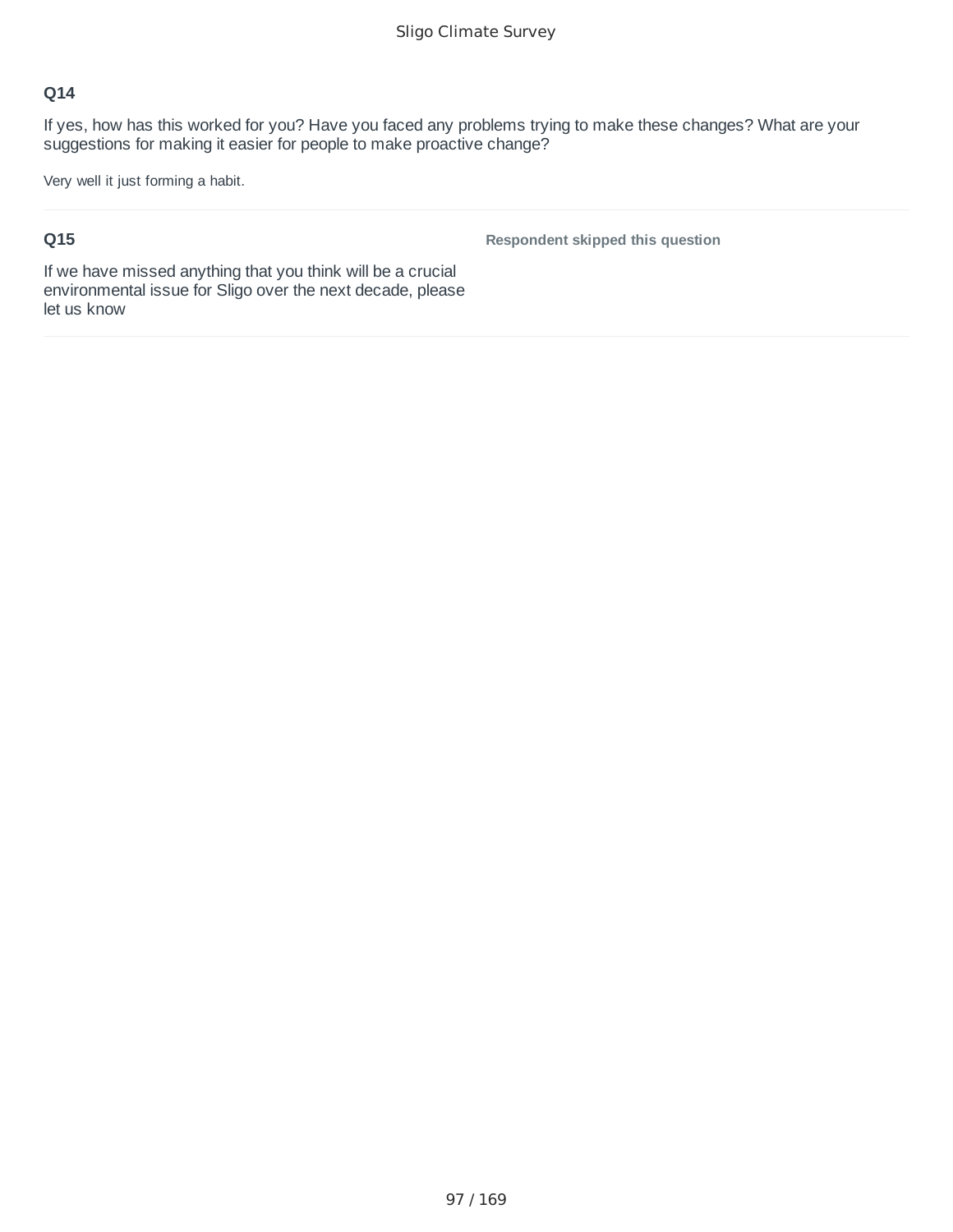**Sligo - Strandhill MD**

**Yes**

**Yes**

**Yes**

**Yes**

**Yes**

**Yes**

# #34

#### COMPLETE

| Collector:            | Web Link 1 (Web Link)              |
|-----------------------|------------------------------------|
| Started:              | Thursday, July 11, 2019 2:04:53 PM |
| <b>Last Modified:</b> | Thursday, July 11, 2019 2:26:59 PM |
| <b>Time Spent:</b>    | 00:22:06                           |
| <b>IP Address:</b>    | 86.47.249.181                      |
|                       |                                    |

Page 1

#### **Q1**

Which Municipal District do you live in?

### **Q2**

Are you concerned about Climate collapse?

#### **Q3**

In your opinion, has human behaviour brought about negative changes in our climate and natural environment?

| Q4 |  |  |
|----|--|--|
|    |  |  |

In your opinion, is the Irish government doing enough to address climate change?

#### **Q5**

Do you agree that the natural environment is one of Sligo's biggest assets?

#### **Q6**

Do you think a failure to give equal weighting to the natural environment as we currently to do economic development is likely to have negative impacts on our long term prosperity and our attractiveness to new business?

### **Q7**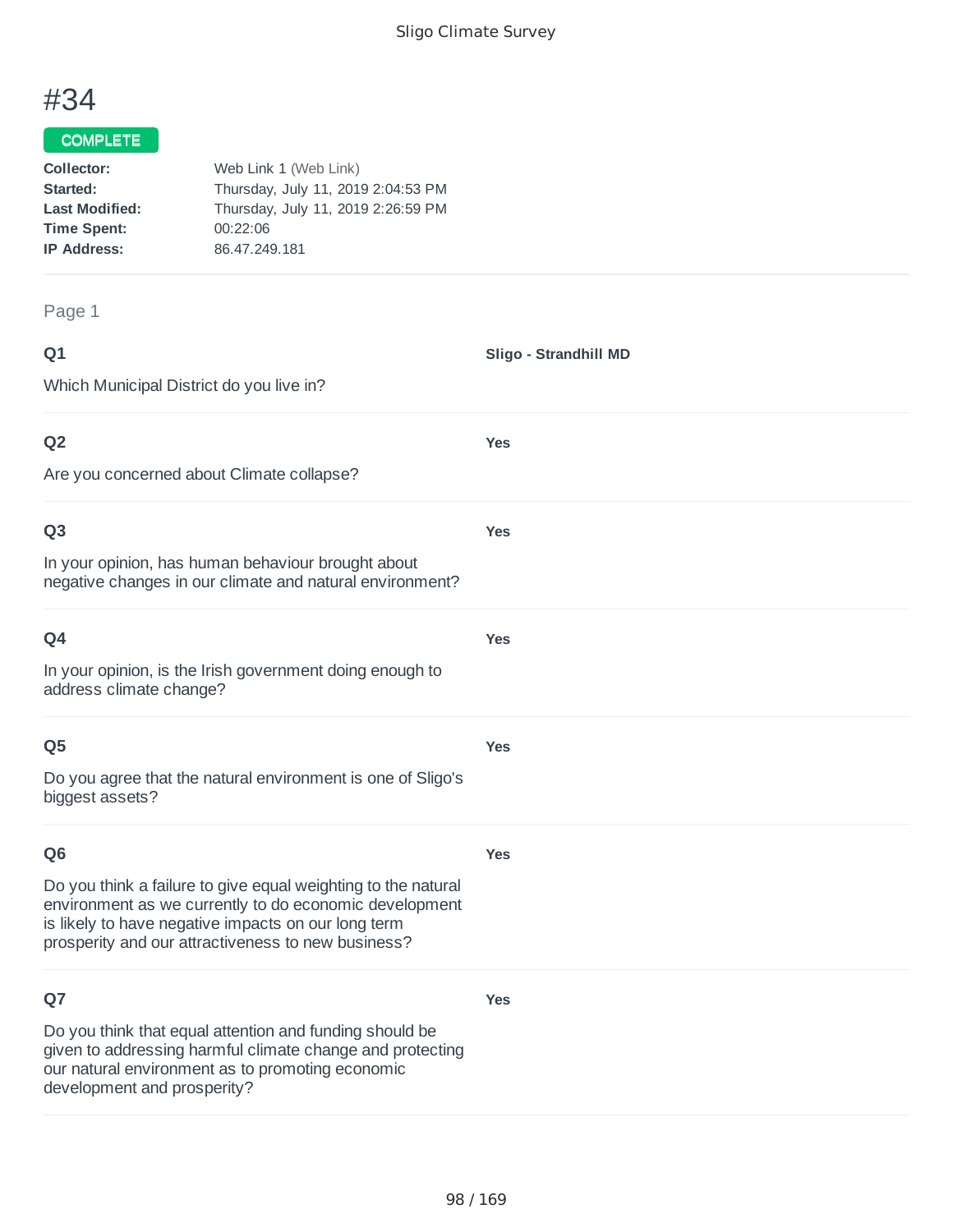Have you noticed any changes in your local natural environment that you think might be happening as a result of climate change?

## **Q9**

If Yes, please detail

Much fewer bees/butterflies. Corncrakes extinct around Sligo

#### **Q10**

What do you think are the most important environmental issues facing Sligo? Please rank in order of most important to least

| Q11<br>A A Alba construit a construction of the construction of the Higher A Construction of the construction of the const | There is equal responsibility on individuals and<br>government to work together to bring about positive |
|----------------------------------------------------------------------------------------------------------------------------|---------------------------------------------------------------------------------------------------------|
| Planting more trees and leaving areas wild for wildlife                                                                    |                                                                                                         |
| Planning for better, more sustainable housing and communities                                                              |                                                                                                         |
| Encouraging fewer car journeys and increased public transport<br>use                                                       | 4                                                                                                       |
| Reversing the decline in native species                                                                                    | 3                                                                                                       |
|                                                                                                                            |                                                                                                         |

**change**

Where do you think responsibility for taking positive climate action lies?

| Q12                                                                                                                         | Very willing                                                                    |
|-----------------------------------------------------------------------------------------------------------------------------|---------------------------------------------------------------------------------|
| How willing are you to change your lifestyle to reduce the<br>damage you cause to the environment?                          |                                                                                 |
| Q13                                                                                                                         | Other (please specify):                                                         |
| Have you tried any of the following actions recently to try<br>and reduce your negative impact on the local<br>environment? | Most of above +I don't eat meat, segregate waste, let parts<br>garden grow wild |

#### **Q14**

If yes, how has this worked for you? Have you faced any problems trying to make these changes? What are your suggestions for making it easier for people to make proactive change?

An utter disgrace that water charges were reversed -people not willing to do the right thing. Immediately install more EV charging points. Supermarkets provide container at checkout for superfluous packaging, esp. plastics. Systematically clean gulleys/vacuum footpaths within urban area. Ban chewing gum.

**Yes**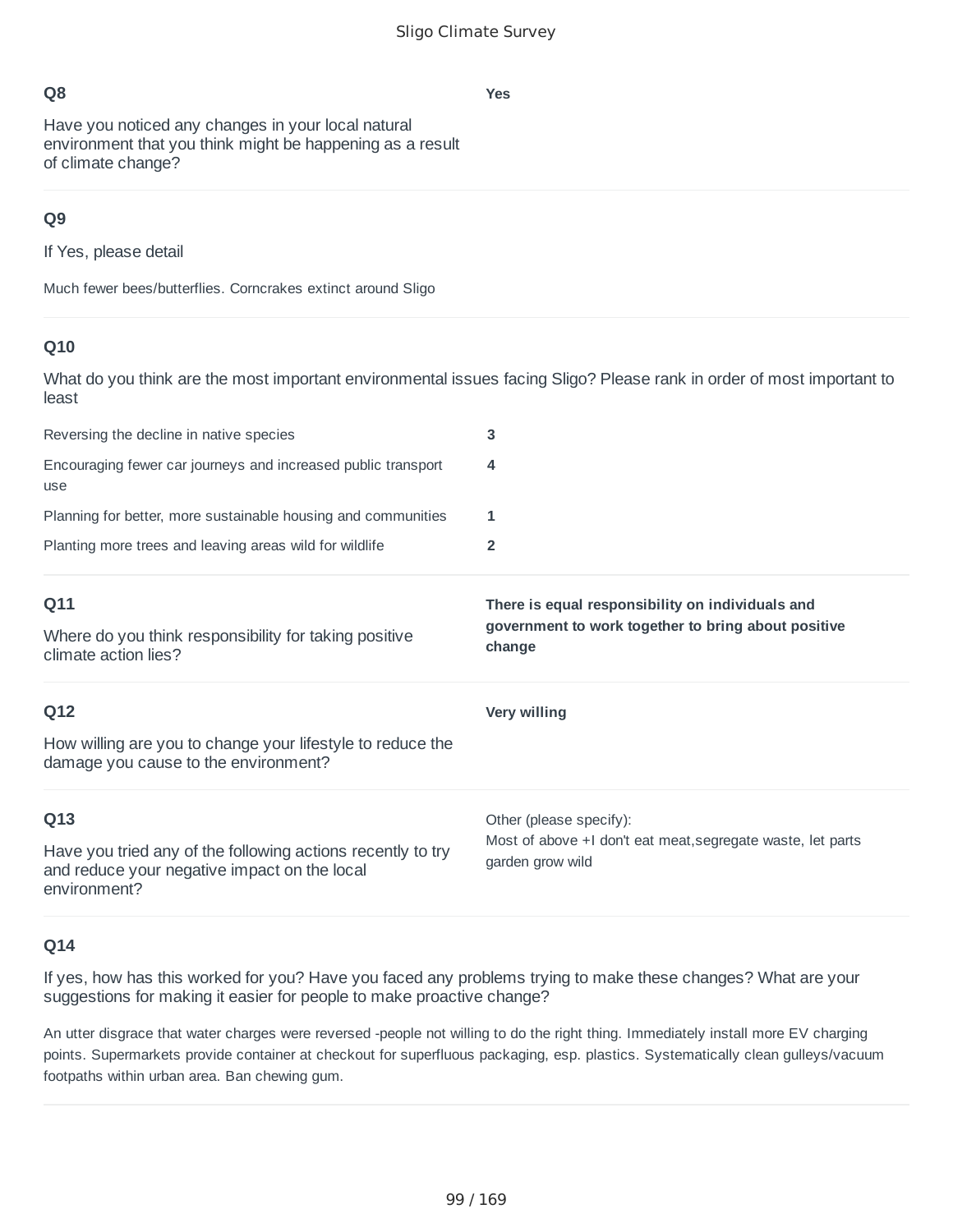If we have missed anything that you think will be a crucial environmental issue for Sligo over the next decade, please let us know

Chewing gum is a curse and should not be tolerated. Derelict/ neglected houses/businesses tolerated for too long - expedite a response that gets results within 3 months of notification & ramp up deterrent.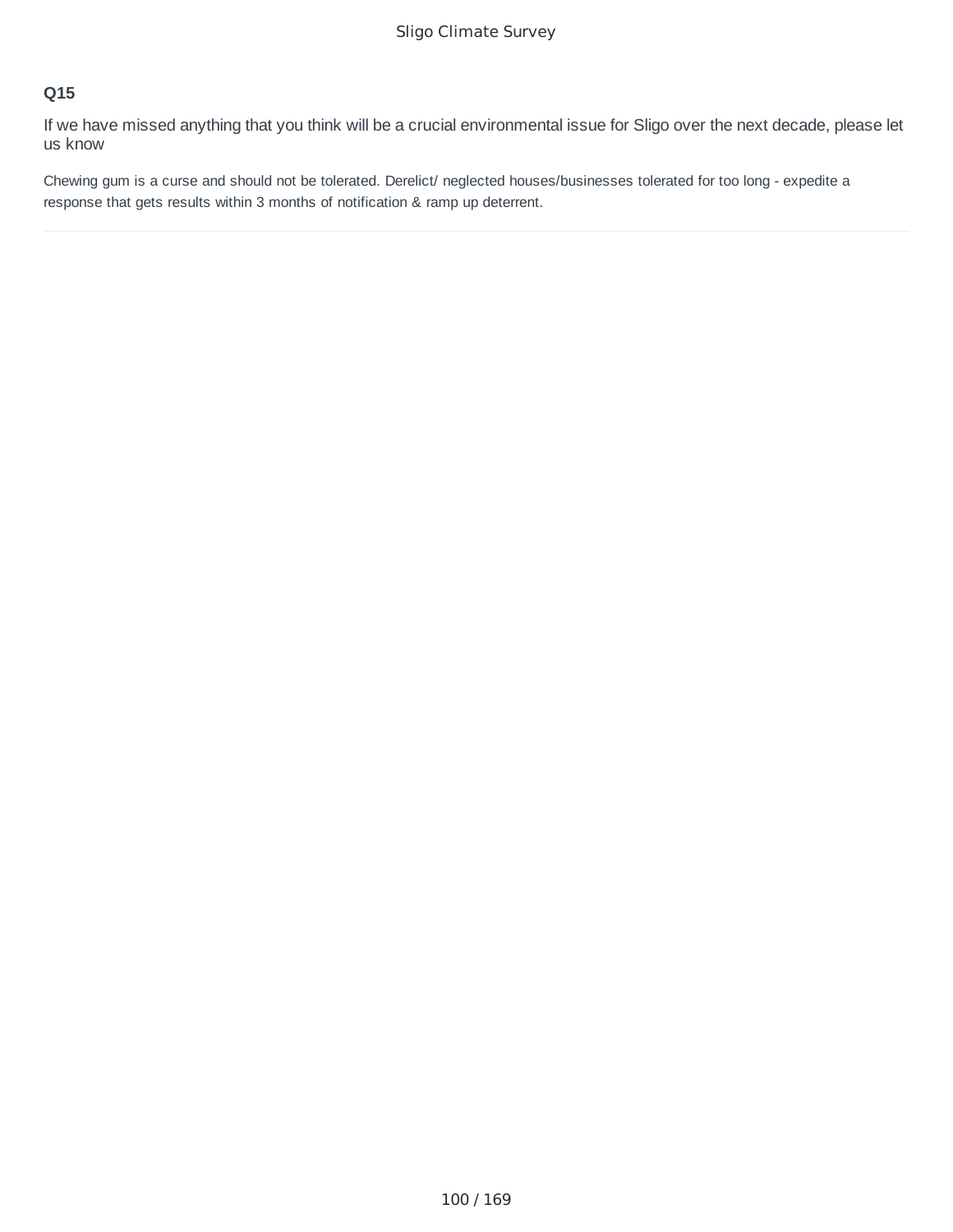**Sligo - Drumcliffe MD**

**Yes**

**Yes**

**No**

**Yes**

# #35

#### COMPLETE

| Collector:            | Web Link 1 (Web Link)              |
|-----------------------|------------------------------------|
| Started:              | Thursday, July 11, 2019 4:06:08 PM |
| <b>Last Modified:</b> | Thursday, July 11, 2019 4:22:34 PM |
| <b>Time Spent:</b>    | 00:16:26                           |
| <b>IP Address:</b>    | 78.217.174.147                     |
|                       |                                    |

#### Page 1

| ۰      | ٧ |
|--------|---|
| w<br>× |   |

Which Municipal District do you live in?

### **Q2**

Are you concerned about Climate collapse?

#### **Q3**

In your opinion, has human behaviour brought about negative changes in our climate and natural environment?

| × |  |
|---|--|

In your opinion, is the Irish government doing enough to address climate change?

#### **Q5**

Do you agree that the natural environment is one of Sligo's biggest assets?

### **Q6**

**Yes**

**Yes**

Do you think a failure to give equal weighting to the natural environment as we currently to do economic development is likely to have negative impacts on our long term prosperity and our attractiveness to new business?

### **Q7**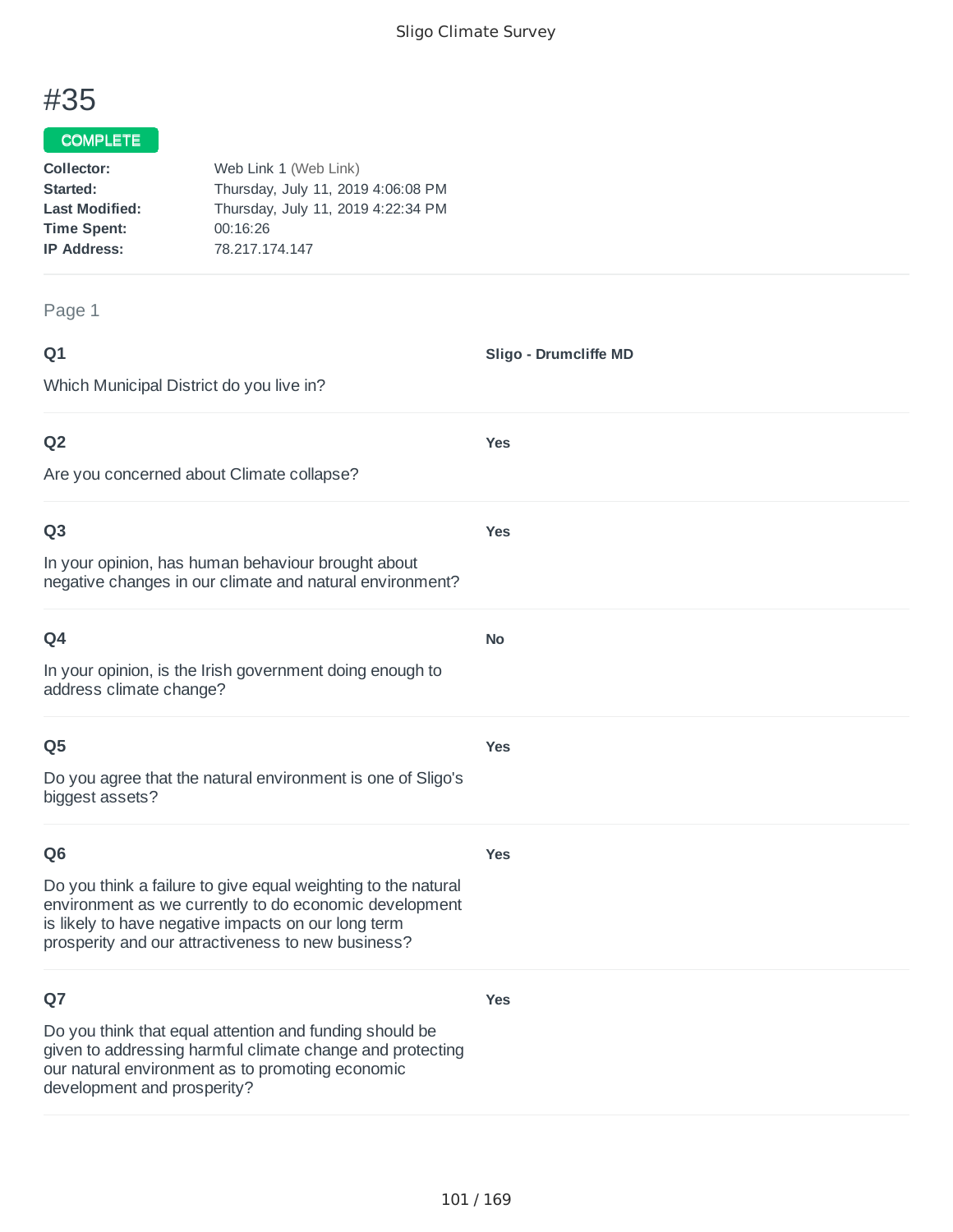**Yes**

Have you noticed any changes in your local natural environment that you think might be happening as a result of climate change?

## **Q9**

If Yes, please detail

Sand dune erosion. Change in bird population.

# **Q10**

| Protecting our water quality                                                                       | $\overline{7}$                                      |
|----------------------------------------------------------------------------------------------------|-----------------------------------------------------|
| Reversing the decline in native species                                                            | 6                                                   |
| Investing in proactive climate action                                                              | 10                                                  |
| Tackling littering and Illegal dumping                                                             | 8                                                   |
| Reducing levels of domestic waste, including plastic packaging                                     | 4                                                   |
| Encouraging fewer car journeys and increased public transport<br>use                               | 3                                                   |
| Planning for better, more sustainable housing and communities                                      | $\overline{2}$                                      |
| Providing more green spaces, parks and on-street plantings                                         | 9                                                   |
| Protecting our natural environment and limited natural resources                                   | 1                                                   |
| Planting more trees and leaving areas wild for wildlife                                            | 5                                                   |
|                                                                                                    |                                                     |
| Q11                                                                                                | We can only address climate destruction with        |
| Where do you think responsibility for taking positive<br>climate action lies?                      | government action                                   |
| Q12                                                                                                | <b>Extremely willing</b>                            |
| How willing are you to change your lifestyle to reduce the<br>damage you cause to the environment? |                                                     |
| Q13                                                                                                | Changing gardening practise to protect biodiversity |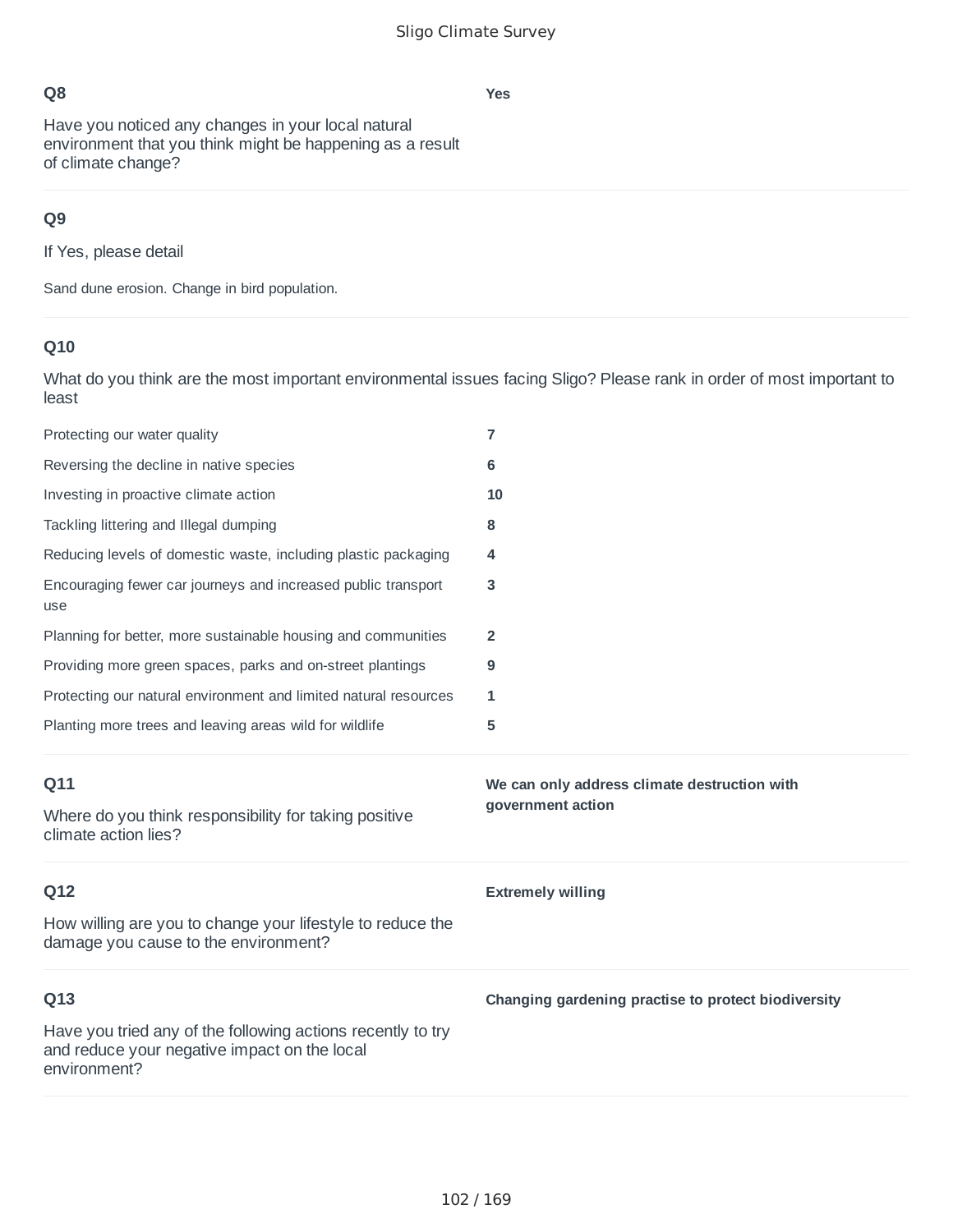If yes, how has this worked for you? Have you faced any problems trying to make these changes? What are your suggestions for making it easier for people to make proactive change?

This should have been a multiple choice question. Eating less meat is easy, extra money to then spend on higher quality meat. Public transport is ok. Plastic packaging is a problem, too much. Also companies do not label packaging well enough to indicate whether it's recyclable or not. Bad CSR or regulation. Increasing biodiversity in garden is doable but takes a lot of time. Not possible for a lot of people. Education is very important. Organic center in rossinver doing great work, their subjects should be made part of a Sligo IT curriculum on sustainability and resilience... things like permaculture need to become part of mainstream learning

#### **Q15**

If we have missed anything that you think will be a crucial environmental issue for Sligo over the next decade, please let us know

Coastal erosion of course. But Sligo is lucky in its natural resources and potential for harnessing renewables. People need to become more autonomous. Small-scale water and wind turbines combined with solar and greenhouses for increased heat and food production must be encouraged and made increasingly accessible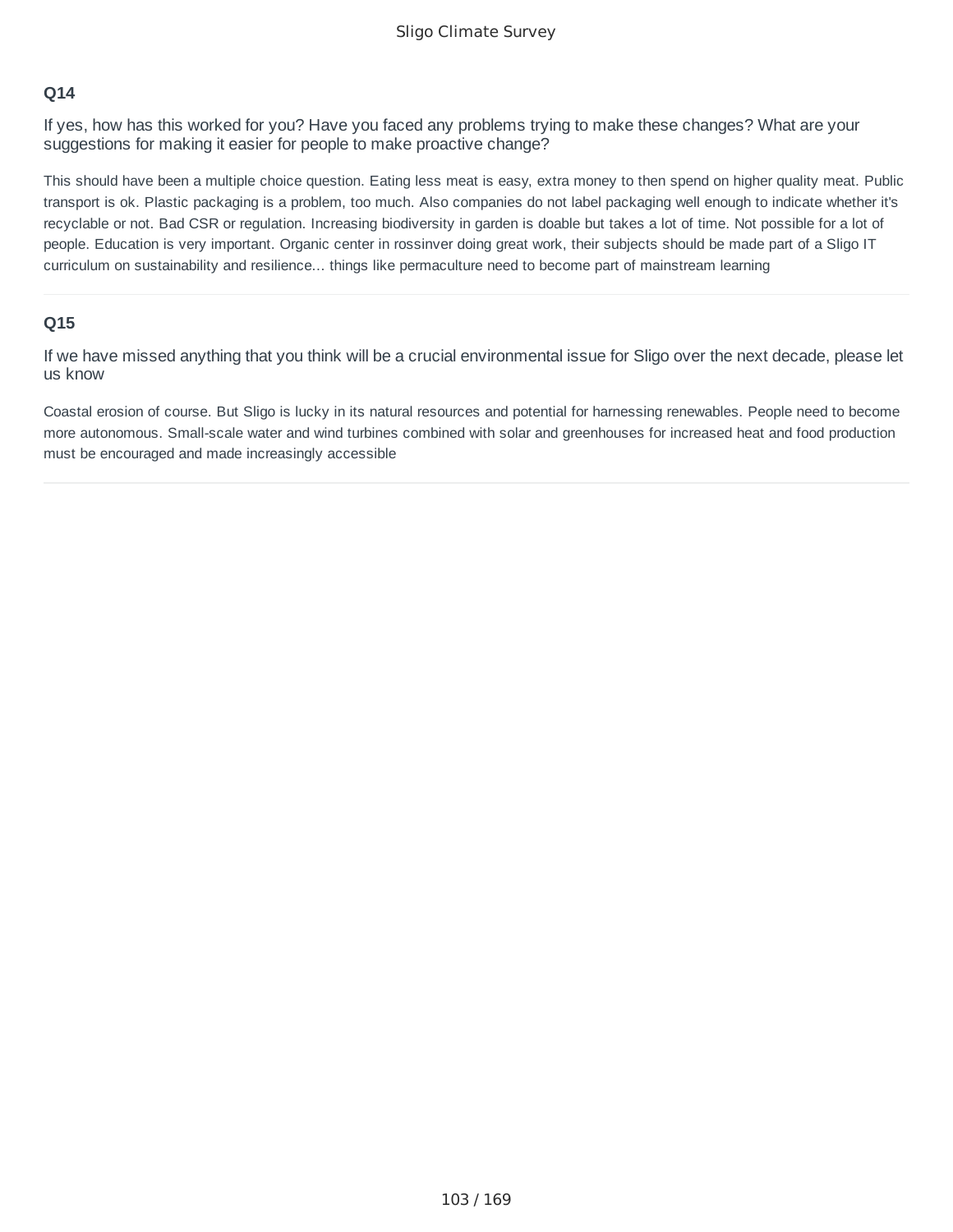**Sligo - Strandhill MD**

# #36

#### COMPLETE

| Collector:            | Web Link 1 (Web Link)            |  |
|-----------------------|----------------------------------|--|
| Started:              | Friday, July 12, 2019 5:34:30 AM |  |
| <b>Last Modified:</b> | Friday, July 12, 2019 5:46:23 AM |  |
| <b>Time Spent:</b>    | 00:11:52                         |  |
| <b>IP Address:</b>    | 80.233.34.5                      |  |
|                       |                                  |  |

#### Page 1

| ۰      | ۰. |
|--------|----|
| w<br>× |    |

Which Municipal District do you live in? **Q2** Are you concerned about Climate collapse? **Yes Q3 Yes**

In your opinion, has human behaviour brought about negative changes in our climate and natural environment?

| Q4                                                                                  | <b>No</b>  |
|-------------------------------------------------------------------------------------|------------|
| In your opinion, is the Irish government doing enough to<br>address climate change? |            |
| Q <sub>5</sub>                                                                      | <b>Yes</b> |
| Do you agree that the natural environment is one of Sligo's<br>biggest assets?      |            |
| Q <sub>6</sub>                                                                      | <b>Yes</b> |
| Do you think a failure to give equal weighting to the natural                       |            |

environment as we currently to do economic development is likely to have negative impacts on our long term prosperity and our attractiveness to new business?

## **Q7**

Do you think that equal attention and funding should be given to addressing harmful climate change and protecting our natural environment as to promoting economic development and prosperity?

**Yes**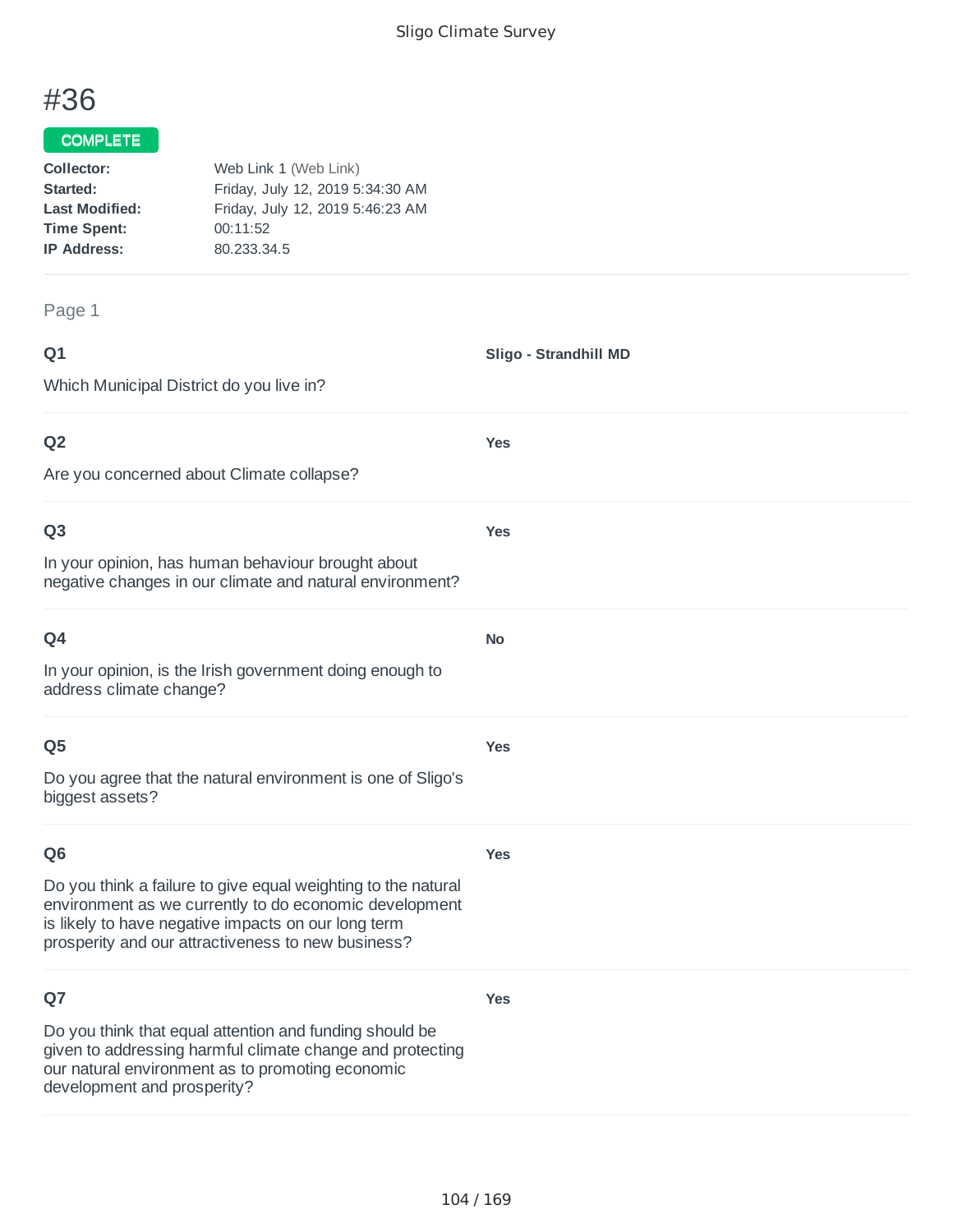**Yes**

Have you noticed any changes in your local natural environment that you think might be happening as a result of climate change?

## **Q9**

If Yes, please detail

Strandhill sand dunes erosion, water levels constantly saturating beyond natural river and lake boundaries because of over allowing for concrete instead of grass frontages to old and new housing etc

### **Q10**

| Protecting our water quality                                                                       | 4                                                                                                                 |
|----------------------------------------------------------------------------------------------------|-------------------------------------------------------------------------------------------------------------------|
| Reversing the decline in native species                                                            | 9                                                                                                                 |
| Investing in proactive climate action                                                              | 1                                                                                                                 |
| Tackling littering and Illegal dumping                                                             | 3                                                                                                                 |
| Reducing levels of domestic waste, including plastic packaging                                     | $\overline{2}$                                                                                                    |
| Encouraging fewer car journeys and increased public transport<br>use                               | 10                                                                                                                |
| Planning for better, more sustainable housing and communities                                      | 8                                                                                                                 |
| Providing more green spaces, parks and on-street plantings                                         | 5                                                                                                                 |
| Protecting our natural environment and limited natural resources                                   | 6                                                                                                                 |
| Planting more trees and leaving areas wild for wildlife                                            | $\overline{7}$                                                                                                    |
|                                                                                                    |                                                                                                                   |
| Q11<br>Where do you think responsibility for taking positive<br>climate action lies?               | There is equal responsibility on individuals and<br>government to work together to bring about positive<br>change |
| Q12                                                                                                | <b>Extremely willing</b>                                                                                          |
| How willing are you to change your lifestyle to reduce the<br>damage you cause to the environment? |                                                                                                                   |
| Q13                                                                                                | <b>Less car Journeys</b>                                                                                          |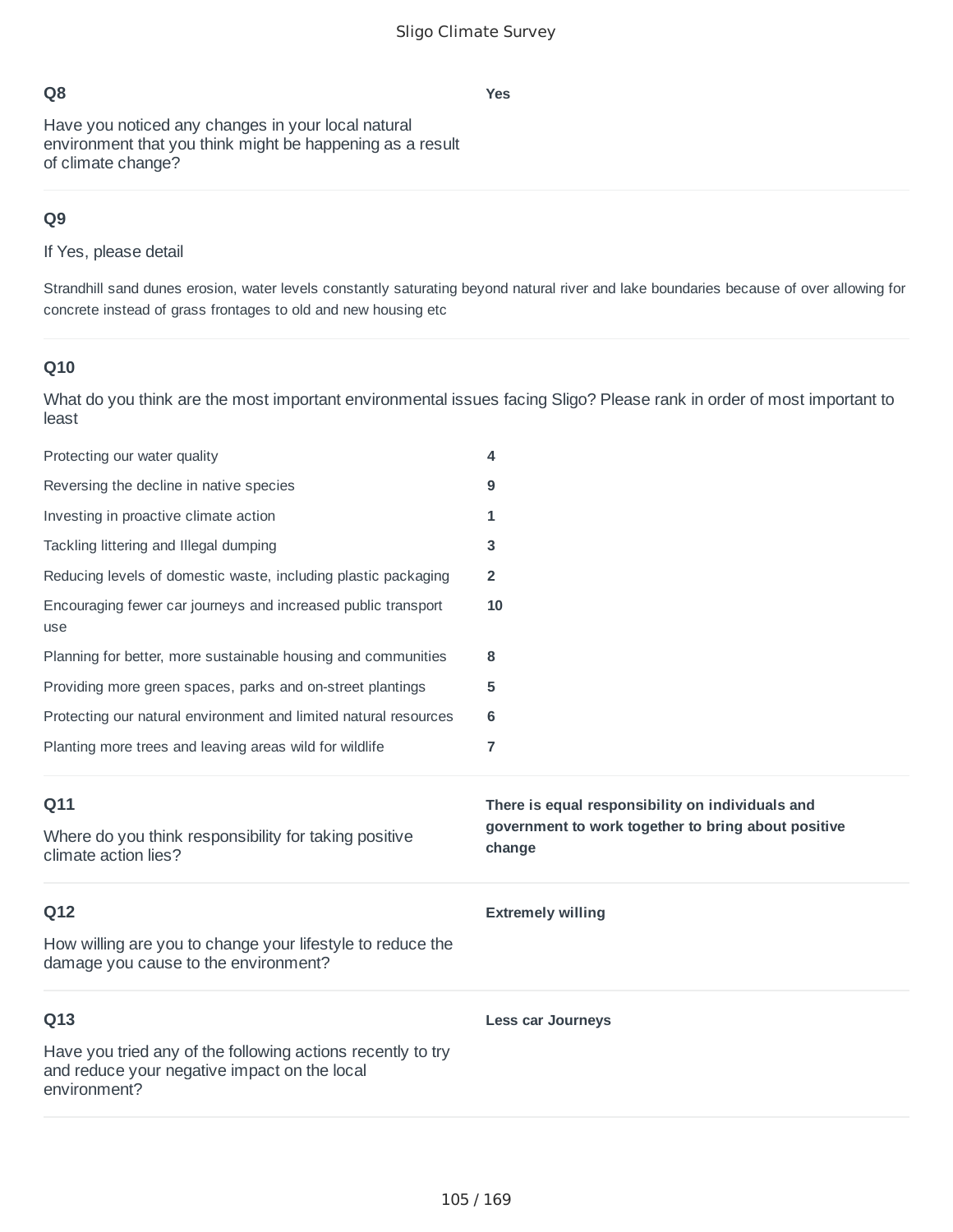If yes, how has this worked for you? Have you faced any problems trying to make these changes? What are your suggestions for making it easier for people to make proactive change?

Taking a lift in friends or family members car to events. More public transport. No cars in city centres. Park and walk in to central areas of all large towns

#### **Q15**

If we have missed anything that you think will be a crucial environmental issue for Sligo over the next decade, please let us know

Water levels rising will cause flooding and Sligo's drains and sewers are largely left full of weeds and silt etc. Need better maintenance going forward for roadside drainage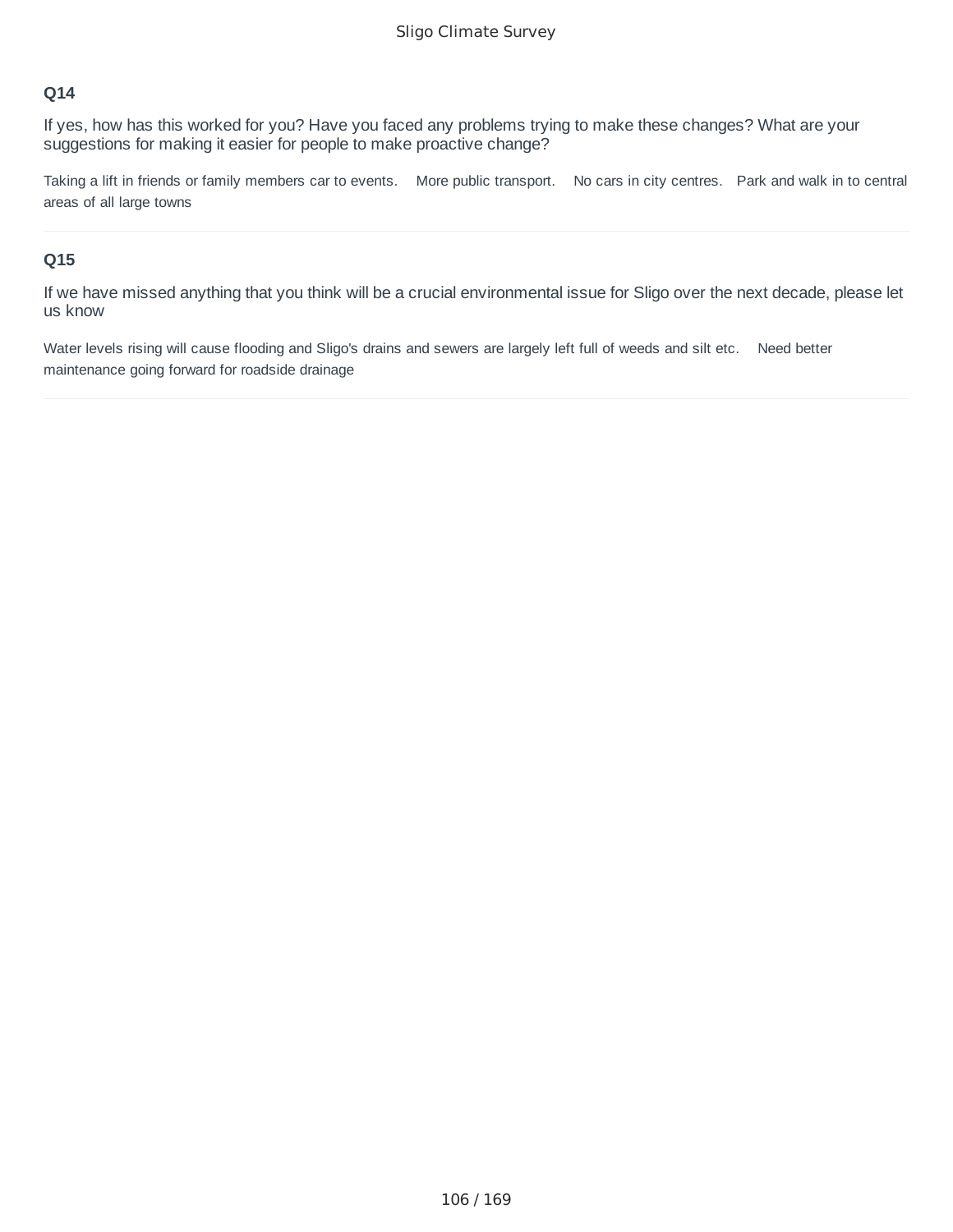**Sligo - Drumcliffe MD**

# #37

#### COMPLETE

| Collector:            | Web Link 1 (Web Link)            |
|-----------------------|----------------------------------|
| Started:              | Friday, July 12, 2019 6:31:26 AM |
| <b>Last Modified:</b> | Friday, July 12, 2019 7:26:04 AM |
| <b>Time Spent:</b>    | 00:54:38                         |
| <b>IP Address:</b>    | 86.45.64.51                      |
|                       |                                  |

#### Page 1

| ۰      | ٧ |
|--------|---|
| w<br>× |   |

Which Municipal District do you live in? **Q2** Are you concerned about Climate collapse? **Yes Q3** In your opinion, has human behaviour brought about negative changes in our climate and natural environment? **Yes Q4 No**

**Yes**

**No**

**Yes**

In your opinion, is the Irish government doing enough to address climate change?

### **Q5**

Do you agree that the natural environment is one of Sligo's biggest assets?

#### **Q6**

Do you think a failure to give equal weighting to the natural environment as we currently to do economic development is likely to have negative impacts on our long term prosperity and our attractiveness to new business?

### **Q7**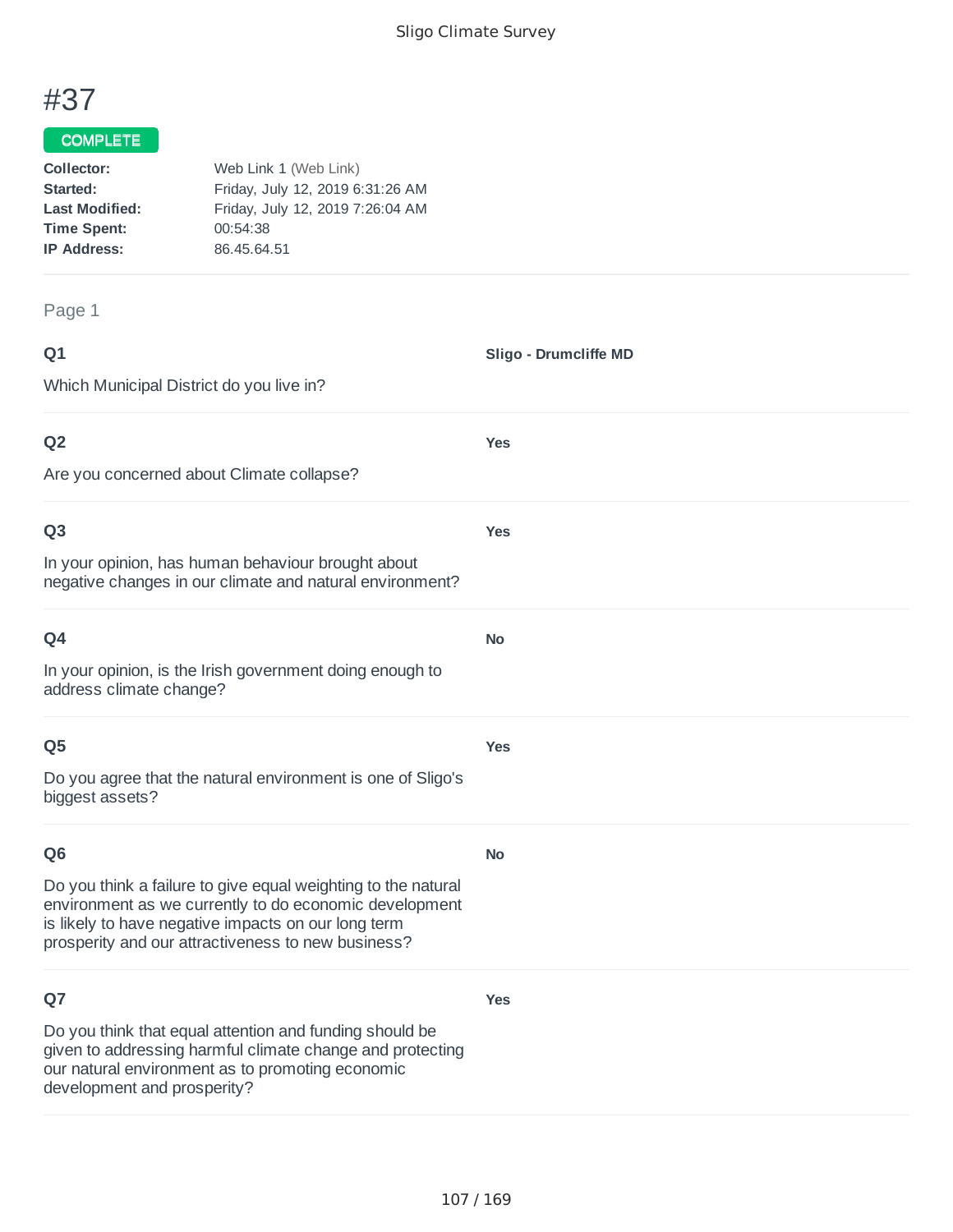Have you noticed any changes in your local natural environment that you think might be happening as a result of climate change?

## **Q9**

If Yes, please detail

Erosion and higher surges, flooding,

# **Q10**

| Protecting our water quality                                                                       | $\overline{2}$                                                                                                    |
|----------------------------------------------------------------------------------------------------|-------------------------------------------------------------------------------------------------------------------|
| Reversing the decline in native species                                                            | 3                                                                                                                 |
| Investing in proactive climate action                                                              | 4                                                                                                                 |
| Tackling littering and Illegal dumping                                                             | 5                                                                                                                 |
| Reducing levels of domestic waste, including plastic packaging                                     | 6                                                                                                                 |
| Encouraging fewer car journeys and increased public transport<br>use                               | 7                                                                                                                 |
| Planning for better, more sustainable housing and communities                                      | 8                                                                                                                 |
| Providing more green spaces, parks and on-street plantings                                         | 10                                                                                                                |
| Protecting our natural environment and limited natural resources                                   | 1                                                                                                                 |
| Planting more trees and leaving areas wild for wildlife                                            | 9                                                                                                                 |
|                                                                                                    |                                                                                                                   |
| Q11<br>Where do you think responsibility for taking positive<br>climate action lies?               | There is equal responsibility on individuals and<br>government to work together to bring about positive<br>change |
| Q12                                                                                                | <b>Very willing</b>                                                                                               |
| How willing are you to change your lifestyle to reduce the<br>damage you cause to the environment? |                                                                                                                   |
| Q13<br>Have you tried any of the following actions recently to try                                 | Other (please specify):<br>I practice all of the above. And by most household items                               |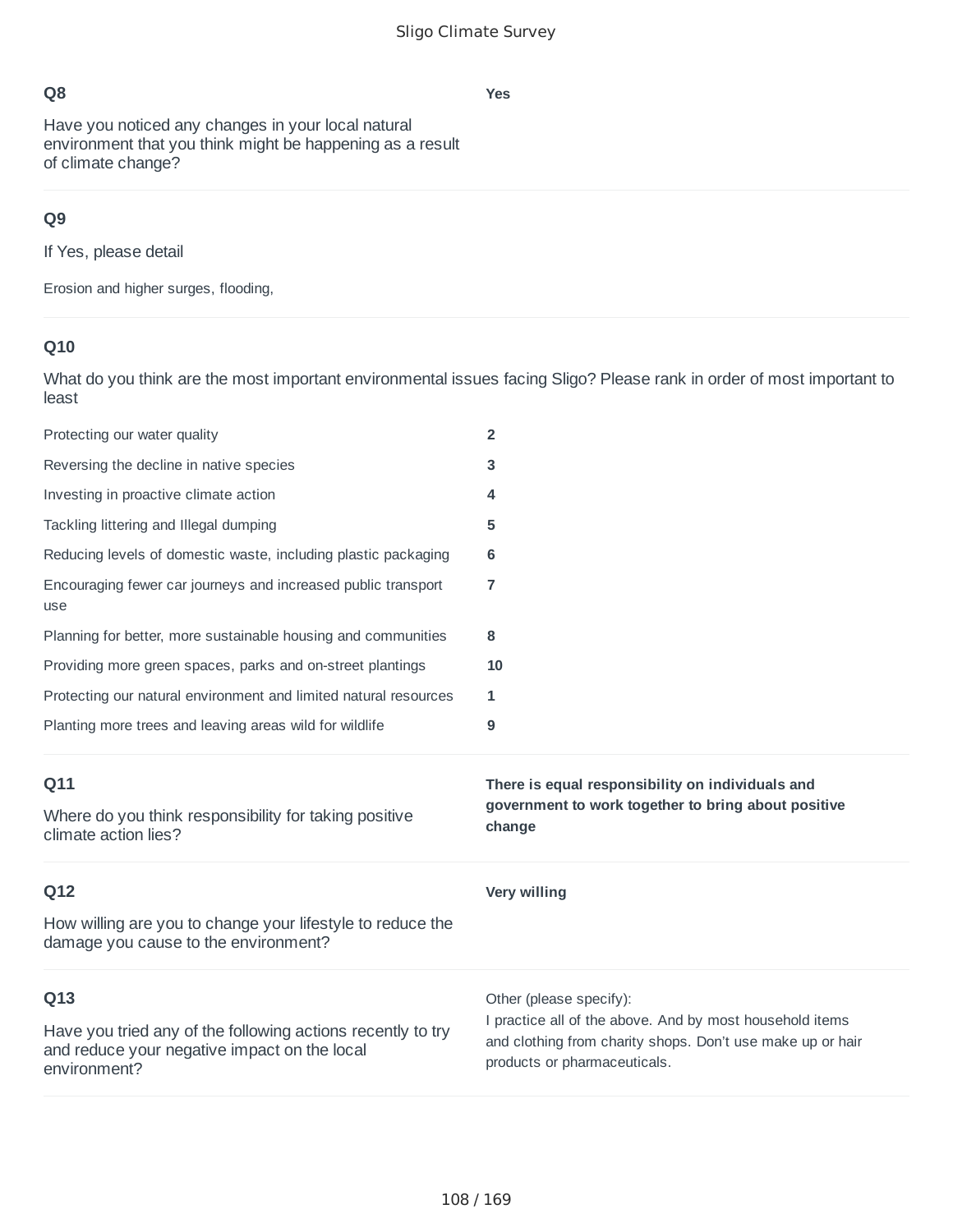If yes, how has this worked for you? Have you faced any problems trying to make these changes? What are your suggestions for making it easier for people to make proactive change?

More trains please to more locations from Sligo than the Dublin route

## **Q15**

If we have missed anything that you think will be a crucial environmental issue for Sligo over the next decade, please let us know

I practice all of the above, but I straddle two continents because of family and flying so I feel like I can never do enough to reduce my carbon foot print. I also think that no matter how much I avoid plastic, the American military industrial complex as well as the UK, Russia and China relies on all these petroleum products and R&D of which plastic packaging, iPhones, and pharmaceuticals, etc...are a somewhat "less-profitable" by-product of Military Defence programs"". I don't eat meat. I grow organic veg. Create bio diversity on my land, Compost, try not to take more than I truly need and I don't take pharmaceuticals (very bad for the water supply as many do not break down). Private enterprise is far more responsible for the problems that have created this crisis and I'm not convinced that government can really enforce the restraints it might enact. A "fine" or higher taxes means the business will lay off employees and will relocate to a more advantageous tax option. Divesting and not consuming might make a difference. But that is back to the individual. I can't unknow what I know and have to live with my conscience and inconsistencies and behave as responsibly as I can, but I am privileged enough to be able to do this as well. I am not a citizen of Ireland, so I do not have a say in her government. So it is even more important for me to be respectful of her lands and people by caringvfor the land in which I dwell. But I support any program that reduces harm to the planet! No more roads, please! More trains!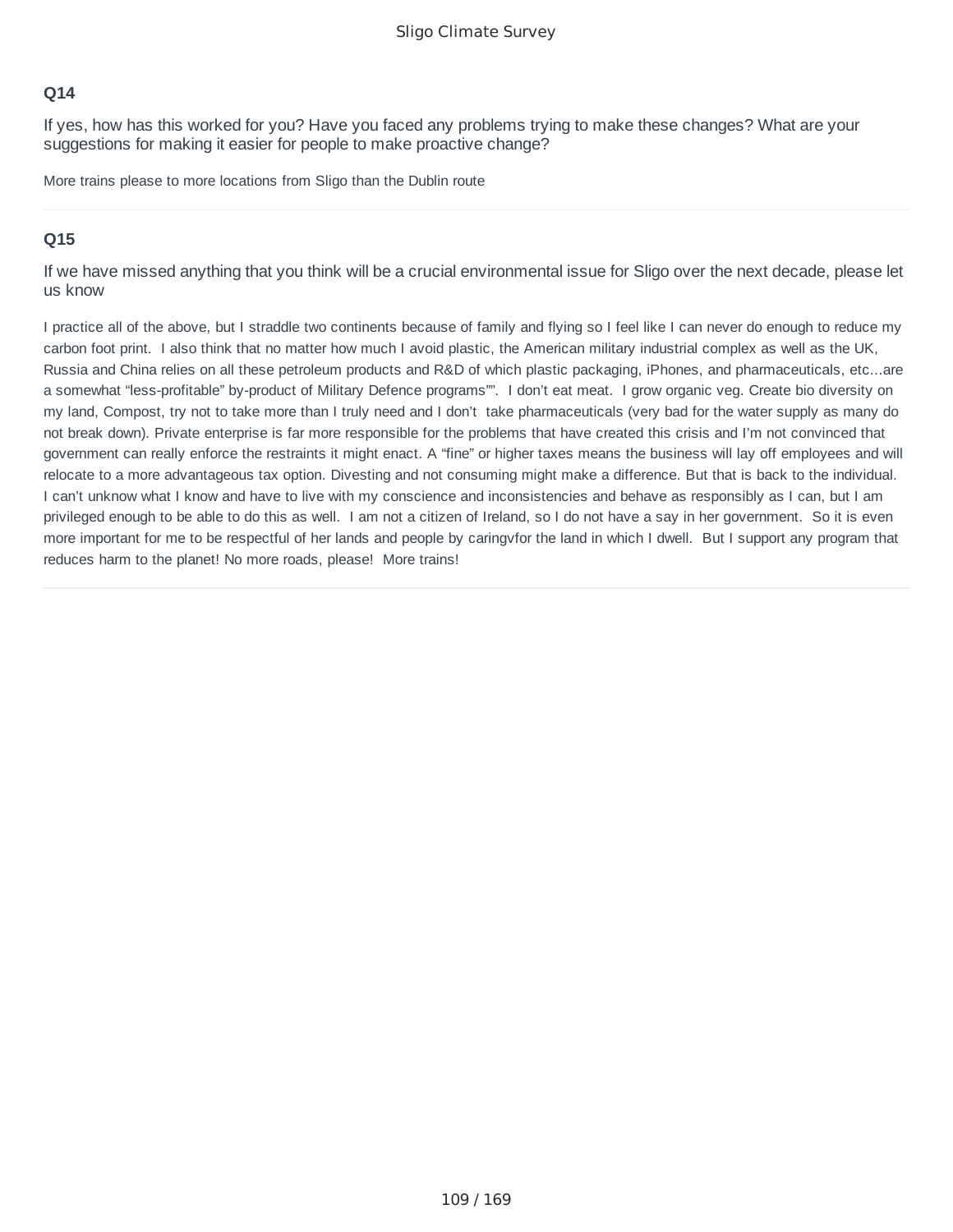**Sligo - Drumcliffe MD**

# #38

#### COMPLETE

| Collector:            | Web Link 1 (Web Link)             |
|-----------------------|-----------------------------------|
| Started:              | Friday, July 12, 2019 11:32:06 AM |
| <b>Last Modified:</b> | Friday, July 12, 2019 11:38:34 AM |
| <b>Time Spent:</b>    | 00:06:28                          |
| <b>IP Address:</b>    | 88.151.81.38                      |
|                       |                                   |

#### Page 1

| ۰      | ٧ |
|--------|---|
| w<br>× |   |

Which Municipal District do you live in? **Q2 Yes**

Are you concerned about Climate collapse?

#### **Q3**

In your opinion, has human behaviour brought about negative changes in our climate and natural environment?

| Q4                                                                                  | No. |
|-------------------------------------------------------------------------------------|-----|
| In your opinion, is the Irish government doing enough to<br>address climate change? |     |

#### **Q5**

Do you agree that the natural environment is one of Sligo's biggest assets?

## **Q6**

**Yes**

**Yes**

**Yes**

**Yes**

Do you think a failure to give equal weighting to the natural environment as we currently to do economic development is likely to have negative impacts on our long term prosperity and our attractiveness to new business?

## **Q7**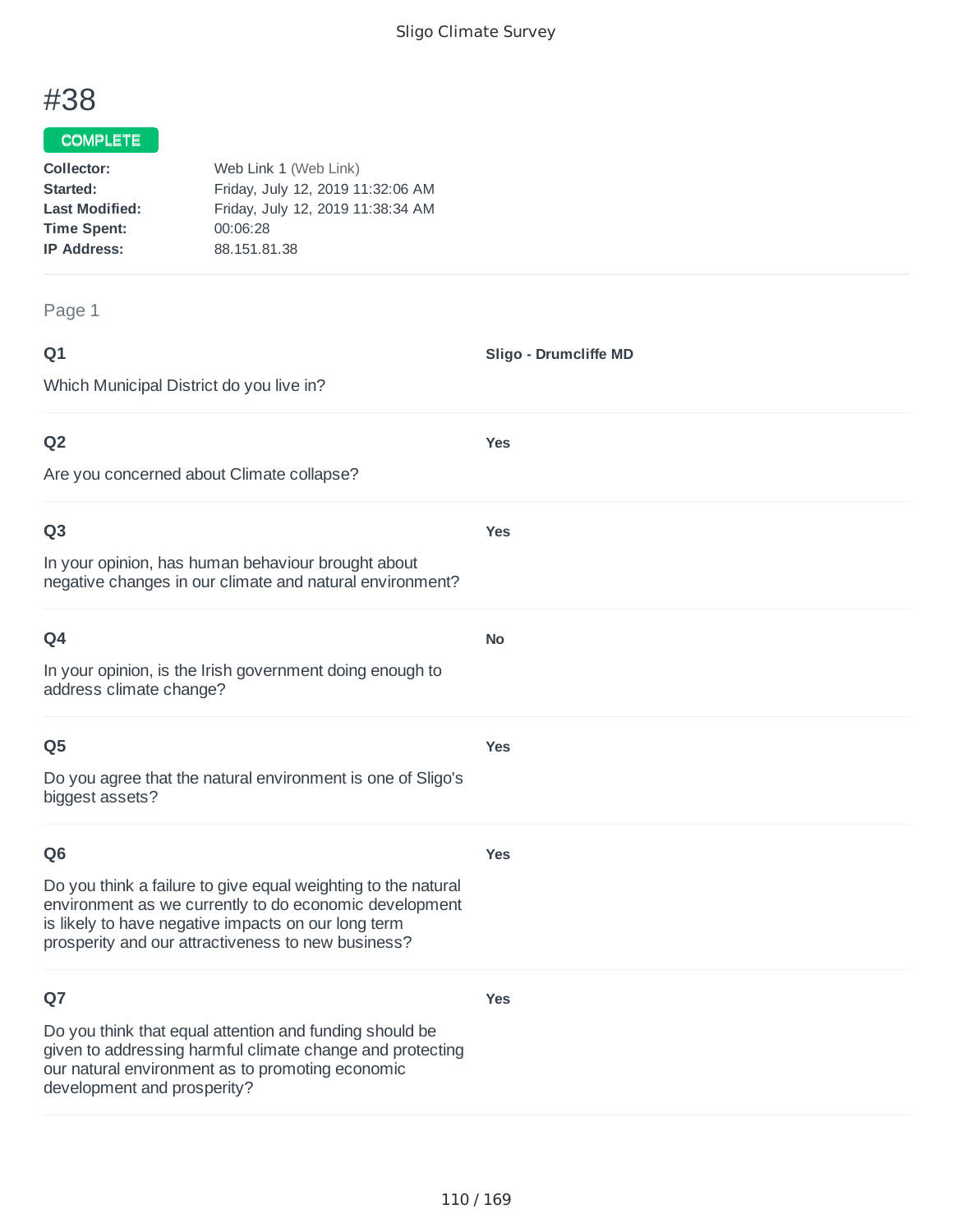**Yes**

Have you noticed any changes in your local natural environment that you think might be happening as a result of climate change?

# **Q9**

If Yes, please detail

Considerable and noticible reduction of summer migratory birds

# **Q10**

| Protecting our water quality                                                                       | 3                                                             |
|----------------------------------------------------------------------------------------------------|---------------------------------------------------------------|
| Reversing the decline in native species                                                            | $\overline{2}$                                                |
| Investing in proactive climate action                                                              | 8                                                             |
| Tackling littering and Illegal dumping                                                             | 1                                                             |
| Reducing levels of domestic waste, including plastic packaging                                     | 4                                                             |
| Encouraging fewer car journeys and increased public transport<br>use                               | 9                                                             |
| Planning for better, more sustainable housing and communities                                      | 7                                                             |
| Providing more green spaces, parks and on-street plantings                                         | 10                                                            |
| Protecting our natural environment and limited natural resources                                   | 5                                                             |
| Planting more trees and leaving areas wild for wildlife                                            | 6                                                             |
|                                                                                                    |                                                               |
| Q11                                                                                                | There is equal responsibility on individuals and              |
| Where do you think responsibility for taking positive<br>climate action lies?                      | government to work together to bring about positive<br>change |
| Q12                                                                                                | <b>Very willing</b>                                           |
| How willing are you to change your lifestyle to reduce the<br>damage you cause to the environment? |                                                               |
| Q13                                                                                                | <b>Home Composting</b>                                        |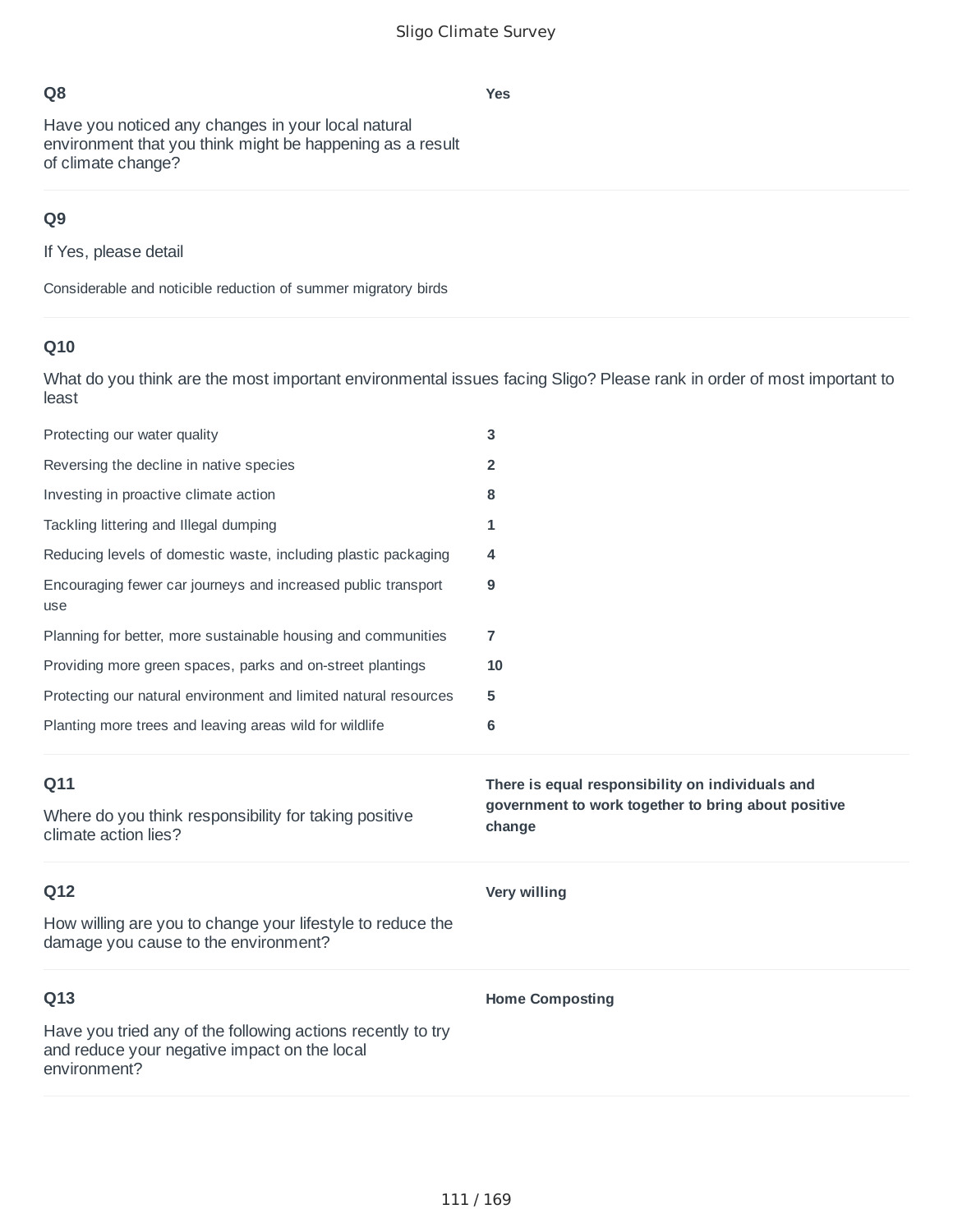If yes, how has this worked for you? Have you faced any problems trying to make these changes? What are your suggestions for making it easier for people to make proactive change?

It works very well. No problems. Household waste is greatly reduced and the compost is used in the garden to feed pollinating plants and flowers.

#### **Q15**

**Respondent skipped this question**

If we have missed anything that you think will be a crucial environmental issue for Sligo over the next decade, please let us know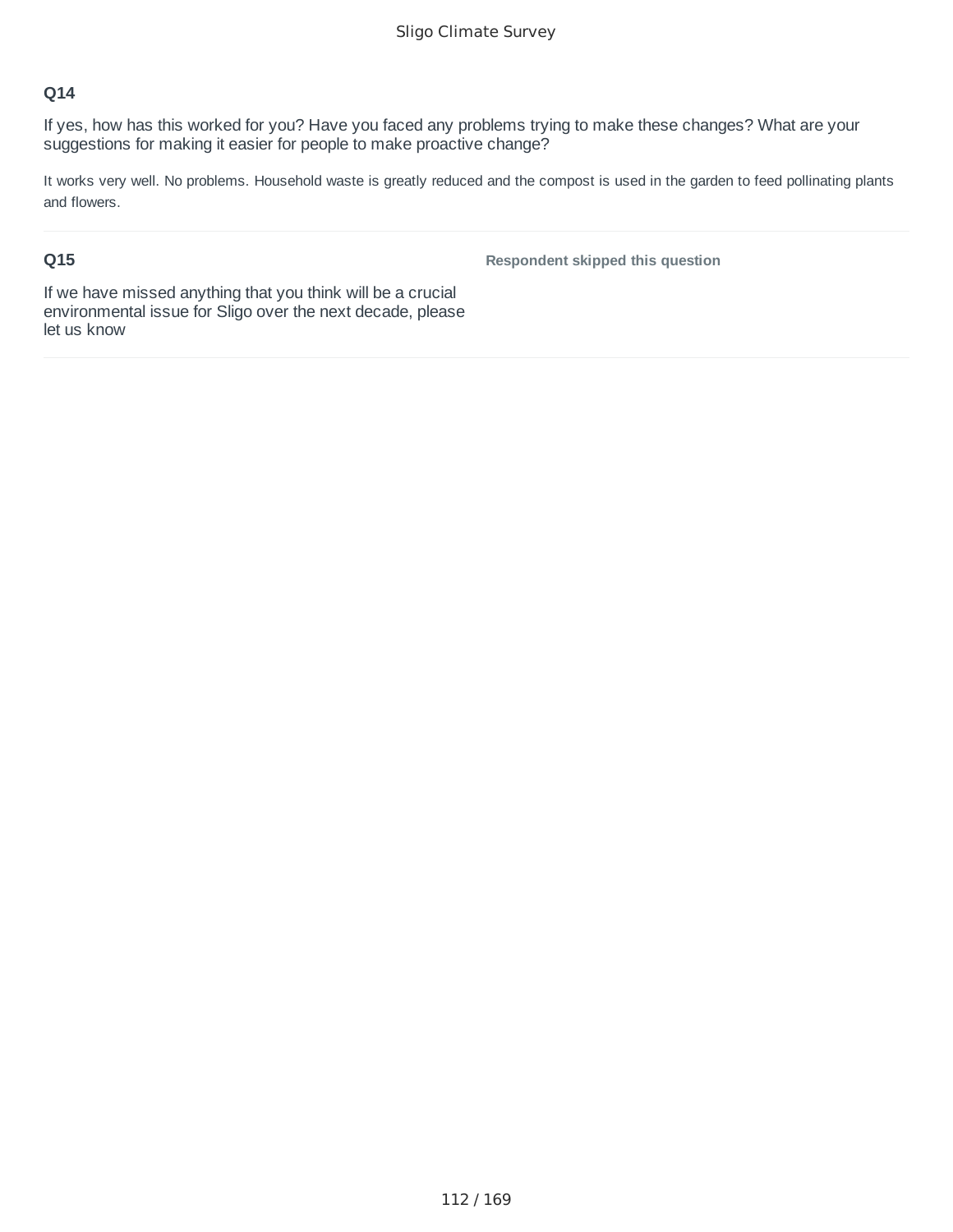**Ballymote - Tubbercurry MD**

**Yes**

**Yes**

**No**

**Yes**

**No**

**Yes**

# #39

#### COMPLETE

| Collector:            | Web Link 1 (Web Link)            |
|-----------------------|----------------------------------|
| Started:              | Sunday, July 21, 2019 4:53:31 PM |
| <b>Last Modified:</b> | Sunday, July 21, 2019 5:00:00 PM |
| <b>Time Spent:</b>    | 00:06:29                         |
| <b>IP Address:</b>    | 31.200.157.39                    |
|                       |                                  |

Page 1

#### **Q1**

Which Municipal District do you live in?

#### **Q2**

Are you concerned about Climate collapse?

#### **Q3**

In your opinion, has human behaviour brought about negative changes in our climate and natural environment?

## **Q4**

In your opinion, is the Irish government doing enough to address climate change?

#### **Q5**

Do you agree that the natural environment is one of Sligo's biggest assets?

#### **Q6**

Do you think a failure to give equal weighting to the natural environment as we currently to do economic development is likely to have negative impacts on our long term prosperity and our attractiveness to new business?

## **Q7**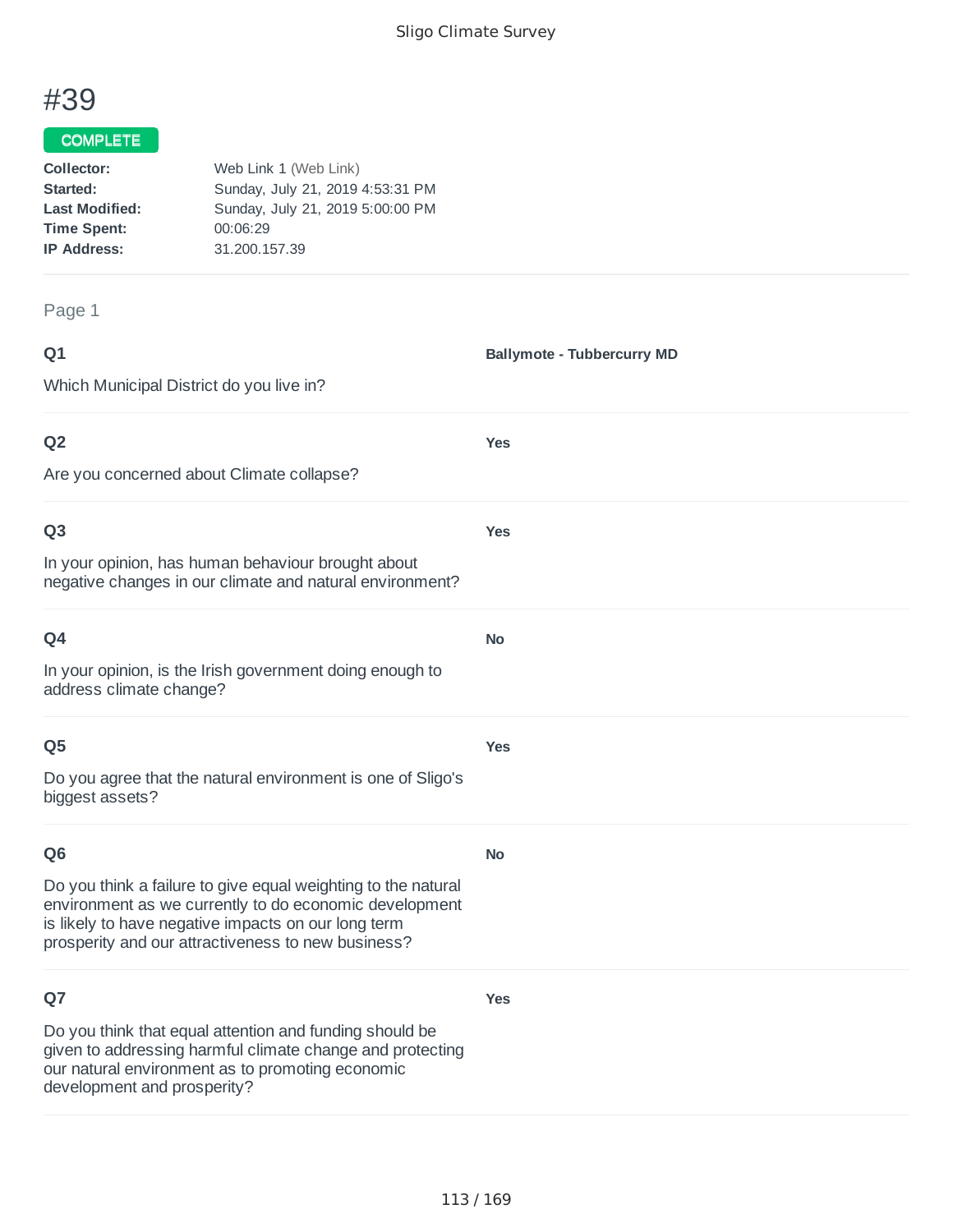Have you noticed any changes in your local natural environment that you think might be happening as a result of climate change?

# **Q9**

If Yes, please detail

Decline of insects, birds,

# **Q10**

What do you think are the most important environmental issues facing Sligo? Please rank in order of most important to least

| Protecting our water quality                                                                       | 1                                                             |
|----------------------------------------------------------------------------------------------------|---------------------------------------------------------------|
| Reversing the decline in native species                                                            | 6                                                             |
| Investing in proactive climate action                                                              | 5                                                             |
| Tackling littering and Illegal dumping                                                             | 7                                                             |
| Reducing levels of domestic waste, including plastic packaging                                     | $\overline{2}$                                                |
| Encouraging fewer car journeys and increased public transport<br>use                               | 10                                                            |
| Planning for better, more sustainable housing and communities                                      | 3                                                             |
| Providing more green spaces, parks and on-street plantings                                         | 8                                                             |
| Protecting our natural environment and limited natural resources                                   | 4                                                             |
| Planting more trees and leaving areas wild for wildlife                                            | 9                                                             |
|                                                                                                    |                                                               |
| Q11                                                                                                | There is equal responsibility on individuals and              |
| Where do you think responsibility for taking positive<br>climate action lies?                      | government to work together to bring about positive<br>change |
| Q12                                                                                                | <b>Extremely willing</b>                                      |
| How willing are you to change your lifestyle to reduce the<br>damage you cause to the environment? |                                                               |
| Q13                                                                                                | Other (please specify):<br>Be diligent about all above        |

#### **Yes**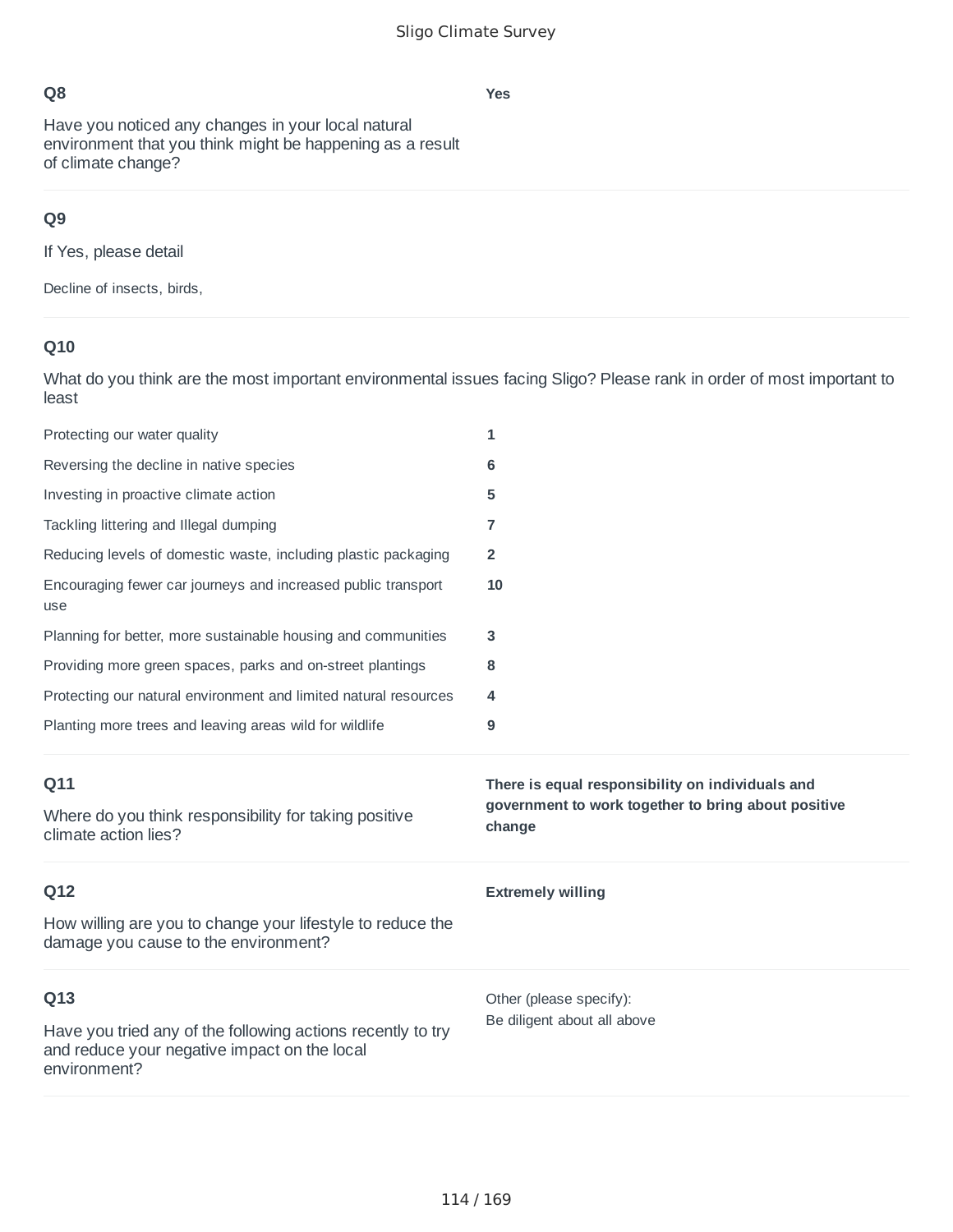If yes, how has this worked for you? Have you faced any problems trying to make these changes? What are your suggestions for making it easier for people to make proactive change?

Small changes, more talks education,

## **Q15**

**Respondent skipped this question**

If we have missed anything that you think will be a crucial environmental issue for Sligo over the next decade, please let us know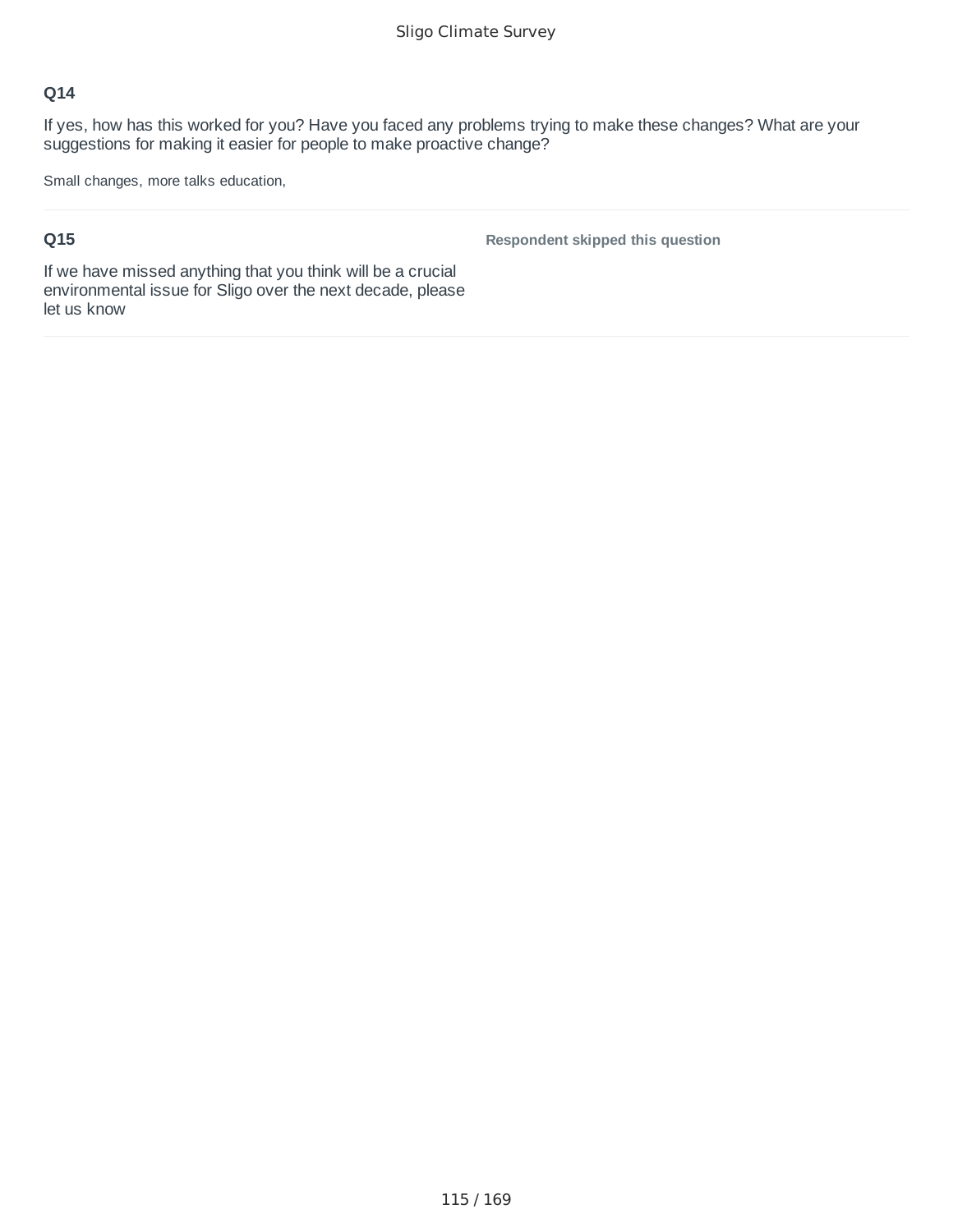**Sligo - Strandhill MD**

**Yes**

**Yes**

**No**

**Yes**

**No**

**Yes**

# #40

#### COMPLETE

| Collector:            | Web Link 1 (Web Link)                |
|-----------------------|--------------------------------------|
| Started:              | Wednesday, July 24, 2019 11:08:34 AM |
| <b>Last Modified:</b> | Wednesday, July 24, 2019 11:18:20 AM |
| <b>Time Spent:</b>    | 00:09:46                             |
| <b>IP Address:</b>    | 80.233.33.210                        |
|                       |                                      |

Page 1

| Q1 |  |  |
|----|--|--|
|    |  |  |

Which Municipal District do you live in?

## **Q2**

Are you concerned about Climate collapse?

#### **Q3**

In your opinion, has human behaviour brought about negative changes in our climate and natural environment?

| w |  |
|---|--|

In your opinion, is the Irish government doing enough to address climate change?

#### **Q5**

Do you agree that the natural environment is one of Sligo's biggest assets?

#### **Q6**

Do you think a failure to give equal weighting to the natural environment as we currently to do economic development is likely to have negative impacts on our long term prosperity and our attractiveness to new business?

## **Q7**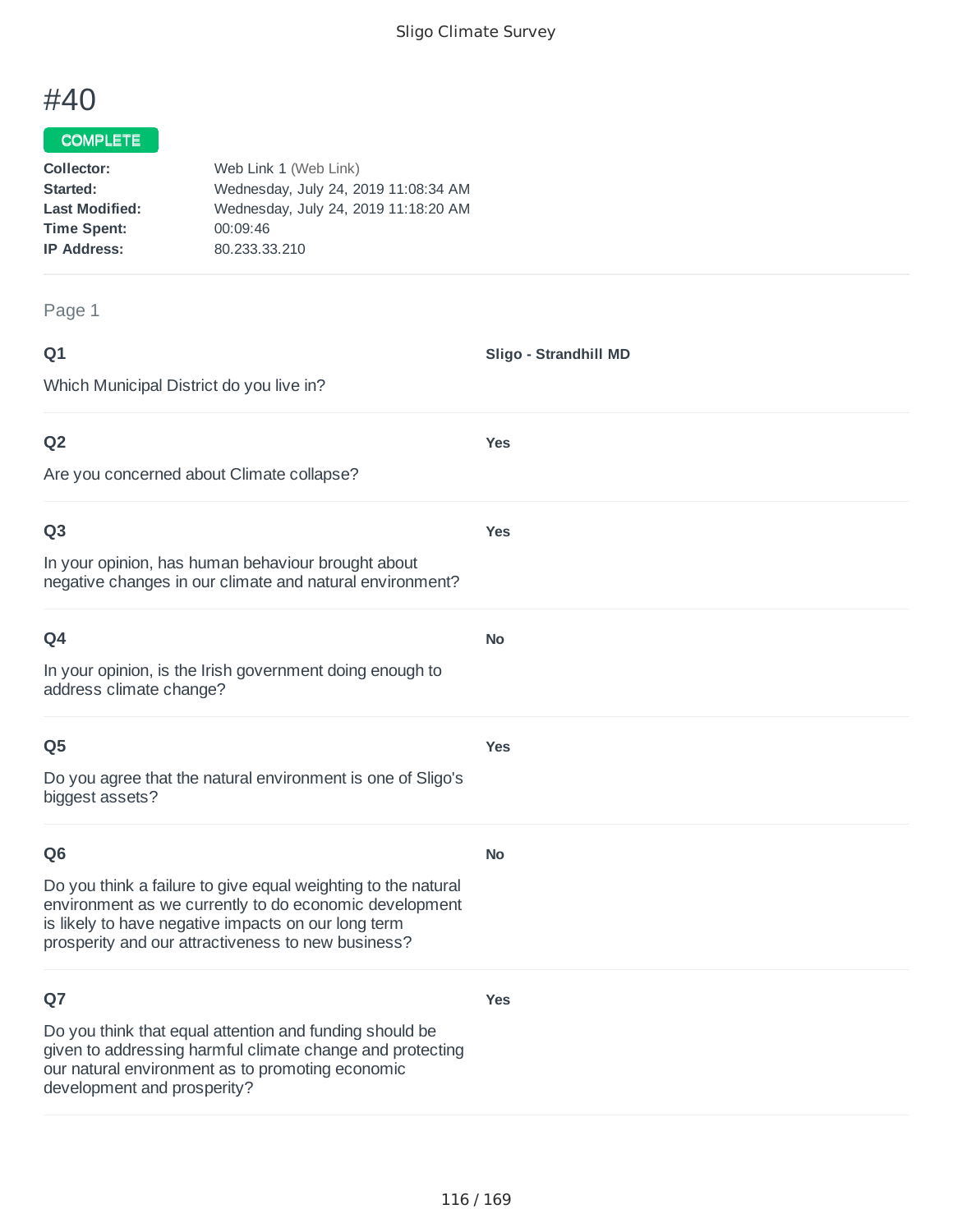Have you noticed any changes in your local natural environment that you think might be happening as a result of climate change?

# **Q9**

If Yes, please detail

erratic weather changes

# **Q10**

What do you think are the most important environmental issues facing Sligo? Please rank in order of most important to least

| Protecting our water quality                                                                       | 1                                                             |
|----------------------------------------------------------------------------------------------------|---------------------------------------------------------------|
| Reversing the decline in native species                                                            | 8                                                             |
| Investing in proactive climate action                                                              | 10                                                            |
| Tackling littering and Illegal dumping                                                             | 5                                                             |
| Reducing levels of domestic waste, including plastic packaging                                     | 2                                                             |
| Encouraging fewer car journeys and increased public transport<br>use                               | 9                                                             |
| Planning for better, more sustainable housing and communities                                      | 7                                                             |
| Providing more green spaces, parks and on-street plantings                                         | 6                                                             |
| Protecting our natural environment and limited natural resources                                   | 3                                                             |
| Planting more trees and leaving areas wild for wildlife                                            | 4                                                             |
|                                                                                                    |                                                               |
| Q11                                                                                                | There is equal responsibility on individuals and              |
| Where do you think responsibility for taking positive<br>climate action lies?                      | government to work together to bring about positive<br>change |
| Q12                                                                                                | <b>Extremely willing</b>                                      |
| How willing are you to change your lifestyle to reduce the<br>damage you cause to the environment? |                                                               |
| Q13                                                                                                | Other (please specify):                                       |

**Yes**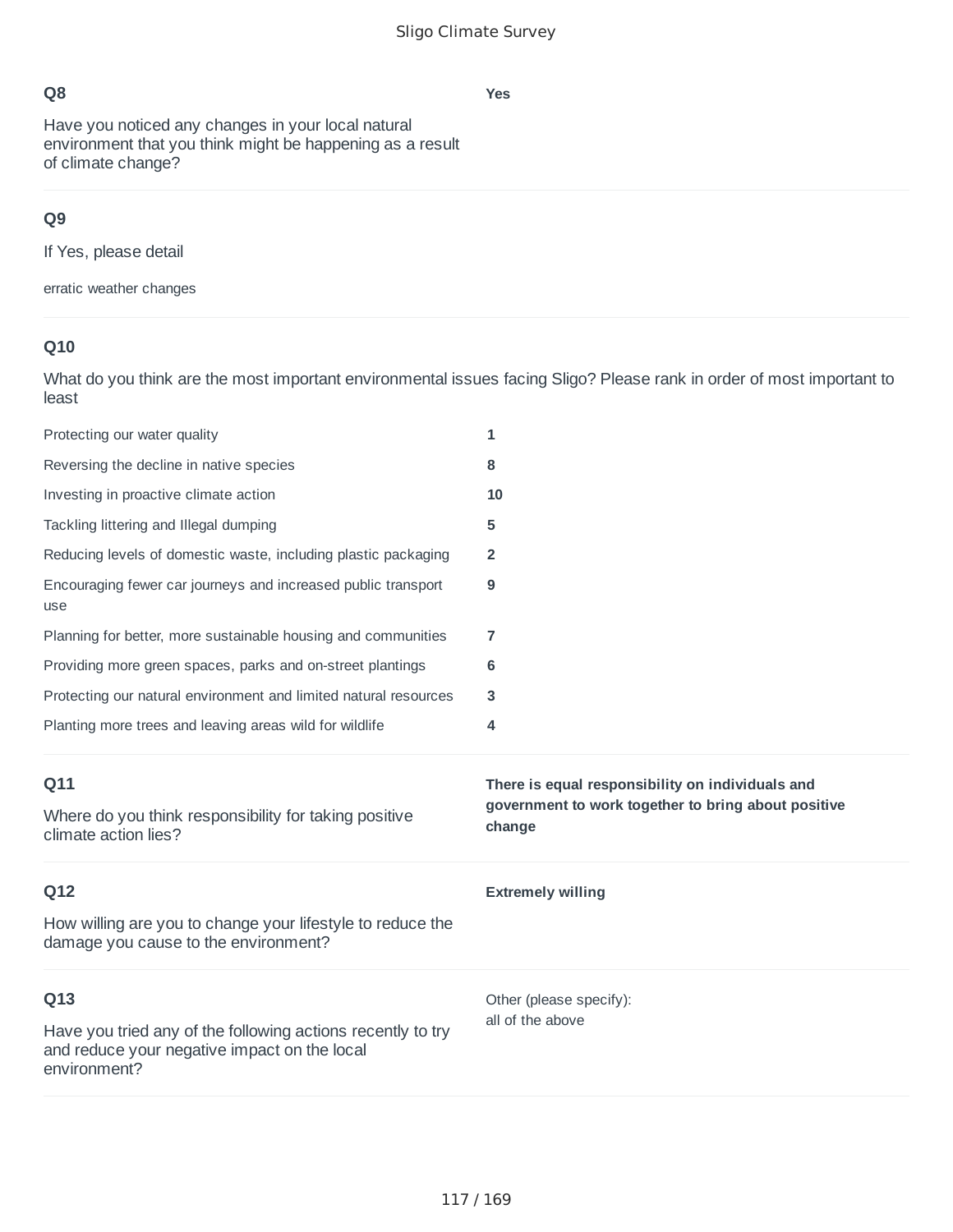If yes, how has this worked for you? Have you faced any problems trying to make these changes? What are your suggestions for making it easier for people to make proactive change?

More expensive to travel publicly and to buy food without packaging. I mostly try to eat irish veg, this is difficult. EAT LESS BUT BETTER works for me

#### **Q15**

If we have missed anything that you think will be a crucial environmental issue for Sligo over the next decade, please let us know

Winter time in Sligo town centre can be like downtown Beijing - very smoggy, lots of pollution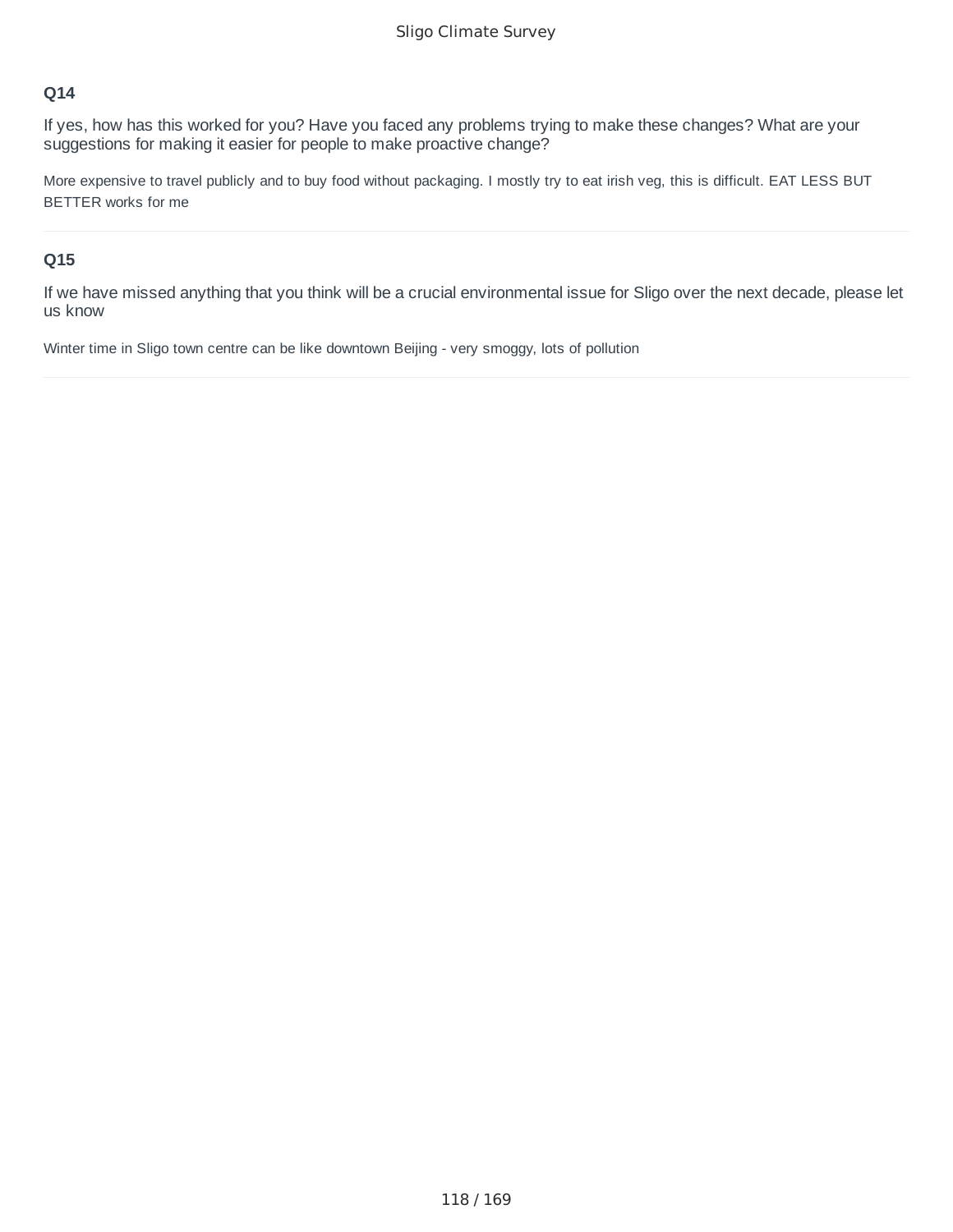**Sligo - Drumcliffe MD**

**Yes**

**Yes**

**No**

**Yes**

**Yes**

**Yes**

# #41

## COMPLETE

| Collector:            | Web Link 1 (Web Link)              |
|-----------------------|------------------------------------|
| Started:              | Thursday, July 25, 2019 9:06:00 PM |
| <b>Last Modified:</b> | Thursday, July 25, 2019 9:22:54 PM |
| <b>Time Spent:</b>    | 00:16:54                           |
| <b>IP Address:</b>    | 80.233.41.71                       |
|                       |                                    |

#### Page 1

| ۰      | ٧ |
|--------|---|
| w<br>× |   |

Which Municipal District do you live in?

## **Q2**

Are you concerned about Climate collapse?

#### **Q3**

In your opinion, has human behaviour brought about negative changes in our climate and natural environment?

| Q4                                                       |
|----------------------------------------------------------|
| In your opinion, is the Irish government doing enough to |
| address climate change?                                  |

#### **Q5**

Do you agree that the natural environment is one of Sligo's biggest assets?

#### **Q6**

Do you think a failure to give equal weighting to the natural environment as we currently to do economic development is likely to have negative impacts on our long term

prosperity and our attractiveness to new business?

## **Q7**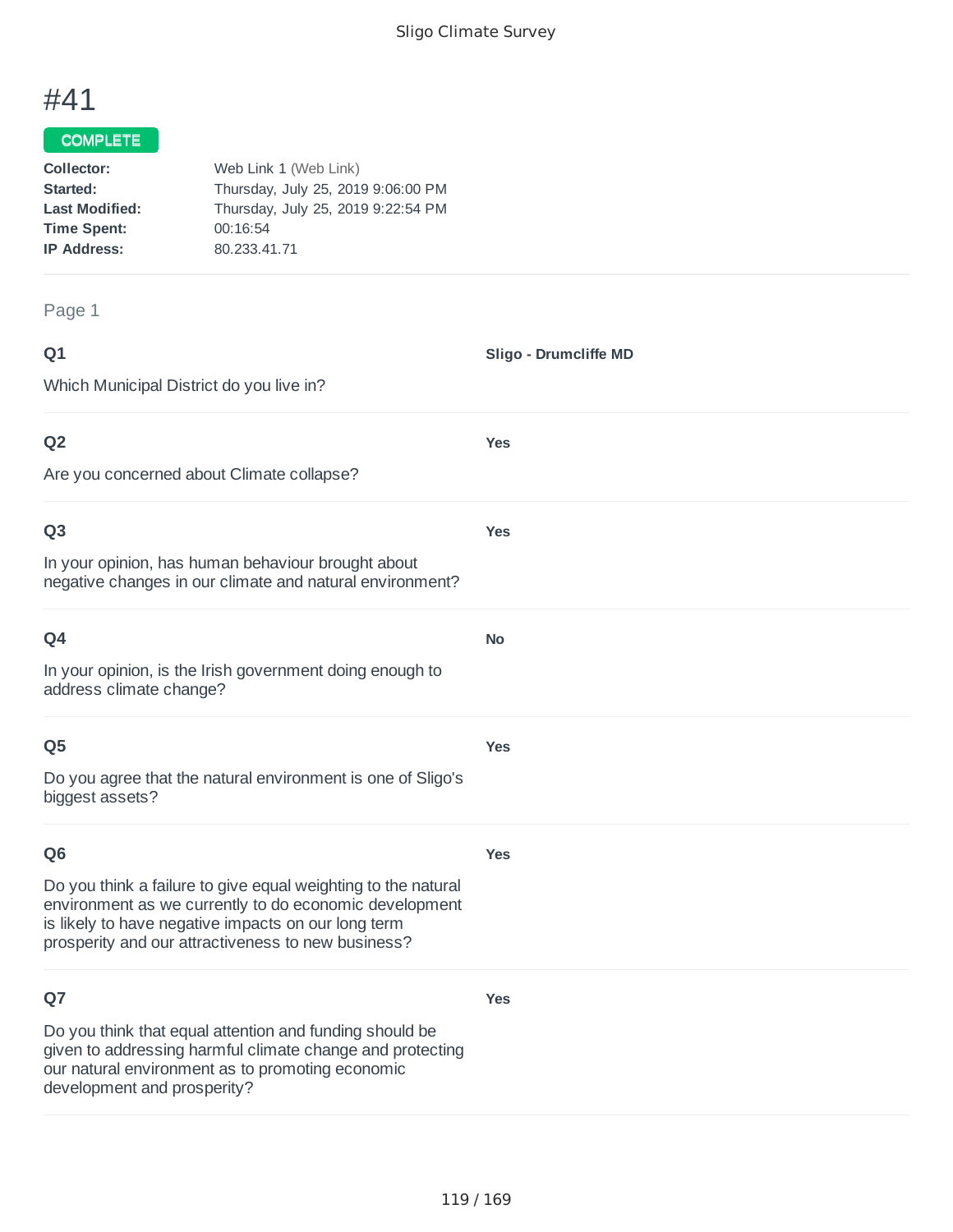**Yes**

Have you noticed any changes in your local natural environment that you think might be happening as a result of climate change?

# **Q9**

If Yes, please detail

fewer insects compared with 20 years ago, fewer birds, milder winters

# **Q10**

| Protecting our water quality                                                                       | 4                                                                                                                 |
|----------------------------------------------------------------------------------------------------|-------------------------------------------------------------------------------------------------------------------|
| Reversing the decline in native species                                                            | 6                                                                                                                 |
| Investing in proactive climate action                                                              | 1                                                                                                                 |
| Tackling littering and Illegal dumping                                                             | 5                                                                                                                 |
| Reducing levels of domestic waste, including plastic packaging                                     | $\overline{2}$                                                                                                    |
| Encouraging fewer car journeys and increased public transport<br>use                               | 9                                                                                                                 |
| Planning for better, more sustainable housing and communities                                      | 8                                                                                                                 |
| Providing more green spaces, parks and on-street plantings                                         | 10                                                                                                                |
| Protecting our natural environment and limited natural resources                                   | $\overline{7}$                                                                                                    |
| Planting more trees and leaving areas wild for wildlife                                            | 3                                                                                                                 |
|                                                                                                    |                                                                                                                   |
| Q11<br>Where do you think responsibility for taking positive<br>climate action lies?               | There is equal responsibility on individuals and<br>government to work together to bring about positive<br>change |
| Q12                                                                                                | <b>Extremely willing</b>                                                                                          |
| How willing are you to change your lifestyle to reduce the<br>damage you cause to the environment? |                                                                                                                   |
| Q13                                                                                                | Other (please specify):<br>All of the above except car journeys- not possible in rural                            |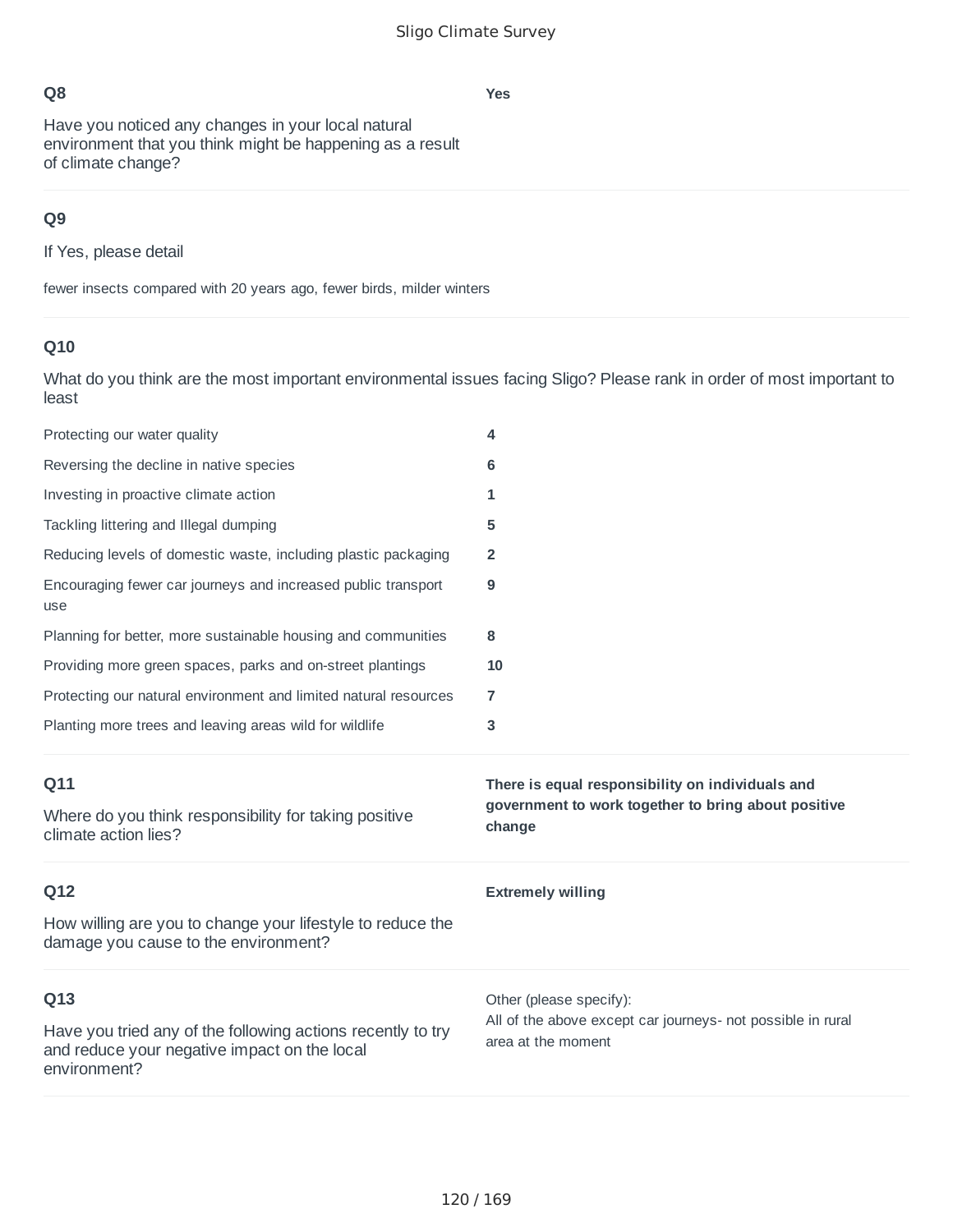If yes, how has this worked for you? Have you faced any problems trying to make these changes? What are your suggestions for making it easier for people to make proactive change?

difficult to shop zero waste. Would love to see more loose goods in supermarkets- fresh fruit/veg, pasta, rice, nuts beans etc.

#### **Q15**

If we have missed anything that you think will be a crucial environmental issue for Sligo over the next decade, please let us know

illegal burning of rubbish in rural areas is rampant. Difficult to catch someone in the act of course but are there any inspections in place to check how farms are disposing of plastic silage wrap?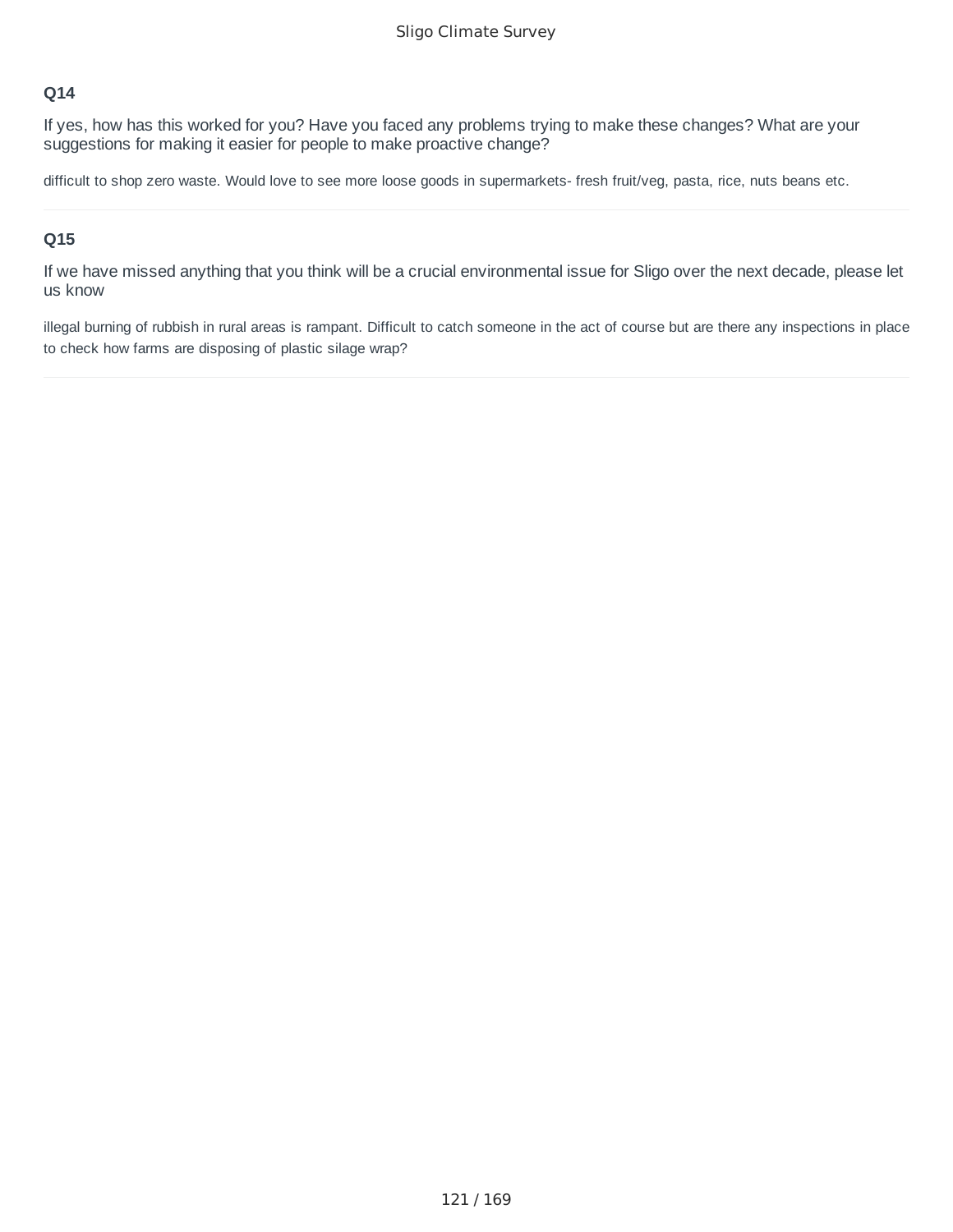**Sligo - Strandhill MD**

**Yes**

**Yes**

**No**

**Yes**

# #42

## COMPLETE

| Collector:            | Web Link 1 (Web Link)            |
|-----------------------|----------------------------------|
| Started:              | Monday, July 29, 2019 2:45:32 PM |
| <b>Last Modified:</b> | Monday, July 29, 2019 3:04:00 PM |
| <b>Time Spent:</b>    | 00:18:27                         |
| <b>IP Address:</b>    | 95.45.86.102                     |
|                       |                                  |

#### Page 1

| ۰           | ٧ |
|-------------|---|
| ٦<br>w<br>× |   |

Which Municipal District do you live in?

#### **Q2**

Are you concerned about Climate collapse?

#### **Q3**

In your opinion, has human behaviour brought about negative changes in our climate and natural environment?

| O <sub>4</sub>                                                                      |
|-------------------------------------------------------------------------------------|
| In your opinion, is the Irish government doing enough to<br>address climate change? |

#### **Q5**

Do you agree that the natural environment is one of Sligo's biggest assets?

## **Q6**

**Yes**

**Yes**

Do you think a failure to give equal weighting to the natural environment as we currently to do economic development is likely to have negative impacts on our long term prosperity and our attractiveness to new business?

## **Q7**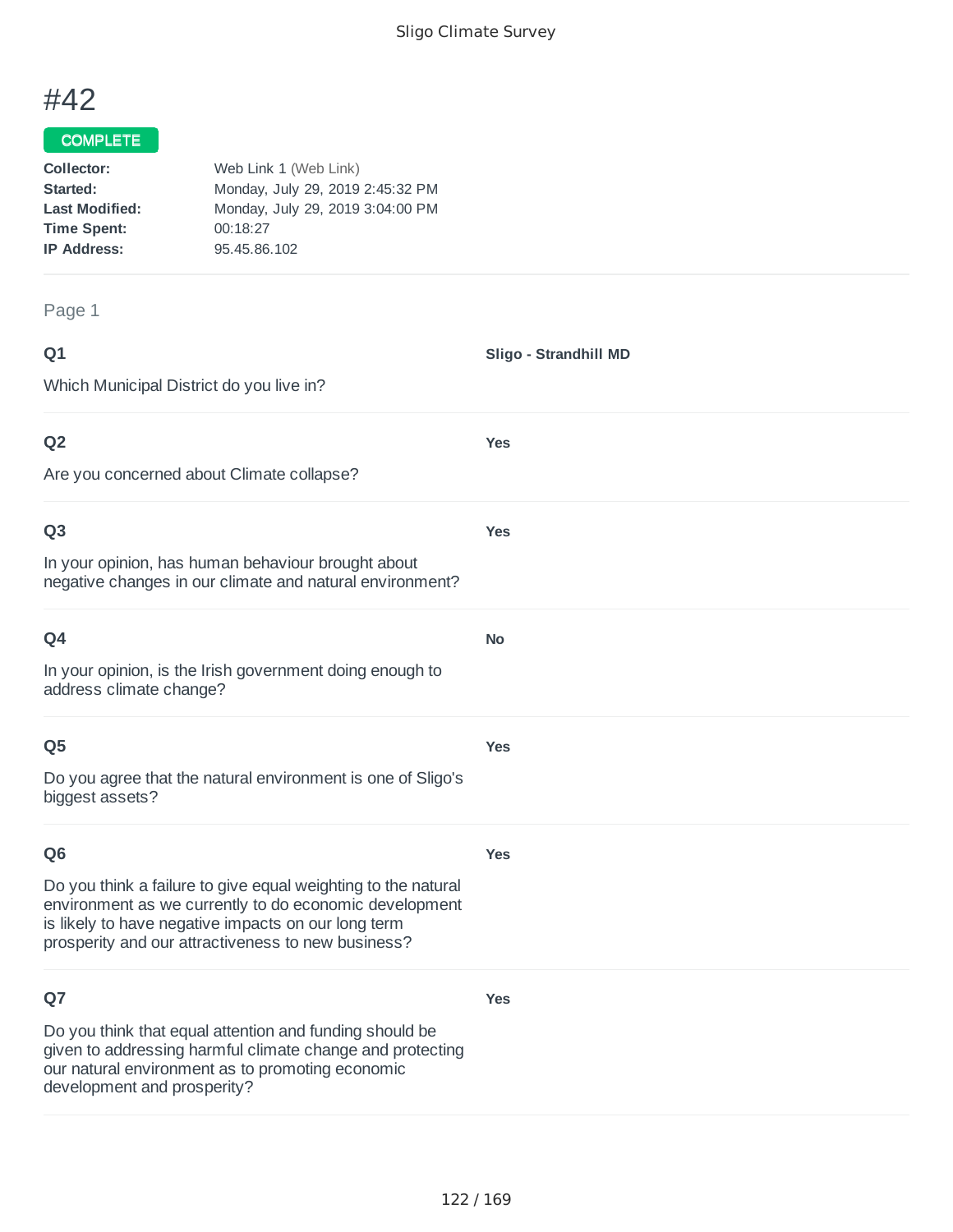**Yes**

Have you noticed any changes in your local natural environment that you think might be happening as a result of climate change?

## **Q9**

If Yes, please detail

Coastal erosion on Strandhill peninsula, dunes not maintained / re planted to a proper level ,and an over emphasis on the shore while trees are not being replaced when lost due to property developments.

## **Q10**

| Protecting our water quality                                                                       | 3                                                             |
|----------------------------------------------------------------------------------------------------|---------------------------------------------------------------|
| Reversing the decline in native species                                                            | 9                                                             |
| Investing in proactive climate action                                                              | 4                                                             |
| Tackling littering and Illegal dumping                                                             | 7                                                             |
| Reducing levels of domestic waste, including plastic packaging                                     | 2                                                             |
| Encouraging fewer car journeys and increased public transport<br>use                               | $6\phantom{1}6$                                               |
| Planning for better, more sustainable housing and communities                                      | 10                                                            |
| Providing more green spaces, parks and on-street plantings                                         | 5                                                             |
| Protecting our natural environment and limited natural resources                                   | 8                                                             |
| Planting more trees and leaving areas wild for wildlife                                            | 1                                                             |
|                                                                                                    |                                                               |
| Q11                                                                                                | There is equal responsibility on individuals and              |
| Where do you think responsibility for taking positive<br>climate action lies?                      | government to work together to bring about positive<br>change |
| Q12                                                                                                | <b>Extremely willing</b>                                      |
| How willing are you to change your lifestyle to reduce the<br>damage you cause to the environment? |                                                               |
| Q13                                                                                                | Purchasing products without plastic packaging                 |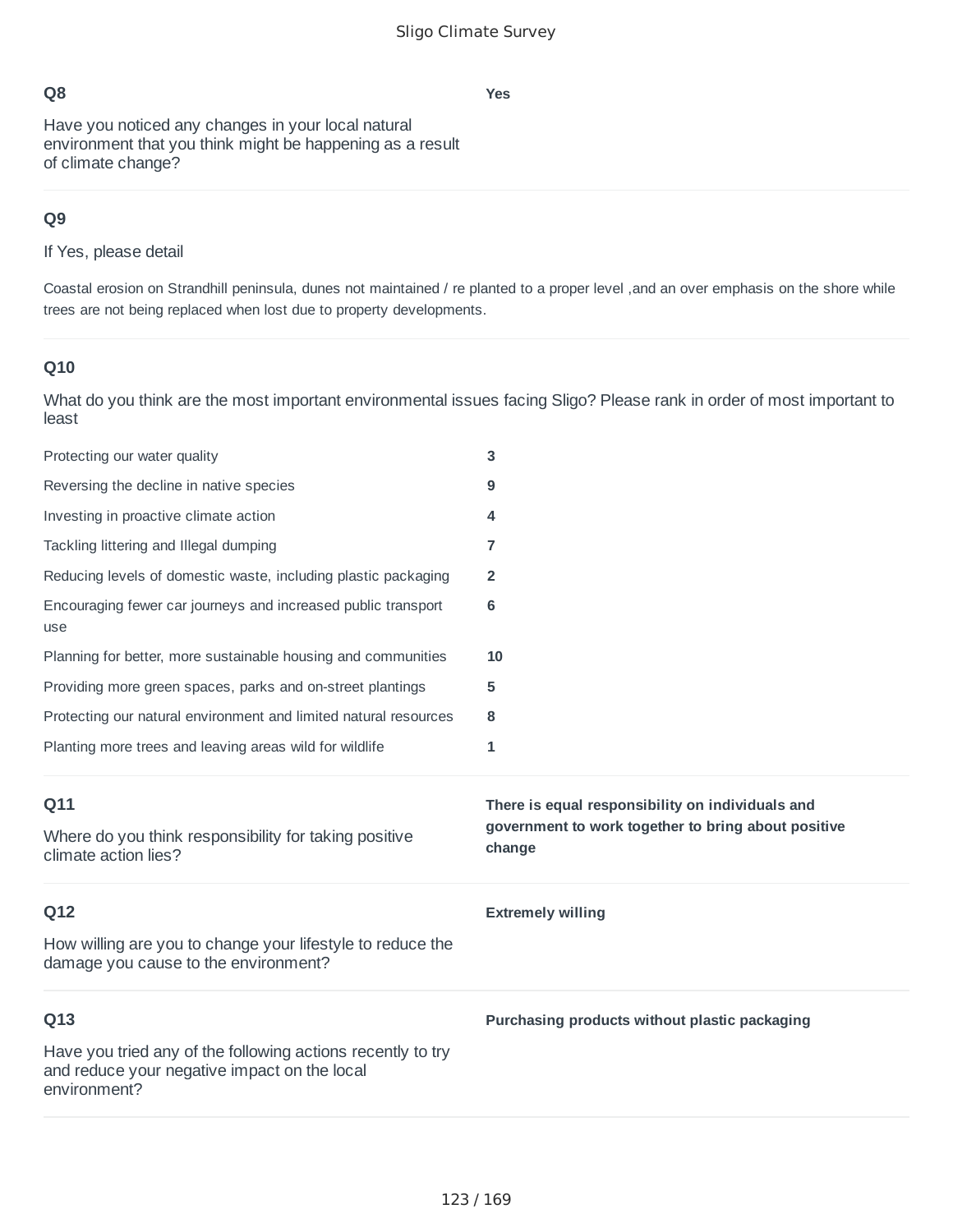If yes, how has this worked for you? Have you faced any problems trying to make these changes? What are your suggestions for making it easier for people to make proactive change?

Government to introduce packaging license system to make importers prove their packaging can be recycled. " currently not recycled - single use plastic film" should be banned with immediate effect. Council to audit local waste disposal companies to check of waste is being recycled or going to landfill.

#### **Q15**

If we have missed anything that you think will be a crucial environmental issue for Sligo over the next decade, please let us know

The spreading of used sheep dip on land and it's potential to damage ground water.

This practice should be banned, and sheep farmers asked to dispose of chemicals through and external body which audits disposal of same.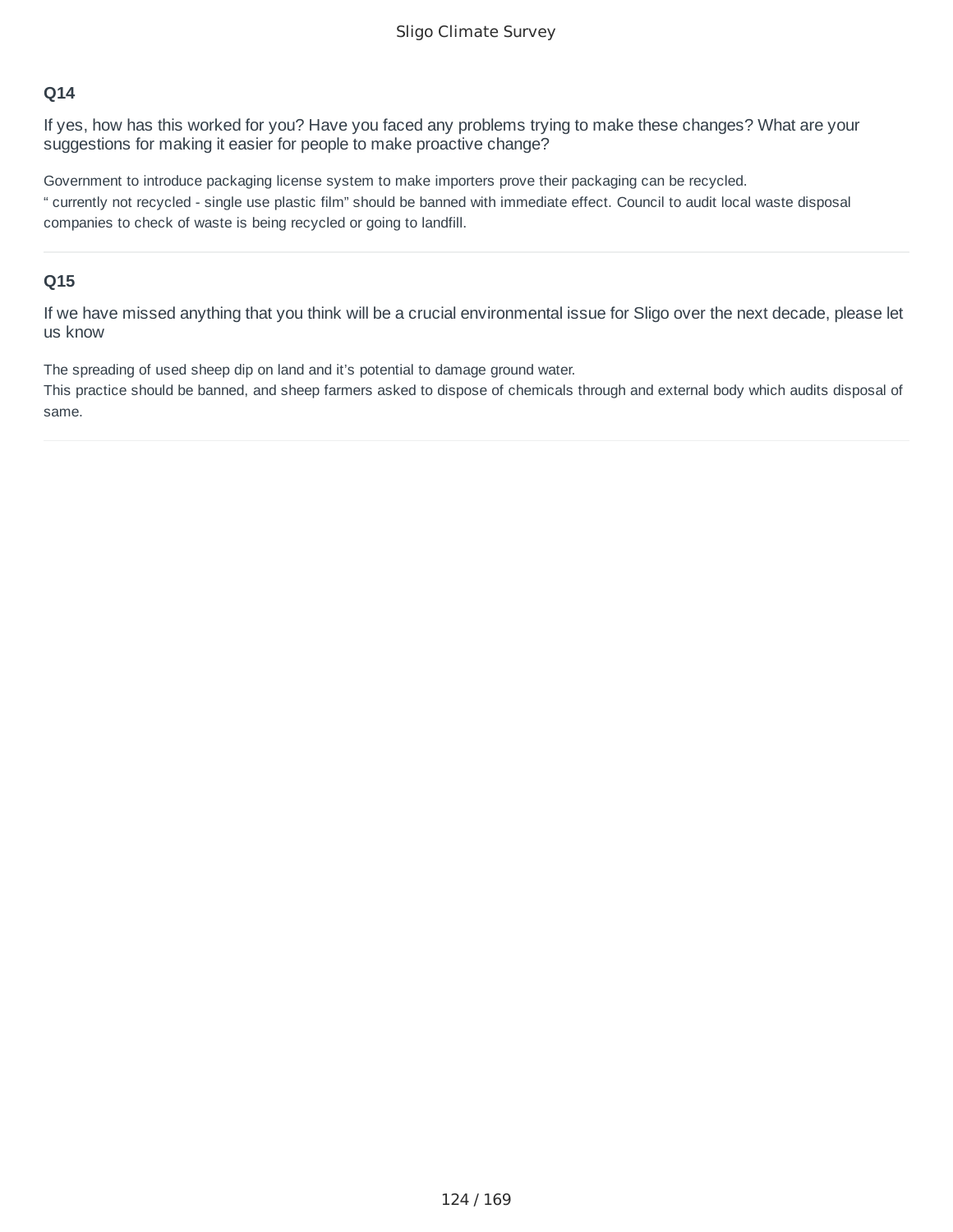**Sligo - Drumcliffe MD**

**Yes**

**Yes**

**No**

**Yes**

**Yes**

# #43

## COMPLETE

| Collector:            | Web Link 1 (Web Link)              |
|-----------------------|------------------------------------|
| Started:              | Tuesday, July 30, 2019 11:01:11 AM |
| <b>Last Modified:</b> | Tuesday, July 30, 2019 11:16:03 AM |
| <b>Time Spent:</b>    | 00:14:52                           |
| <b>IP Address:</b>    | 86,40,236,66                       |
|                       |                                    |

Page 1

## **Q1**

Which Municipal District do you live in?

## **Q2**

Are you concerned about Climate collapse?

#### **Q3**

In your opinion, has human behaviour brought about negative changes in our climate and natural environment?

| ۰<br>w<br>× |
|-------------|
|-------------|

In your opinion, is the Irish government doing enough to address climate change?

#### **Q5**

Do you agree that the natural environment is one of Sligo's biggest assets?

#### **Q6**

**Yes**

Do you think a failure to give equal weighting to the natural environment as we currently to do economic development is likely to have negative impacts on our long term prosperity and our attractiveness to new business?

## **Q7**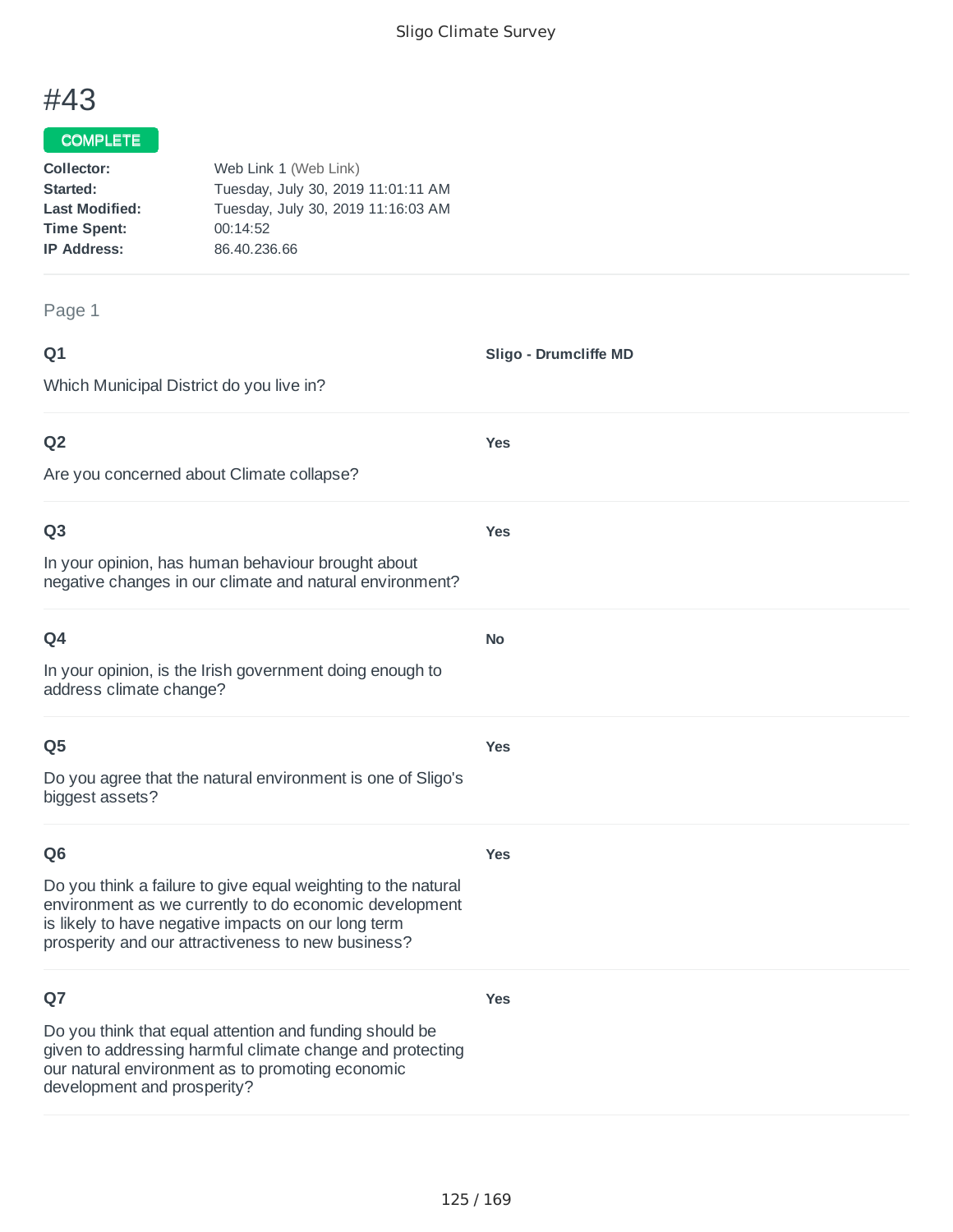**Yes**

Have you noticed any changes in your local natural environment that you think might be happening as a result of climate change?

# **Q9**

If Yes, please detail

Seasonal variations impacting flora and fauna behaviours, early budding etc.

# **Q10**

| Protecting our water quality                                                                       | 4                                                                                                       |
|----------------------------------------------------------------------------------------------------|---------------------------------------------------------------------------------------------------------|
| Reversing the decline in native species                                                            | 3                                                                                                       |
| Investing in proactive climate action                                                              | 1                                                                                                       |
| Tackling littering and Illegal dumping                                                             | 7                                                                                                       |
| Reducing levels of domestic waste, including plastic packaging                                     | 6                                                                                                       |
| Encouraging fewer car journeys and increased public transport<br>use                               | 10                                                                                                      |
| Planning for better, more sustainable housing and communities                                      | 8                                                                                                       |
| Providing more green spaces, parks and on-street plantings                                         | 9                                                                                                       |
| Protecting our natural environment and limited natural resources                                   | 2                                                                                                       |
| Planting more trees and leaving areas wild for wildlife                                            | 5                                                                                                       |
|                                                                                                    |                                                                                                         |
| Q11                                                                                                | There is equal responsibility on individuals and<br>government to work together to bring about positive |
| Where do you think responsibility for taking positive<br>climate action lies?                      | change                                                                                                  |
| Q12                                                                                                | <b>Very willing</b>                                                                                     |
| How willing are you to change your lifestyle to reduce the<br>damage you cause to the environment? |                                                                                                         |
| Q13                                                                                                | Other (please specify):<br>all of the above                                                             |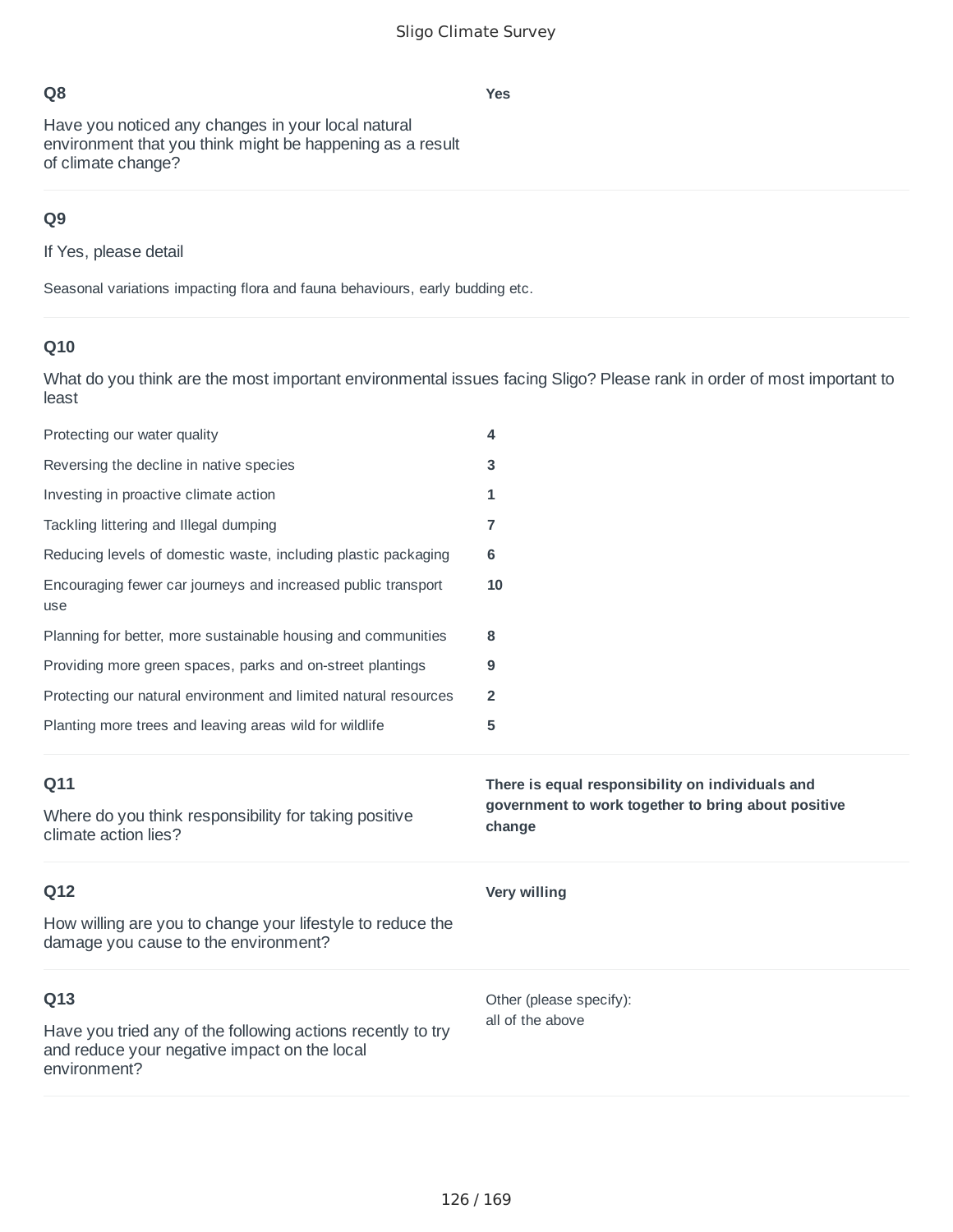If yes, how has this worked for you? Have you faced any problems trying to make these changes? What are your suggestions for making it easier for people to make proactive change?

Purchasing the most basic of goods in local supermarkets without plastic packaging is almost impossible.

#### **Q15**

If we have missed anything that you think will be a crucial environmental issue for Sligo over the next decade, please let us know

County ban on herbicides with an educational programme in place to offer alternatives.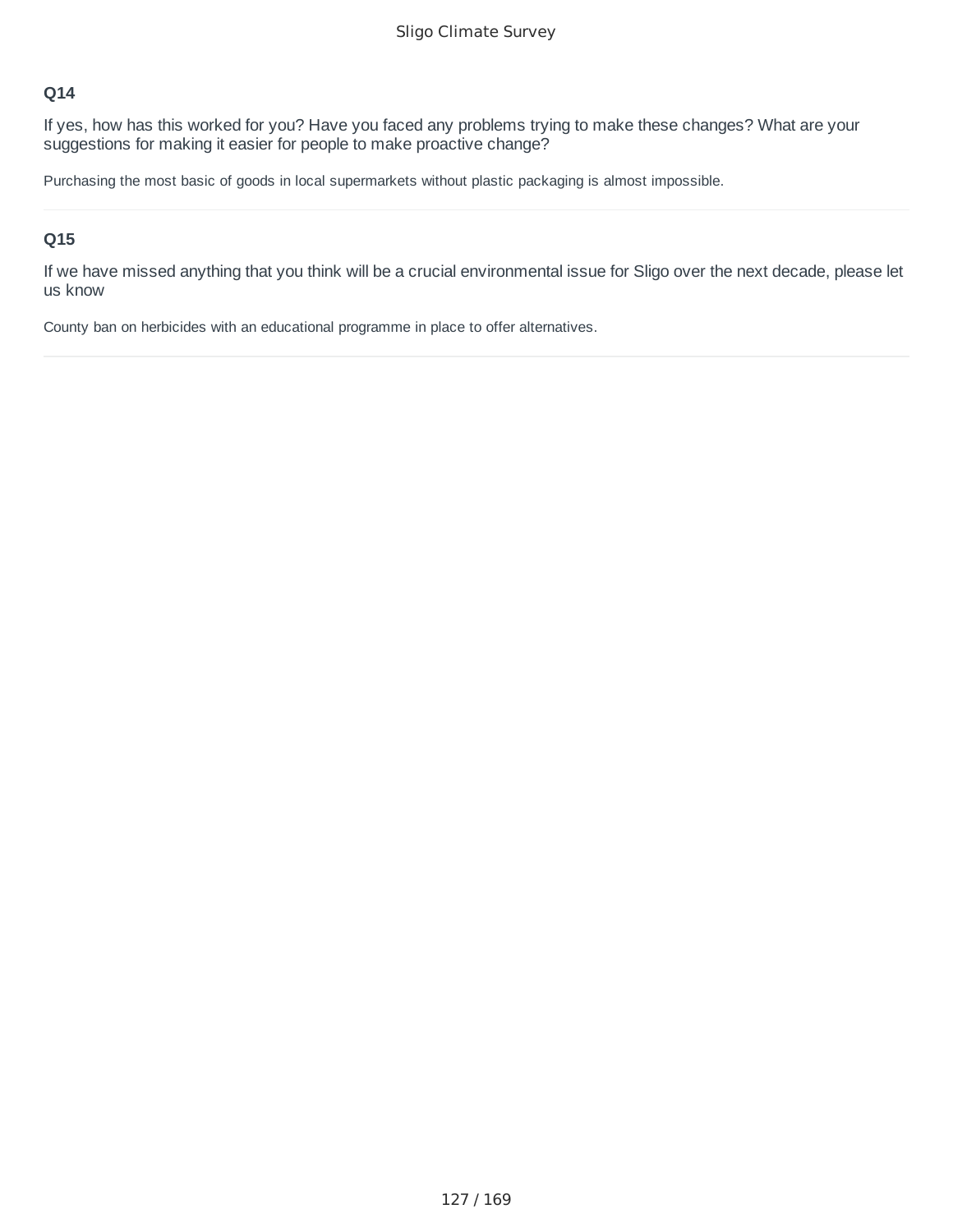**Sligo - Strandhill MD**

**Yes**

**Yes**

**No**

**Yes**

# #44

#### COMPLETE

| Collector:            | Web Link 1 (Web Link)                |
|-----------------------|--------------------------------------|
| Started:              | Thursday, August 01, 2019 1:00:42 PM |
| <b>Last Modified:</b> | Thursday, August 01, 2019 1:15:09 PM |
| <b>Time Spent:</b>    | 00:14:26                             |
| <b>IP Address:</b>    | 80.233.53.122                        |
|                       |                                      |

#### Page 1

| ۰      | ٧ |
|--------|---|
| w<br>× |   |

Which Municipal District do you live in?

## **Q2**

Are you concerned about Climate collapse?

#### **Q3**

In your opinion, has human behaviour brought about negative changes in our climate and natural environment?

In your opinion, is the Irish government doing enough to address climate change?

#### **Q5**

Do you agree that the natural environment is one of Sligo's biggest assets?

## **Q6**

**Yes**

**Yes**

Do you think a failure to give equal weighting to the natural environment as we currently to do economic development is likely to have negative impacts on our long term prosperity and our attractiveness to new business?

## **Q7**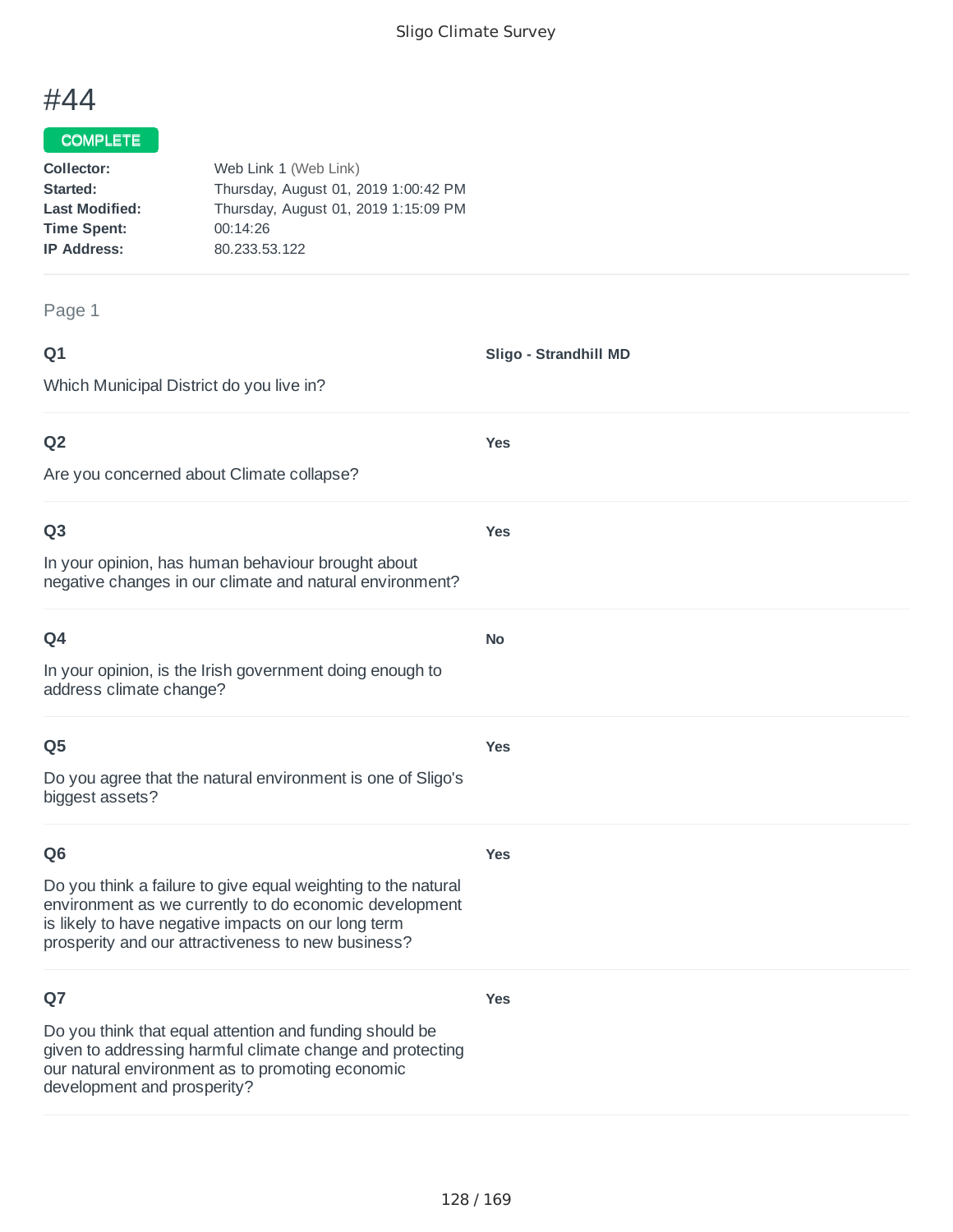**Yes**

# **Q8**

Have you noticed any changes in your local natural environment that you think might be happening as a result of climate change?

# **Q9**

If Yes, please detail

Dunes eroding faster due to bigger storms, more flooding

# **Q10**

| Protecting our water quality                                                                       | $\overline{2}$                                                                                                    |
|----------------------------------------------------------------------------------------------------|-------------------------------------------------------------------------------------------------------------------|
| Reversing the decline in native species                                                            | 3                                                                                                                 |
| Investing in proactive climate action                                                              | 1                                                                                                                 |
| Tackling littering and Illegal dumping                                                             | 8                                                                                                                 |
| Reducing levels of domestic waste, including plastic packaging                                     | 5                                                                                                                 |
| Encouraging fewer car journeys and increased public transport<br>use                               | 6                                                                                                                 |
| Planning for better, more sustainable housing and communities                                      | 4                                                                                                                 |
| Providing more green spaces, parks and on-street plantings                                         | 10                                                                                                                |
| Protecting our natural environment and limited natural resources                                   | $\overline{7}$                                                                                                    |
| Planting more trees and leaving areas wild for wildlife                                            | 9                                                                                                                 |
|                                                                                                    |                                                                                                                   |
| Q11<br>Where do you think responsibility for taking positive<br>climate action lies?               | There is equal responsibility on individuals and<br>government to work together to bring about positive<br>change |
| Q12                                                                                                | <b>Extremely willing</b>                                                                                          |
| How willing are you to change your lifestyle to reduce the<br>damage you cause to the environment? |                                                                                                                   |
| Q13                                                                                                | Other (please specify):<br>Six of the above plus improving insulation of home growing                             |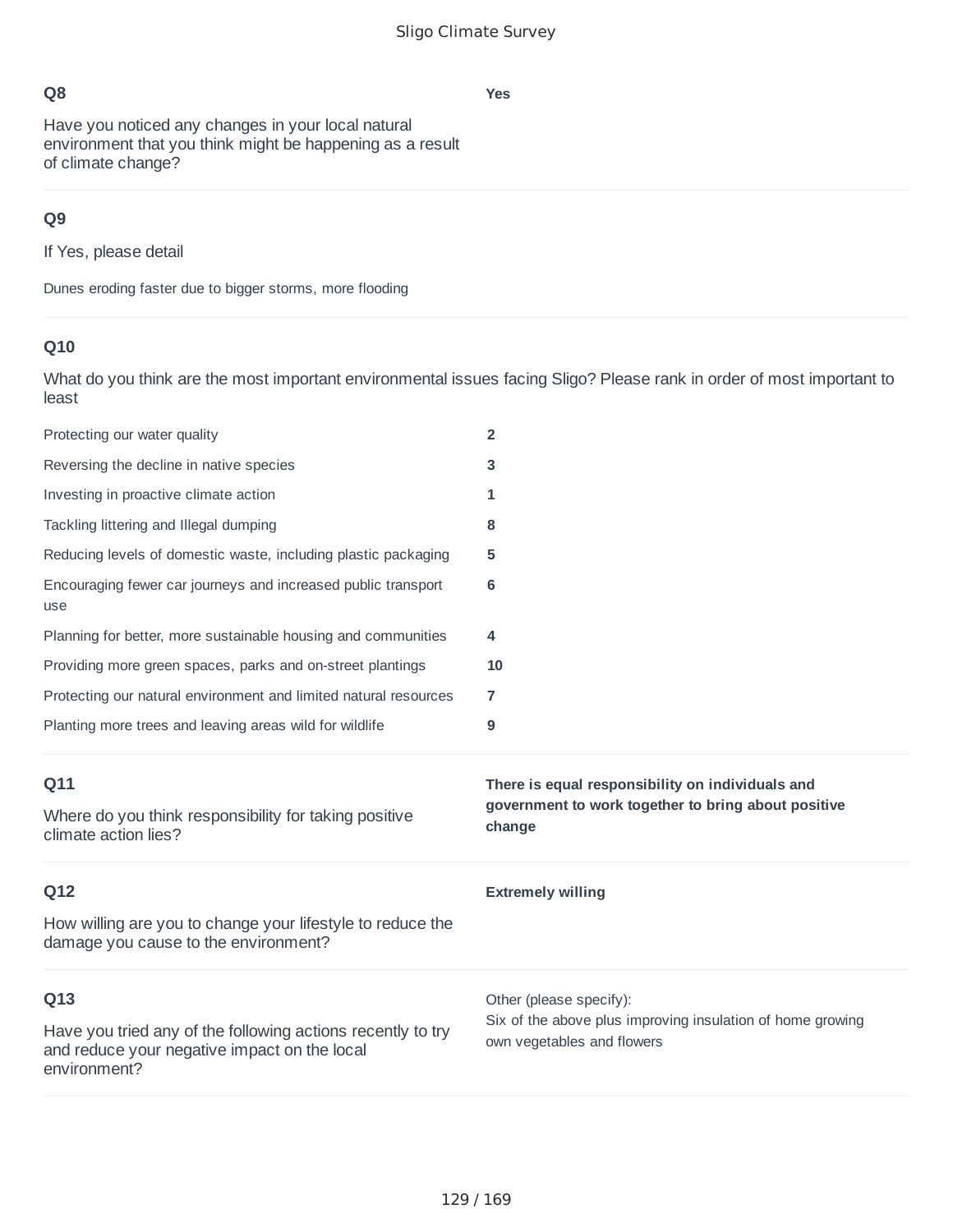If yes, how has this worked for you? Have you faced any problems trying to make these changes? What are your suggestions for making it easier for people to make proactive change?

Educating others, people need constant reminders and incentives to change poor habits and practices.

#### **Q15**

If we have missed anything that you think will be a crucial environmental issue for Sligo over the next decade, please let us know

Care of our walks and natural amenities that they are maintained and do not damage environment by overuse or neglect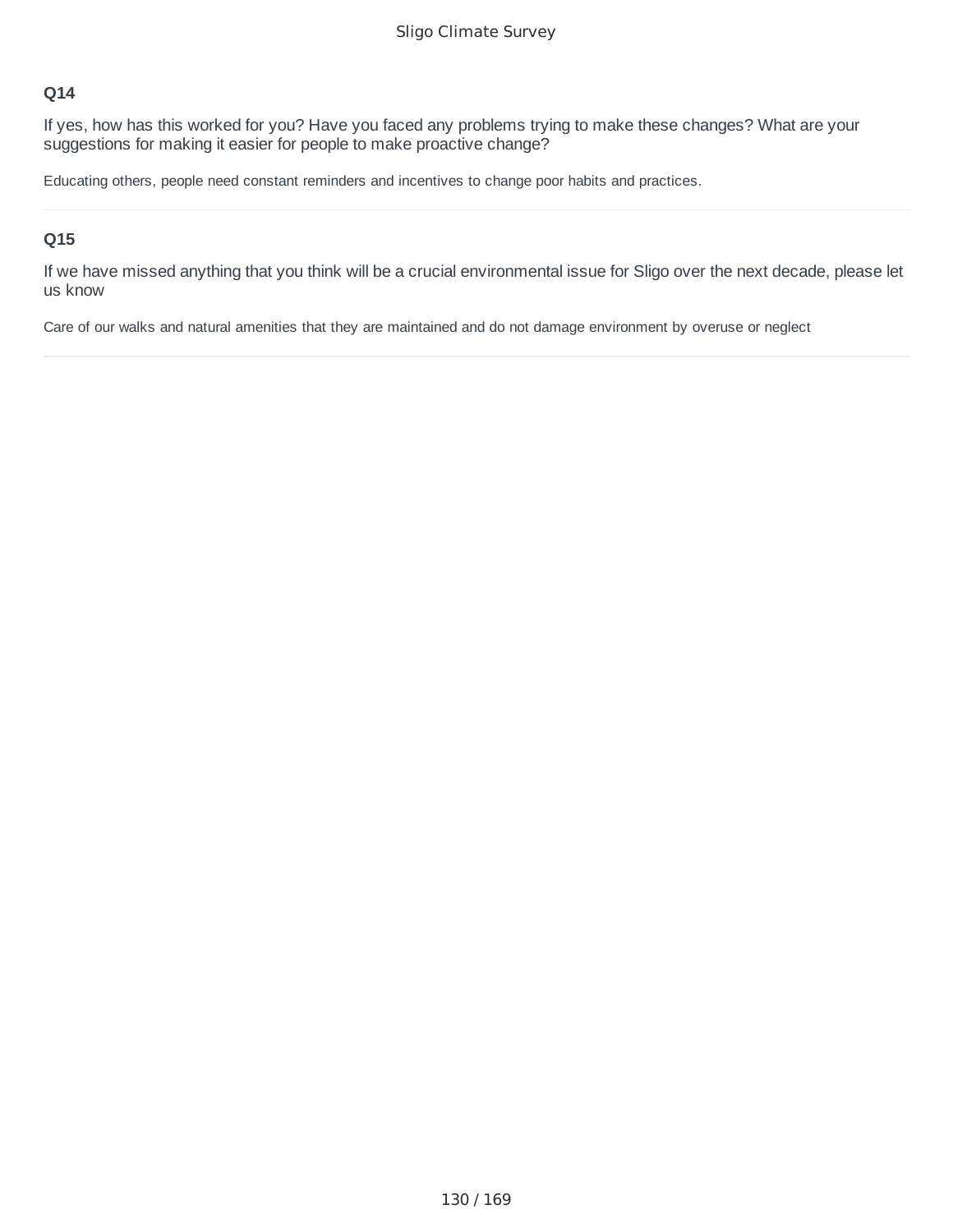**Sligo - Strandhill MD**

**Yes**

**Yes**

**No**

**Yes**

# #45

#### COMPLETE

| Collector:            | Web Link 1 (Web Link)                |
|-----------------------|--------------------------------------|
| Started:              | Thursday, August 01, 2019 2:40:43 PM |
| <b>Last Modified:</b> | Thursday, August 01, 2019 2:55:32 PM |
| <b>Time Spent:</b>    | 00:14:49                             |
| <b>IP Address:</b>    | 51, 37, 35, 126                      |
|                       |                                      |

#### Page 1

| ۰           | ٧ |
|-------------|---|
| ۰<br>w<br>× |   |

Which Municipal District do you live in?

## **Q2**

Are you concerned about Climate collapse?

#### **Q3**

In your opinion, has human behaviour brought about negative changes in our climate and natural environment?

In your opinion, is the Irish government doing enough to address climate change?

#### **Q5**

Do you agree that the natural environment is one of Sligo's biggest assets?

## **Q6**

**Yes**

**Yes**

Do you think a failure to give equal weighting to the natural environment as we currently to do economic development is likely to have negative impacts on our long term prosperity and our attractiveness to new business?

## **Q7**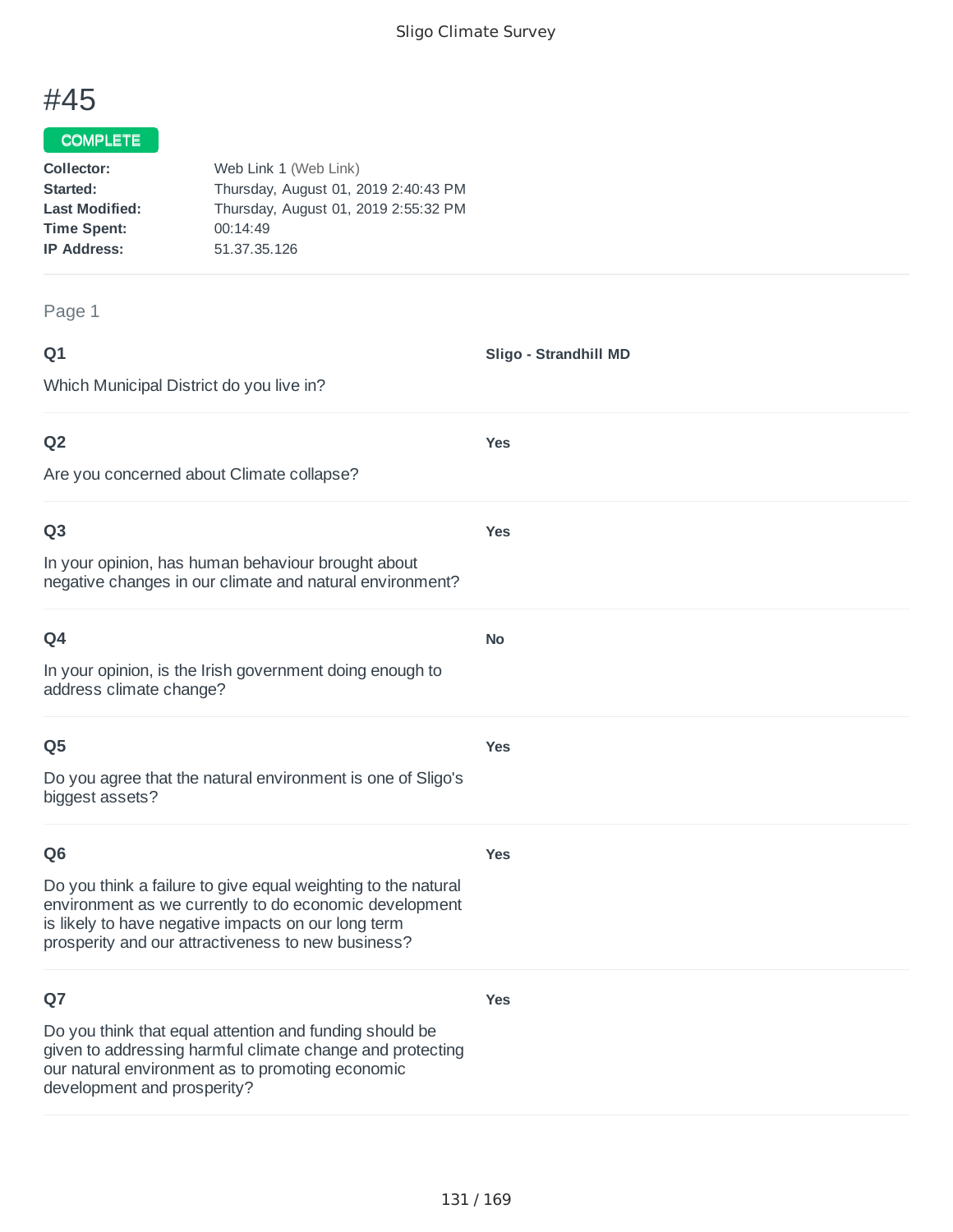**Yes**

Have you noticed any changes in your local natural environment that you think might be happening as a result of climate change?

## **Q9**

If Yes, please detail

More frequent flooding, higher marine storm surges, more in tense rainfal events

# **Q10**

| Protecting our water quality                                                                       | 3                                            |
|----------------------------------------------------------------------------------------------------|----------------------------------------------|
| Reversing the decline in native species                                                            | 6                                            |
| Investing in proactive climate action                                                              | 1                                            |
| Tackling littering and Illegal dumping                                                             | 10                                           |
| Reducing levels of domestic waste, including plastic packaging                                     | 8                                            |
| Encouraging fewer car journeys and increased public transport<br>use                               | 5                                            |
| Planning for better, more sustainable housing and communities                                      | $\overline{2}$                               |
| Providing more green spaces, parks and on-street plantings                                         | 9                                            |
| Protecting our natural environment and limited natural resources                                   | 4                                            |
| Planting more trees and leaving areas wild for wildlife                                            | $\overline{7}$                               |
|                                                                                                    |                                              |
| Q11                                                                                                | We can only address climate destruction with |
| Where do you think responsibility for taking positive<br>climate action lies?                      | government action                            |
| Q12                                                                                                | Very willing                                 |
| How willing are you to change your lifestyle to reduce the<br>damage you cause to the environment? |                                              |
| Q13                                                                                                | Other (please specify):<br>All of the above  |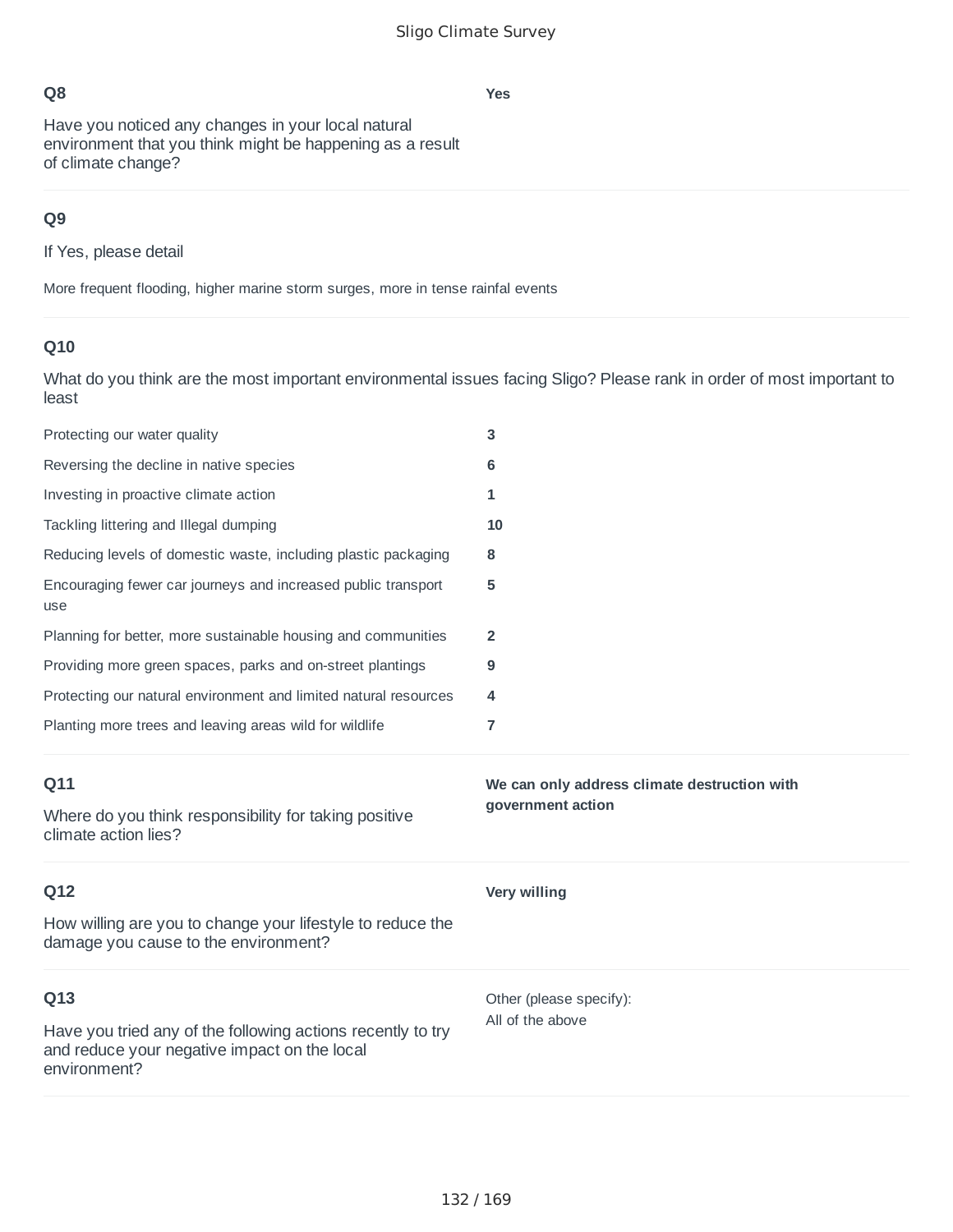If yes, how has this worked for you? Have you faced any problems trying to make these changes? What are your suggestions for making it easier for people to make proactive change?

Provide grants/low interest loans to facilitate home energy efficiency upgrades and the purchase of new EVs Improve the quality of public transport

Have a visibly CC pro-active planning system (LAs, ABP) which incorporates CC values and costs into all decision making (housing, transport, water supply and waste disposal)

#### **Q15**

If we have missed anything that you think will be a crucial environmental issue for Sligo over the next decade, please let us know

1) The assessment of CC costs/benefits and actual environmental impacts of the Wild Atlantic Way (an almost entirely car accessed route, with potential environmental impacts that have not yet been successfully mitigated)

2) The assessment of CC costs/benefits of agriculture (we are a predominantly rural county) and associated potential for improvements in biodiversity (RBAPs programme?)

2) The assessment of CC costs/benefits and actual environmental impacts of the Wild Atlantic Way (an almost entirely car accessed route, with potential environmental impacts that have not yet been successfully mitigated)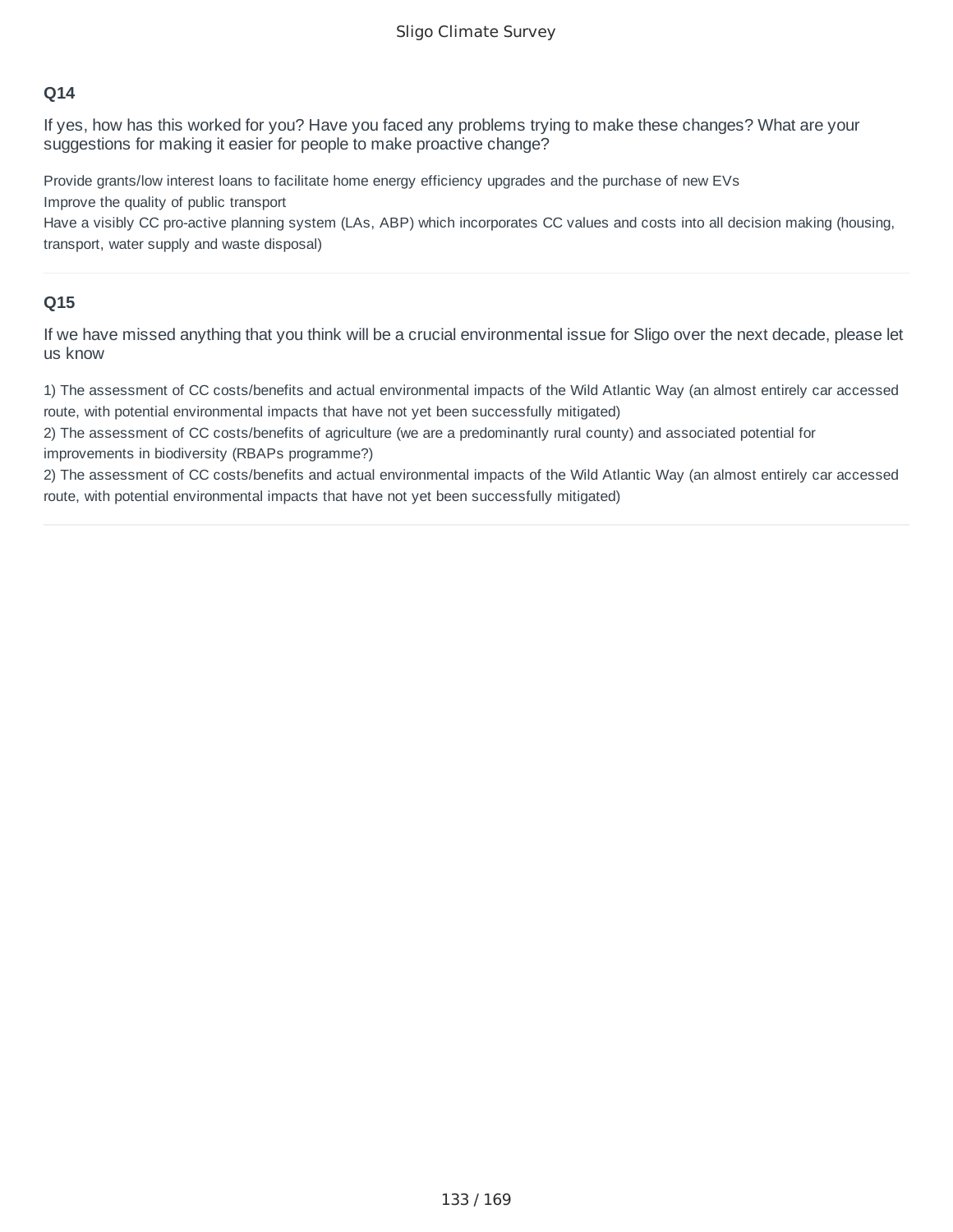**Sligo - Strandhill MD**

**Yes**

**Yes**

**No**

**Yes**

# #46

#### COMPLETE

| Collector:            | Web Link 1 (Web Link)                |
|-----------------------|--------------------------------------|
| Started:              | Thursday, August 01, 2019 3:45:34 PM |
| <b>Last Modified:</b> | Thursday, August 01, 2019 3:52:46 PM |
| <b>Time Spent:</b>    | 00:07:11                             |
| <b>IP Address:</b>    | 193.1.112.11                         |
|                       |                                      |

#### Page 1

| ۰      | ٠ |
|--------|---|
| ×<br>w | - |
| ×      |   |

Which Municipal District do you live in?

## **Q2**

Are you concerned about Climate collapse?

#### **Q3**

In your opinion, has human behaviour brought about negative changes in our climate and natural environment?

In your opinion, is the Irish government doing enough to address climate change?

#### **Q5**

Do you agree that the natural environment is one of Sligo's biggest assets?

#### **Q6**

**Yes**

**Yes**

Do you think a failure to give equal weighting to the natural environment as we currently to do economic development is likely to have negative impacts on our long term prosperity and our attractiveness to new business?

## **Q7**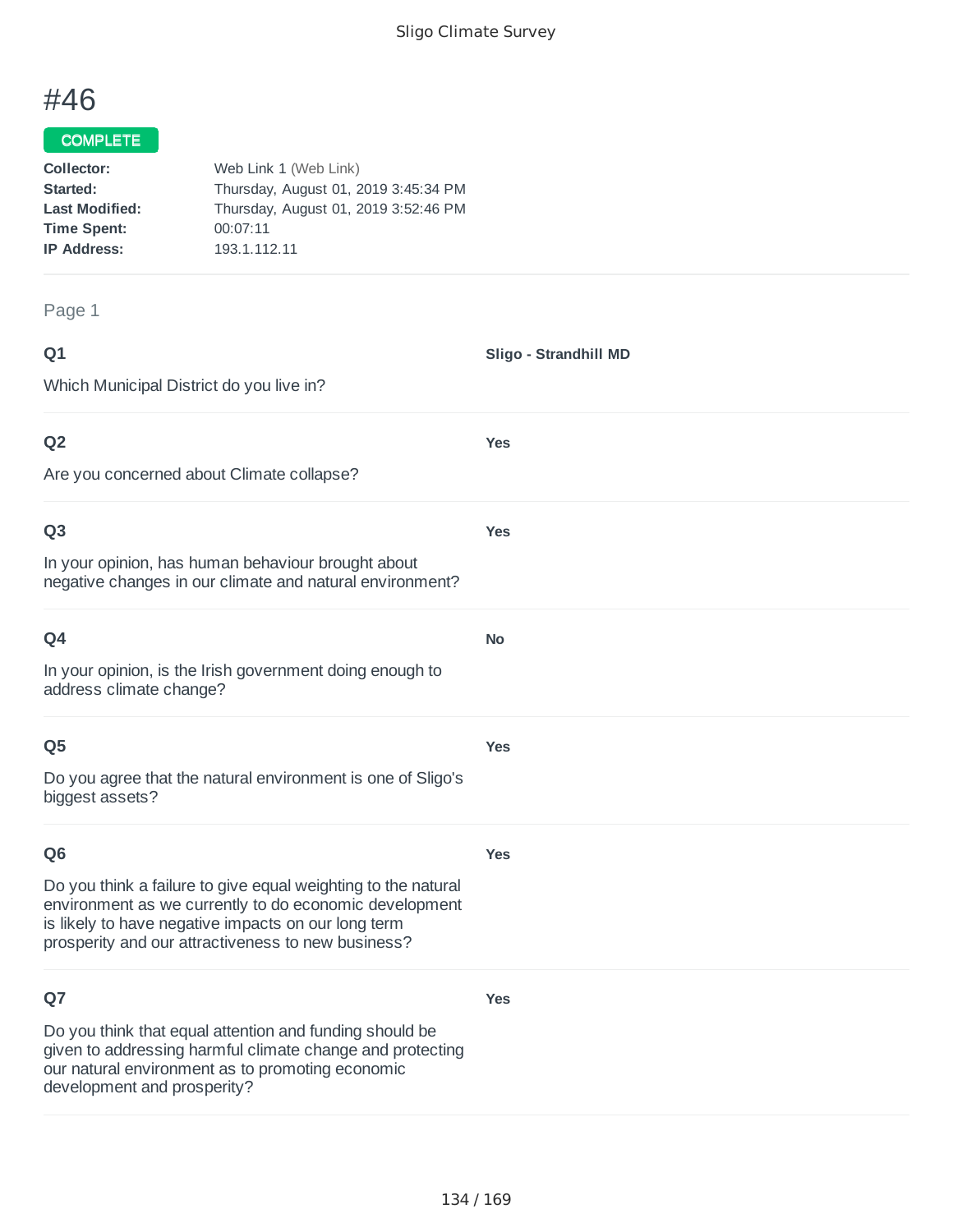**Yes**

Have you noticed any changes in your local natural environment that you think might be happening as a result of climate change?

# **Q9**

If Yes, please detail

Devlopment on green land. Reduction of size of the large sand dune and costal areas in strandhill.

## **Q10**

| Protecting our water quality                                                                       | $\overline{2}$                                                |
|----------------------------------------------------------------------------------------------------|---------------------------------------------------------------|
| Reversing the decline in native species                                                            | 7                                                             |
| Investing in proactive climate action                                                              | 1                                                             |
| Tackling littering and Illegal dumping                                                             | 8                                                             |
| Reducing levels of domestic waste, including plastic packaging                                     | 6                                                             |
| Encouraging fewer car journeys and increased public transport<br>use                               | 9                                                             |
| Planning for better, more sustainable housing and communities                                      | 10                                                            |
| Providing more green spaces, parks and on-street plantings                                         | 5                                                             |
| Protecting our natural environment and limited natural resources                                   | 4                                                             |
| Planting more trees and leaving areas wild for wildlife                                            | 3                                                             |
|                                                                                                    |                                                               |
| Q11                                                                                                | There is equal responsibility on individuals and              |
| Where do you think responsibility for taking positive<br>climate action lies?                      | government to work together to bring about positive<br>change |
| Q12                                                                                                | <b>Extremely willing</b>                                      |
| How willing are you to change your lifestyle to reduce the<br>damage you cause to the environment? |                                                               |
| Q13                                                                                                | Other (please specify):                                       |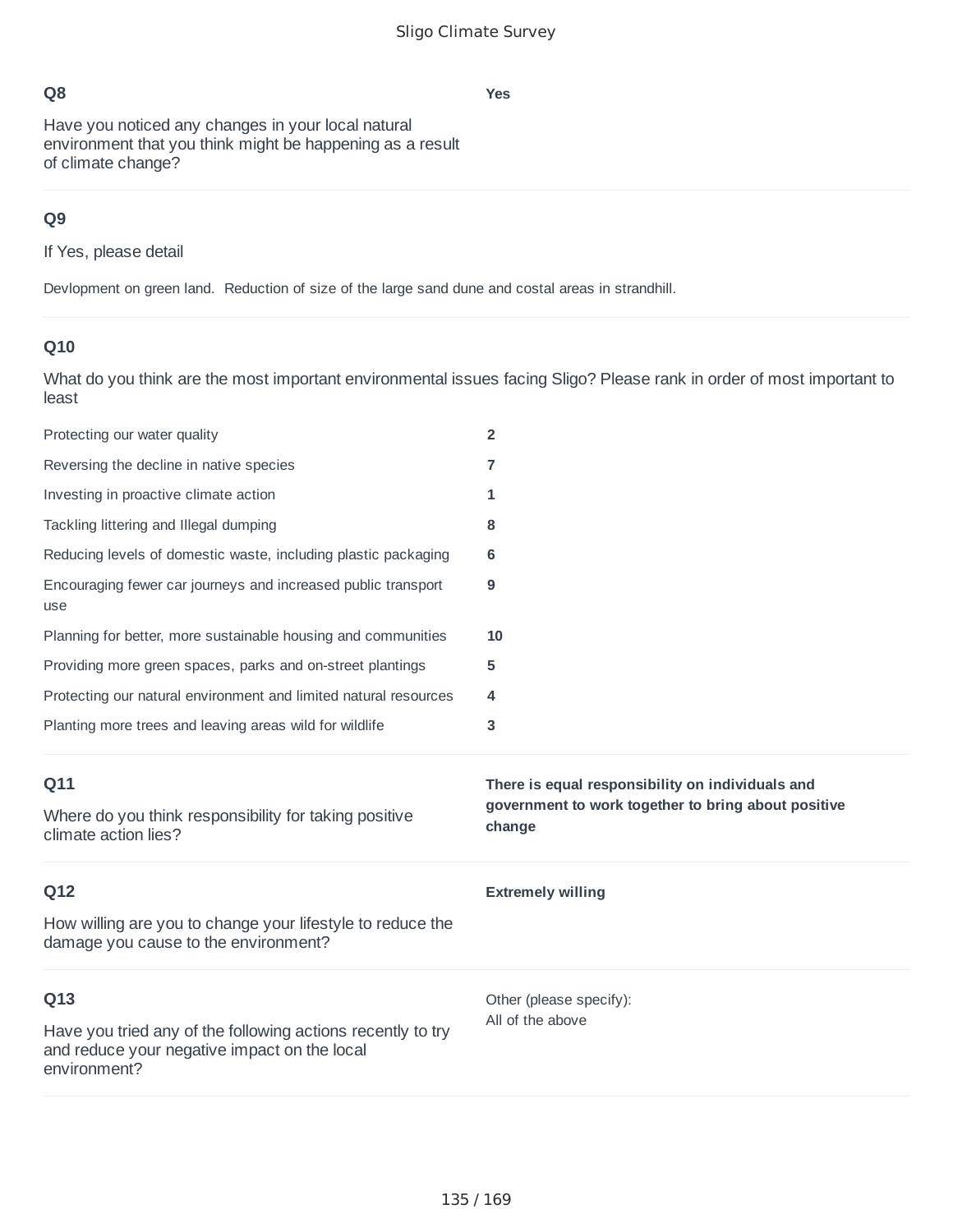If yes, how has this worked for you? Have you faced any problems trying to make these changes? What are your suggestions for making it easier for people to make proactive change?

It is easy once the change has been made it quickly becomes the norm

## **Q15**

**Respondent skipped this question**

If we have missed anything that you think will be a crucial environmental issue for Sligo over the next decade, please let us know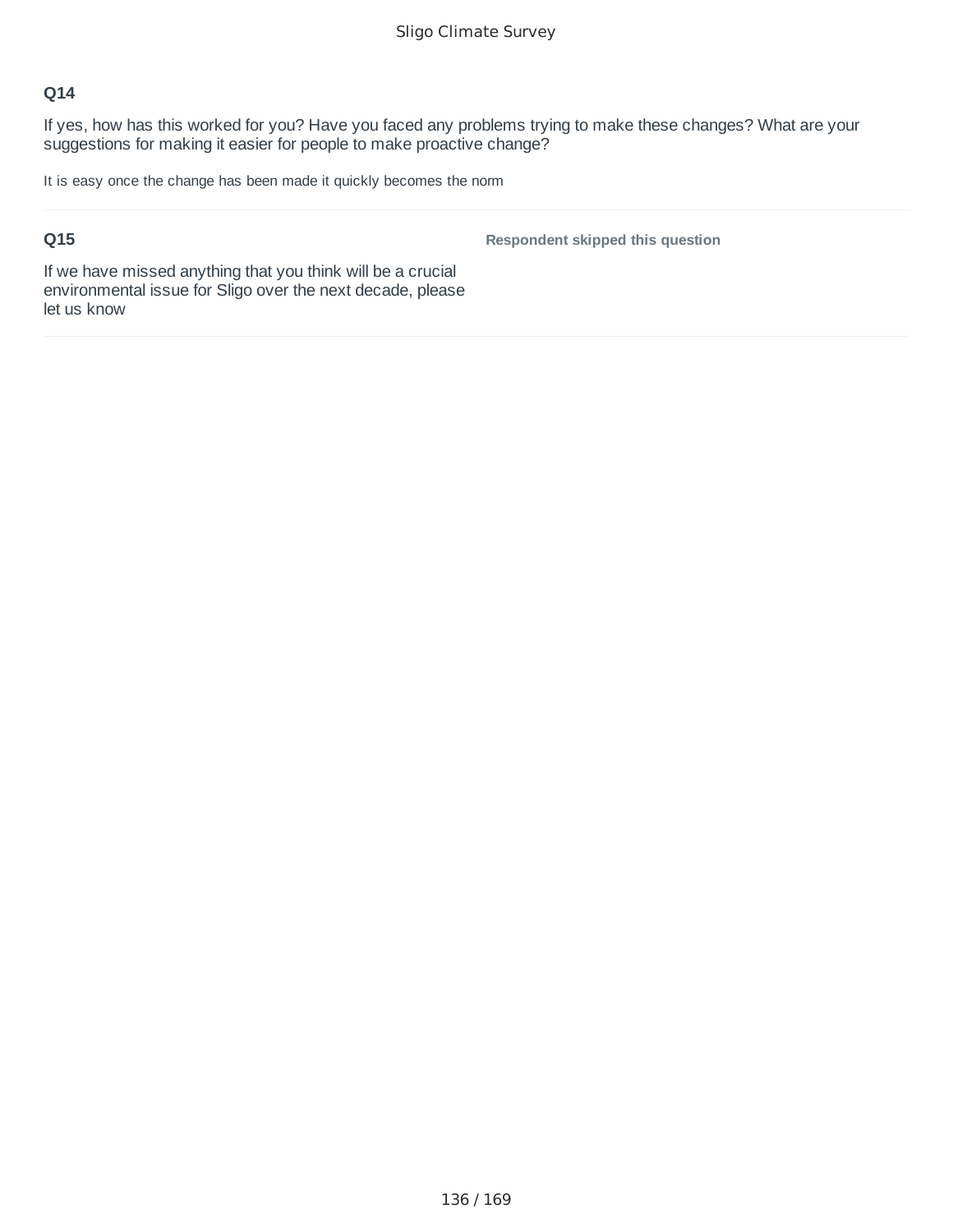# #47

#### **COMPLETE**

| Collector:            | Web Link 1 (Web Link)                |
|-----------------------|--------------------------------------|
| Started:              | Thursday, August 01, 2019 3:50:27 PM |
| <b>Last Modified:</b> | Thursday, August 01, 2019 3:57:44 PM |
| <b>Time Spent:</b>    | 00:07:17                             |
| <b>IP Address:</b>    | 93.107.185.17                        |
|                       |                                      |

#### Page 1

| ۰      | ٧ |
|--------|---|
| w<br>× |   |

Which Municipal District do you live in? **Sligo - Drumcliffe MD Q2** Are you concerned about Climate collapse? **Yes Q3** In your opinion, has human behaviour brought about negative changes in our climate and natural environment? **Yes Q4** In your opinion, is the Irish government doing enough to address climate change? **No Q5** Do you agree that the natural environment is one of Sligo's biggest assets? **Yes**

**Yes**

**Yes**

#### **Q6**

Do you think a failure to give equal weighting to the natural environment as we currently to do economic development is likely to have negative impacts on our long term prosperity and our attractiveness to new business?

## **Q7**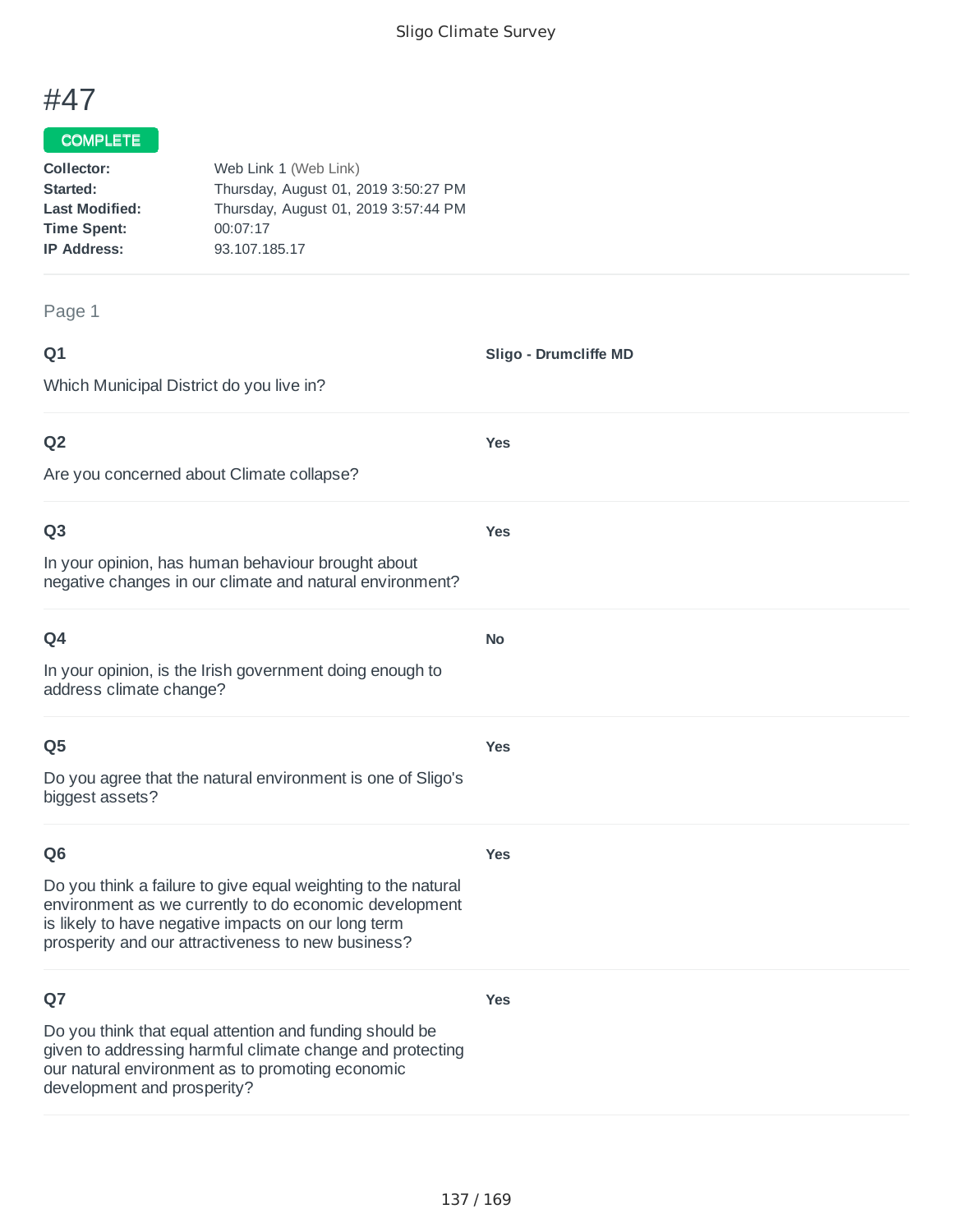**Yes**

# **Q8**

Have you noticed any changes in your local natural environment that you think might be happening as a result of climate change?

# **Q9**

If Yes, please detail

Coastal Erosion in Rosses Point and Strandhill

# **Q10**

| Protecting our water quality                                                                       | 1                                                             |
|----------------------------------------------------------------------------------------------------|---------------------------------------------------------------|
| Reversing the decline in native species                                                            | 6                                                             |
| Investing in proactive climate action                                                              | 2                                                             |
| Tackling littering and Illegal dumping                                                             | 7                                                             |
| Reducing levels of domestic waste, including plastic packaging                                     | 3                                                             |
| Encouraging fewer car journeys and increased public transport<br>use                               | 8                                                             |
| Planning for better, more sustainable housing and communities                                      | 9                                                             |
| Providing more green spaces, parks and on-street plantings                                         | 10                                                            |
| Protecting our natural environment and limited natural resources                                   | 4                                                             |
| Planting more trees and leaving areas wild for wildlife                                            | 5                                                             |
|                                                                                                    |                                                               |
| Q11                                                                                                | There is equal responsibility on individuals and              |
| Where do you think responsibility for taking positive<br>climate action lies?                      | government to work together to bring about positive<br>change |
| Q12                                                                                                | Very willing                                                  |
| How willing are you to change your lifestyle to reduce the<br>damage you cause to the environment? |                                                               |
| Q13                                                                                                | Purchasing products without plastic packaging                 |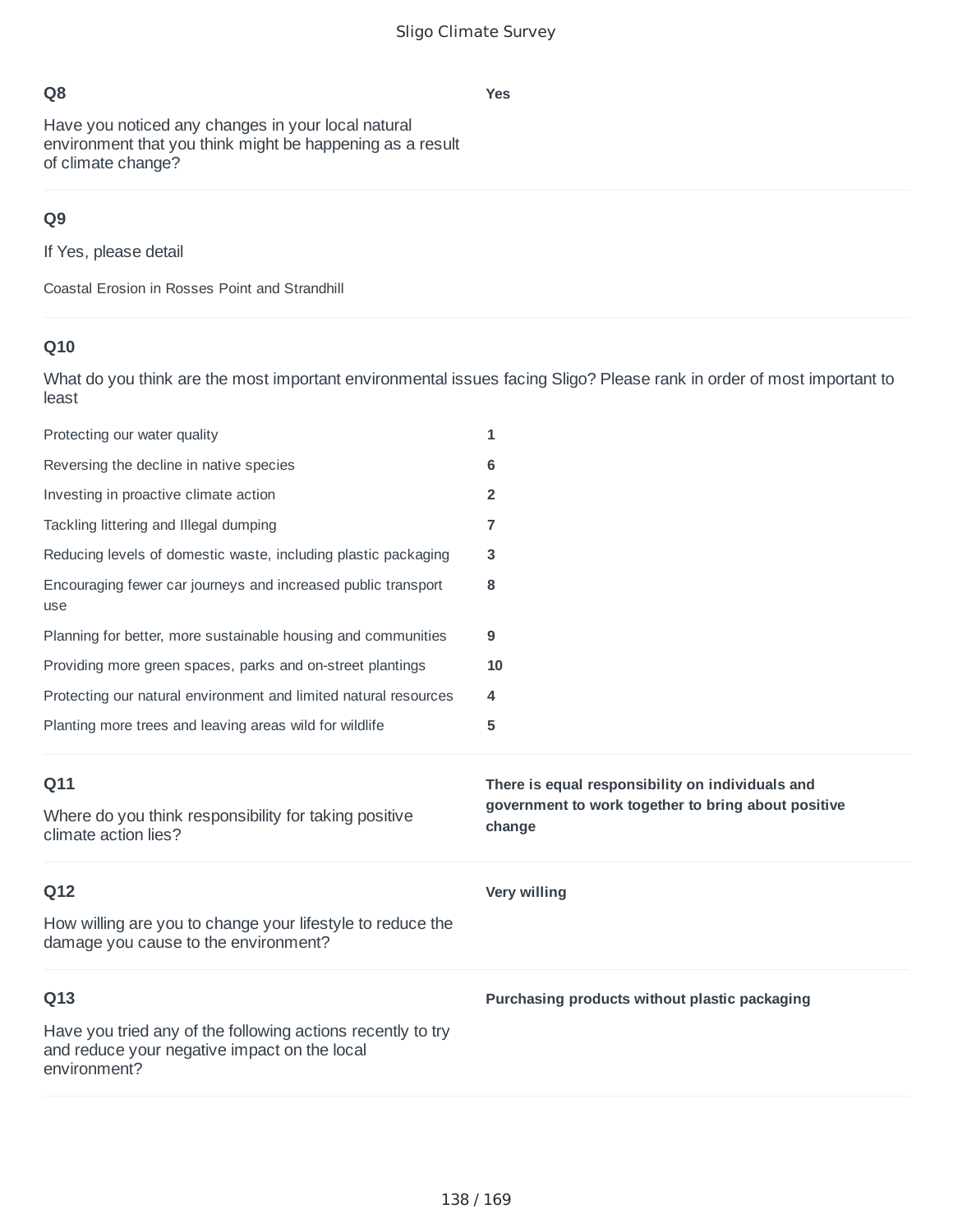If yes, how has this worked for you? Have you faced any problems trying to make these changes? What are your suggestions for making it easier for people to make proactive change?

should be able to tick more than one item above as I've tried several. Buying stuff without plastic is definitely the hardest and i believe it requires govt action to drive this one

## **Q15**

**Respondent skipped this question**

If we have missed anything that you think will be a crucial environmental issue for Sligo over the next decade, please let us know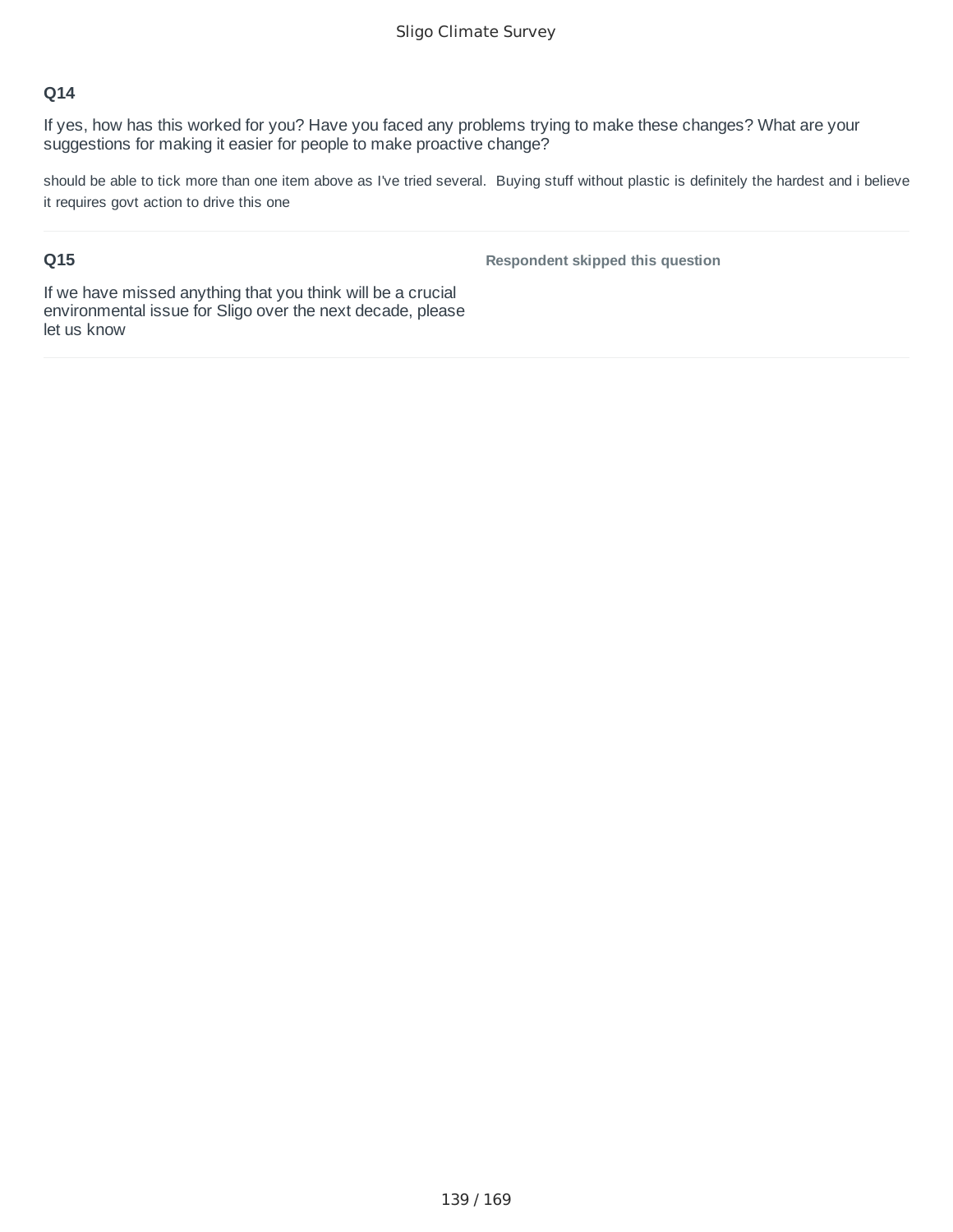**Yes**

**Yes**

**No**

**Yes**

# #48

#### COMPLETE

| Collector:            | Web Link 1 (Web Link)                |
|-----------------------|--------------------------------------|
| Started:              | Thursday, August 01, 2019 4:10:23 PM |
| <b>Last Modified:</b> | Thursday, August 01, 2019 4:27:03 PM |
| <b>Time Spent:</b>    | 00:16:39                             |
| <b>IP Address:</b>    | 137.191.232.98                       |
|                       |                                      |

#### Page 1

| ۰           | I<br>٧ |
|-------------|--------|
| ٦<br>w<br>× |        |

Which Municipal District do you live in? **Sligo - Strandhill MD Q2 Yes**

Are you concerned about Climate collapse?

#### **Q3**

In your opinion, has human behaviour brought about negative changes in our climate and natural environment?

| Q4                                                                                  | No. |
|-------------------------------------------------------------------------------------|-----|
| In your opinion, is the Irish government doing enough to<br>address climate change? |     |

#### **Q5**

Do you agree that the natural environment is one of Sligo's biggest assets?

#### **Q6**

Do you think a failure to give equal weighting to the natural environment as we currently to do economic development

is likely to have negative impacts on our long term prosperity and our attractiveness to new business?

## **Q7**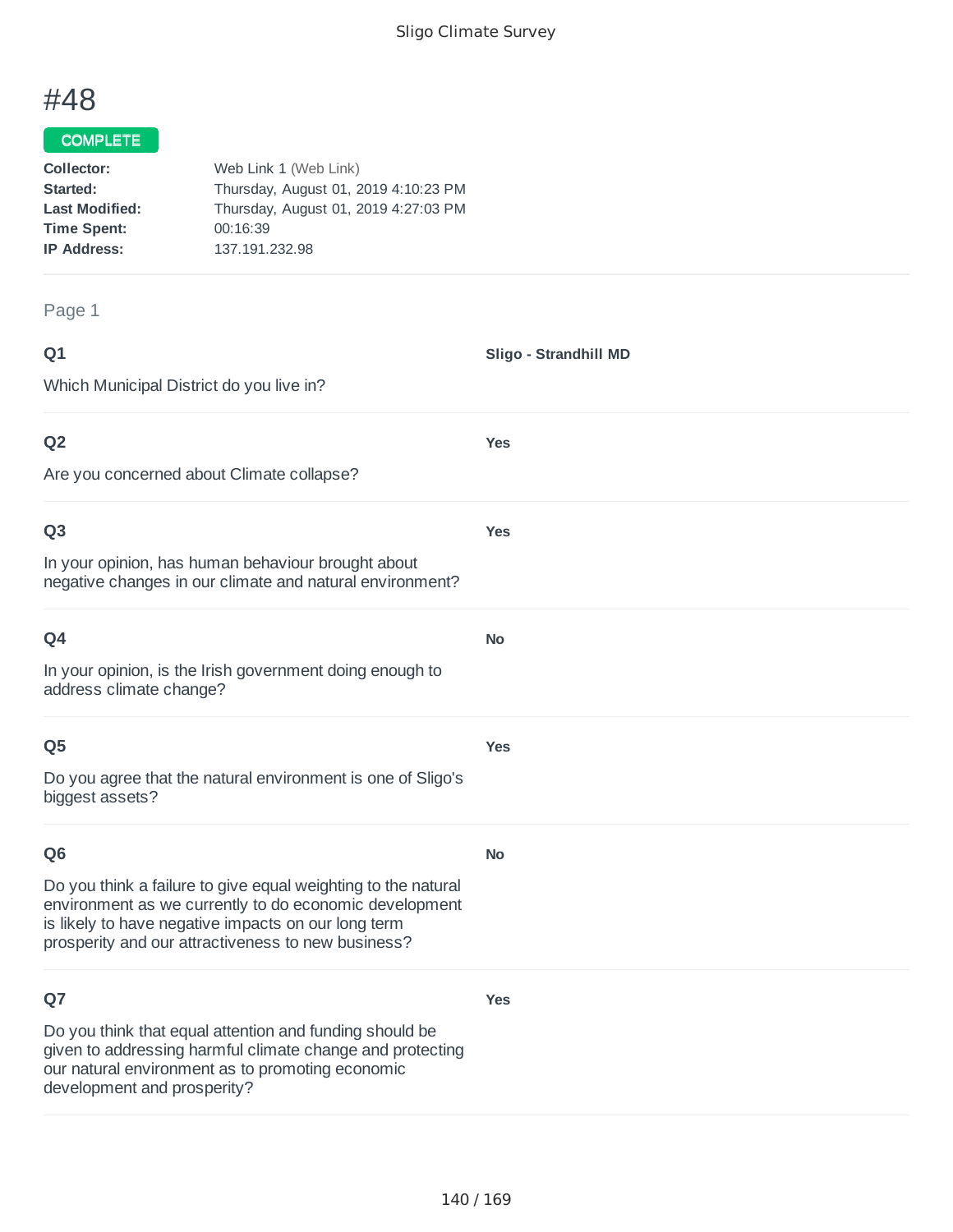**Yes**

Have you noticed any changes in your local natural environment that you think might be happening as a result of climate change?

# **Q9**

If Yes, please detail

Significant coastal erosion of dunes systems

## **Q10**

| Protecting our water quality                                                                       | $\overline{7}$                                                |
|----------------------------------------------------------------------------------------------------|---------------------------------------------------------------|
| Reversing the decline in native species                                                            | 5                                                             |
| Investing in proactive climate action                                                              | 6                                                             |
| Tackling littering and Illegal dumping                                                             | 9                                                             |
| Reducing levels of domestic waste, including plastic packaging                                     | 8                                                             |
| Encouraging fewer car journeys and increased public transport<br>use                               | 4                                                             |
| Planning for better, more sustainable housing and communities                                      | 10                                                            |
| Providing more green spaces, parks and on-street plantings                                         | 3                                                             |
| Protecting our natural environment and limited natural resources                                   | 1                                                             |
| Planting more trees and leaving areas wild for wildlife                                            | 2                                                             |
|                                                                                                    |                                                               |
| Q11                                                                                                | There is equal responsibility on individuals and              |
| Where do you think responsibility for taking positive<br>climate action lies?                      | government to work together to bring about positive<br>change |
| Q12                                                                                                | <b>Very willing</b>                                           |
| How willing are you to change your lifestyle to reduce the<br>damage you cause to the environment? |                                                               |
| Q13                                                                                                | <b>Less car Journeys</b>                                      |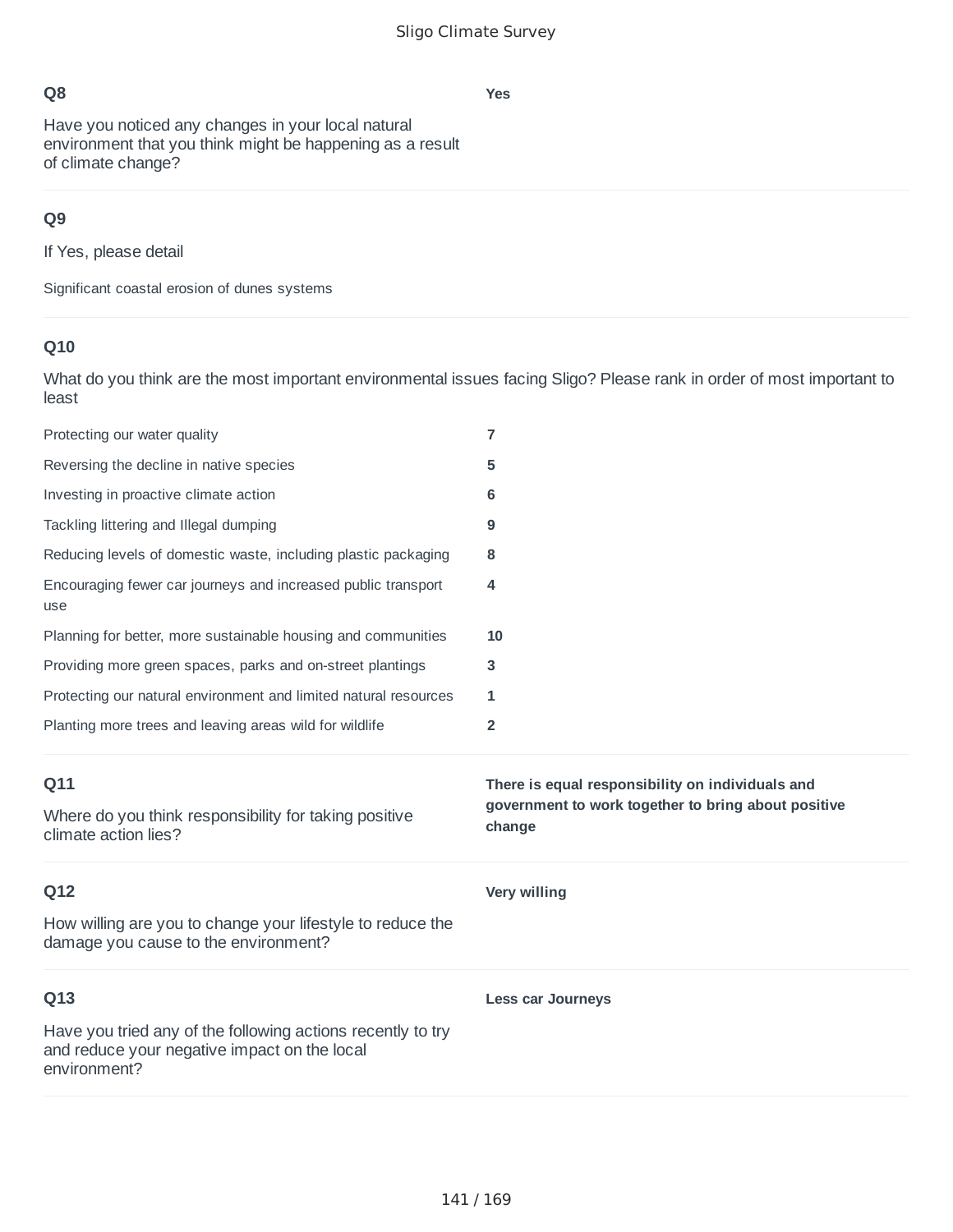If yes, how has this worked for you? Have you faced any problems trying to make these changes? What are your suggestions for making it easier for people to make proactive change?

Employer's need to take a pro-active approach to the need to employees to attend work every day. Flexible start/finish times help reduce peak traffic and make more efficient use of the existing transport system. One day working from home per week (using laptop and VPN/internet) could reduce weekly commuting by 20%. A 4-day week with longer daily hours would also have the same effect. Why insist people drive to work to sit at a desk to do the same thing they could do from their kitchen table or study?

#### **Q15**

If we have missed anything that you think will be a crucial environmental issue for Sligo over the next decade, please let us know

Suggest establishing wildlife migration corridors from peak to shore line, ensuring uninterrupted pathways for fauna.

Stop encroaching on the public spaces/amenity that we have and make better use or provide tax incentives for development of brownfield sites or derelict properties.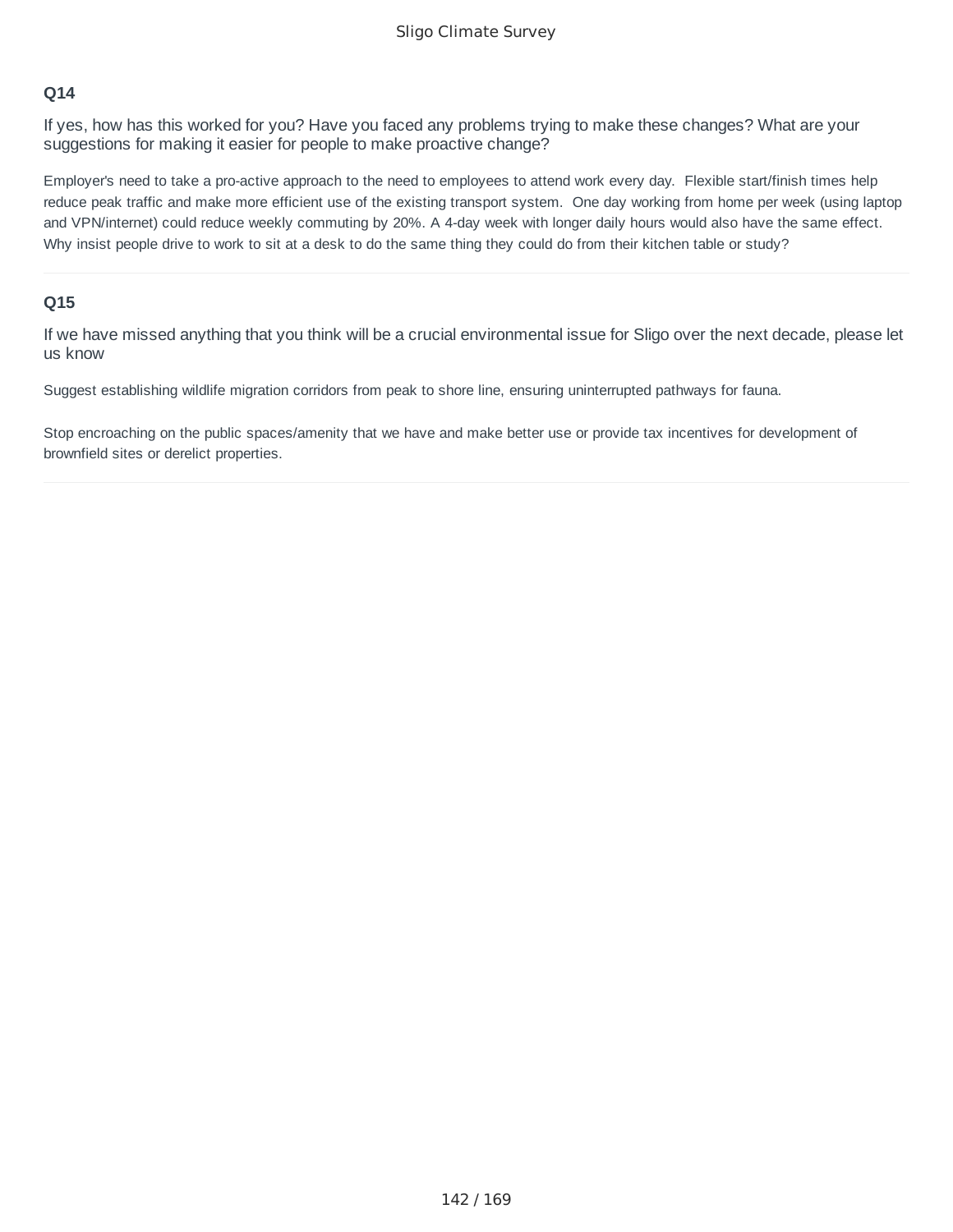**Sligo - Strandhill MD**

**Yes**

**Yes**

**No**

# #49

#### COMPLETE

| Collector:            | Web Link 1 (Web Link)                |
|-----------------------|--------------------------------------|
| Started:              | Thursday, August 01, 2019 5:54:03 PM |
| <b>Last Modified:</b> | Thursday, August 01, 2019 6:02:46 PM |
| <b>Time Spent:</b>    | 00:08:43                             |
| <b>IP Address:</b>    | 51.37.35.126                         |
|                       |                                      |

#### Page 1

| ۰      | ٧ |
|--------|---|
| ×<br>w |   |
| ×      |   |

Which Municipal District do you live in?

## **Q2**

Are you concerned about Climate collapse?

#### **Q3**

In your opinion, has human behaviour brought about negative changes in our climate and natural environment?

In your opinion, is the Irish government doing enough to address climate change?

#### **Q5**

Do you agree that the natural environment is one of Sligo's biggest assets?

#### **Q6**

**Yes**

**No**

**Yes**

Do you think a failure to give equal weighting to the natural environment as we currently to do economic development is likely to have negative impacts on our long term prosperity and our attractiveness to new business?

## **Q7**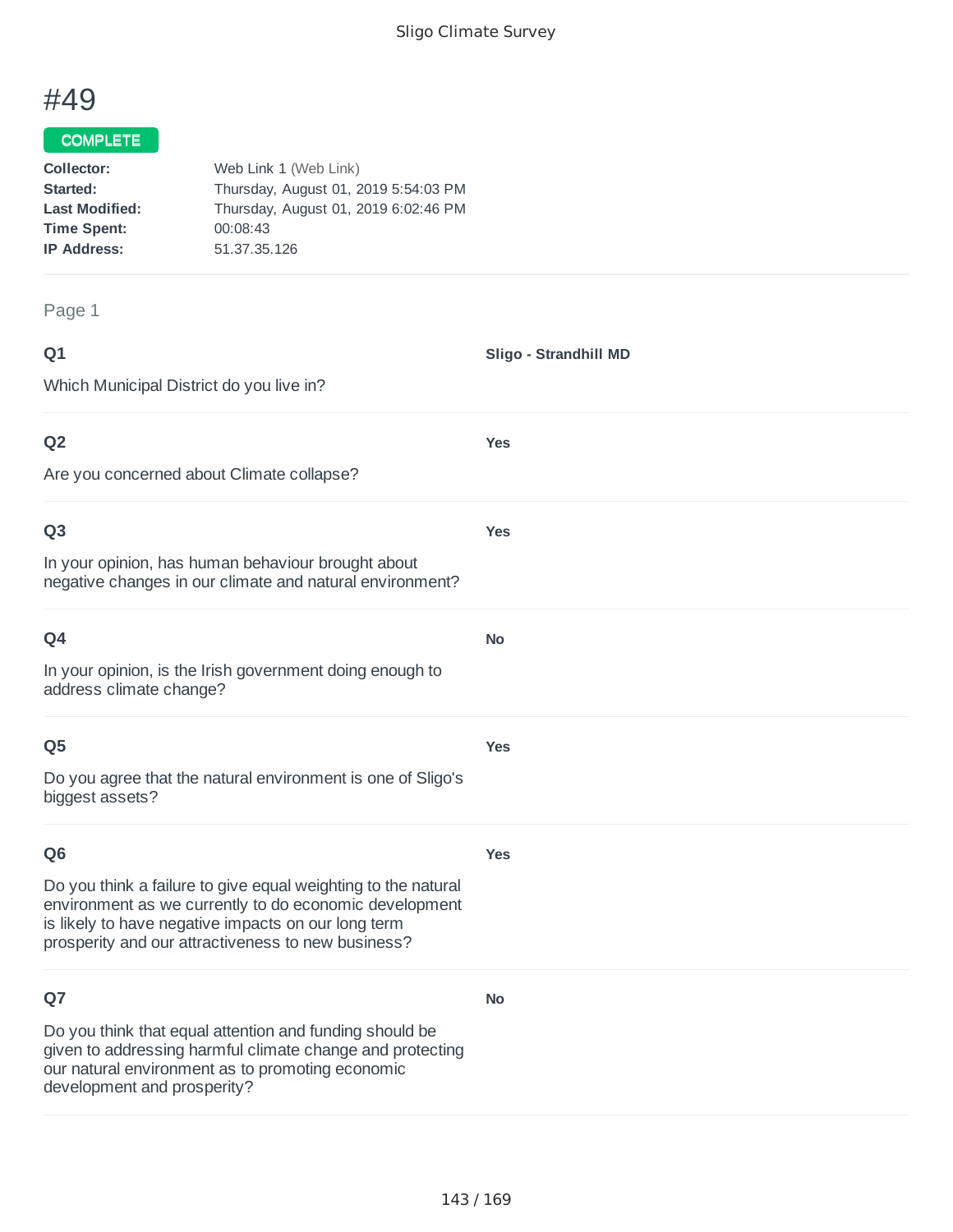Have you noticed any changes in your local natural environment that you think might be happening as a result of climate change?

# **Q9**

**Respondent skipped this question**

If Yes, please detail

# **Q10**

What do you think are the most important environmental issues facing Sligo? Please rank in order of most important to least

| Protecting our water quality                                                                                                | 6                                            |
|-----------------------------------------------------------------------------------------------------------------------------|----------------------------------------------|
| Reversing the decline in native species                                                                                     | 1                                            |
| Investing in proactive climate action                                                                                       | 4                                            |
| Tackling littering and Illegal dumping                                                                                      | 10                                           |
| Reducing levels of domestic waste, including plastic packaging                                                              | 7                                            |
| Encouraging fewer car journeys and increased public transport<br>use                                                        | 3                                            |
| Planning for better, more sustainable housing and communities                                                               | 9                                            |
| Providing more green spaces, parks and on-street plantings                                                                  | 8                                            |
| Protecting our natural environment and limited natural resources                                                            | 5                                            |
| Planting more trees and leaving areas wild for wildlife                                                                     | $\overline{2}$                               |
|                                                                                                                             |                                              |
| Q11                                                                                                                         | We can only address climate destruction with |
| Where do you think responsibility for taking positive<br>climate action lies?                                               | government action                            |
| Q12                                                                                                                         | <b>Very willing</b>                          |
| How willing are you to change your lifestyle to reduce the<br>damage you cause to the environment?                          |                                              |
| Q13                                                                                                                         | <b>Eating less meat</b>                      |
| Have you tried any of the following actions recently to try<br>and reduce your negative impact on the local<br>environment? |                                              |

#### **No**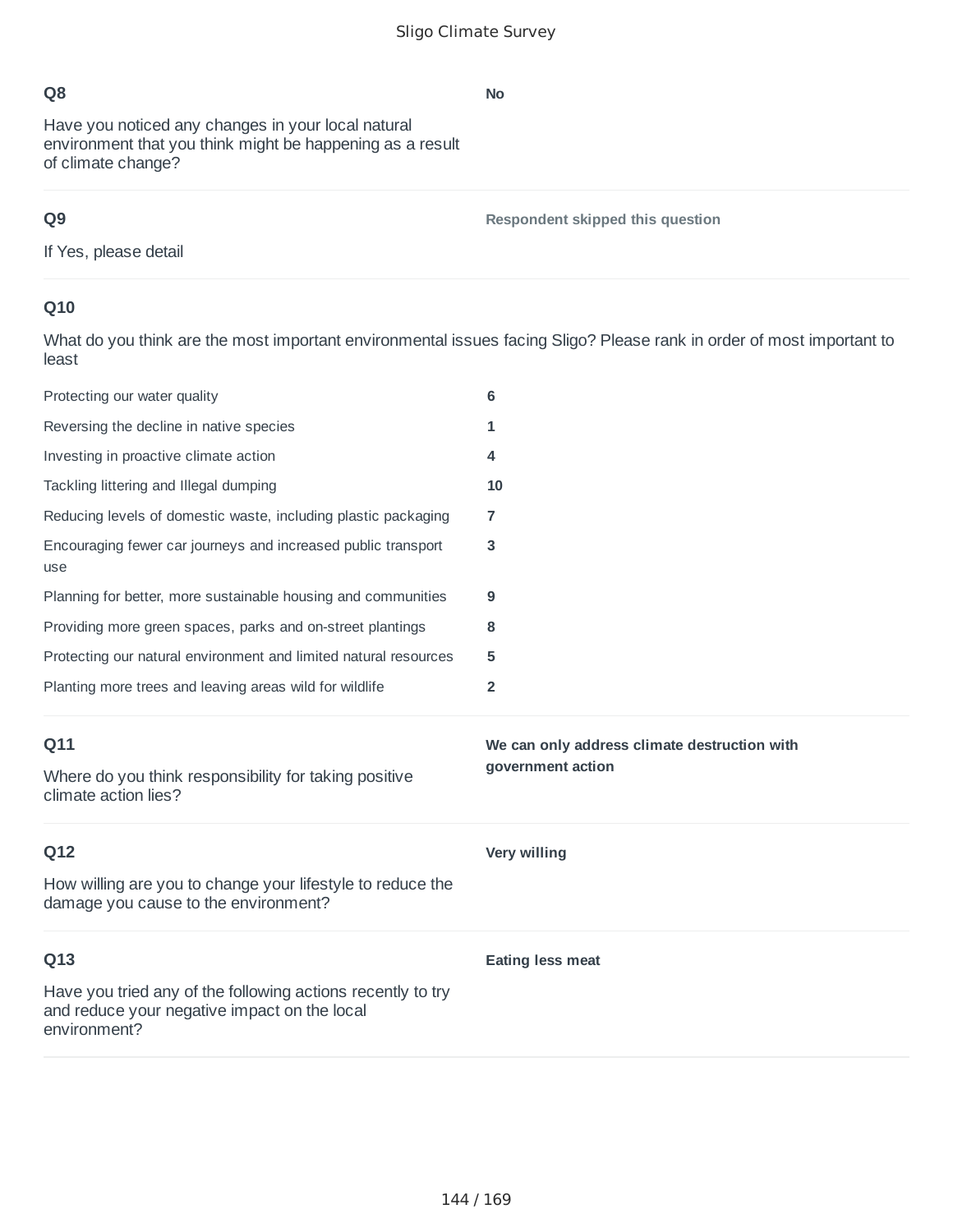If yes, how has this worked for you? Have you faced any problems trying to make these changes? What are your suggestions for making it easier for people to make proactive change?

Works fine. Just change my recipes. Maybe ask local restaurants to put on more good quality veggie dishes.

# **Q15**

If we have missed anything that you think will be a crucial environmental issue for Sligo over the next decade, please let us know

Implementation of electric car charging points in all car parks. If there are lots of them they don't need to be fast chargers, lots of slow chargers are far cheaper. This is the model that is employed in Norway. Street lamps have chargers built into them as the electric cabling is already there.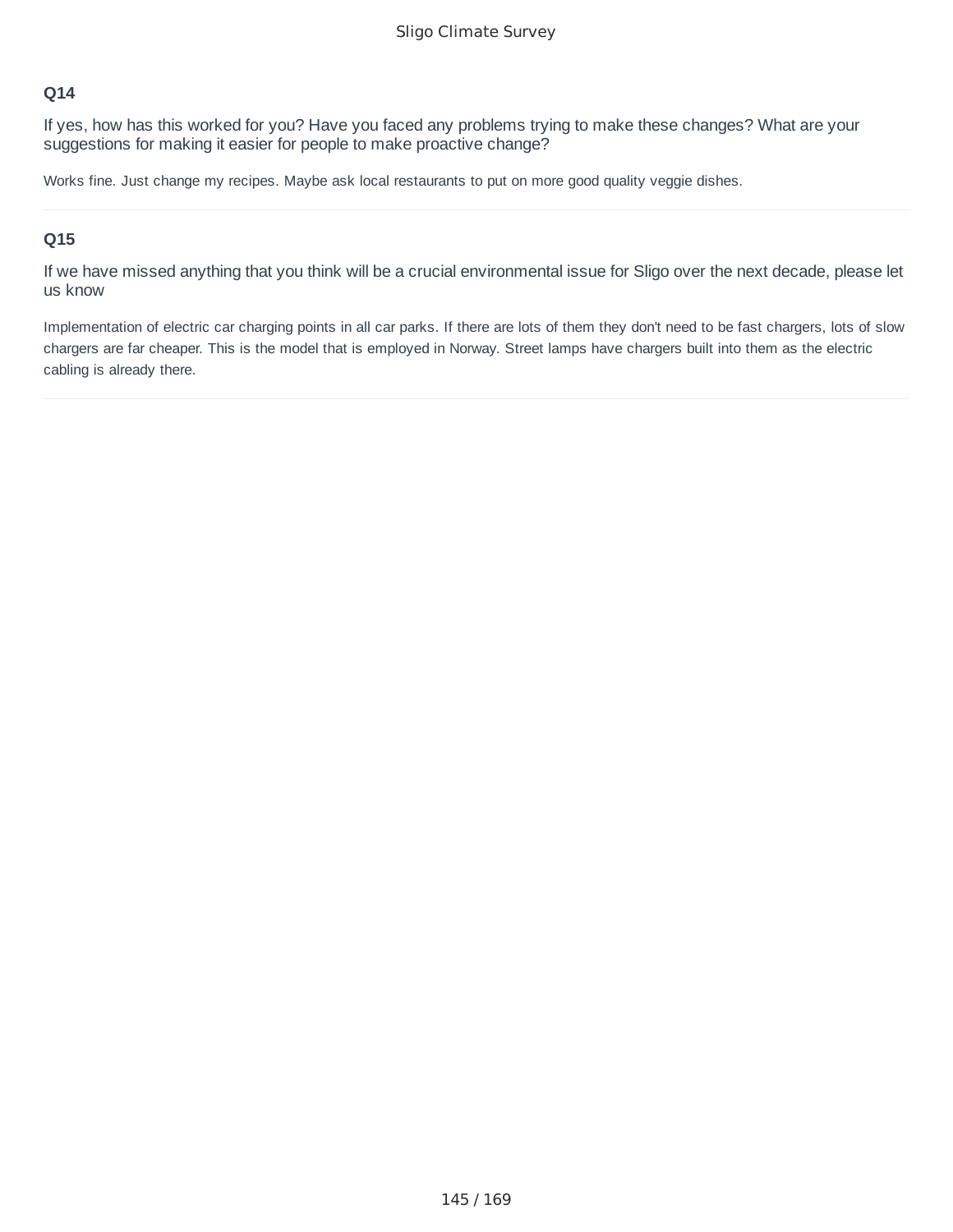**Yes**

**Yes**

**No**

**Yes**

# #50

## COMPLETE

| Collector:            | Web Link 1 (Web Link)                |
|-----------------------|--------------------------------------|
| Started:              | Thursday, August 01, 2019 6:40:45 PM |
| <b>Last Modified:</b> | Thursday, August 01, 2019 6:43:35 PM |
| <b>Time Spent:</b>    | 00:02:50                             |
| <b>IP Address:</b>    | 78.19.136.113                        |
|                       |                                      |

#### Page 1

| ۰      | ٧ |
|--------|---|
| w<br>× | - |
|        |   |

Which Municipal District do you live in?

# **Q2**

Are you concerned about Climate collapse?

#### **Q3**

In your opinion, has human behaviour brought about negative changes in our climate and natural environment?

In your opinion, is the Irish government doing enough to address climate change?

# **Q5**

Do you agree that the natural environment is one of Sligo's biggest assets?

#### **Q6**

**Yes**

**Yes**

Do you think a failure to give equal weighting to the natural environment as we currently to do economic development is likely to have negative impacts on our long term prosperity and our attractiveness to new business?

# **Q7**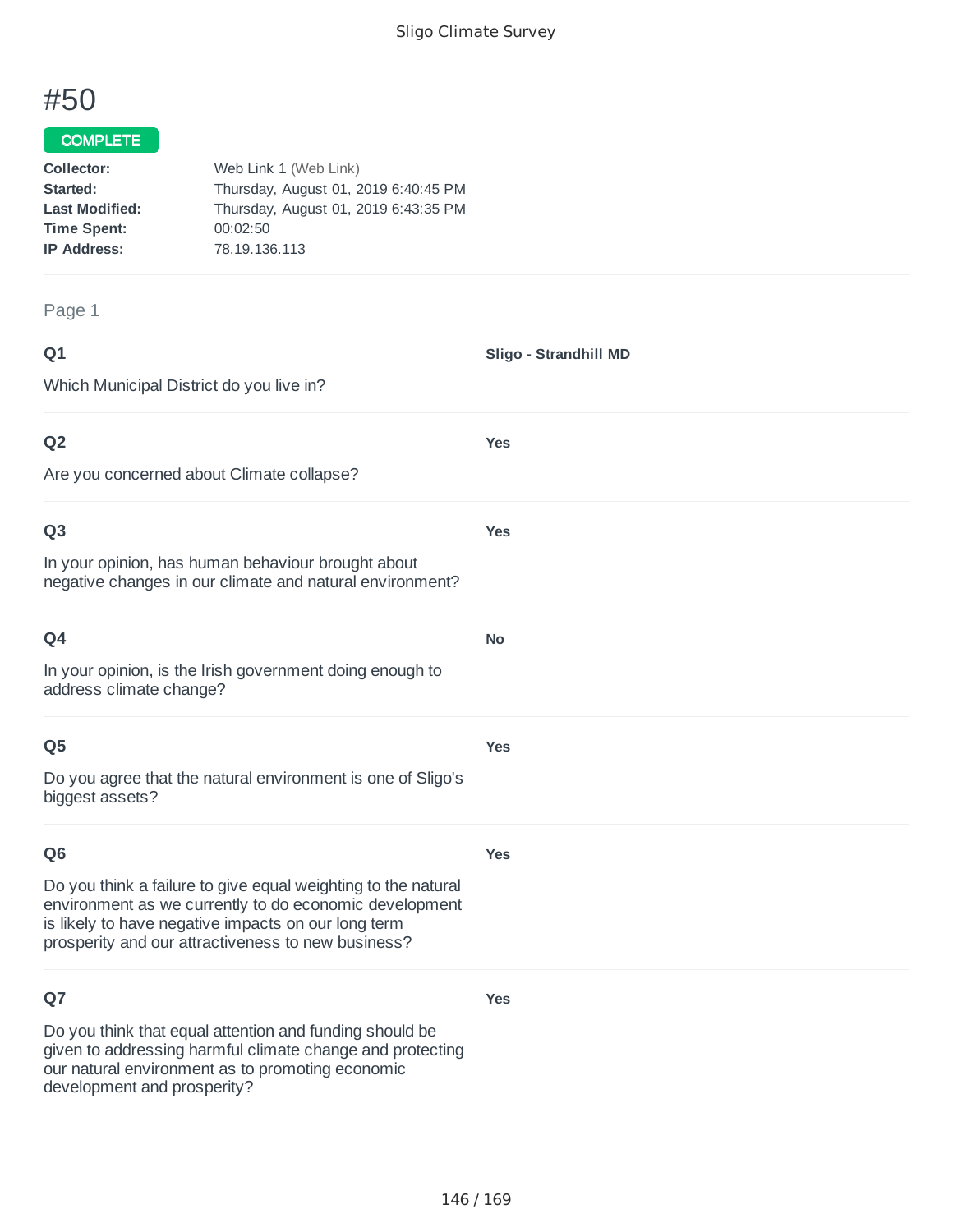Have you noticed any changes in your local natural environment that you think might be happening as a result of climate change?

# **Q9**

If Yes, please detail

Coastal erosion and biodiversity loss locally in Strandhill

# **Q10**

What do you think are the most important environmental issues facing Sligo? Please rank in order of most important to least

| Protecting our water quality                                                                                                | 4                                                             |
|-----------------------------------------------------------------------------------------------------------------------------|---------------------------------------------------------------|
| Reversing the decline in native species                                                                                     | 3                                                             |
| Investing in proactive climate action                                                                                       | 1                                                             |
| Tackling littering and Illegal dumping                                                                                      | 5                                                             |
| Reducing levels of domestic waste, including plastic packaging                                                              | 8                                                             |
| Encouraging fewer car journeys and increased public transport<br>use                                                        | 7                                                             |
| Planning for better, more sustainable housing and communities                                                               | 9                                                             |
| Providing more green spaces, parks and on-street plantings                                                                  | 10                                                            |
| Protecting our natural environment and limited natural resources                                                            | $\overline{2}$                                                |
|                                                                                                                             |                                                               |
| Q11                                                                                                                         | There is equal responsibility on individuals and              |
| Where do you think responsibility for taking positive<br>climate action lies?                                               | government to work together to bring about positive<br>change |
| Q12                                                                                                                         | <b>Extremely willing</b>                                      |
| How willing are you to change your lifestyle to reduce the<br>damage you cause to the environment?                          |                                                               |
| Q13                                                                                                                         | Using 'keep cups' and reusable containers                     |
| Have you tried any of the following actions recently to try<br>and reduce your negative impact on the local<br>environment? |                                                               |

**Yes**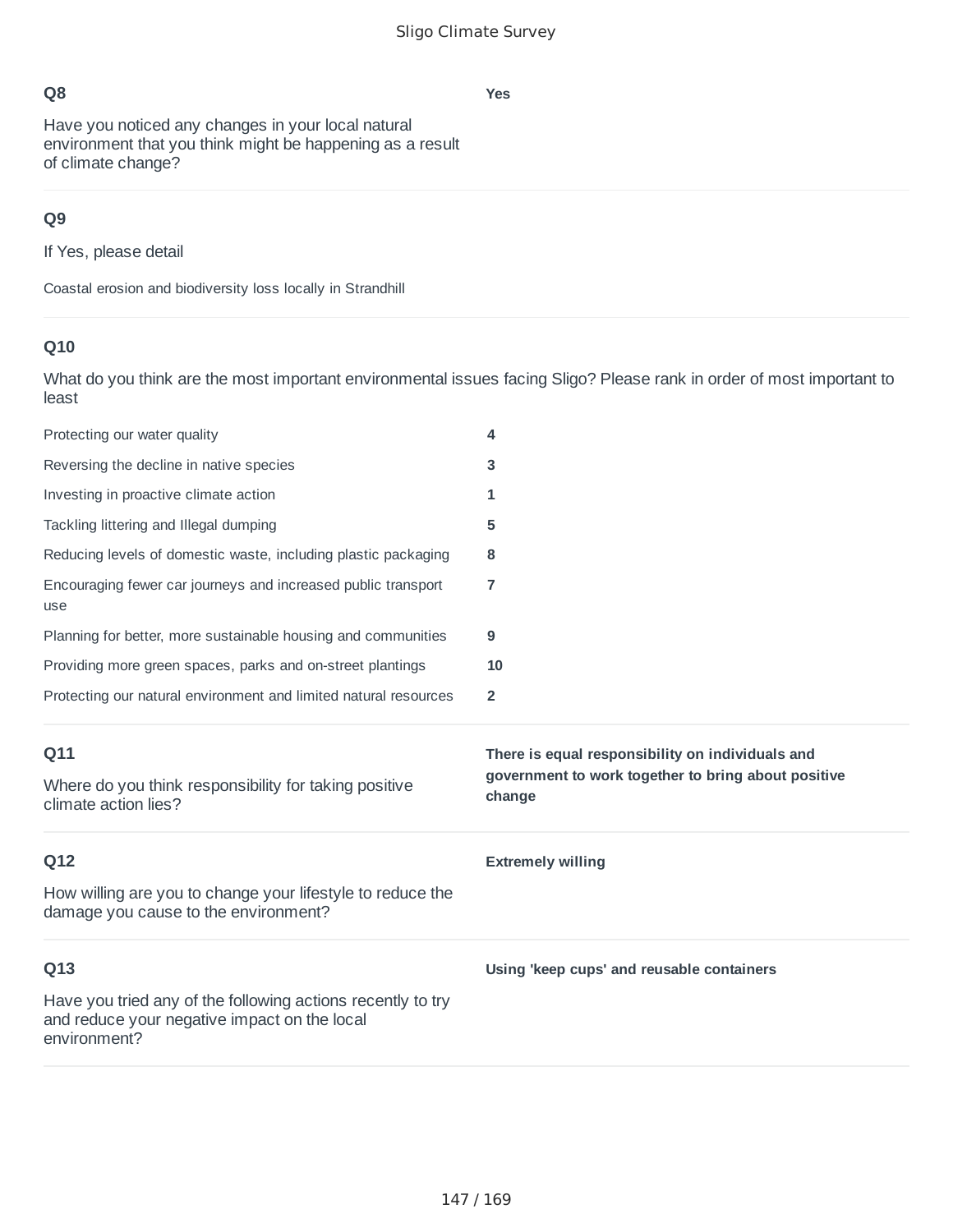If yes, how has this worked for you? Have you faced any problems trying to make these changes? What are your suggestions for making it easier for people to make proactive change?

No

# **Q15**

**Respondent skipped this question**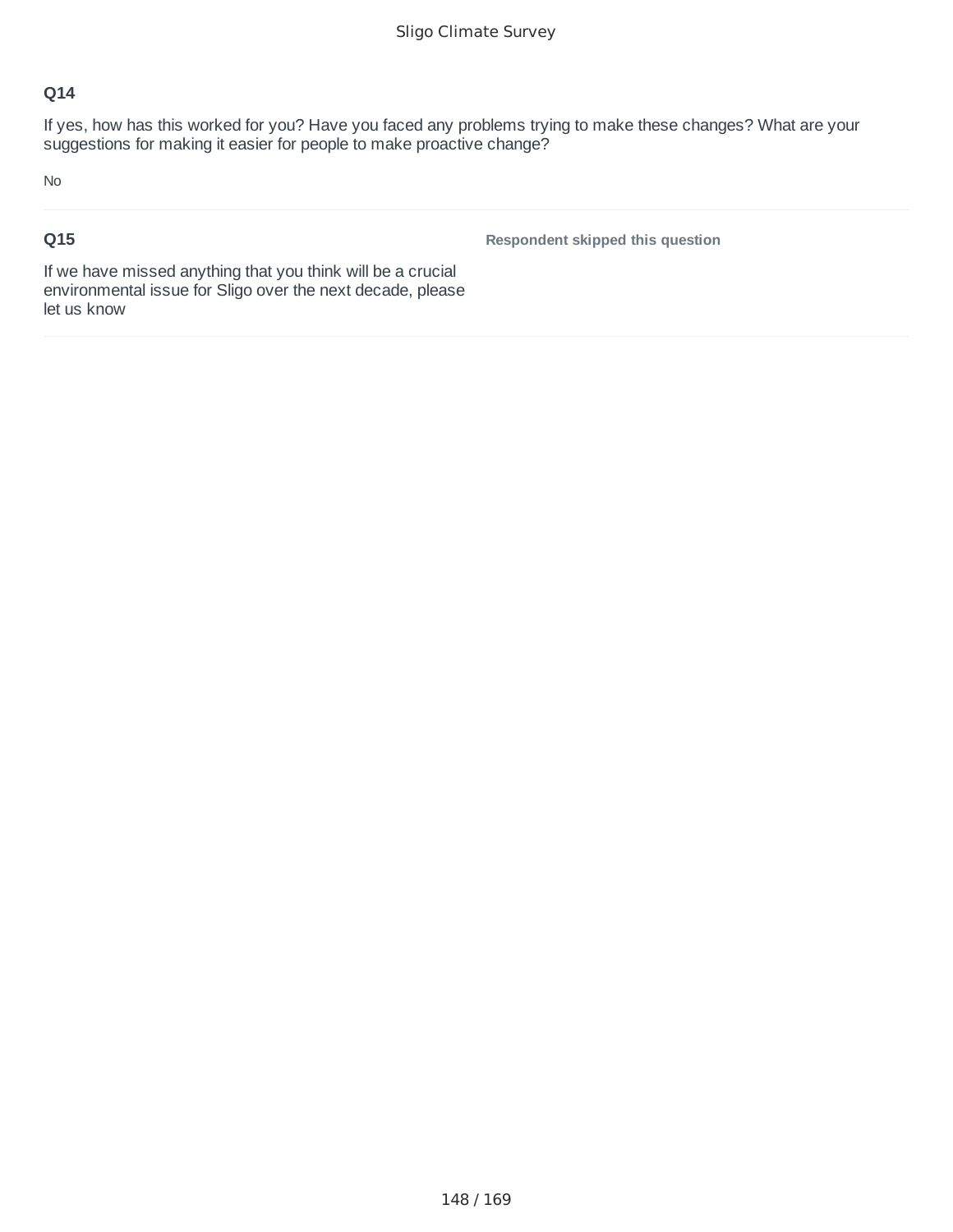**Yes**

**Yes**

**No**

**Yes**

# #51

## COMPLETE

| Collector:            | Web Link 1 (Web Link)                |
|-----------------------|--------------------------------------|
| Started:              | Thursday, August 01, 2019 7:26:44 PM |
| <b>Last Modified:</b> | Thursday, August 01, 2019 7:29:15 PM |
| <b>Time Spent:</b>    | 00:02:30                             |
| <b>IP Address:</b>    | 212.129.79.132                       |
|                       |                                      |

#### Page 1

| ۰      | ٧ |
|--------|---|
| w<br>× |   |

Which Municipal District do you live in?

# **Q2**

Are you concerned about Climate collapse?

#### **Q3**

In your opinion, has human behaviour brought about negative changes in our climate and natural environment?

| w |  |
|---|--|

In your opinion, is the Irish government doing enough to address climate change?

# **Q5**

Do you agree that the natural environment is one of Sligo's biggest assets?

#### **Q6**

**Yes**

**Yes**

Do you think a failure to give equal weighting to the natural environment as we currently to do economic development is likely to have negative impacts on our long term prosperity and our attractiveness to new business?

# **Q7**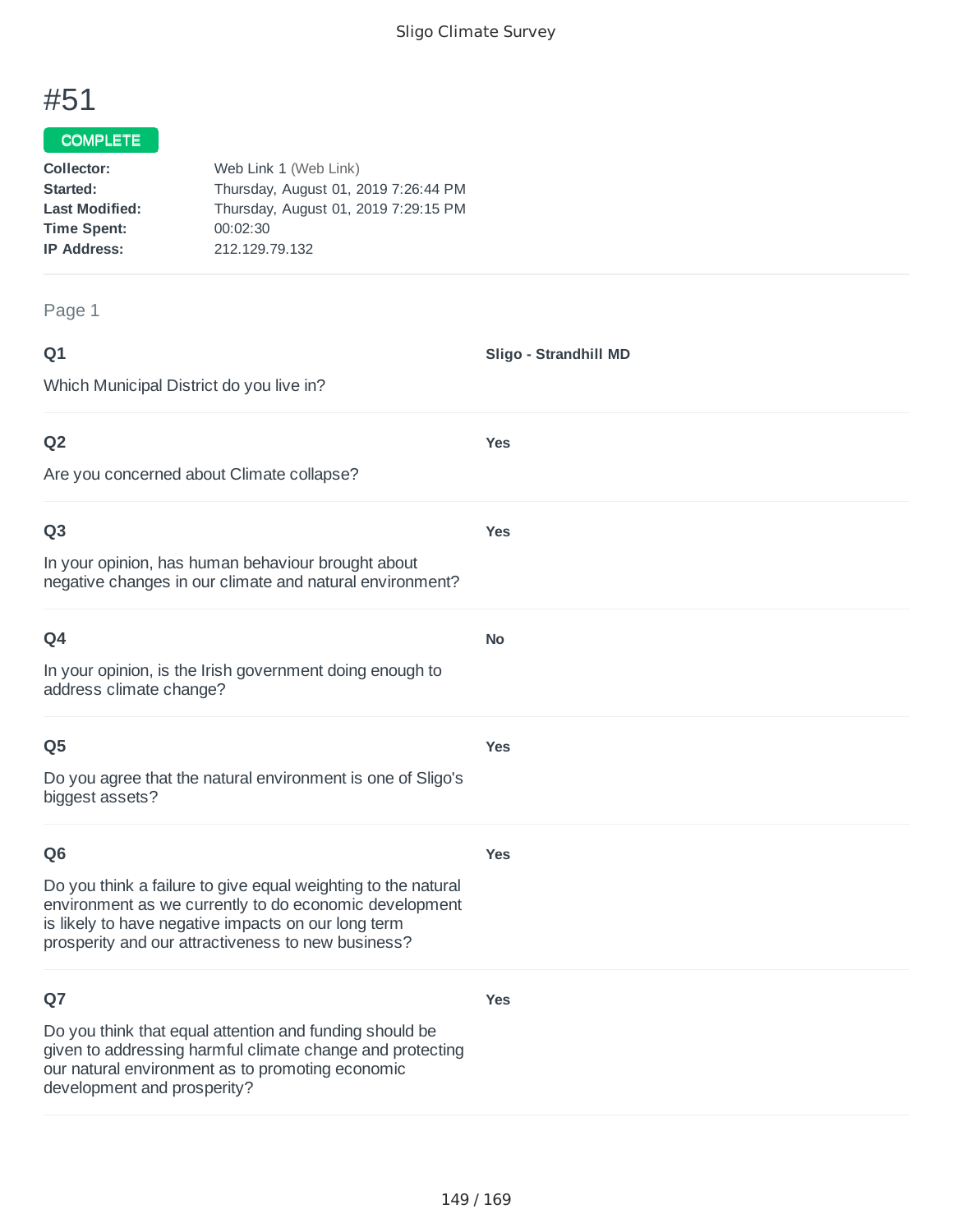**Yes**

# **Q8**

Have you noticed any changes in your local natural environment that you think might be happening as a result of climate change?

# **Q9**

If Yes, please detail

Dune erosion from people climbing on them

# **Q10**

What do you think are the most important environmental issues facing Sligo? Please rank in order of most important to least

| Protecting our water quality                                                                       | 1                                                                                                                 |
|----------------------------------------------------------------------------------------------------|-------------------------------------------------------------------------------------------------------------------|
| Reversing the decline in native species                                                            | 3                                                                                                                 |
| Investing in proactive climate action                                                              | $\overline{2}$                                                                                                    |
| Tackling littering and Illegal dumping                                                             | 4                                                                                                                 |
| Reducing levels of domestic waste, including plastic packaging                                     | 5                                                                                                                 |
| Encouraging fewer car journeys and increased public transport<br>use                               | 6                                                                                                                 |
| Planning for better, more sustainable housing and communities                                      | 7                                                                                                                 |
| Providing more green spaces, parks and on-street plantings                                         | 8                                                                                                                 |
| Protecting our natural environment and limited natural resources                                   | 9                                                                                                                 |
| Planting more trees and leaving areas wild for wildlife                                            | 10                                                                                                                |
|                                                                                                    |                                                                                                                   |
| Q11<br>Where do you think responsibility for taking positive<br>climate action lies?               | There is equal responsibility on individuals and<br>government to work together to bring about positive<br>change |
| Q12                                                                                                | <b>Extremely willing</b>                                                                                          |
| How willing are you to change your lifestyle to reduce the<br>damage you cause to the environment? |                                                                                                                   |
| Q13                                                                                                | Using 'keep cups' and reusable containers                                                                         |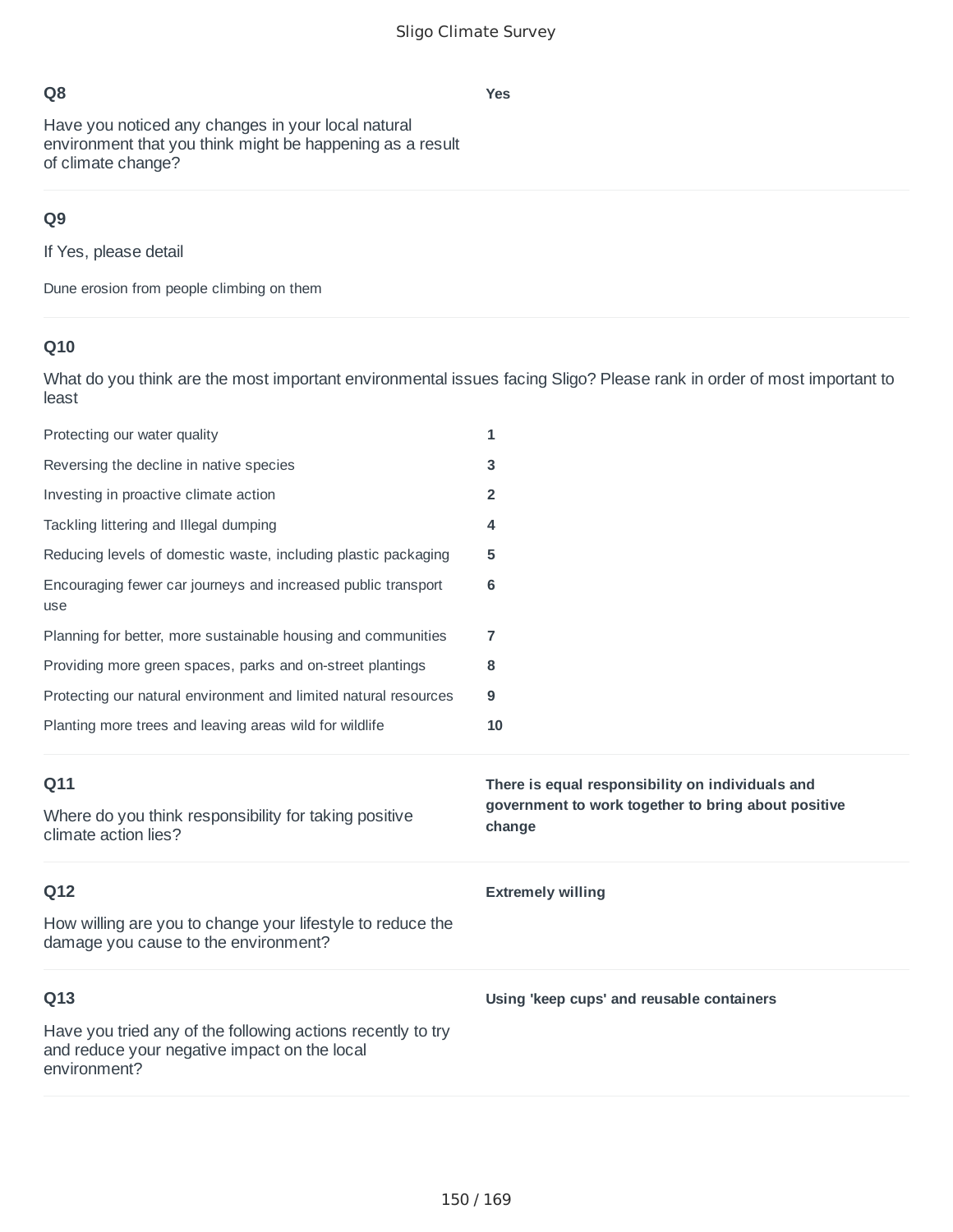If yes, how has this worked for you? Have you faced any problems trying to make these changes? What are your suggestions for making it easier for people to make proactive change?

No problem

# **Q15**

**Respondent skipped this question**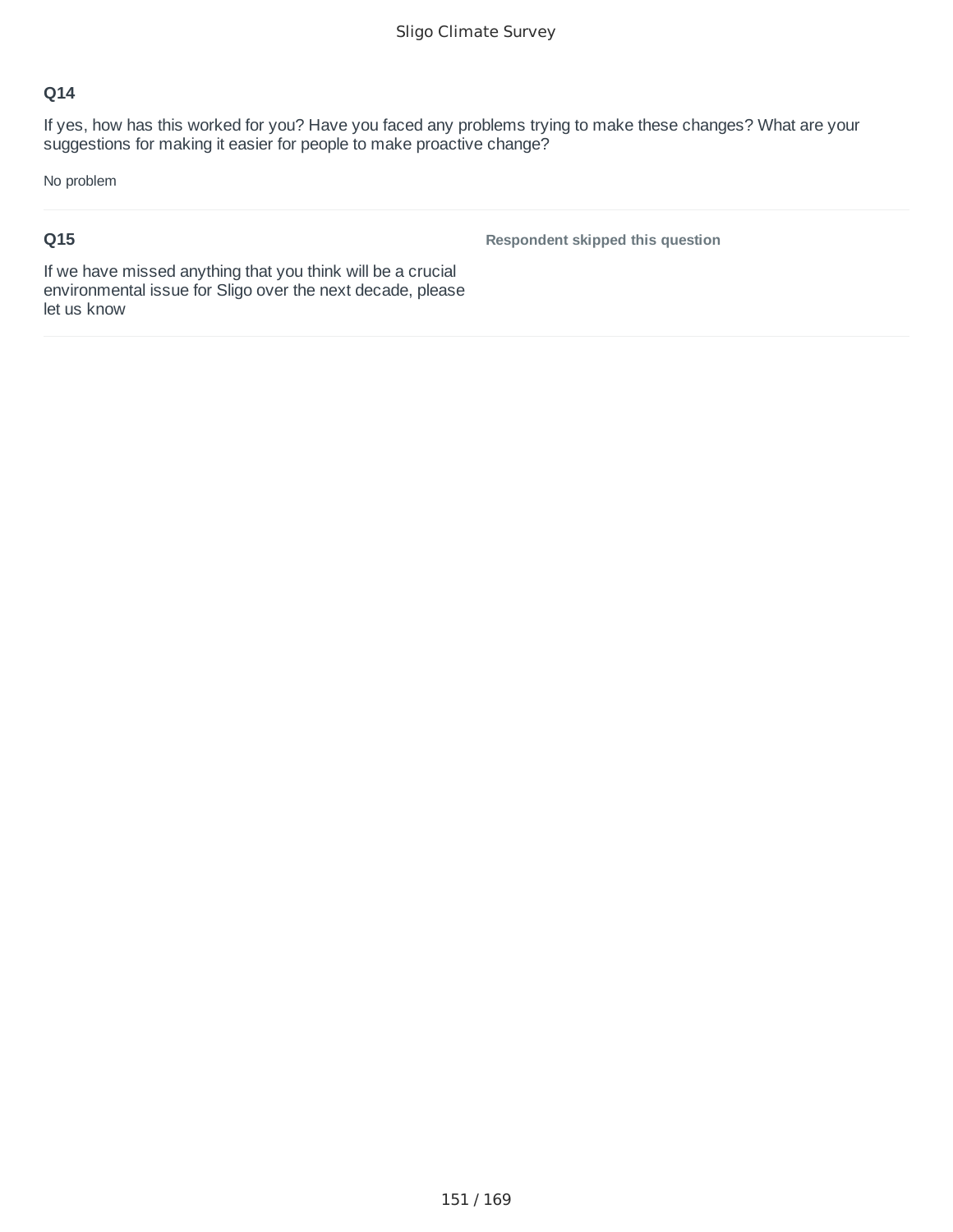**Yes**

**Yes**

**No**

**Yes**

# #52

## COMPLETE

| Collector:            | Web Link 1 (Web Link)                |
|-----------------------|--------------------------------------|
| Started:              | Thursday, August 01, 2019 9:33:54 PM |
| <b>Last Modified:</b> | Thursday, August 01, 2019 9:41:44 PM |
| <b>Time Spent:</b>    | 00:07:50                             |
| <b>IP Address:</b>    | 212.129.77.192                       |
|                       |                                      |

#### Page 1

| ۰           | I<br>٧ |
|-------------|--------|
| ٦<br>w<br>× |        |

Which Municipal District do you live in?

# **Q2**

Are you concerned about Climate collapse?

#### **Q3**

In your opinion, has human behaviour brought about negative changes in our climate and natural environment?

| I |  |
|---|--|

In your opinion, is the Irish government doing enough to address climate change?

# **Q5**

Do you agree that the natural environment is one of Sligo's biggest assets?

#### **Q6**

**Yes**

**Yes**

Do you think a failure to give equal weighting to the natural environment as we currently to do economic development is likely to have negative impacts on our long term prosperity and our attractiveness to new business?

# **Q7**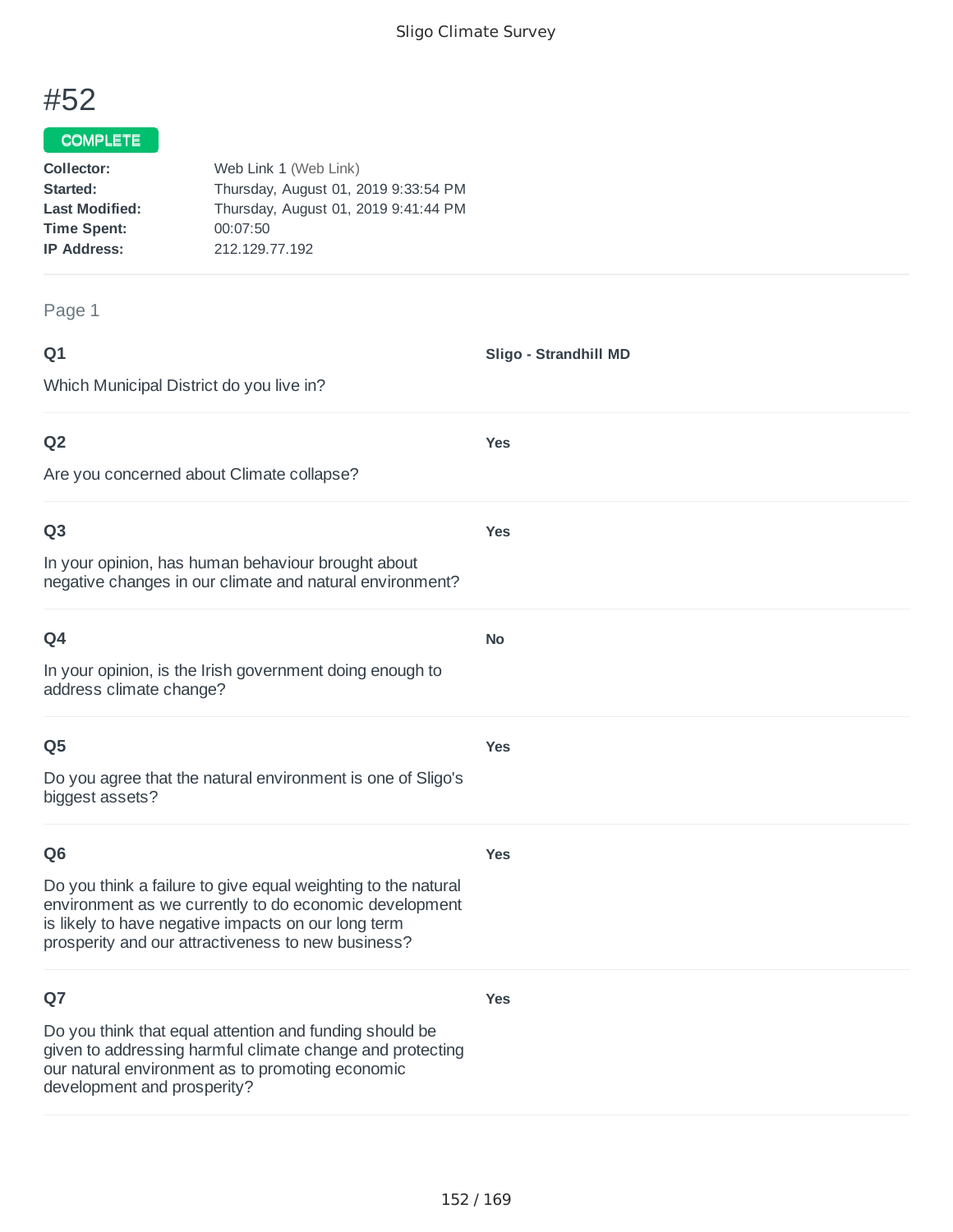Have you noticed any changes in your local natural environment that you think might be happening as a result of climate change?

# **Q9**

If Yes, please detail

Coastal erosion, fewer birds, fewer fish,

# **Q10**

What do you think are the most important environmental issues facing Sligo? Please rank in order of most important to least

| Protecting our water quality                                                                       | 1                                                             |
|----------------------------------------------------------------------------------------------------|---------------------------------------------------------------|
| Reversing the decline in native species                                                            | 3                                                             |
| Investing in proactive climate action                                                              | 2                                                             |
| Tackling littering and Illegal dumping                                                             | 5                                                             |
| Reducing levels of domestic waste, including plastic packaging                                     | 4                                                             |
| Encouraging fewer car journeys and increased public transport<br>use                               | 6                                                             |
| Planning for better, more sustainable housing and communities                                      | 7                                                             |
| Providing more green spaces, parks and on-street plantings                                         | 8                                                             |
| Protecting our natural environment and limited natural resources                                   | 9                                                             |
| Planting more trees and leaving areas wild for wildlife                                            | 10                                                            |
|                                                                                                    |                                                               |
| Q11                                                                                                | There is equal responsibility on individuals and              |
| Where do you think responsibility for taking positive<br>climate action lies?                      | government to work together to bring about positive<br>change |
| Q12                                                                                                | <b>Extremely willing</b>                                      |
| How willing are you to change your lifestyle to reduce the<br>damage you cause to the environment? |                                                               |
| Q13                                                                                                | Purchasing products without plastic packaging                 |

#### **Yes**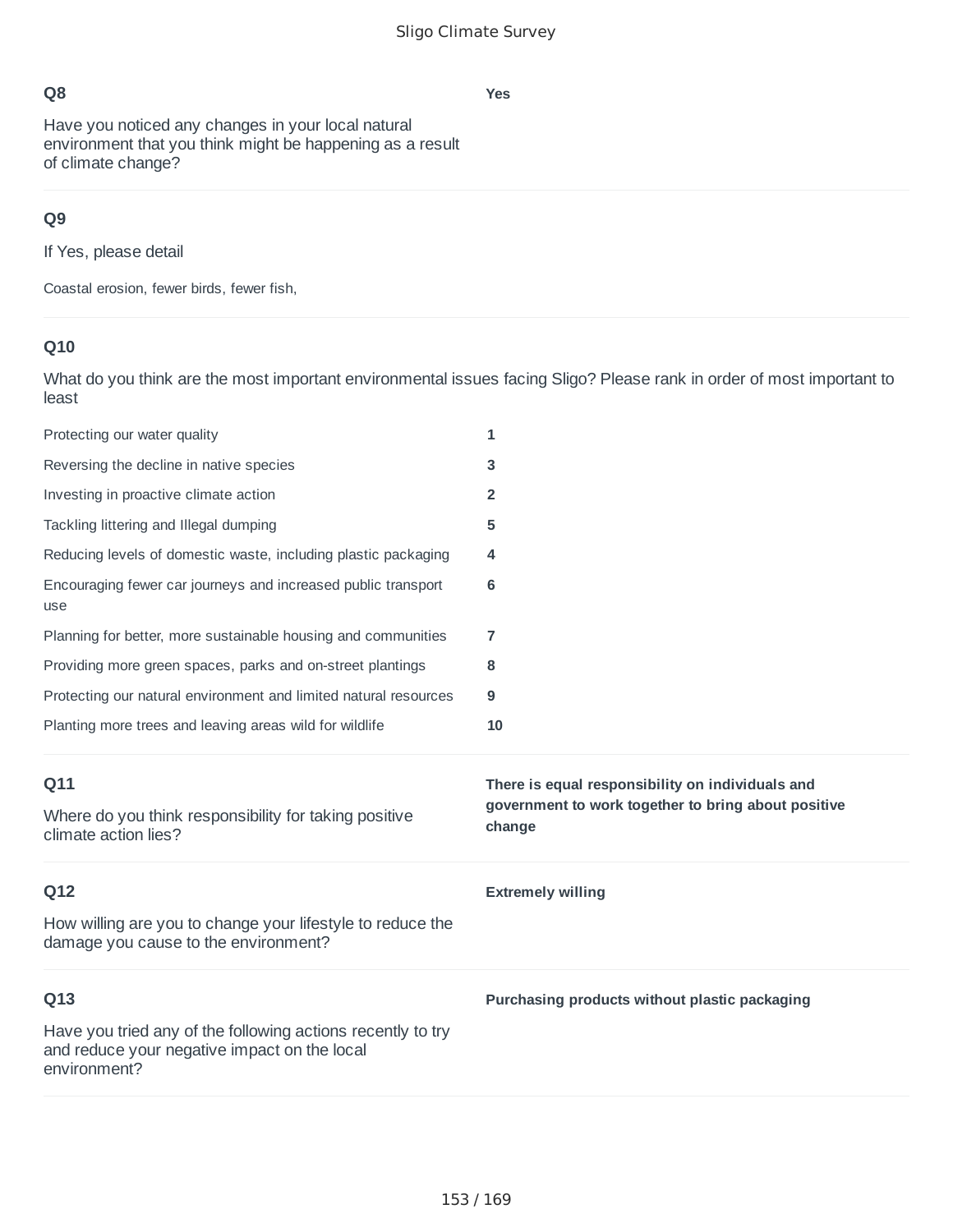If yes, how has this worked for you? Have you faced any problems trying to make these changes? What are your suggestions for making it easier for people to make proactive change?

Worked well. Need to recycle more

# **Q15**

If we have missed anything that you think will be a crucial environmental issue for Sligo over the next decade, please let us know

Increase public transport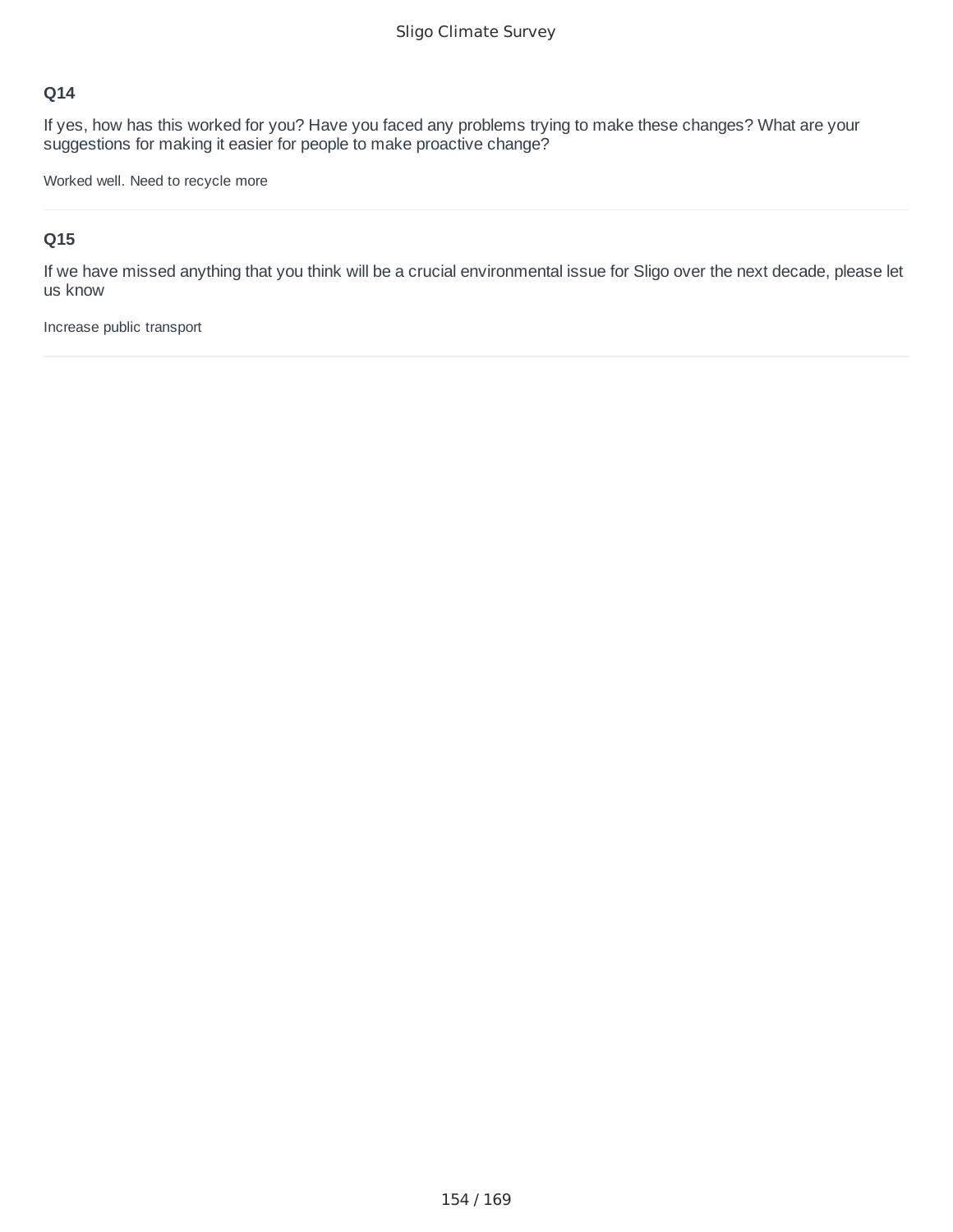**Yes**

**Yes**

**No**

**Yes**

# #53

#### COMPLETE

| Collector:            | Web Link 1 (Web Link)               |
|-----------------------|-------------------------------------|
| Started:              | Friday, August 02, 2019 12:31:45 AM |
| <b>Last Modified:</b> | Friday, August 02, 2019 12:37:36 AM |
| <b>Time Spent:</b>    | 00:05:50                            |
| <b>IP Address:</b>    | 95.44.232.152                       |
|                       |                                     |

#### Page 1

| ۰      | ٧ |
|--------|---|
| w<br>× |   |

Which Municipal District do you live in?

# **Q2**

Are you concerned about Climate collapse?

#### **Q3**

In your opinion, has human behaviour brought about negative changes in our climate and natural environment?

In your opinion, is the Irish government doing enough to address climate change?

#### **Q5**

Do you agree that the natural environment is one of Sligo's biggest assets?

# **Q6**

**Yes**

**Yes**

Do you think a failure to give equal weighting to the natural environment as we currently to do economic development is likely to have negative impacts on our long term prosperity and our attractiveness to new business?

# **Q7**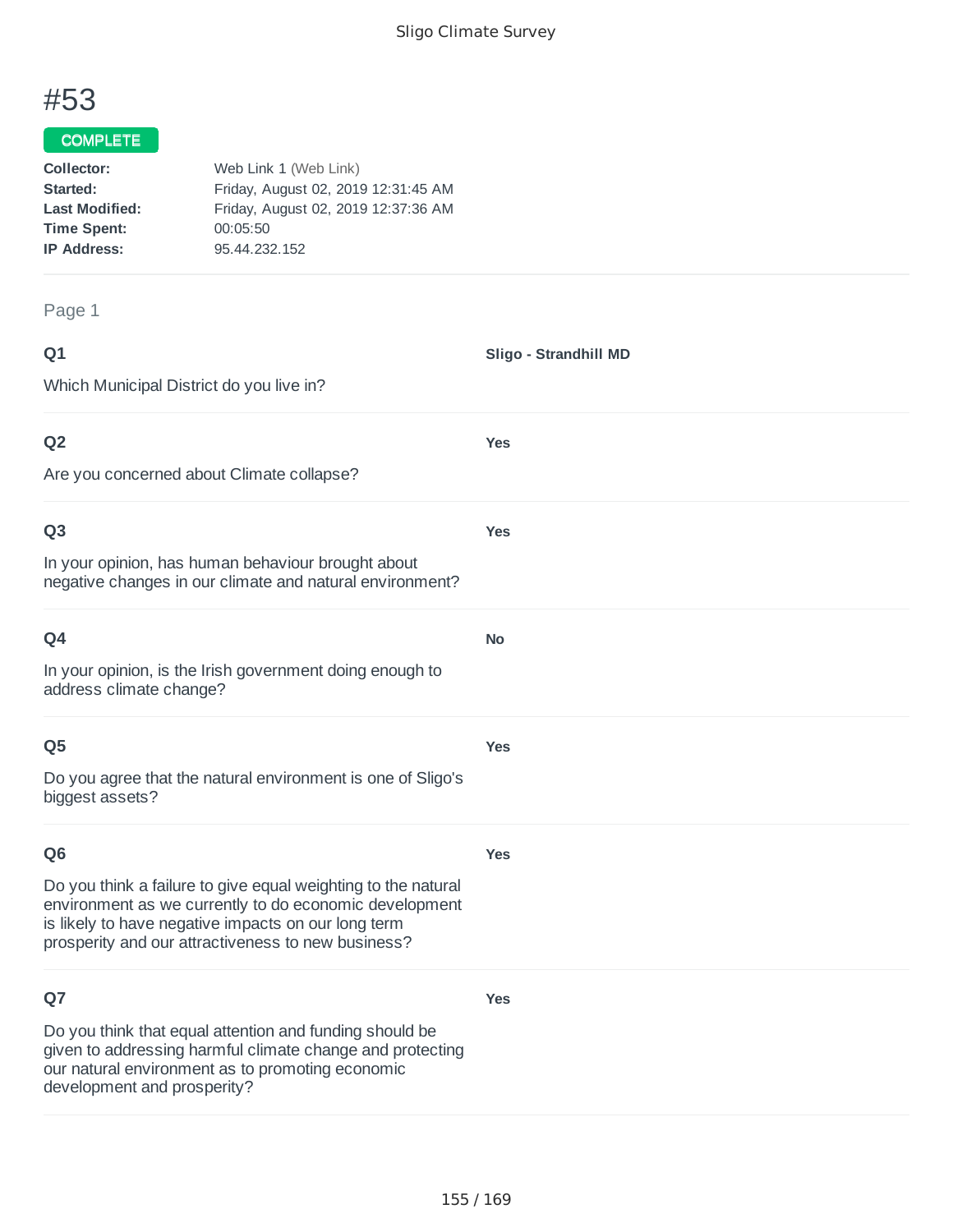Have you noticed any changes in your local natural environment that you think might be happening as a result of climate change?

# **Q9**

**Respondent skipped this question**

If Yes, please detail

# **Q10**

What do you think are the most important environmental issues facing Sligo? Please rank in order of most important to least

| Protecting our water quality                                                                                                | 1                                                                 |
|-----------------------------------------------------------------------------------------------------------------------------|-------------------------------------------------------------------|
| Reversing the decline in native species                                                                                     | 3                                                                 |
| Investing in proactive climate action                                                                                       | $\overline{2}$                                                    |
| Tackling littering and Illegal dumping                                                                                      | 4                                                                 |
| Reducing levels of domestic waste, including plastic packaging                                                              | 5                                                                 |
| Encouraging fewer car journeys and increased public transport<br>use                                                        | 6                                                                 |
| Planning for better, more sustainable housing and communities                                                               | 7                                                                 |
| Providing more green spaces, parks and on-street plantings                                                                  | 10                                                                |
| Protecting our natural environment and limited natural resources                                                            | 9                                                                 |
| Planting more trees and leaving areas wild for wildlife                                                                     | 8                                                                 |
|                                                                                                                             |                                                                   |
| Q11<br>Where do you think responsibility for taking positive<br>climate action lies?                                        | We can only address climate destruction with<br>government action |
| Q12                                                                                                                         | <b>Very willing</b>                                               |
| How willing are you to change your lifestyle to reduce the<br>damage you cause to the environment?                          |                                                                   |
| Q13                                                                                                                         | Purchasing products without plastic packaging                     |
| Have you tried any of the following actions recently to try<br>and reduce your negative impact on the local<br>environment? |                                                                   |

#### **Yes**

Sligo Climate Survey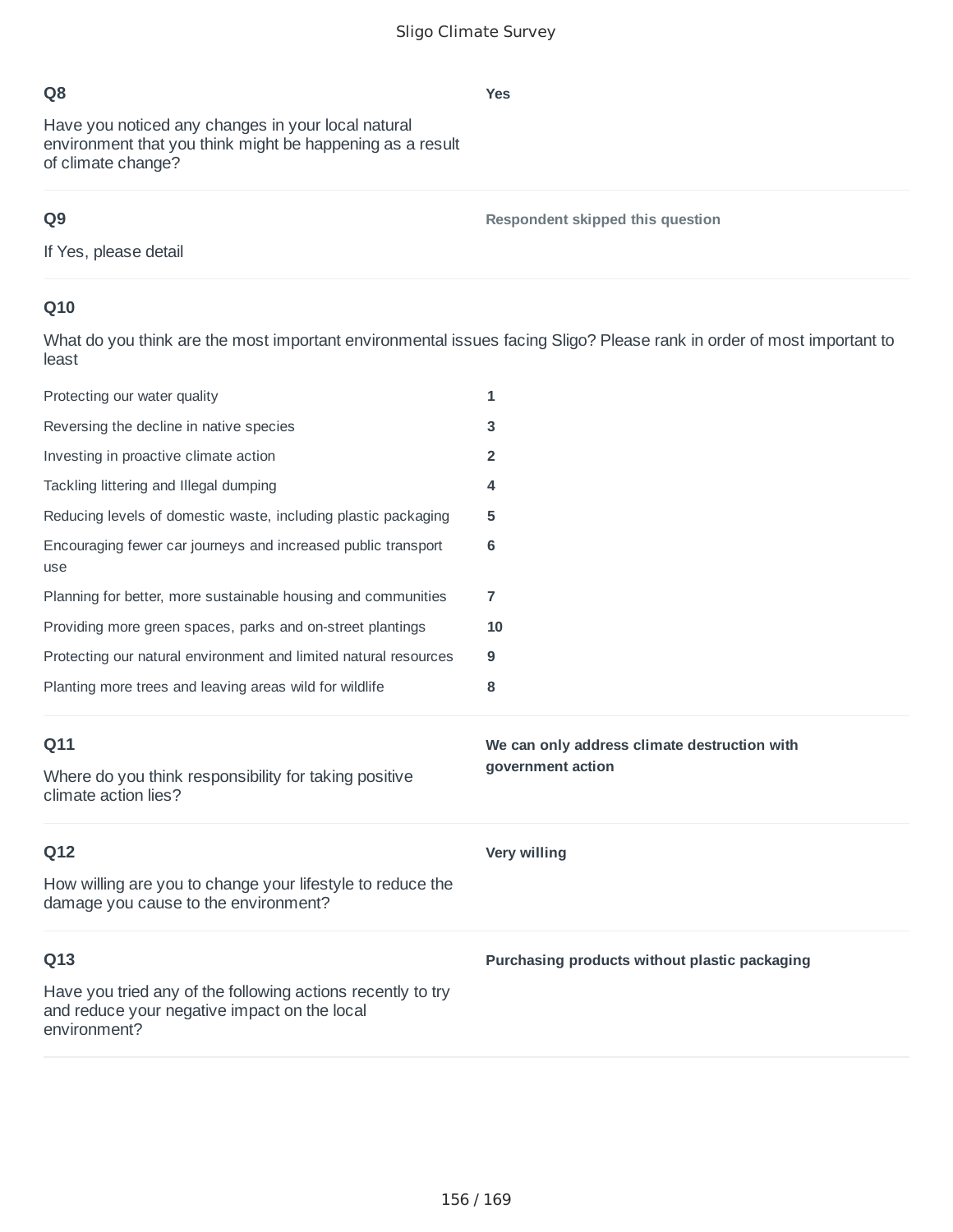If yes, how has this worked for you? Have you faced any problems trying to make these changes? What are your suggestions for making it easier for people to make proactive change?

# **Q15**

**Respondent skipped this question**

**Respondent skipped this question**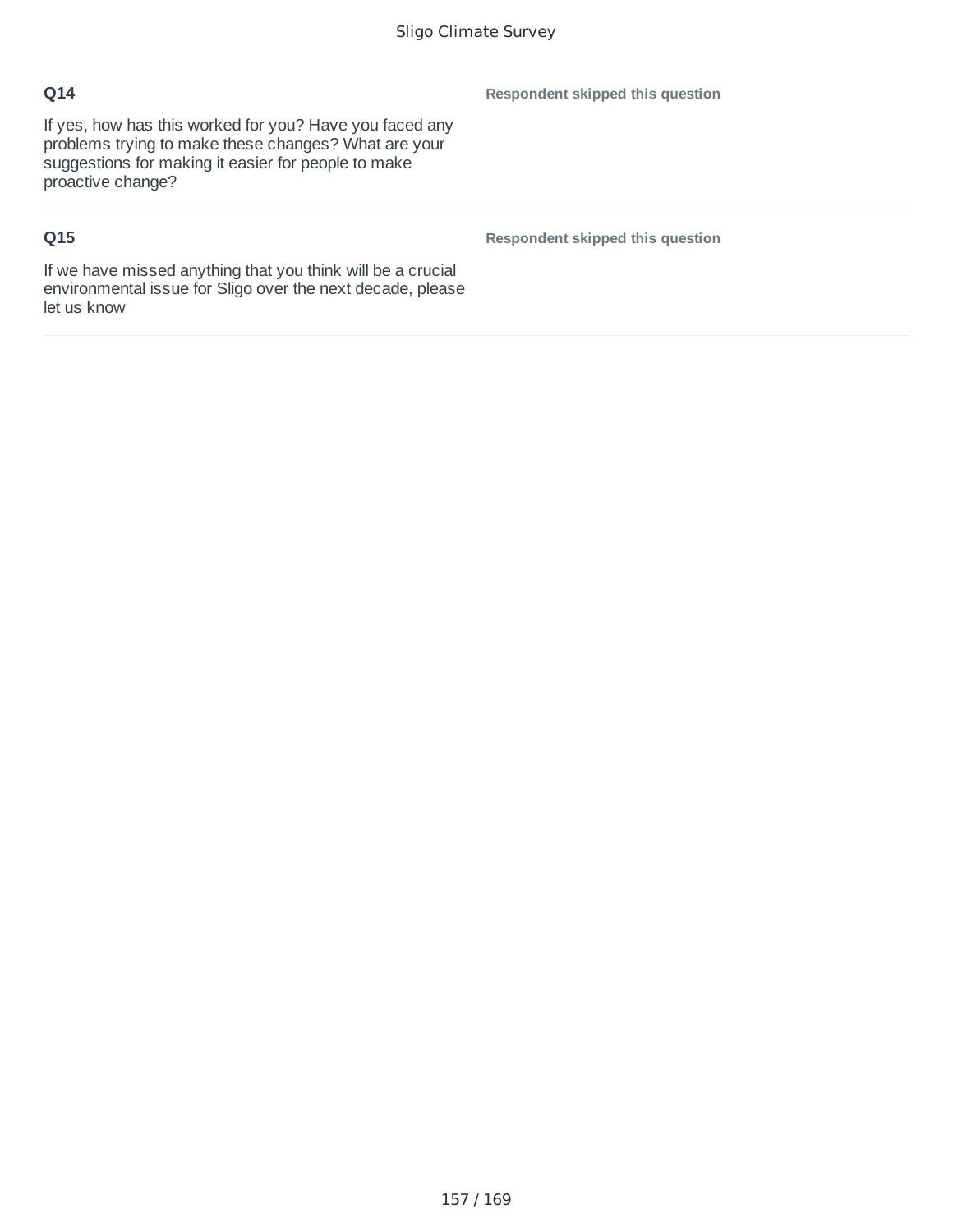**Sligo - Drumcliffe MD**

**Yes**

**Yes**

**No**

**Yes**

**Yes**

**Yes**

# #54

# COMPLETE

| Collector:            | Web Link 1 (Web Link)               |
|-----------------------|-------------------------------------|
| Started:              | Friday, August 02, 2019 12:35:51 PM |
| <b>Last Modified:</b> | Friday, August 02, 2019 12:45:08 PM |
| <b>Time Spent:</b>    | 00:09:17                            |
| <b>IP Address:</b>    | 86.47.54.83                         |
|                       |                                     |

#### Page 1

| ۰      | ٧ |
|--------|---|
| w<br>× |   |

Which Municipal District do you live in?

**Q2**

Are you concerned about Climate collapse?

#### **Q3**

In your opinion, has human behaviour brought about negative changes in our climate and natural environment?

**Q4** In your opinion, is the Irish government doing enough to address climate change?

#### **Q5**

Do you agree that the natural environment is one of Sligo's biggest assets?

#### **Q6**

Do you think a failure to give equal weighting to the natural environment as we currently to do economic development is likely to have negative impacts on our long term prosperity and our attractiveness to new business?

# **Q7**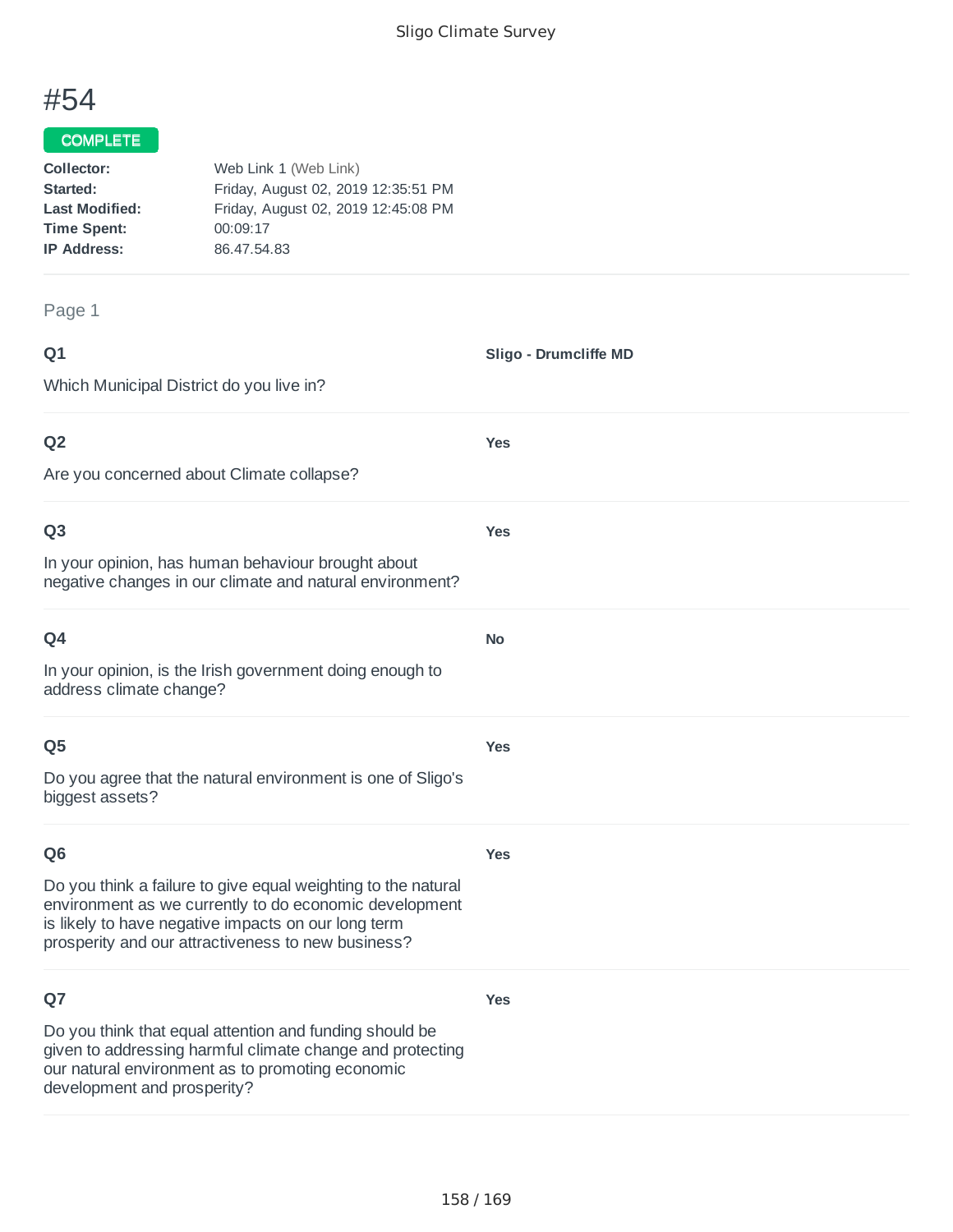Have you noticed any changes in your local natural environment that you think might be happening as a result of climate change?

# **Q9**

If Yes, please detail

Insect populations declining, bees particularly are failing.

# **Q10**

What do you think are the most important environmental issues facing Sligo? Please rank in order of most important to least

| Protecting our water quality                                                                                                | 10                                                            |
|-----------------------------------------------------------------------------------------------------------------------------|---------------------------------------------------------------|
| Reversing the decline in native species                                                                                     | 1                                                             |
| Investing in proactive climate action                                                                                       | 9                                                             |
| Tackling littering and Illegal dumping                                                                                      | 4                                                             |
| Reducing levels of domestic waste, including plastic packaging                                                              | 3                                                             |
| Encouraging fewer car journeys and increased public transport<br>use                                                        | $\overline{2}$                                                |
| Planning for better, more sustainable housing and communities                                                               | 6                                                             |
| Providing more green spaces, parks and on-street plantings                                                                  | 7                                                             |
| Protecting our natural environment and limited natural resources                                                            | 8                                                             |
| Q11                                                                                                                         | There is equal responsibility on individuals and              |
|                                                                                                                             |                                                               |
| Where do you think responsibility for taking positive<br>climate action lies?                                               | government to work together to bring about positive<br>change |
| Q12                                                                                                                         | <b>Very willing</b>                                           |
| How willing are you to change your lifestyle to reduce the<br>damage you cause to the environment?                          |                                                               |
| Q13                                                                                                                         | Purchasing products without plastic packaging                 |
| Have you tried any of the following actions recently to try<br>and reduce your negative impact on the local<br>environment? |                                                               |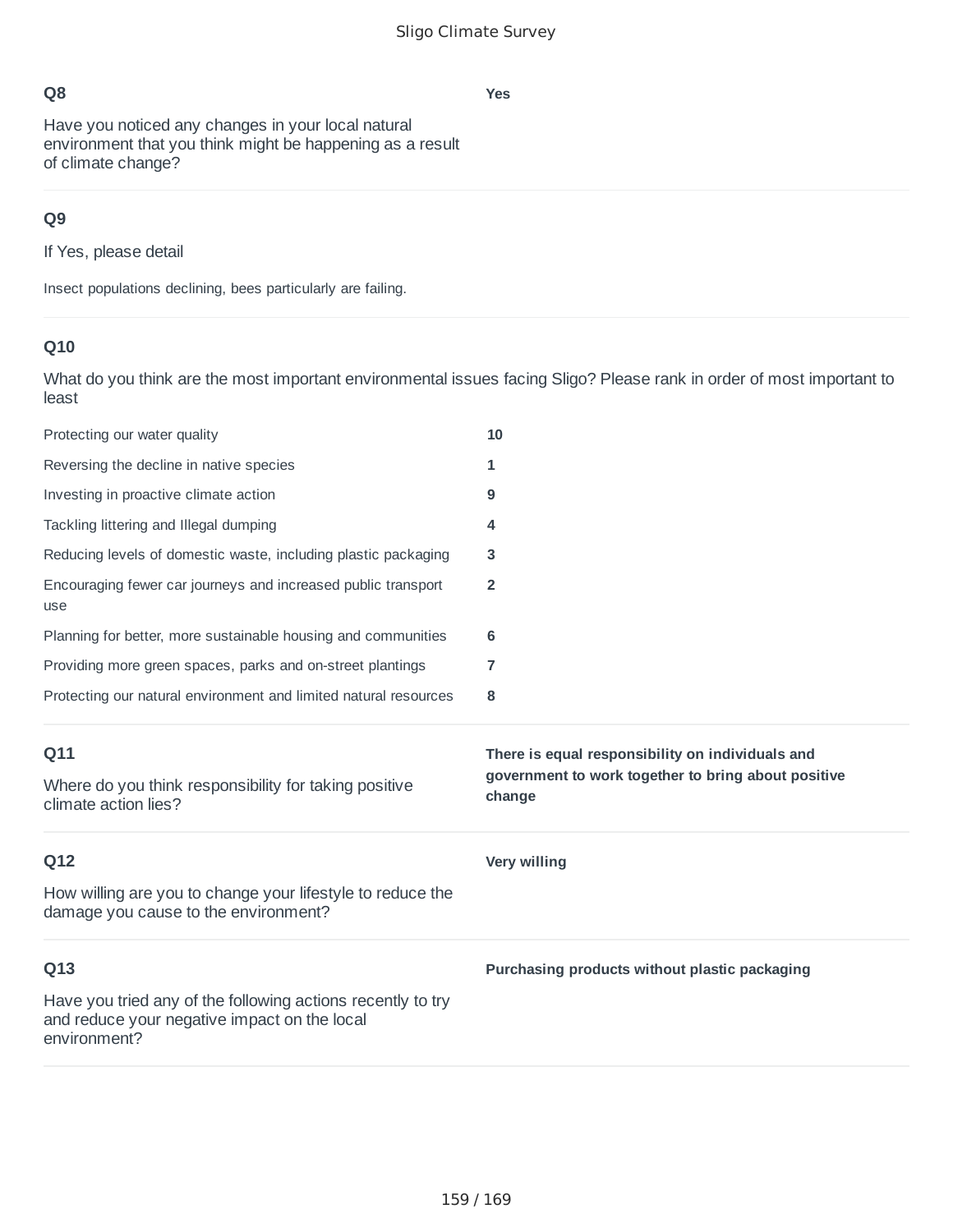If yes, how has this worked for you? Have you faced any problems trying to make these changes? What are your suggestions for making it easier for people to make proactive change?

Lots of paper and cardboard is plastic coated, putting tax on such coatings would reduce its use

# **Q15**

If we have missed anything that you think will be a crucial environmental issue for Sligo over the next decade, please let us know

Highlight and encourage natural habitats through less maintenance of green areas.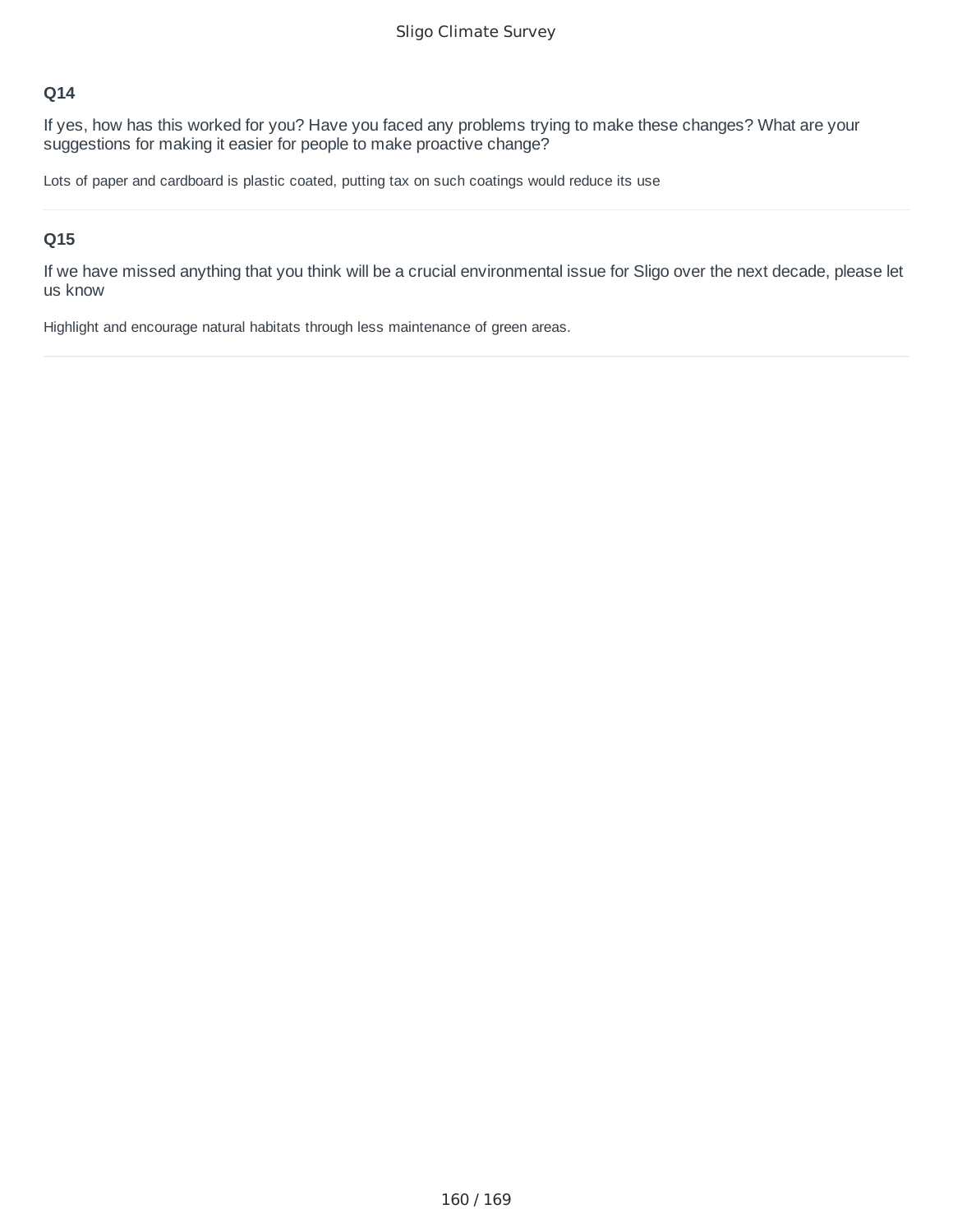**Yes**

**Yes**

**No**

**Yes**

# #55

#### COMPLETE

| Collector:            | Web Link 1 (Web Link)                |
|-----------------------|--------------------------------------|
| Started:              | Thursday, August 01, 2019 7:26:17 PM |
| <b>Last Modified:</b> | Saturday, August 03, 2019 3:14:29 PM |
| <b>Time Spent:</b>    | Over a day                           |
| <b>IP Address:</b>    | 95.44.232.152                        |
|                       |                                      |

#### Page 1

| ۰      | ۰. |
|--------|----|
| w<br>× |    |

Which Municipal District do you live in?

# **Q2**

Are you concerned about Climate collapse?

# **Q3**

In your opinion, has human behaviour brought about negative changes in our climate and natural environment?

| O <sub>4</sub>                                                                      |  |
|-------------------------------------------------------------------------------------|--|
| In your opinion, is the Irish government doing enough to<br>address climate change? |  |

# **Q5**

Do you agree that the natural environment is one of Sligo's biggest assets?

#### **Q6**

**Yes**

**Yes**

Do you think a failure to give equal weighting to the natural environment as we currently to do economic development is likely to have negative impacts on our long term prosperity and our attractiveness to new business?

# **Q7**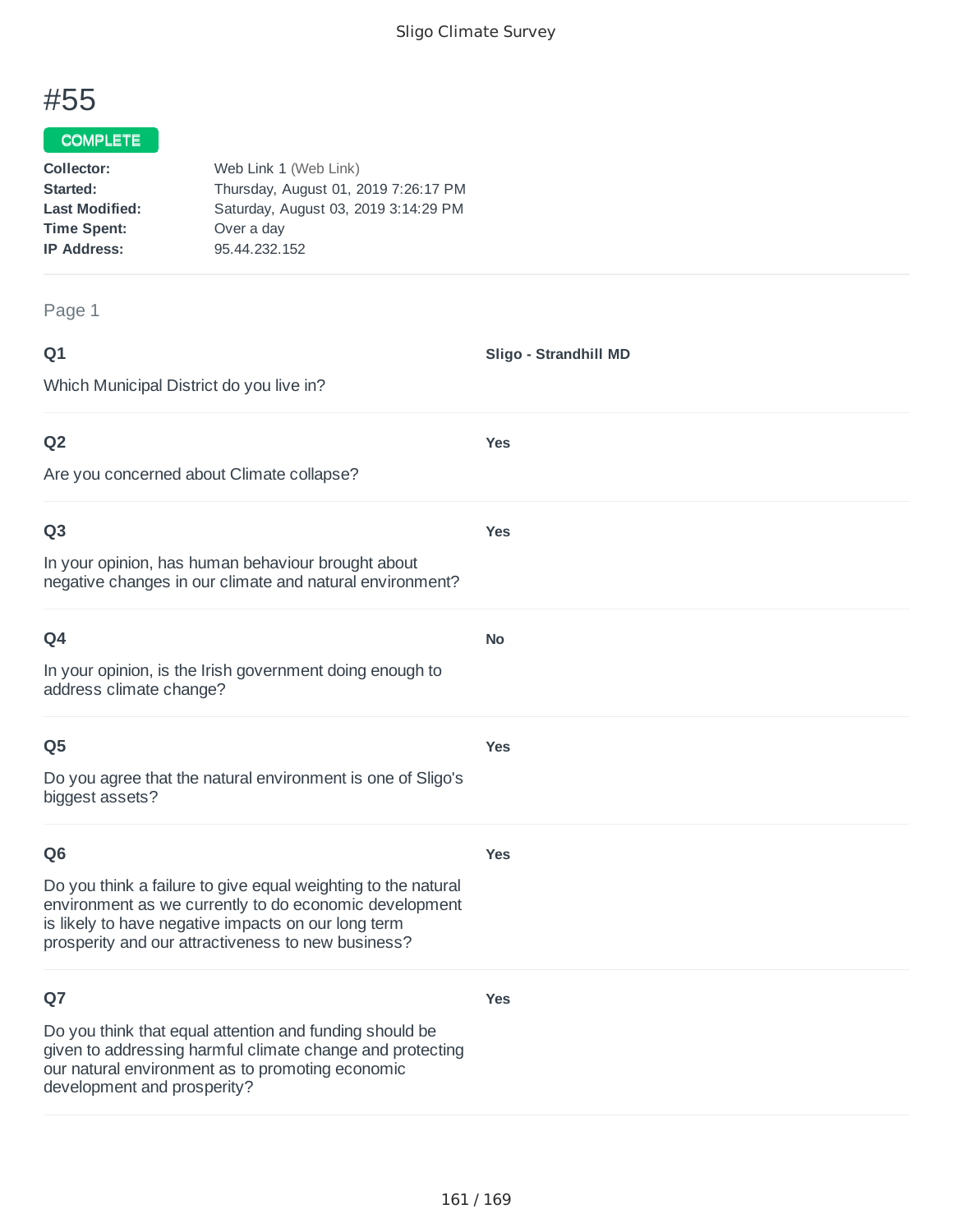**Yes**

# **Q8**

Have you noticed any changes in your local natural environment that you think might be happening as a result of climate change?

# **Q9**

If Yes, please detail

Dune erosion in Strandhill and Rosses Point.

# **Q10**

What do you think are the most important environmental issues facing Sligo? Please rank in order of most important to least

| Reversing the decline in native species                                                                                     | $\overline{2}$                                |
|-----------------------------------------------------------------------------------------------------------------------------|-----------------------------------------------|
| Encouraging fewer car journeys and increased public transport<br>use                                                        | 1                                             |
| Planning for better, more sustainable housing and communities                                                               | 4                                             |
| Protecting our natural environment and limited natural resources                                                            | 3                                             |
| Q11                                                                                                                         | We can only address climate destruction with  |
| Where do you think responsibility for taking positive<br>climate action lies?                                               | government action                             |
| Q12                                                                                                                         | <b>Extremely willing</b>                      |
| How willing are you to change your lifestyle to reduce the<br>damage you cause to the environment?                          |                                               |
| Q13                                                                                                                         | Purchasing products without plastic packaging |
| Have you tried any of the following actions recently to try<br>and reduce your negative impact on the local<br>environment? |                                               |

# **Q14**

If yes, how has this worked for you? Have you faced any problems trying to make these changes? What are your suggestions for making it easier for people to make proactive change?

This is very difficult as in most supermarkets all fruit and vegetables come in plastic packaging. The opening of a low waste shop where it is possible to bring containers to use instead of plastic would be greatly beneficial.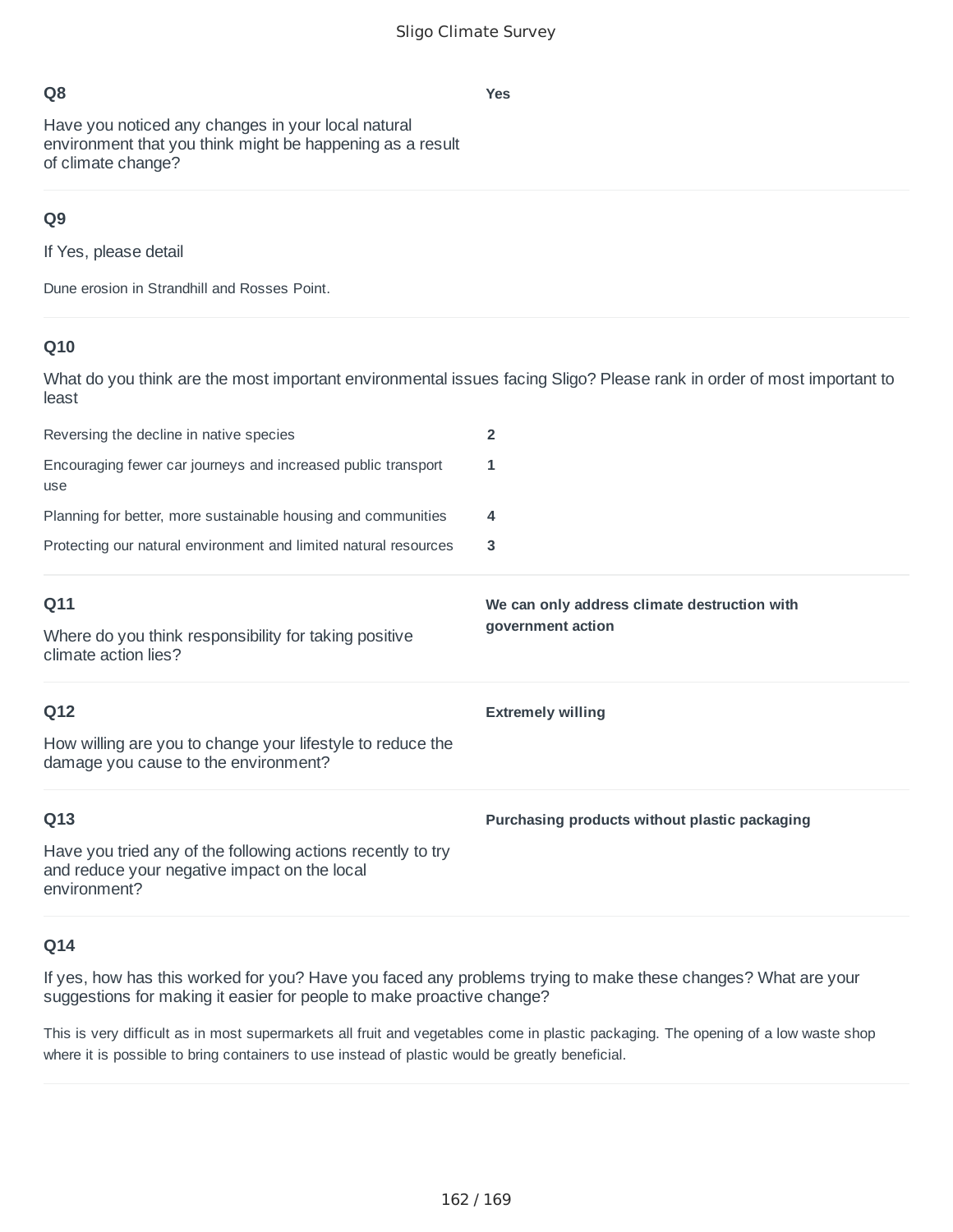**Respondent skipped this question**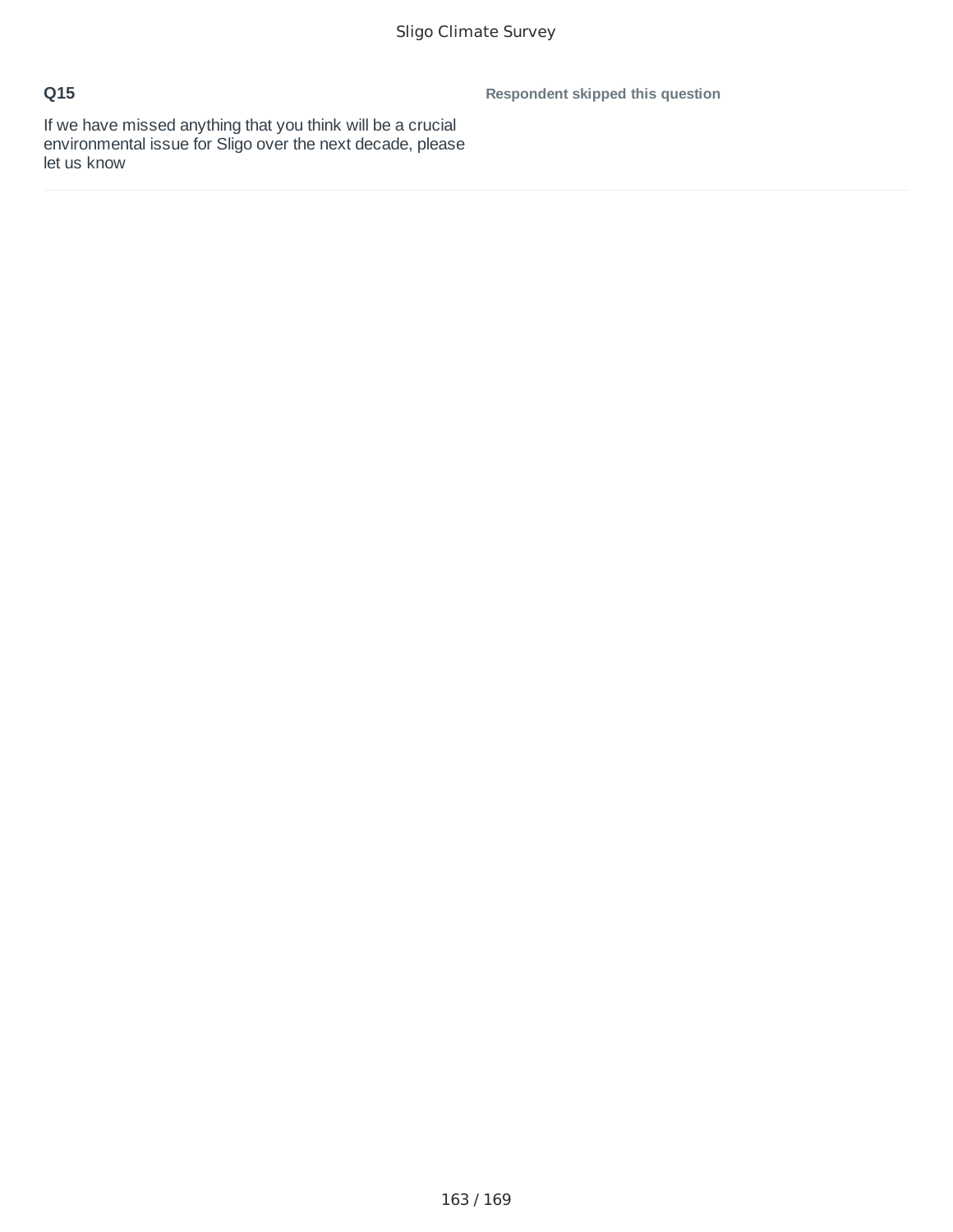# #56

# COMPLETE

| Collector:            | Web Link 1 (Web Link)                |
|-----------------------|--------------------------------------|
| Started:              | Saturday, August 03, 2019 9:20:35 PM |
| <b>Last Modified:</b> | Saturday, August 03, 2019 9:40:01 PM |
| <b>Time Spent:</b>    | 00:19:25                             |
| <b>IP Address:</b>    | 80.233.51.85                         |
|                       |                                      |

#### Page 1

**Q1** Which Municipal District do you live in? **Sligo - Drumcliffe MD Q2** Are you concerned about Climate collapse? **Yes Q3** In your opinion, has human behaviour brought about negative changes in our climate and natural environment? **Yes Q4** In your opinion, is the Irish government doing enough to address climate change? **No Q5** Do you agree that the natural environment is one of Sligo's biggest assets? **Yes Q6** Do you think a failure to give equal weighting to the natural environment as we currently to do economic development is likely to have negative impacts on our long term prosperity and our attractiveness to new business? **Yes**

# **Q7**

Do you think that equal attention and funding should be given to addressing harmful climate change and protecting our natural environment as to promoting economic development and prosperity?

**Yes**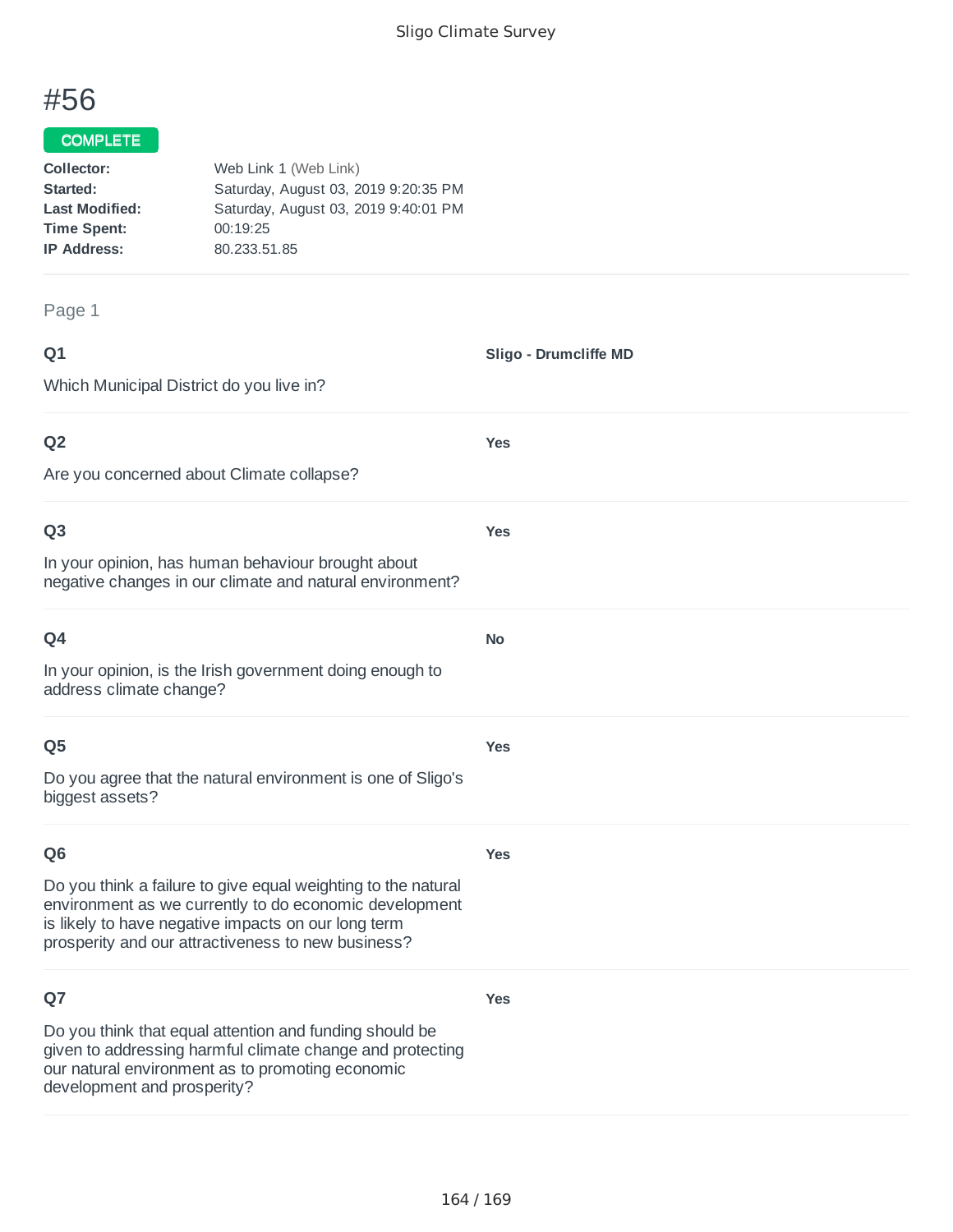**Yes**

# **Q8**

Have you noticed any changes in your local natural environment that you think might be happening as a result of climate change?

# **Q9**

If Yes, please detail

Loss of biodiversity; more pronounced heatwaves.

# **Q10**

What do you think are the most important environmental issues facing Sligo? Please rank in order of most important to least

| Protecting our water quality                                                                       | 9                                                                                                       |
|----------------------------------------------------------------------------------------------------|---------------------------------------------------------------------------------------------------------|
| Reversing the decline in native species                                                            | 3                                                                                                       |
| Investing in proactive climate action                                                              | 1                                                                                                       |
| Tackling littering and Illegal dumping                                                             | 8                                                                                                       |
| Reducing levels of domestic waste, including plastic packaging                                     | 4                                                                                                       |
| Encouraging fewer car journeys and increased public transport<br>use                               | 7                                                                                                       |
| Planning for better, more sustainable housing and communities                                      | 6                                                                                                       |
| Providing more green spaces, parks and on-street plantings                                         | 10                                                                                                      |
| Protecting our natural environment and limited natural resources                                   | 5                                                                                                       |
| Planting more trees and leaving areas wild for wildlife                                            | 2                                                                                                       |
|                                                                                                    |                                                                                                         |
| Q11                                                                                                | There is equal responsibility on individuals and<br>government to work together to bring about positive |
| Where do you think responsibility for taking positive<br>climate action lies?                      | change                                                                                                  |
| Q12                                                                                                | <b>Extremely willing</b>                                                                                |
| How willing are you to change your lifestyle to reduce the<br>damage you cause to the environment? |                                                                                                         |
| Q13                                                                                                | Other (please specify):<br>Literally all of the above.                                                  |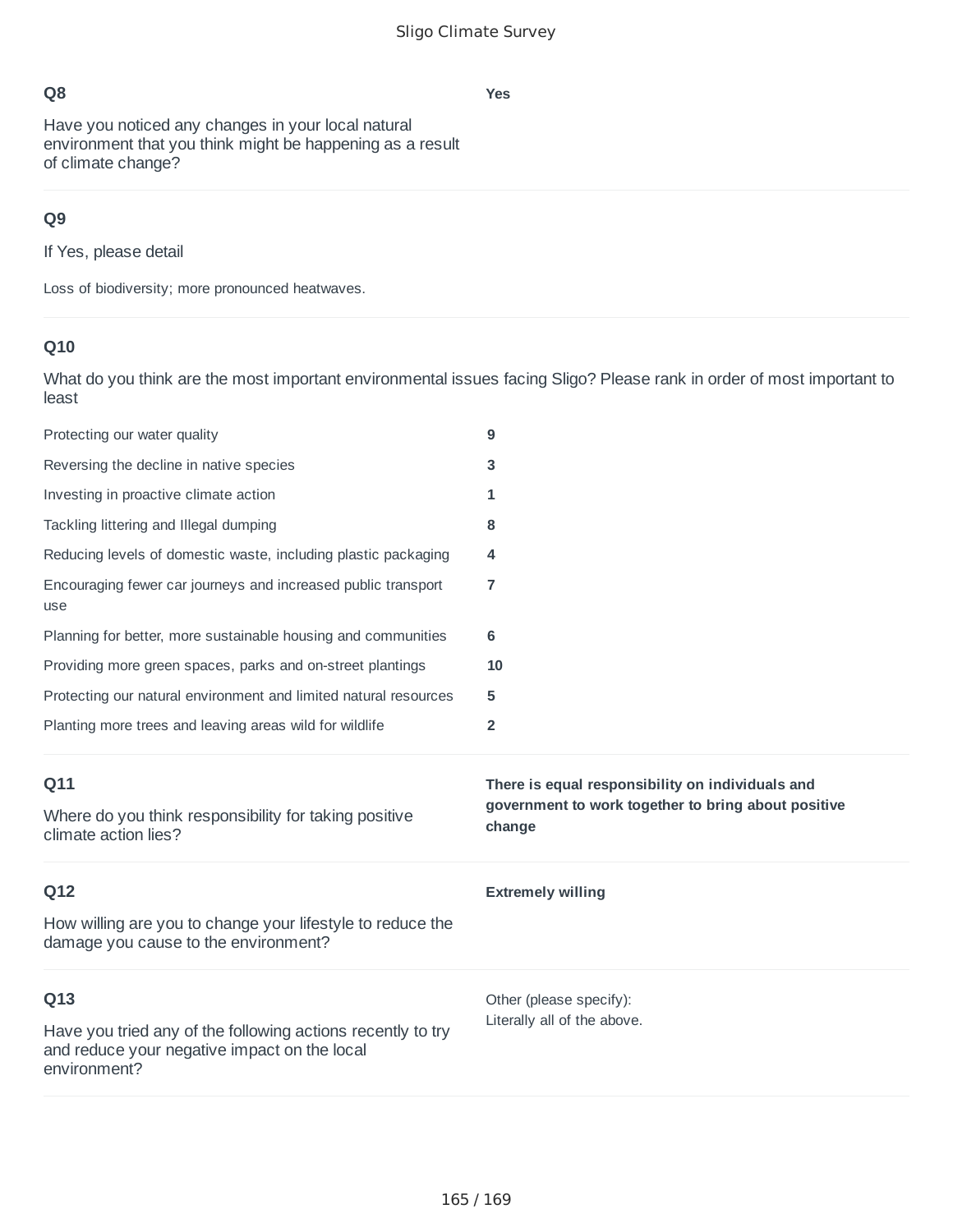If yes, how has this worked for you? Have you faced any problems trying to make these changes? What are your suggestions for making it easier for people to make proactive change?

We are very happy with the results and would encourage others to do the same, and more. We have not found it difficult in the slightest to make these changes, when compared against the struggles the human race will encounter in the very near future.

#### **Q15**

If we have missed anything that you think will be a crucial environmental issue for Sligo over the next decade, please let us know

The climate crisis is going to have unimaginable consequences on global agriculture and will result in severe food shortages and mass starvation the world over. As much as is possible, more food will need to be grown locally, and with as little environmental impact as possible.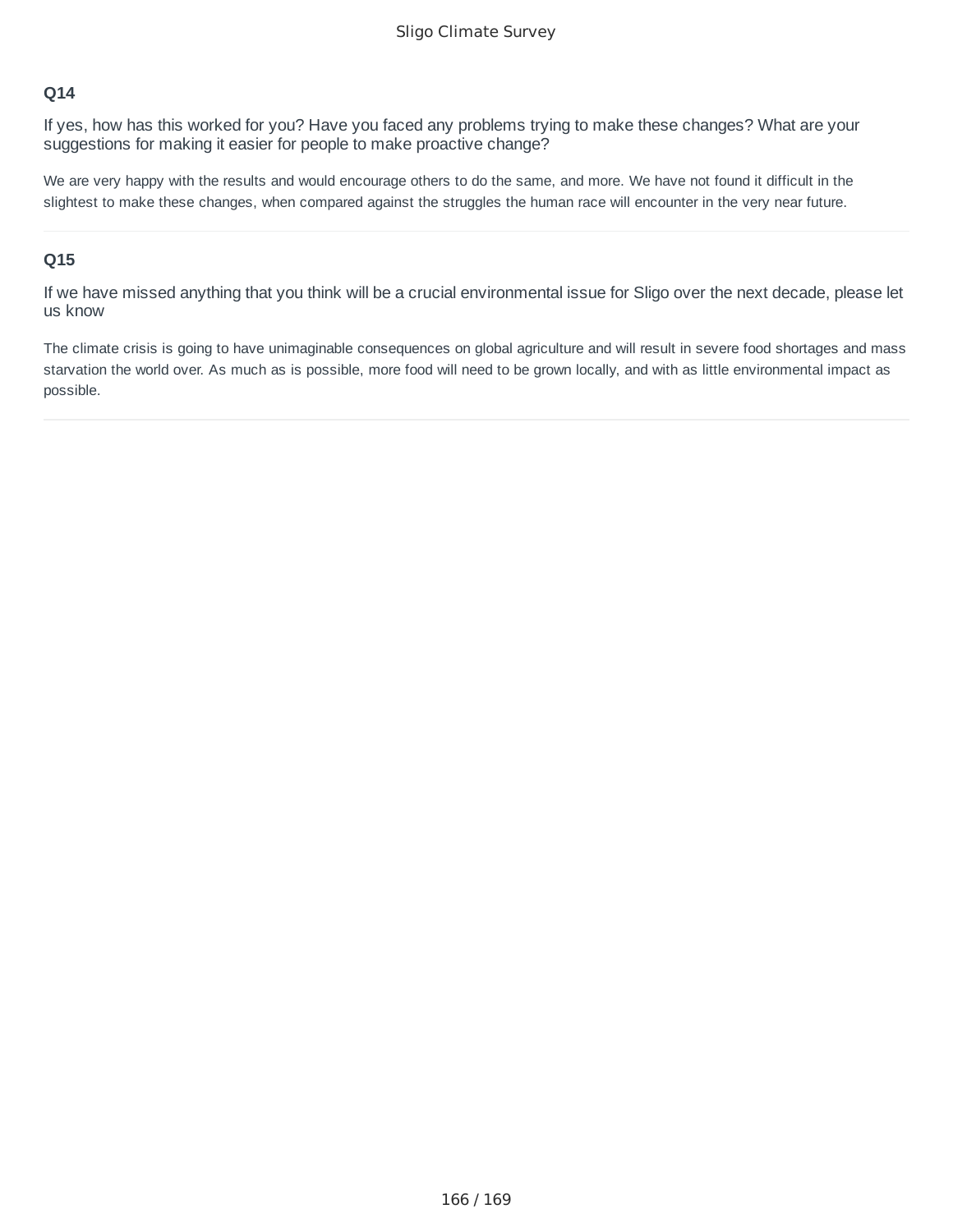

# COMPLETE

| Web Link 1 (Web Link)                 |
|---------------------------------------|
| Friday, September 27, 2019 6:26:36 AM |
| Friday, September 27, 2019 6:35:18 AM |
| 00:08:41                              |
| 80.233.42.127                         |
|                                       |

# Page 1

| w<br>× |
|--------|
|--------|

| Q <sub>1</sub>                                                                                                                                                                                                                       | Sligo - Strandhill MD |
|--------------------------------------------------------------------------------------------------------------------------------------------------------------------------------------------------------------------------------------|-----------------------|
| Which Municipal District do you live in?                                                                                                                                                                                             |                       |
| Q <sub>2</sub>                                                                                                                                                                                                                       | <b>Yes</b>            |
| Are you concerned about Climate collapse?                                                                                                                                                                                            |                       |
| Q <sub>3</sub>                                                                                                                                                                                                                       | <b>Yes</b>            |
| In your opinion, has human behaviour brought about<br>negative changes in our climate and natural environment?                                                                                                                       |                       |
| Q4                                                                                                                                                                                                                                   | No                    |
| In your opinion, is the Irish government doing enough to<br>address climate change?                                                                                                                                                  |                       |
| Q <sub>5</sub>                                                                                                                                                                                                                       | <b>Yes</b>            |
| Do you agree that the natural environment is one of Sligo's<br>biggest assets?                                                                                                                                                       |                       |
| Q <sub>6</sub>                                                                                                                                                                                                                       | <b>Yes</b>            |
| Do you think a failure to give equal weighting to the natural<br>environment as we currently to do economic development<br>is likely to have negative impacts on our long term<br>prosperity and our attractiveness to new business? |                       |
| Q7                                                                                                                                                                                                                                   | <b>Yes</b>            |
| Do you think that equal attention and funding should be<br>given to addressing harmful climate change and protecting<br>our natural environment as to promoting economic<br>development and prosperity?                              |                       |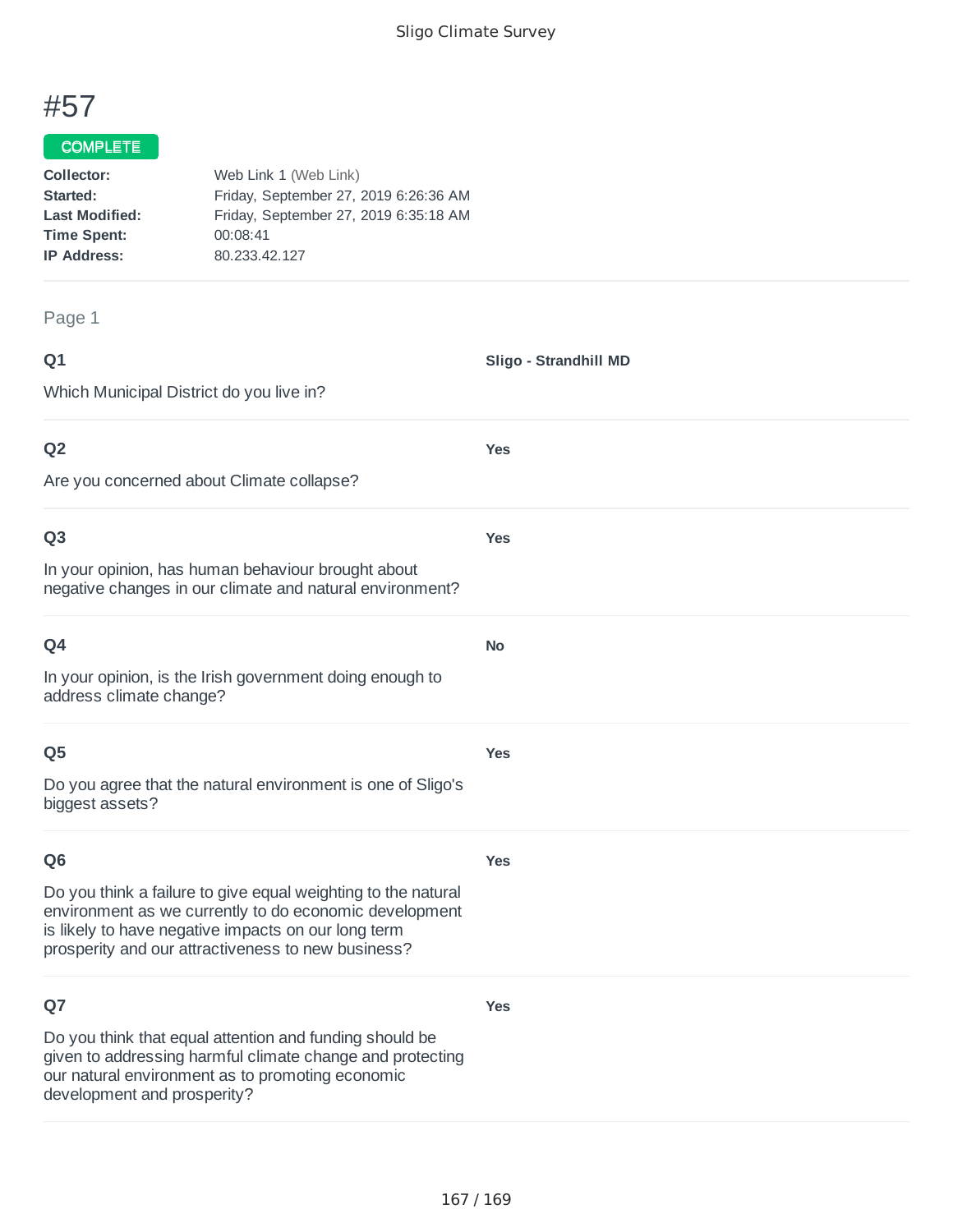**Yes**

# **Q8**

Have you noticed any changes in your local natural environment that you think might be happening as a result of climate change?

# **Q9**

If Yes, please detail

Flooding, fewer birds and wild flowers

# **Q10**

What do you think are the most important environmental issues facing Sligo? Please rank in order of most important to least

| Protecting our water quality                                                                       | 5                                                                                                                 |
|----------------------------------------------------------------------------------------------------|-------------------------------------------------------------------------------------------------------------------|
| Reversing the decline in native species                                                            | 3                                                                                                                 |
| Investing in proactive climate action                                                              | 7                                                                                                                 |
| Tackling littering and Illegal dumping                                                             | $\overline{2}$                                                                                                    |
| Reducing levels of domestic waste, including plastic packaging                                     | 6                                                                                                                 |
| Encouraging fewer car journeys and increased public transport<br>use                               | 1                                                                                                                 |
| Planning for better, more sustainable housing and communities                                      | 4                                                                                                                 |
| Providing more green spaces, parks and on-street plantings                                         | 10                                                                                                                |
| Protecting our natural environment and limited natural resources                                   | 8                                                                                                                 |
| Planting more trees and leaving areas wild for wildlife                                            | 9                                                                                                                 |
|                                                                                                    |                                                                                                                   |
| Q11<br>Where do you think responsibility for taking positive<br>climate action lies?               | There is equal responsibility on individuals and<br>government to work together to bring about positive<br>change |
| Q12                                                                                                | <b>Extremely willing</b>                                                                                          |
| How willing are you to change your lifestyle to reduce the<br>damage you cause to the environment? |                                                                                                                   |
| Q13                                                                                                | <b>Home Composting</b>                                                                                            |